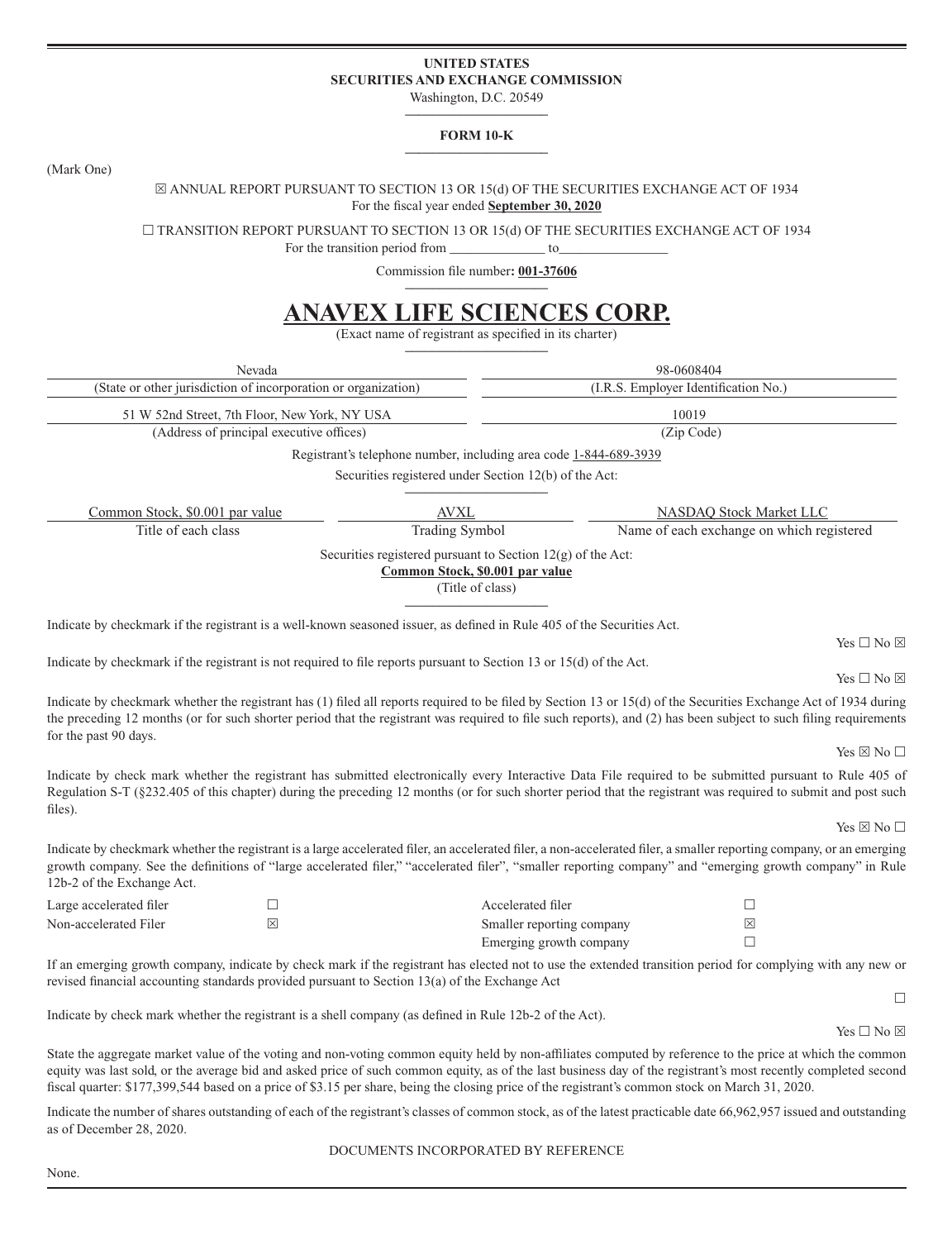# **TABLE OF CONTENTS**

|                                                                                                                                                                                                                                                                                                                                                                                                                                                                                                         | $\mathbf{1}$   |
|---------------------------------------------------------------------------------------------------------------------------------------------------------------------------------------------------------------------------------------------------------------------------------------------------------------------------------------------------------------------------------------------------------------------------------------------------------------------------------------------------------|----------------|
|                                                                                                                                                                                                                                                                                                                                                                                                                                                                                                         | $\overline{1}$ |
|                                                                                                                                                                                                                                                                                                                                                                                                                                                                                                         | 22             |
|                                                                                                                                                                                                                                                                                                                                                                                                                                                                                                         | 36             |
|                                                                                                                                                                                                                                                                                                                                                                                                                                                                                                         | 36             |
|                                                                                                                                                                                                                                                                                                                                                                                                                                                                                                         | 36             |
|                                                                                                                                                                                                                                                                                                                                                                                                                                                                                                         | 36             |
|                                                                                                                                                                                                                                                                                                                                                                                                                                                                                                         | 37             |
| ITEM 5. MARKET FOR REGISTRANT'S COMMON EQUITY, RELATED STOCKHOLDER                                                                                                                                                                                                                                                                                                                                                                                                                                      | 37             |
|                                                                                                                                                                                                                                                                                                                                                                                                                                                                                                         | 37             |
| ITEM 7 MANAGEMENT'S DISCUSSION AND ANALYSIS OF FINANCIAL CONDITION AND                                                                                                                                                                                                                                                                                                                                                                                                                                  | 37             |
| ITEM 7A QUANTITATIVE AND QUALITATIVE DISCLOSURES ABOUT MARKET RISK                                                                                                                                                                                                                                                                                                                                                                                                                                      | 42             |
| ITEM 8. FINANCIAL STATEMENTS AND SUPPLEMENTARY DATA                                                                                                                                                                                                                                                                                                                                                                                                                                                     | 42             |
| ITEM 9. CHANGES IN AND DISAGREEMENTS WITH ACCOUNTANTS ON ACCOUNTING AND                                                                                                                                                                                                                                                                                                                                                                                                                                 | 43             |
|                                                                                                                                                                                                                                                                                                                                                                                                                                                                                                         | 43             |
|                                                                                                                                                                                                                                                                                                                                                                                                                                                                                                         | 43             |
|                                                                                                                                                                                                                                                                                                                                                                                                                                                                                                         | 44             |
| ITEM 10 DIRECTORS, EXECUTIVE OFFICERS AND CORPORATE GOVERNANCE                                                                                                                                                                                                                                                                                                                                                                                                                                          | 44             |
|                                                                                                                                                                                                                                                                                                                                                                                                                                                                                                         | 47             |
| ITEM 12. SECURITY OWNERSHIP OF CERTAIN BENEFICIAL OWNERS AND MANAGEMENT                                                                                                                                                                                                                                                                                                                                                                                                                                 | 50             |
| ITEM 13. CERTAIN RELATIONSHIPS AND RELATED TRANSACTIONS, AND DIRECTOR<br>$INDEPENDENCE 1 Output Output Description Description Description Description Description Description Description Description Description Description Description Description Description Description Description Description Description Description Description Description Description Description Description Description Description Description Description Description Description Description Description Description$ | 53             |
| ITEM 14. PRINCIPAL ACCOUNTING FEES AND SERVICES                                                                                                                                                                                                                                                                                                                                                                                                                                                         | 54             |
|                                                                                                                                                                                                                                                                                                                                                                                                                                                                                                         | 55             |
| ITEM 15. EXHIBITS, FINANCIAL STATEMENT SCHEDULES                                                                                                                                                                                                                                                                                                                                                                                                                                                        | 55             |
|                                                                                                                                                                                                                                                                                                                                                                                                                                                                                                         | 56             |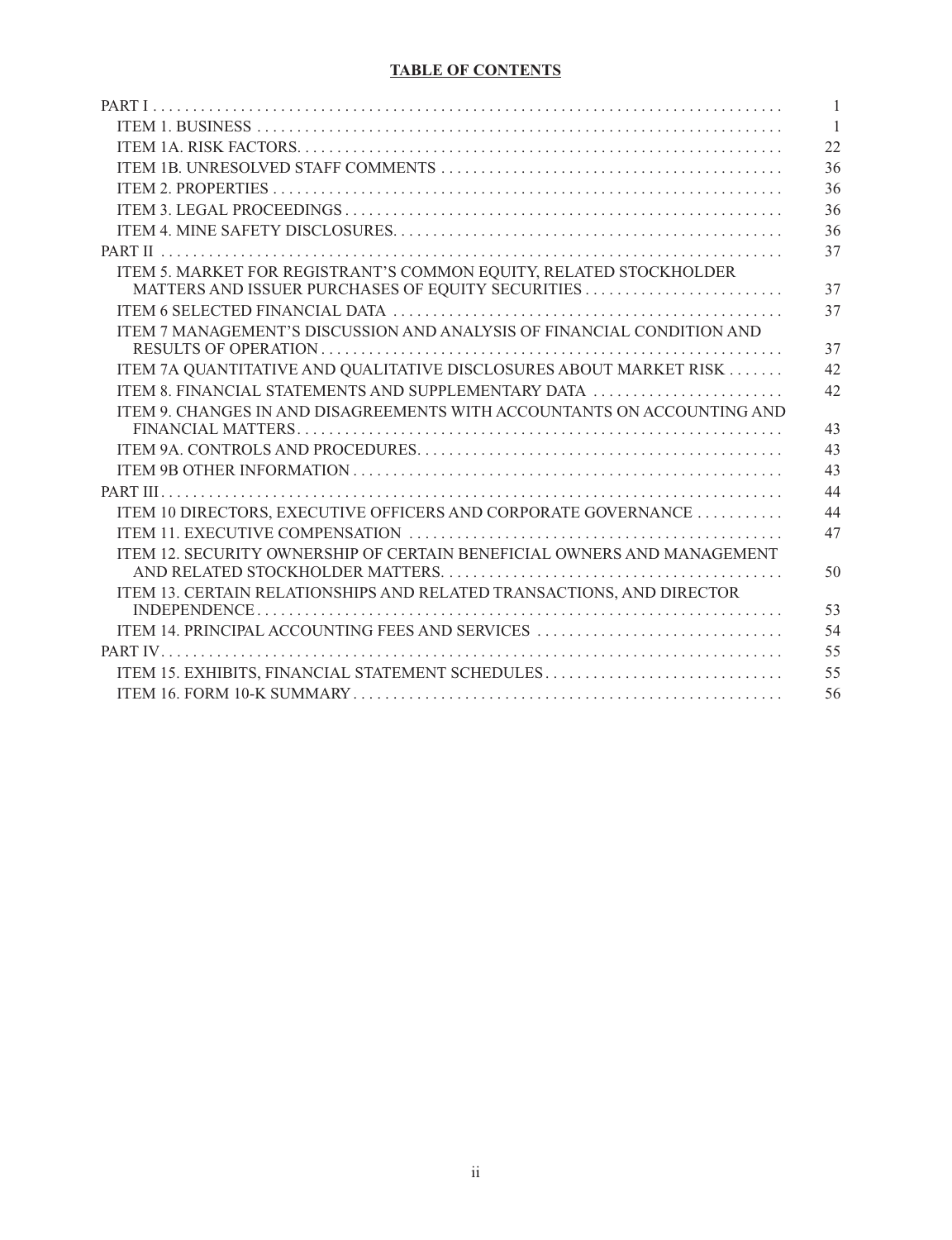## *Forward Looking Statements.*

This Annual Report on Form 10-K includes forward-looking statements. All statements other than statements of historical facts contained in this Annual Report on Form 10-K, including statements regarding our anticipated future clinical and regulatory milestone events, future financial position, business strategy and plans and objectives of management for future operations, are forward-looking statements. The words "believe," "may," "estimate," "continue," "anticipate," "intend," "expect" "should," "forecast," "could," "suggest," "plan" and similar expressions, as they relate to us, are intended to identify forward-looking statements. Such forward-looking statements include, without limitation, statements regarding:

- our ability to successfully conduct clinical and preclinical trials for our product candidates;
- our ability to raise additional capital on favorable terms and the impact of such activities on our stockholders and stock price;
- the impact of the COVID-19 outbreak and its effect on us;
- our ability to generate any revenue or to continue as a going concern;
- our ability to execute our research and development plan on time and on budget;
- our products ability to demonstrate efficacy or an acceptable safety profile of our product candidates;
- our ability to obtain the support of qualified scientific collaborators;
- our ability, whether alone or with commercial partners, to successfully commercialize any of our product candidates that may be approved for sale;
- our ability to identify and obtain additional product candidates;
- our reliance on third parties in non-clinical and clinical studies;
- our ability to defend against product liability claims;
- our ability to safeguard against security breaches;
- our ability to obtain and maintain sufficient intellectual property protection for our product candidates;
- our ability to comply with our intellectual property licensing agreements;
- our ability to defend against claims of intellectual property infringement;
- our ability to comply with the maintenance requirements of the government patent agencies;
- our ability to protect our intellectual property rights throughout the world;
- competition;
- the anticipated start dates, durations and completion dates of our ongoing and future clinical studies;
- the anticipated designs of our future clinical studies;
- our anticipated future regulatory submissions and our ability to receive regulatory approvals to develop and market our product candidates, including any orphan drug or fast track designations; and
- our anticipated future cash position.

We have based these forward-looking statements largely on our current expectations and projections about future events, including the responses we expect from the U.S. Food and Drug Administration, ("FDA"), and other regulatory authorities and financial trends that we believe may affect our financial condition, results of operations, business strategy, preclinical and clinical trials, and financial needs. These forward-looking statements are subject to a number of risks, uncertainties and assumptions including without limitation the risks described in "Risk Factors" in Part I, Item 1A of this Annual Report on Form 10-K. These risks are not exhaustive. Other sections of this Annual Report on Form 10-K include additional factors which could adversely impact our business and financial performance. Moreover, we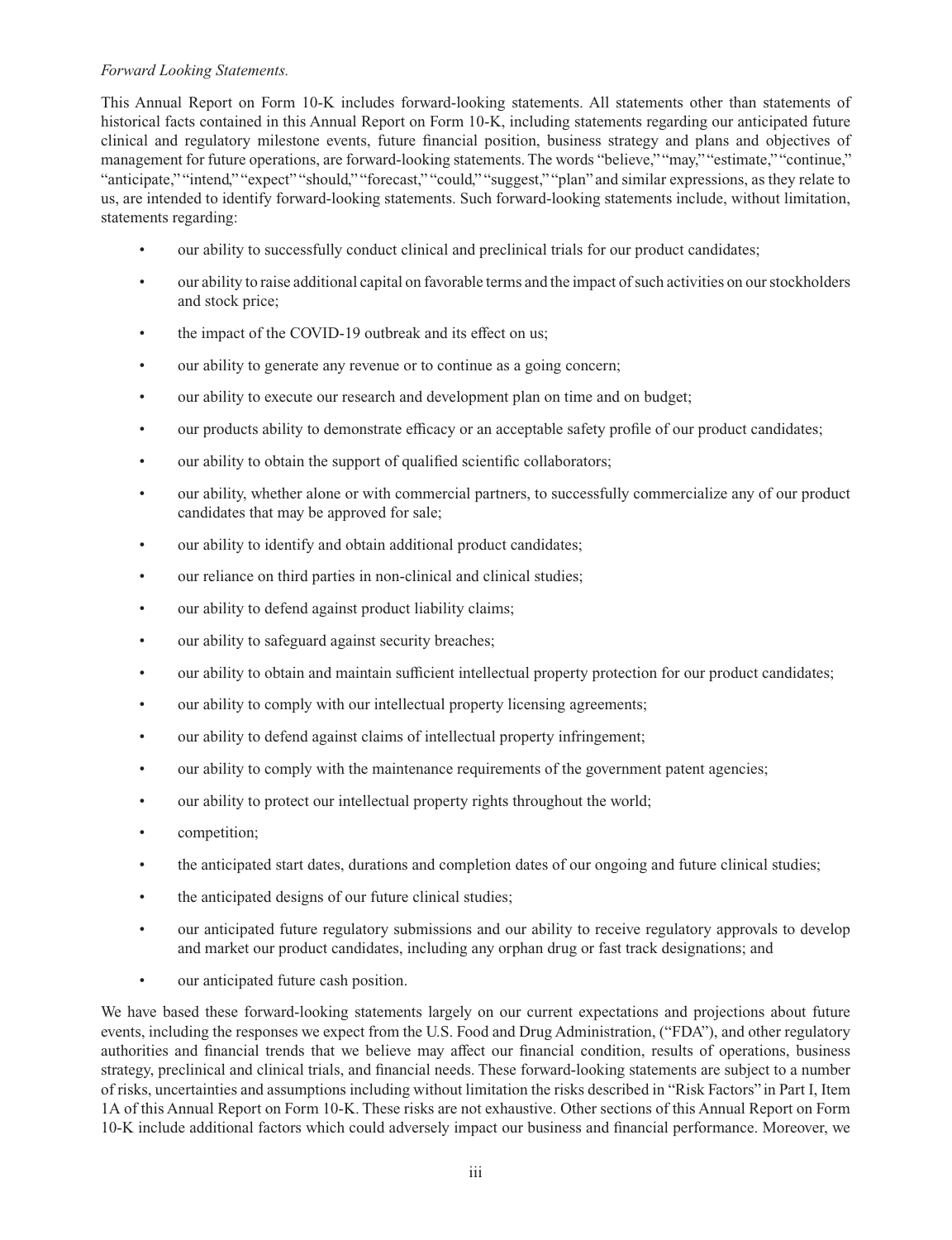operate in a very competitive and rapidly changing environment. New risk factors emerge from time to time and it is not possible for our management to predict all risk factors, nor can we assess the impact of all factors on our business or the extent to which any factor, or combination of factors, may cause actual results to differ materially from those contained in any forward-looking statements. You should not rely upon forward-looking statements as predictions of future events. We cannot assure you that the events and circumstances reflected in the forward-looking statements will be achieved or occur and actual results could differ materially from those projected in the forward-looking statements. Except as required by applicable laws including the securities laws of the United States, we assume no obligation to update or supplement forward-looking statements.

As used in this Annual Report on Form 10-K, the terms "we," "us," "our,", "Company" and "Anavex" mean Anavex Life Sciences Corp., unless the context clearly requires otherwise.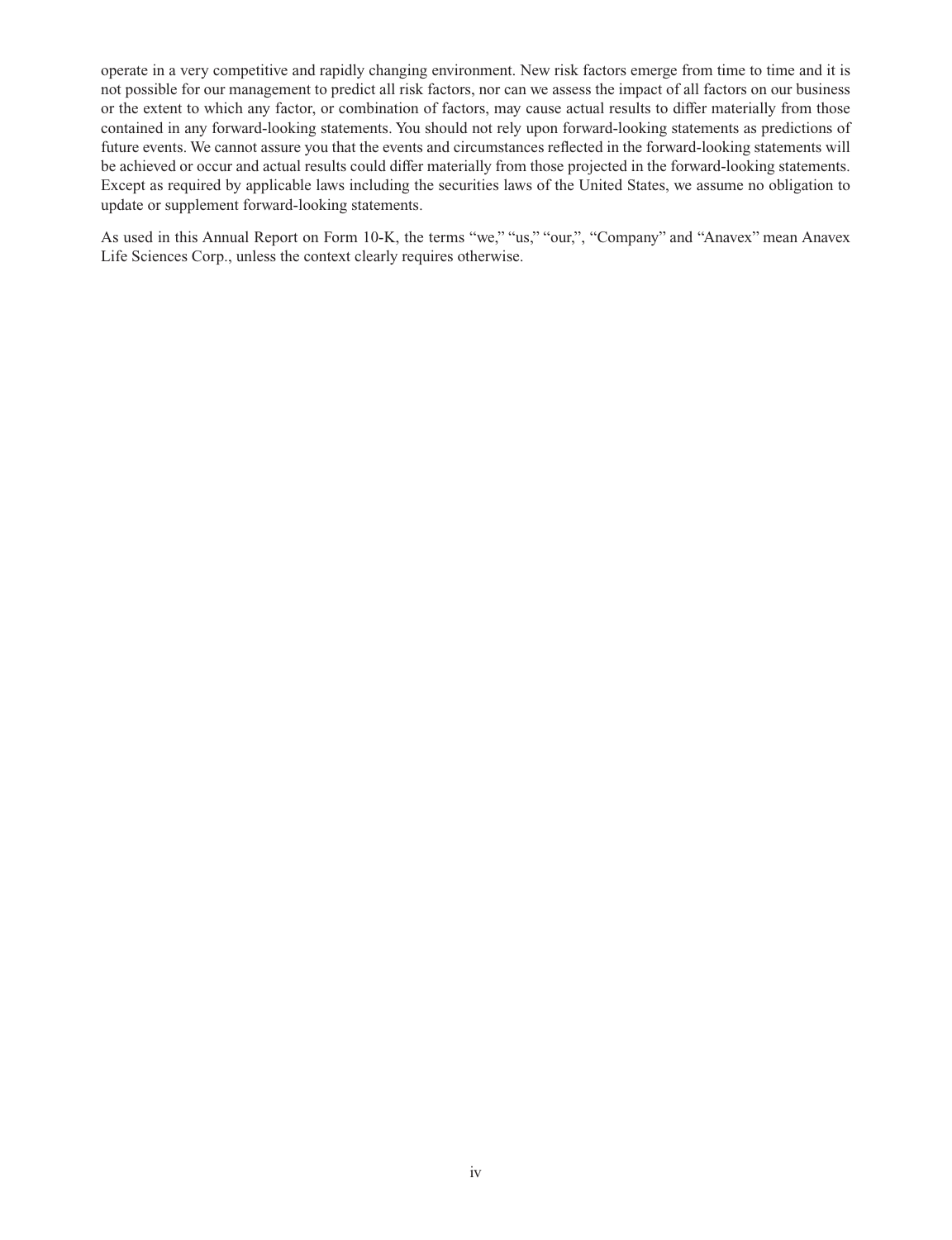# *ITEM 1. BUSINESS*

## *Overview and Strategy*

Anavex Life Sciences Corp. is a clinical stage biopharmaceutical company engaged in the development of differentiated therapeutics by applying precision medicine to central nervous system ("CNS") diseases with high unmet need. We analyze genomic data from clinical studies to identify biomarkers, which we use to select patients that will receive the therapeutic benefit for the treatment of neurodegenerative and neurodevelopmental diseases.

Our lead compound, ANAVEX®2-73, is being developed to treat Alzheimer's disease, Parkinson's disease and potentially other central nervous system diseases, including rare diseases, such as Rett syndrome, a rare severe neurological monogenic disorder caused by mutations in the X-linked gene, methyl-CpG-binding protein 2 ("MECP2").

We currently have two core programs and two seed programs. Our core programs are at various stages of clinical and preclinical development, in neurodegenerative and neurodevelopmental diseases.

The following table summarizes key information about our programs:



\* = Orphan Drug Designation by FDA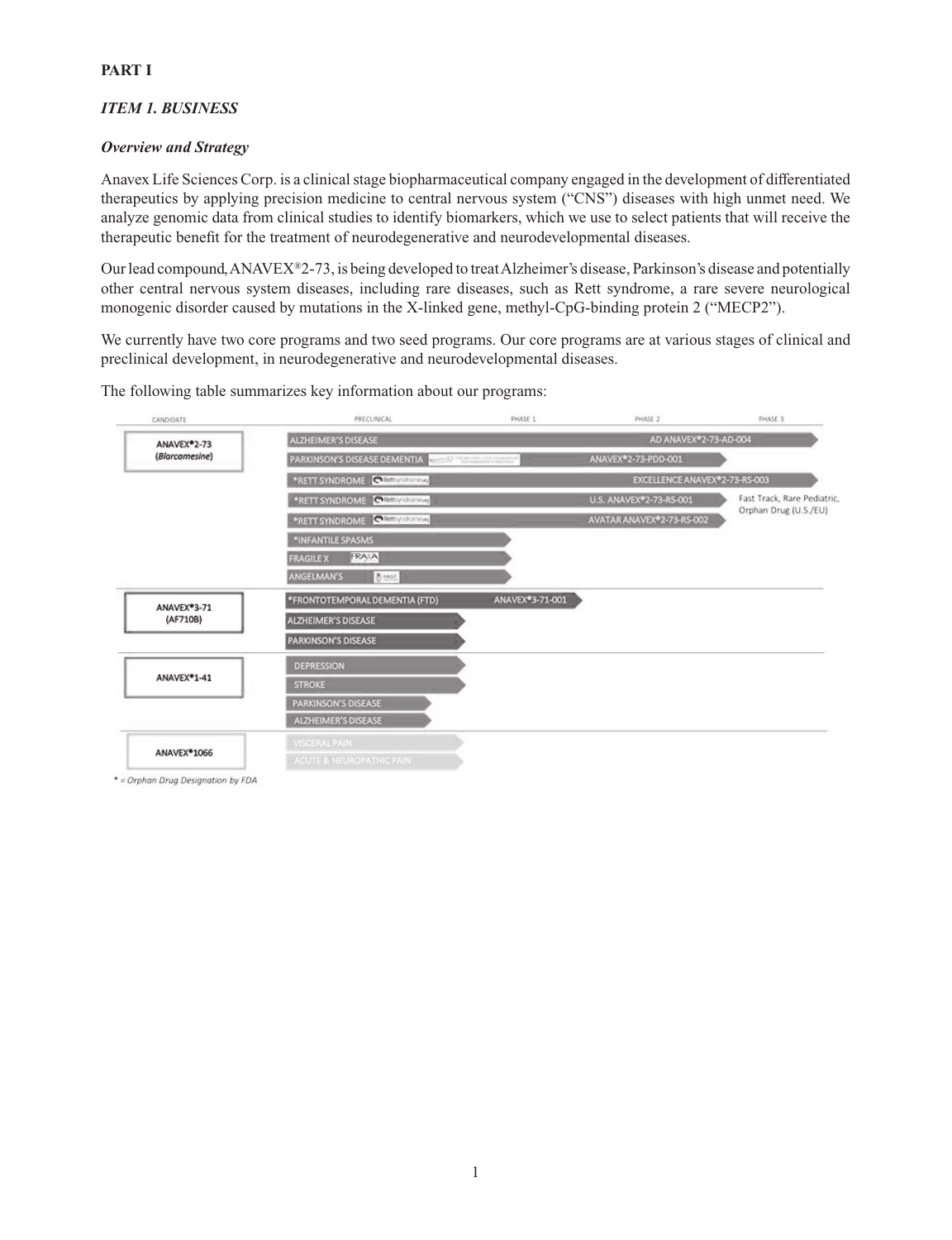Anavex has a portfolio of compounds varying in sigma-1 receptor (S1R) binding activities. The SIGMAR1 gene encodes the S1R protein, which is an intracellular chaperone protein with important roles in cellular communication. S1R is also involved in transcriptional regulation at the nuclear envelope and restores homeostasis and stimulates recovery of cell function when activated. In order to validate the ability of our compounds to activate quantitatively the S1R, we performed, in collaboration with Stanford University, a quantitative Positron Emission Tomography (PET) imaging scan in mice, which demonstrated a dose-dependent ANAVEX®2-73 target engagement or receptor occupancy (RO) with S1R in the brain.



Reyes S et al, AAIC 2018

#### *Cellular Homeostasis*

Many diseases are possibly directly caused by chronic homeostatic imbalances or cellular stress of brain cells. In pediatric diseases like Rett syndrome or infantile spasms, the chronic cellular stress is possibly caused by the presence of a constant genetic mutation. In neurodegenerative diseases, such as Alzheimer's and Parkinson's diseases, chronic cellular stress is possibly caused by age-correlated buildup of cellular insult and hence chronic cellular stress. Specifically, defects in homeostasis of protein or ribonucleic acid ("RNA") lead to the death of neurons and dysfunction of the nervous system. The spreading of protein aggregates resulting in a proteinopathy, a characteristic finding in Alzheimer's and Parkinson's diseases that results from disorders of protein synthesis, trafficking, folding, processing or degradation in cells. The clearance of macromolecules in the brain is particularly susceptible to imbalances that result in aggregation and degeneration in nerve cells. For example, Alzheimer's disease pathology is characterized by the presence of amyloid plaques, neurofibrillary tangles, which are aggregates of hyperphosphorylated Tau protein that are a marker of other diseases known as tauopathies as well as inflammation of microglia. With the SIGMAR1 activation through SIGMAR1 agonists like ANAVEX®2-73, our approach is to restore cellular balance, i.e. homeostasis. Therapies that correct defects in cellular homeostasis might have the potential to halt or delay neurodevelopmental and neurodegenerative disease progression.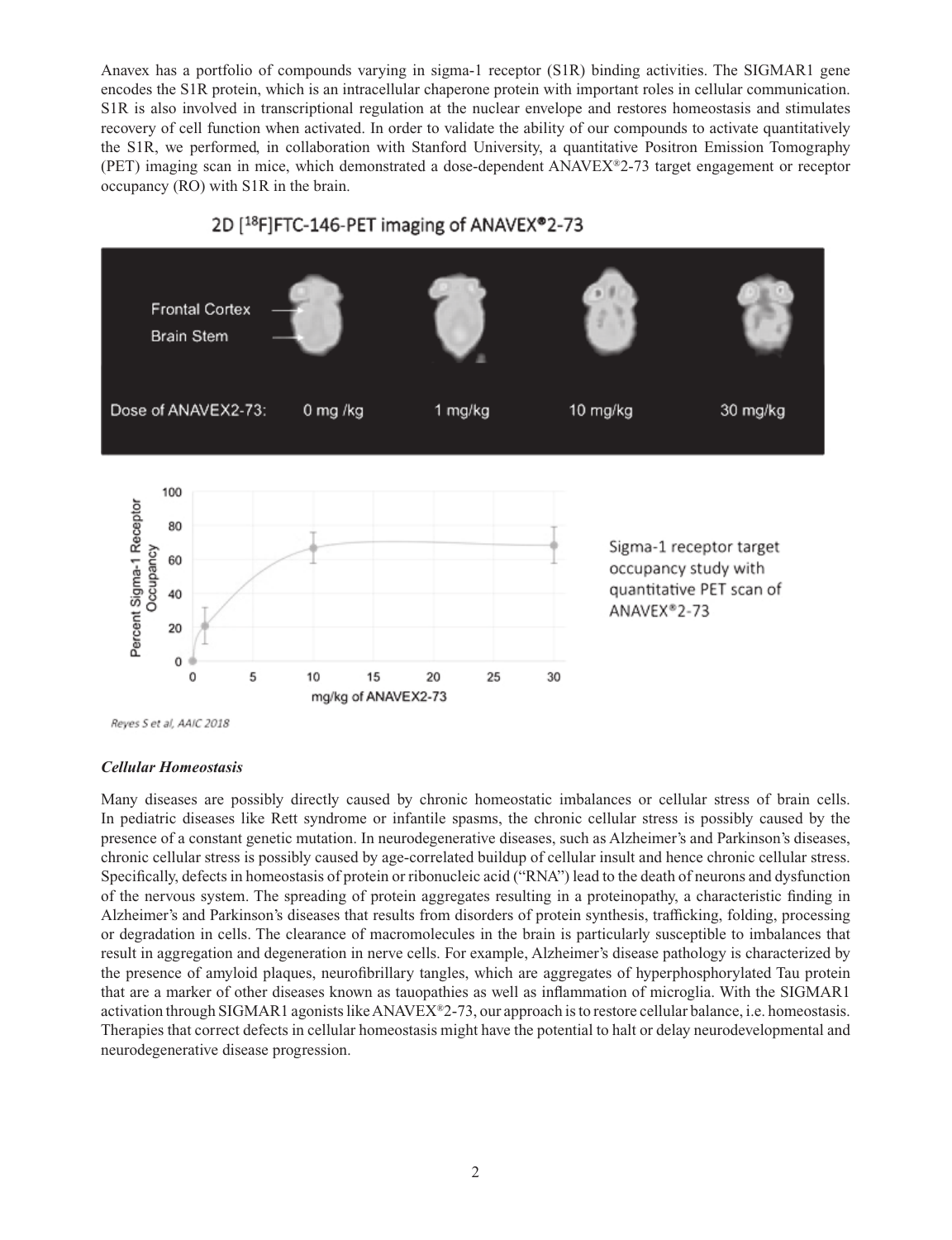#### *ANAVEX®2-73-specifi c Biomarkers*

A full genomic analysis of Alzheimer's disease (AD) patients treated with  $ANAVEX^{\circledast}2-73$  resulted in the identification of actionable genetic variants. A significant impact of the genomic biomarkers SIGMAR1, the direct target of ANAVEX $E^2$ -73 and COMT, a gene involved in memory function, on the drug response level was identified, leading to an early ANAVEX®2-73-specific biomarker hypothesis. It is expected that *excluding* patients with these two identified biomarker variants (approximately 10%-20% of the population) in prospective studies would identify approximately 80%-90% patients that would display clinically significant improved functional and cognitive scores. The consistency between the identified DNA and RNA data related to  $ANAVEX<sup>®</sup>2-73$ , which are considered independent of AD pathology, as well as multiple endpoints and time-points, provides support for precision medicine clinical development of ANAVEX®2-73 by using genetic biomarkers identified within the study population itself to target patients who are most likely to respond to ANAVEX®2-73 treatment in AD as well as indications like Parkinson's disease dementia (PDD) or Rett syndrome (RTT) in which ANAVEX®2-73 is currently studied.

# *Clinical Studies Overview*

## *Alzheimer's Disease*

In November 2016, we completed a Phase 2a clinical trial, consisting of PART A and PART B, which lasted a total of 57 weeks, for ANAVEX®2-73 in mild-to-moderate Alzheimer's patients. This open-label randomized trial met both primary and secondary endpoints and was designed to assess the safety and exploratory efficacy of  $ANAVEX<sup>®2-73</sup>$ in 32 patients. ANAVEX®2-73 targets sigma-1 and muscarinic receptors, which have been shown in preclinical studies to reduce stress levels in the brain believed to restore cellular homeostasis and to reverse the pathological hallmarks observed in Alzheimer's disease. The Phase 2a trial demonstrated positive pharmacokinetic (PK) and pharmacodynamic (PD) data, which established a concentration-effect relationship between ANAVE $X^{\circledast}$ 2-73 and study measurements. These measures obtained from all patients who participated in the entire 57 weeks include exploratory cognitive and functional scores as well as biomarker signals of brain activity. Additionally, the study appears to show that ANAVEX®2-73 activity is enhanced by its active metabolite (ANAVEX19-144), which also targets the sigma-1 receptor and has a half-life approximately twice as long as the parent molecule.

Two consecutive trial extensions for the Phase 2a trial have allowed participants who completed the 52-week PART B of the study to continue taking  $ANAVEX<sup>®2-73</sup>$ , providing an opportunity to gather extended safety data for a cumulative time period of five years. In August 2020, patients completing these Phase 2a trial extensions were granted continued access to treatment with ANAVEX®2-73 through the Australian Government Department of Health – Therapeutic Goods Administration (TGA) compassionate use Special Access Scheme.

A larger Phase 2b/3 double-blind, placebo-controlled study of ANAVEX®2-73 in Alzheimer's disease commenced in August 2018. The Phase 2b/3 study will enroll approximately 450 patients for 48 weeks, randomized 1:1:1 to two different ANAVEX<sup>®</sup>2-73 doses or placebo. The trial commenced in Australia; and during fiscal 2020 additional regions were added in the United Kingdom, The Netherlands, Germany and Canada. The ANAVEX®2-73 Phase 2b/3 study design incorporates genomic precision medicine biomarkers identified in the ANAVEX®2-73 Phase 2a study. Primary and secondary endpoints will assess safety and both cognitive and functional efficacy, measured through Alzheimer's Disease Assessment Scale – Cognition (ADAS-Cog), ADCS-ADL and Clinical Dementia Rating – Sum of Boxes for cognition and function (CDR-SB).

In October 2019, we initiated a long-term open label extension study of ANAVEX®2-73, entitled the ATTENTION-AD study, for patients who have completed the 48-week Phase 2b/3 placebo-controlled trial referenced above. This study is expected to last two years and will give patients the opportunity to continue their treatment.

#### *Rett Syndrome*

In February 2016, we presented positive preclinical data for ANAVEX®2-73 in Rett syndrome, a rare neurodevelopmental disease. The study was funded by the International Rett Syndrome Foundation ("Rettsyndrome.org"). In January 2017, we were awarded a financial grant from Rettsyndrome.org of a minimum of \$0.6 million to cover some of the costs of a multicenter Phase 2 clinical trial of ANAVEX®2-73 for the treatment of Rett syndrome. This award was received in quarterly instalments which commenced during fiscal 2018.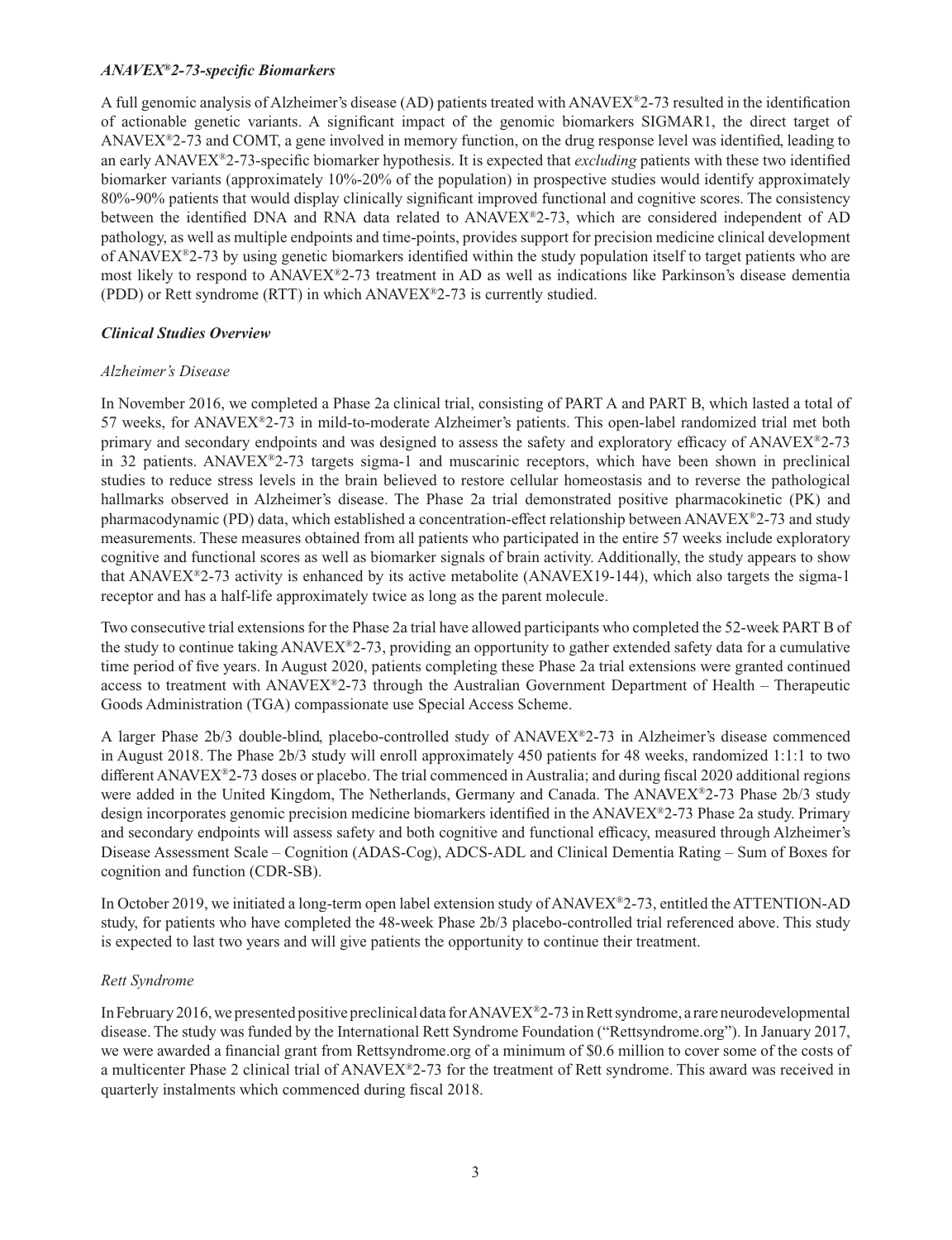In March 2019, we commenced the first Phase 2 clinical trial in a planned Rett syndrome program of ANAVEX $\degree$ 2-73 for the treatment of Rett syndrome. The studies will be conducted in a range of patient age demographics and geographic regions.

The first Phase 2 study, which took place in the United States, was completed in December 2020. This trial was a randomized double-blind, placebo-controlled safety, tolerability, pharmacokinetic and efficacy study of oral liquid ANAVEX®2-73formulation in 25 adult female patients with Rett syndrome over a 7-week treatment period including ANAVEX®2-73-specific genomic precision medicine biomarkers. The primary endpoint of the trial was safety. The convenient oral liquid once-daily dosing of 5 mg ANAVEX<sup>®</sup>2-73 was well-tolerated and demonstrated dose-proportional PK (pharmacokinetics). All secondary efficacy endpoints of the trial showed statistically significant and clinically meaningful, drug exposure-dependent response in the Rett Syndrome Behaviour Questionnaire (RSBQ) Total scores, when compared to placebo, in the ITT cohort (all participants,  $p = 0.048$ ). 66.7% of ANAVEX<sup>®</sup>2-73 treated subjects showed a statistically significant improvement in drug exposure-dependent RSBQ response as compared to 10% of the subjects on placebo in the ITT cohort (all participants,  $p = 0.011$ ). ANAVEX<sup>®</sup>2-73 treatment resulted in a sustained improvement in Clinical Global Impression Improvement (CGI-I) scores throughout the 7-week study, when compared to placebo in the ITT cohort (all participants,  $p = 0.014$ ). 86.7% of ANAVEX<sup>®</sup>2-73 treated subjects showed a statistically significant CGI-I response, defined as sustained improvement to treatment, as compared to 40% of the subjects on placebo in the ITT cohort (all participants,  $p = 0.014$ ). Consistent with previous ANAVEX<sup>®</sup>2-73 clinical trials, patients carrying the common form of the SIGMAR1 gene treated with ANAVEX®2-73 experienced stronger improvements in the prespecified efficacy endpoints.

The second Phase 2 study of ANAVEX®2-73 for the treatment of Rett syndrome, called the AVATAR study, commenced in June 2019. This study is taking place in Australia and the United Kingdom using a convenient once-daily oral liquid ANAVEX®2-73 formulation at a higher dose than the U.S. based Phase 2 study for Rett syndrome. The study will evaluate the safety and efficacy of ANAVEX®2-73 in approximately 33 patients over a 7-week treatment period including  $ANAVEX<sup>®</sup>2-73$  specific precision medicine biomarkers. All patients who participate in the study will be eligible to receive  $ANAVEX^{\otimes}2-73$  under a voluntary open label extension protocol.

In July 2020, we commenced the third study of ANAVEX®2-73 for the treatment of Rett syndrome, called the EXCELLENCE study. This Phase 2/3 study in pediatric patients with Rett syndrome is using a convenient once-daily oral liquid ANAVEX<sup>®</sup>2-73 formulation. The study will evaluate the safety and efficacy of ANAVEX<sup>®</sup>2-73 in at least 69 pediatric patients, aged 5 to 18, over a 12-week treatment period incorporating  $ANAVEX^{\otimes}2-73$  specific precision medicine biomarkers. All patients who participate in the study will be eligible to receive ANAVEX®2-73 under a voluntary open label extension protocol.

# *Parkinson's Disease*

In September 2016, we presented positive preclinical data for ANAVEX®2-73 in Parkinson's disease, which demonstrated significant improvements on all measures: behavioral, histopathological, and neuroinflammatory endpoints. The study was funded by the Michael J. Fox Foundation. Additional data was announced in October 2017 from the model for experimental parkinsonism. The data presented indicates that ANAVEX®2-73 induces robust neurorestoration in experimental parkinsonism. The encouraging results we have gathered in this model, coupled with the favorable profile of this compound in the Alzheimer's disease trial, support the notion that ANAVEX<sup>®</sup>2-73 is a promising clinical candidate drug for Parkinson's disease dementia.

In October 2020, we completed a double-blind, randomized, placebo-controlled proof-of-concept Phase 2 trial with ANAVEX $\Sigma$ -73 in Parkinson's Disease Dementia (PDD), to study the effect of the compound on both the cognitive and motor impairment of Parkinson's disease. The Phase 2 study enrolled approximately 132 patients for 14 weeks, randomized 1:1:1 to two different ANAVEX®2-73 doses, 30mg and 50mg, or placebo. The ANAVEX®2-73 Phase 2 PDD study design incorporated genomic precision medicine biomarkers identified in the ANAVEX®2-73 Phase 2a study.

The study found that ANAVEX<sup>®</sup>2-73 was safe and well tolerated in oral doses up to 50mg once daily. The results show clinically meaningful, dose-dependent, and statistically significant improvements in the Cognitive Drug Research (CDR) computerized assessment system analysis. The study confirmed the precision medicine approach of targeting SIGMAR1 as a genetic biomarker in response to ANAVEX®2-73.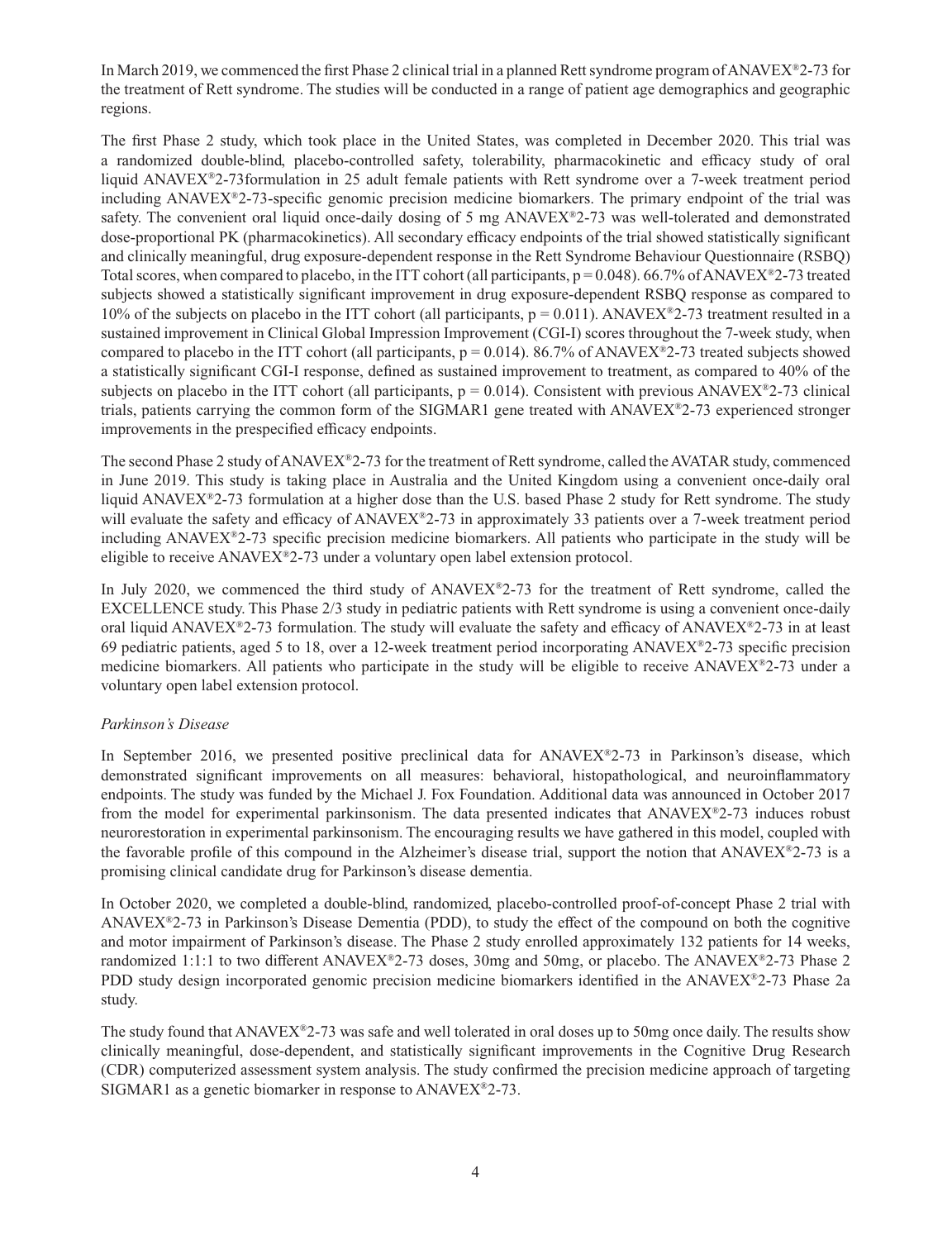In August 2020, we announced a financial commitment by Shake It Up Australia Foundation for Parkinson's Research to fund up to 50% of the costs of an Australian clinical study to develop  $ANAVEX^*2-73$  for the disease modifying treatment of Parkinson's disease. The financial commitment would be made through private placement purchases of our common stock at 200% of the fair market value on the purchase date and will be contingent upon the completion of certain clinical trial milestones relating to the proposed clinical trial. The proposed clinical trial will use a convenient, once-daily oral ANAVEX®2-73 formulation to confirm the previously established potential disease modifying features of ANAVEX<sup>®</sup>2-73 in an animal model of Parkinson's disease. Safety and efficacy will be investigated in an appropriately powered placebo-controlled clinical study of Parkinson's disease patients over at least 48-weeks including  $ANAVEX<sup>®</sup>2-73$ -specific precision medicine biomarkers.

#### *Frontotemporal Dementia*

In July 2020, we commenced the First-in-Human Phase 1 clinical trial of ANAVEX®3-71, which was previously granted orphan drug designation for the treatment of Frontotemporal Dementia (FTD) by the FDA. ANAVEX<sup>®</sup>3-71 is an orally administered small molecule targeting sigma-1 and M1 muscarinic receptors that is designed to be beneficial for neurodegenerative diseases. In preclinical studies, ANAVEX®3-71 demonstrated disease-modifying activity against the major hallmarks of Alzheimer's disease in transgenic  $(3xTg-AD)$  mice, including cognitive deficits, amyloid and tau pathologies, as well as beneficial effects on mitochondrial dysfunction and neuroinflammation.

The Phase 1 clinical trial will be a prospective double-blind, randomized, placebo-controlled study. A total of at least 36 healthy male and female subjects will be included. Single escalating doses of ANAVEX®3-71 will be administered in order to evaluate the safety, tolerability, and pharmacokinetics (PK) of ANAVEX®3-71 and the effects of food and gender on its PK in healthy volunteers. This study is expected to be followed by longer duration dosing including patients with FTD or other dementia indications with unmet medical need, incorporating exploratory efficacy and disease biomarker measures.

# *Our Pipeline*

Our research and development pipeline includes ANAVEX®2-73 currently in three different clinical study indications, and several other compounds in different stages of clinical and pre-clinical study.

Our proprietary SIGMACEPTOR™ Discovery Platform produced small molecule drug candidates with unique modes of action, based on our understanding of sigma receptors. Sigma receptors may be targets for therapeutics to combat many human diseases, both of neurodegenerative nature, including Alzheimer's disease, as well as of neurodevelopmental nature, like Rett syndrome. When bound by the appropriate ligands, sigma receptors influence the functioning of multiple biochemical signals that are involved in the pathogenesis (origin or development) of disease. Multiple viruses including SARS-CoV-2 (COVID-19) induce cellular stress by intrinsic mitochondrial apoptosis and other related cellular processes, in order to ensure survival and replication. Hence, it is possible that S1R could play a role in modulating the cellular response to viral infection and ameliorate pathogenesis.

Compounds that have been subjects of our research include the following:

# *ANAVEX®2-73 (blarcamesine)*

ANAVEX<sup>®</sup>2-73 may offer a disease-modifying approach in neurodegenerative and neurodevelopmental diseases by activation of sigma-1 receptors.

In Rett syndrome, administration of ANAVEX®2-73 resulted in both significant and dose related improvements in an array of behavioral paradigms in the MECP2 HET Rett syndrome disease model. In addition, in a further experiment sponsored by Rettsyndrome.org, ANAVEX®2-73 was evaluated in automatic visual response and respiration tests in 7-month old mice, an age at which advanced pathology is evident. Vehicle-treated MECP2 mice demonstrated fewer automatic visual responses than wild-type mice. Treatment with ANAVEX<sup>®</sup>2-73 for four weeks significantly increased the automatic visual response in the MECP2 Rett syndrome disease mouse. Additionally, chronic oral dosing daily for 6.5 weeks of ANAVEX®2-73 starting at ~5.5 weeks of age was conducted in the MECP2 HET Rett syndrome disease mouse model assessed the different aspects of muscular coordination, balance, motor learning and muscular strengths, some of the core deficits observed in Rett syndrome. Administration of ANAVEX®2-73 resulted in both significant and dose related improvements in an array of these behavioral paradigms in the MECP2 HET Rett syndrome disease model.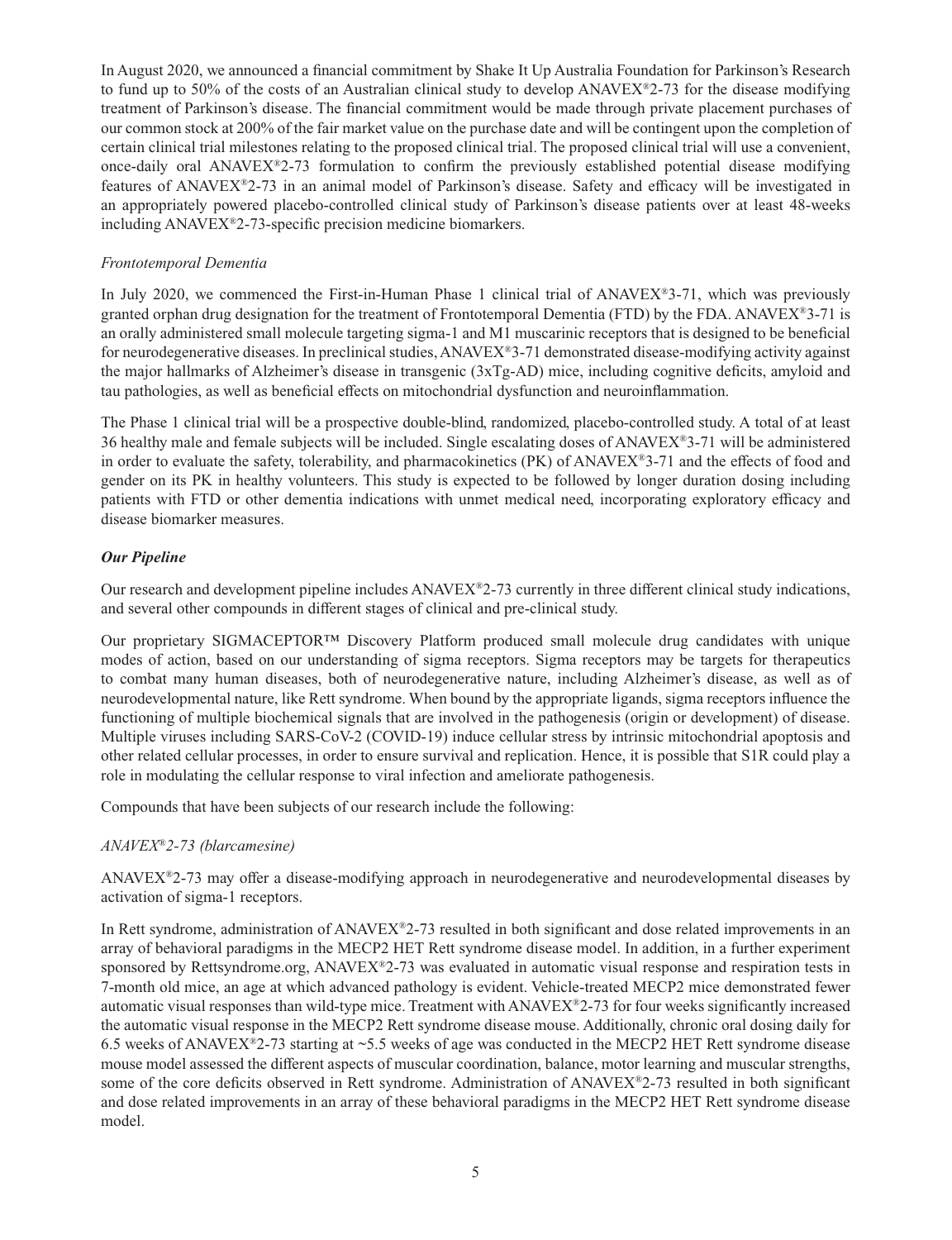In March 2019, we commenced the first Phase 2 clinical trial in a planned Rett syndrome program of  $ANAVEX^{\otimes}2-73$ for the treatment of Rett syndrome. This study, which took place in the United States, was completed in December 2020, however two other clinical trials in Rett syndrome, the AVATAR study and the EXCELLENCE study, are still underway. The studies are being conducted in a range of patient age demographics and geographic regions, as more fully described above under *Clinical Studies Overview – Rett Syndrome*.

In May 2016 and June 2016, the FDA granted Orphan Drug Designation to ANAVEX®2-73 for the treatment of Rett syndrome and infantile spasms, respectively. In November 2019, the FDA granted to ANAVEX®2-73 the Rare Pediatric Disease (RPD) designation for the treatment of Rett syndrome. The RPD designation provides priority review by the FDA to encourage the development of treatments for rare pediatric diseases.

Further, in February 2020, the FDA granted Fast Track designation for the ANAVEX®2-73 clinical development program for the treatment of Rett syndrome. The FDA Fast Track program is designed to facilitate and expedite the development and review of new drugs to address unmet medical needs in the treatment of serious and life-threatening conditions.

For Parkinson's disease, data demonstrates significant improvements and restoration of function in a disease modifying animal model of Parkinson's disease. Significant improvements were seen on all measures tested: behavioral, histopathological, and neuroinflammatory endpoints. In October 2020, we completed a double-blind, randomized, placebo-controlled proof-of-concept Phase 2 trial with ANAVEX®2-73 in Parkinson's Disease Dementia (PDD), to study the effect of the compound on both the cognitive and motor impairment of Parkinson's disease. The Phase 2 study enrolled approximately 132 patients for 14 weeks, randomized 1:1:1 to two different ANAVEX®2-73 doses, 30mg and 50mg, or placebo. The ANAVEX®2-73 Phase 2 PDD study design incorporated genomic precision medicine biomarkers identified in the ANAVEX®2-73 Phase 2a study.

The study found that ANAVEX<sup>®</sup>2-73 was safe and well tolerated in oral doses up to 50mg once daily. The results show clinically meaningful, dose-dependent, and statistically significant improvements in the Cognitive Drug Research (CDR) computerized assessment system analysis. We anticipate conducting further clinical trials of  $ANAVEX^{\otimes}2-73$ in Parkinson's disease dementia after submitting the results of the study to the FDA to obtain regulatory guidance.

In Alzheimer's disease (AD) animal models, ANAVEX®2-73 has shown pharmacological, histological and behavioral evidence as a potential neuroprotective, anti-amnesic, anti-convulsive and anti-depressive therapeutic agent, due to its potent affinity to sigma-1 receptors and moderate affinities to M1-4 type muscarinic receptors. In addition, ANAVEX®2-73 has shown a potential dual mechanism which may impact both amyloid and tau pathology. In a transgenic AD animal model Tg2576, ANAVEX®2-73 induced a statistically significant neuroprotective effect against the development of oxidative stress in the mouse brain, as well as significantly increased the expression of functional and synaptic plasticity markers that is apparently amyloid-beta independent. It also statistically alleviated the learning and memory deficits developed over time in the animals, regardless of sex, both in terms of spatial working memory and long-term spatial reference memory.

Based on the results of pre-clinical testing, we initiated and completed a Phase 1 single ascending dose (SAD) clinical trial of  $ANAVEX<sup>®</sup>2-73$ . In this Phase 1 SAD trial, the maximum tolerated single dose was defined per protocol as 55-60 mg. This dose is above the equivalent dose shown to have positive effects in mouse models of AD. There were no significant changes in laboratory or electrocardiogram (ECG) parameters. ANAVEX®2-73 was well tolerated below the 55-60 mg dose with only mild adverse events in some subjects. Observed adverse events at doses above the maximum tolerated single dose included headache and dizziness, which were moderate in severity and reversible. These side effects are often seen with drugs that target CNS conditions, including AD.

In December 2014, a Phase 2a clinical trial was initiated for ANAVEX®2-73, for the treatment of Alzheimer's disease. The open-label randomized trial was designed to assess the safety and exploratory efficacy of  $ANAVEX<sup>®2-73</sup>$  in 32 patients with mild-to-moderate Alzheimer's disease. ANAVEX®2-73 targets sigma-1 and muscarinic receptors, which have been shown in preclinical studies to reduce stress levels in the brain believed to restore cellular homeostasis and to reverse the pathological hallmarks observed in Alzheimer's disease. The Phase 2a study met both primary and secondary objectives of the study.

In July 2018, we presented the results of a genomic DNA and RNA evaluation of the participants in the Phase 2a study. More than 33,000 genes were analyzed using unbiased, data driven, machine learning, artificial intelligence (AI) system for analyzing DNA & RNA data in patients exposed to ANAVEX<sup>®</sup>2-73. The analysis identified genetic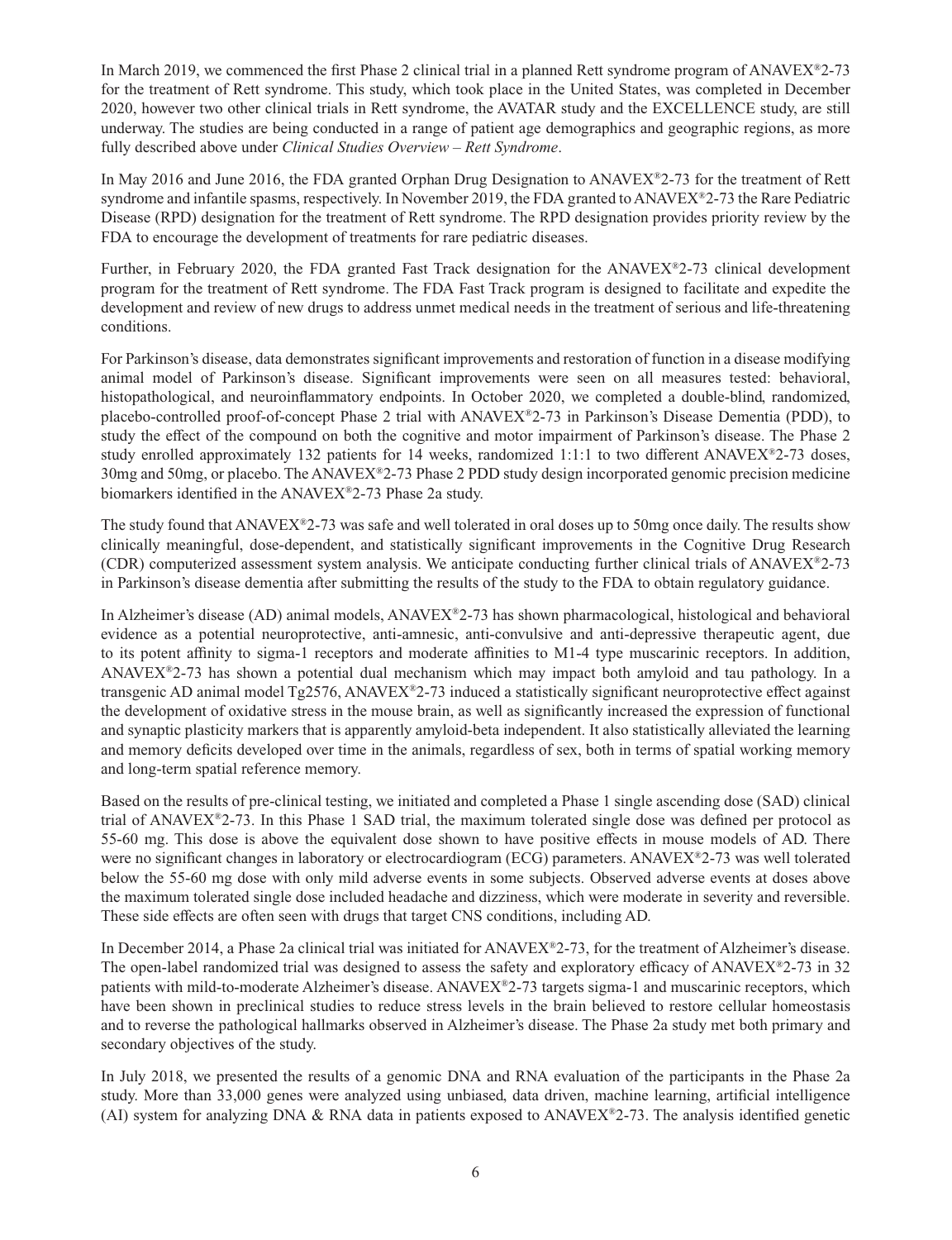variants that impacted response to ANAVEX®2-73, among them variants related to the Sigma-1 receptor (SIGMAR1), the target for ANAVEX®2-73. Results showed that study participants with the common SIGMAR1 wild type gene variant, which is about 80 percent of the population worldwide, demonstrated improved cognitive (MMSE) and the functional (ADCS-ADL) scores. The results from this evaluation have been used to establish a precision medicine approach in subsequent clinical trials, since these signatures can now be applied to neurological indications tested in clinical studies with ANAVEX®2-73 including Alzheimer's disease, Parkinson's disease dementia and Rett syndrome.

ANAVEX®2-73 data presented met prerequisite information in order to progress into a Phase 2b/3 placebo-controlled study. On July 2, 2018, the Human Research Ethics Committee in Australia approved the initiation of our Phase 2b/3, double-blind, randomized, placebo-controlled 48-week safety and efficacy trial of ANAVEX®2-73 for the treatment of early Alzheimer's disease. Clinical trial sites in Canada, the United Kingdom, the Netherlands and Germany were also added. This Phase 2b/3 study design incorporates inclusion of genomic precision medicine biomarkers identified in the ANAVEX®2-73 Phase 2a study. The Phase 2b/3 study, which is expected to enroll approximately 450 patients, randomized 1:1:1 to either two different ANAVEX®2-73 doses or placebo, commenced in October 2018.

Preclinical data also validates  $A N A V E X^* 2$ -73 as a prospective platform drug for other neurodegenerative diseases beyond Alzheimer's disease, Parkinson's disease or Rett syndrome, more specifically, epilepsy, infantile spasms, Fragile X syndrome, Angelman syndrome, multiple sclerosis and, more recently, tuberous sclerosis complex (TSC). ANAVE $X^{\circledast}$ 2-73 demonstrated significant improvements in all of these indications in the respective preclinical animal models.

In a study sponsored by the Foundation for Angelman Syndrome, ANAVEX®2-73 was assessed in a mouse model for the development of audiogenic seizures. The results indicated that  $ANAVEX^@2-73$  administration significantly reduced audiogenic-induced seizures. In a study sponsored by FRAXA Research Foundation regarding Fragile X syndrome, data demonstrated that ANAVEX®2-73 restored hippocampal brain-derived neurotrophic factor (BDNF) expression to normal levels. BDNF under-expression has been observed in many neurodevelopmental and neurodegenerative pathologies. BDNF signaling promotes maturation of both excitatory and inhibitory synapses. ANAVEX®2-73 normalization of BDNF expression could be a contributing factor for the positive data observed in both neurodevelopmental and neurodegenerative disorders like Angelman and Fragile X syndromes.

Preclinical data presented also indicates that ANAVEX®2-73 demonstrates protective effects of mitochondrial enzyme complexes during pathological conditions, which, if impaired, are believed to play a role in the pathogenesis of neurodegenerative and neurodevelopmental diseases.

Preclinical data on ANAVEX<sup>®</sup>2-73 related to multiple sclerosis indicates that ANAVEX<sup>®</sup>2-73 may promote remyelination in multiple sclerosis disease. Further, data also demonstrates that ANAVEX®2-73 provides protection for oligodendrocytes ("OL's") and oligodendrocyte precursor cells ("OPC's"), as well as central nervous system neurons in addition to helping repair by increasing OPC proliferation and maturation in tissue culture.

In March 2018, we presented preclinical data of ANAVEX®2-73 in a genetic mouse model of tuberous sclerosis complex ("TSC"). TSC is a rare genetic disorder characterized by the growth of numerous benign tumors in many parts of the body with a high incidence of seizures. The new preclinical data demonstrates that treatment with ANAVEX®2-73 significantly increases survival and reduces seizures.

# **ANAVEX**®**3-71**

ANAVEX®3-71 is a clinical drug candidate with a novel mechanism of action via sigma-1 receptor activation and M1 muscarinic allosteric modulation, which has been shown to enhance neuroprotection and cognition in Alzheimer's disease models. ANAVEX®3-71 is a CNS-penetrable potential disease modifying treatment for cognitive impairments. It is highly effective in very small doses against the major Alzheimer's hallmarks in transgenic  $(3xTg-AD)$  mice, including cognitive deficits, amyloid and tau pathologies, and also has beneficial effects on inflammation and mitochondrial dysfunctions. ANAVEX®3-71 indicates extensive therapeutic advantages in Alzheimer's and other protein-aggregation-related diseases given its ability to enhance neuroprotection and cognition via sigma-1 receptor activation and M1 muscarinic allosteric modulation.

A preclinical study examined the response of ANAVEX®3-71 in aged transgenic animal models and showed a significant reduction in the rate of cognitive deficit, amyloid beta pathology and inflammation with the administration of ANAVEX 3-71. In April 2016, the FDA granted Orphan Drug Designation to ANAVEX®3-71 for the treatment of Frontotemporal dementia (FTD).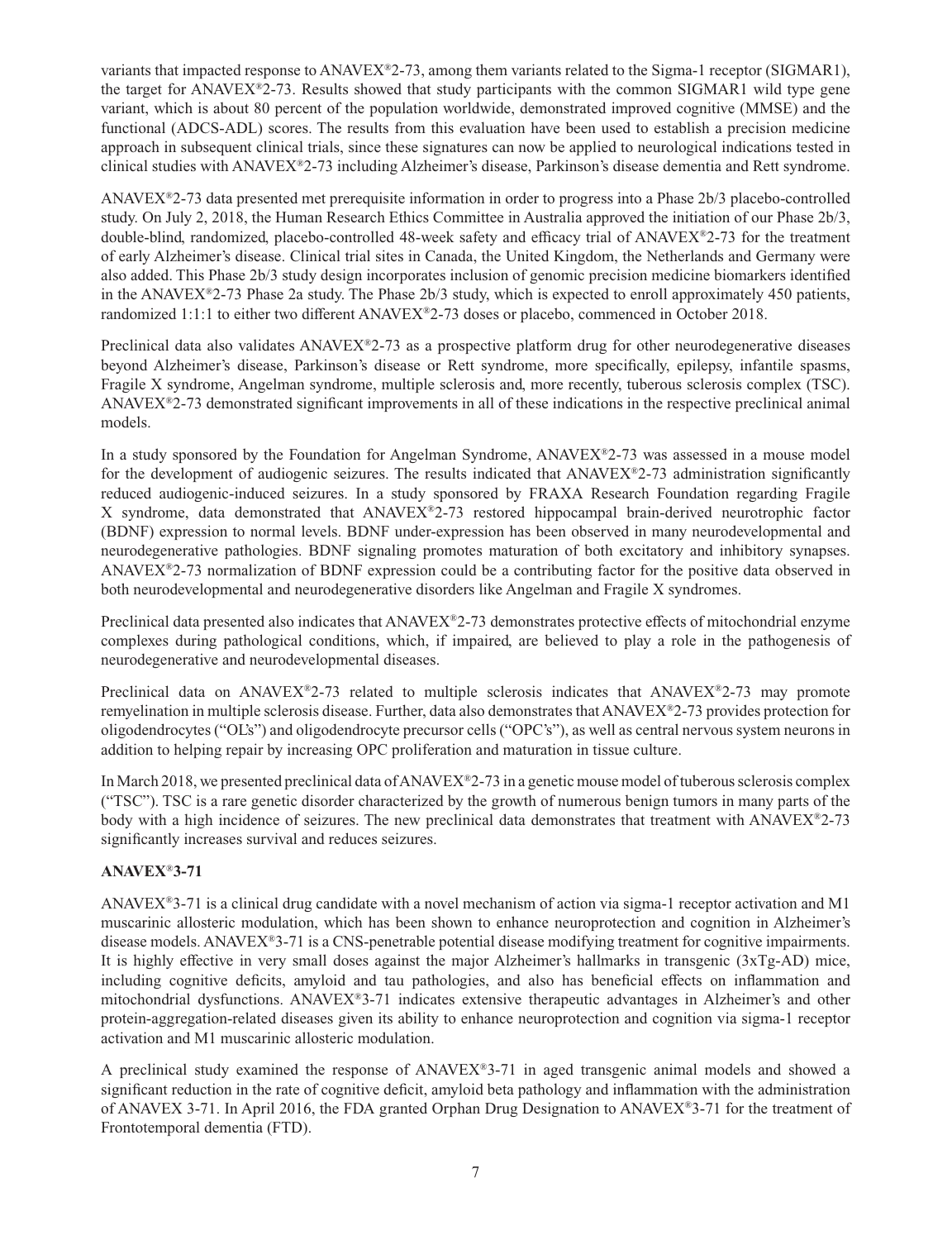During pathological conditions  $ANAVEX^{\otimes}3-71$  demonstrated the formation of new synapses between neurons (synaptogenesis) without causing an abnormal increase in the number of astrocytes. In neurodegenerative diseases such as Alzheimer's and Parkinson's disease, synaptogenesis is believed to be impaired. Additional preclinical data presented also indicates that in addition to reducing oxidative stress, ANAVEX®3-71 demonstrates protective effects of mitochondrial enzyme complexes during pathological conditions, which, if impaired, are believed to play a role in the pathogenesis of neurodegenerative and neurodevelopmental diseases.

In July 2020, we commenced the first Phase 1 clinical trial of  $ANAVEX^*3-71$ , with focus on the treatment of Frontotemporal Dementia (FTD) and other dementia indications with unmet medical need. The study is more fully described above under *Clinical Studies Overview – Frontotemporal Dementia*.

# **ANAVEX**®**1-41**

ANAVEX $\mathbb{R}$ 1-41 is a sigma-1 receptor agonist. Pre-clinical tests revealed significant neuroprotective benefits (i.e., protects nerve cells from degeneration or death) through the modulation of endoplasmic reticulum, mitochondrial and oxidative stress, which damages and impairs cell viability. In addition, in animal models,  $ANAVEX^{\circledast}1-41$  prevented the expression of caspase-3, an enzyme that plays a key role in apoptosis (programmed cell death) and loss of cells in the hippocampus, the part of the brain that regulates learning, emotion and memory. These activities involve both muscarinic and sigma-1 receptor systems through a novel mechanism of action.

Preclinical data presented also indicates that  $ANAVEX<sup>®</sup>1-41$  demonstrates protective effects of mitochondrial enzyme complexes during pathological conditions, which, if impaired, are believed to play a role in the pathogenesis of neurodegenerative and neurodevelopmental diseases.

#### **ANAVEX**®**1066**

ANAVEX®1066, a mixed sigma-1/sigma-2 ligand is designed for the potential treatment of neuropathic and visceral pain. ANAVEX®1066 was tested in two preclinical models of neuropathic and visceral pain that have been extensively validated in rats. In the chronic constriction injury model of neuropathic pain, a single oral administration of ANAVEX<sup>®</sup>1066 dose-dependently restored the nociceptive threshold in the affected paw to normal levels while leaving the contralateral healthy paw unchanged. Efficacy was rapid and remained significant for two hours. In a model of visceral pain, chronic colonic hypersensitivity was induced by injection of an inflammatory agent directly into the colon and a single oral administration of ANAVEX®1066 returned the nociceptive threshold to control levels in a dose-dependent manner. Companion studies in rats demonstrated the lack of any effects on normal gastrointestinal transit with  $ANAVEX^{\otimes}1066$  and a favorable safety profile in a battery of behavioral measures.

# **ANAVEX**®**1037**

ANAVEX®1037 is designed for the treatment of prostate and pancreatic cancer. It is a low molecular weight, synthetic compound exhibiting high affinity for sigma-1 receptors at nanomolar levels and moderate affinity for sigma-2 receptors and sodium channels at micromolar levels. In advanced pre-clinical studies, this compound revealed antitumor potential. It has also been shown to selectively kill human cancer cells without affecting normal/healthy cells and also to significantly suppress tumor growth in immune-deficient mice models. Scientific publications highlight the possibility that these ligands may stop tumor growth and induce selective cell death in various tumor cell lines. Sigma receptors are highly expressed in different tumor cell types. Binding by appropriate sigma-1 and/or sigma-2 ligands can induce selective apoptosis. In addition, through tumor cell membrane reorganization and interactions with ion channels, our drug candidates may play an important role in inhibiting the processes of metastasis (spreading of cancer cells from the original site to other parts of the body), angiogenesis (the formation of new blood vessels) and tumor cell proliferation.

Our compounds are in the pre-clinical and clinical testing stages of development, and there is no guarantee that the activity demonstrated in pre-clinical models will be shown in human testing.

We continue to identify and initiate discussions with potential strategic and commercial partners to most effectively advance our programs and realize maximum shareholder value. Further, we may acquire or develop new intellectual property and assign, license, or otherwise transfer our intellectual property to further our goals.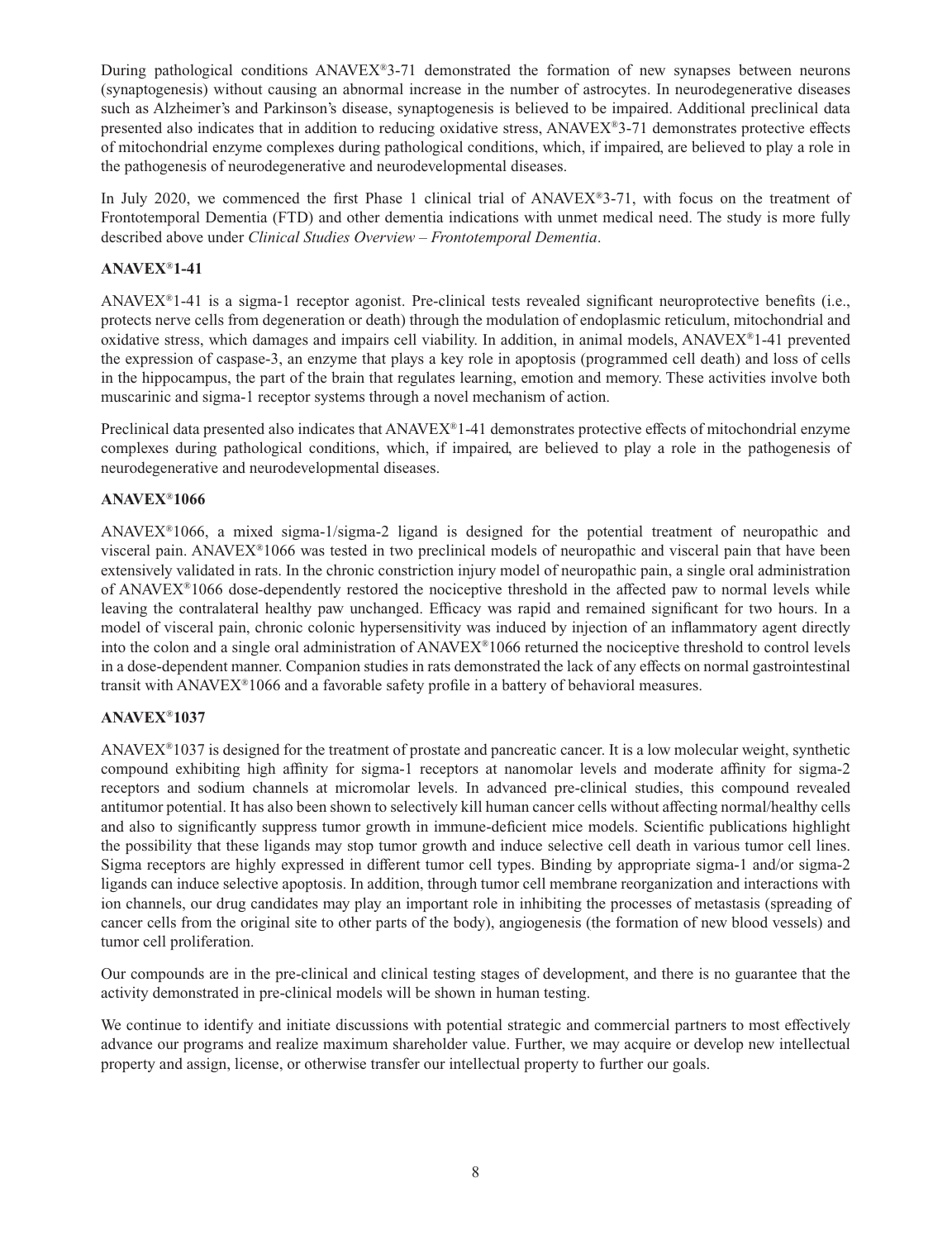## *Our Target Indications*

We have developed compounds with potential application to two broad categories and several specific indications. including:

Central Nervous System Diseases

- Alzheimer's disease In 2020, an estimated 5.8 million Americans were suffering from Alzheimer's disease. The Alzheimer's Association® estimates that by 2050, this number will rise to nearly 14 million Americans. Medications on the market today treat only the symptoms of Alzheimer's disease and do not have the ability to stop its onset or its progression. There is an urgent and unmet need for both a disease modifying cure for Alzheimer's disease as well as for better symptomatic treatments.
- Parkinson's disease Parkinson's disease is a progressive disease of the nervous system marked by tremors, muscular rigidity, and slow, imprecise movement. It is associated with degeneration of the basal ganglia of the brain and a deficiency of the neurotransmitter dopamine. Parkinson's disease afflicts more than 10 million people worldwide, typically middle-aged and elderly people. The Parkinson's disease market is expected to expand to \$3.2 billion by 2021, according to business intelligence provider GBI Research.
- Rett syndrome Rett syndrome is a rare X-linked genetic neurological and developmental disorder that affects the way the brain develops, including protein transcription, which is altered and as a result leads to severe disruptions in neuronal homeostasis. It is considered a rare, progressive neurodevelopmental disorder and is caused by a single mutation in the MECP2 gene. Because males have a different chromosome combination from females, boys who have the genetic MECP2 mutation are affected in devastating ways. Most of them die before birth or in early infancy. For females who survive infancy, Rett syndrome leads to severe impairments, affecting nearly every aspect of the child's life; severe mental retardation, their ability to speak, walk and eat, sleeping problems, seizures and even the ability to breathe easily. Rett syndrome affects approximately 1 in every 10,000-15,000 females.
- Depression Depression is a major cause of morbidity worldwide according to the World Health Organization. Pharmaceutical treatment for depression is dominated by blockbuster brands, with the leading nine brands historically accounting for approximately 75% of total sales. However, the dominance of the leading brands is waning, largely due to the effects of patent expiration and generic competition.
- Epilepsy Epilepsy is a common chronic neurological disorder characterized by recurrent unprovoked seizures. These seizures are transient signs and/or symptoms of abnormal, excessive or synchronous neuronal activity in the brain. According to the Centers for Disease Control and Prevention, in 2015 epilepsy aff ected 3.4 million Americans. Today, epilepsy is often controlled, but not cured, with medication that is categorized as older traditional anti-epileptic drugs and second generation anti-epileptic drugs. Because epilepsy afflicts sufferers in different ways, there is a need for drugs used in combination with both traditional anti-epileptic drugs and second generation anti-epileptic drugs.
- Neuropathic Pain We define neuralgia, or neuropathic pain, as pain that is not related to activation of pain receptor cells in any part of the body. Neuralgia is more difficult to treat than some other types of pain because it does not respond well to normal pain medications. Special medications have become more specific to neuralgia and typically fall under the category of membrane stabilizing drugs or antidepressants.

# Cancer

- Malignant Melanoma Predominantly a skin cancer, malignant melanoma can also occur in melanocytes found in the bowel and the eye. Malignant melanoma accounts for 75% of all deaths associated with skin cancer. The treatment includes surgical removal of the tumor, adjuvant treatment, chemo and immunotherapy, or radiation therapy. According to IMS Health the worldwide malignant melanoma market is expected to grow to \$4.4 billion by 2022.
- Prostate Cancer Specific to men, prostate cancer is a form of cancer that develops in the prostate, a gland in the male reproductive system. The cancer cells may metastasize from the prostate to other parts of the body, particularly the bones and lymph nodes. Drug therapeutics for prostate cancer are expected to increase to nearly \$13.5 billion in 2024 according to Datamonitor Healthcare.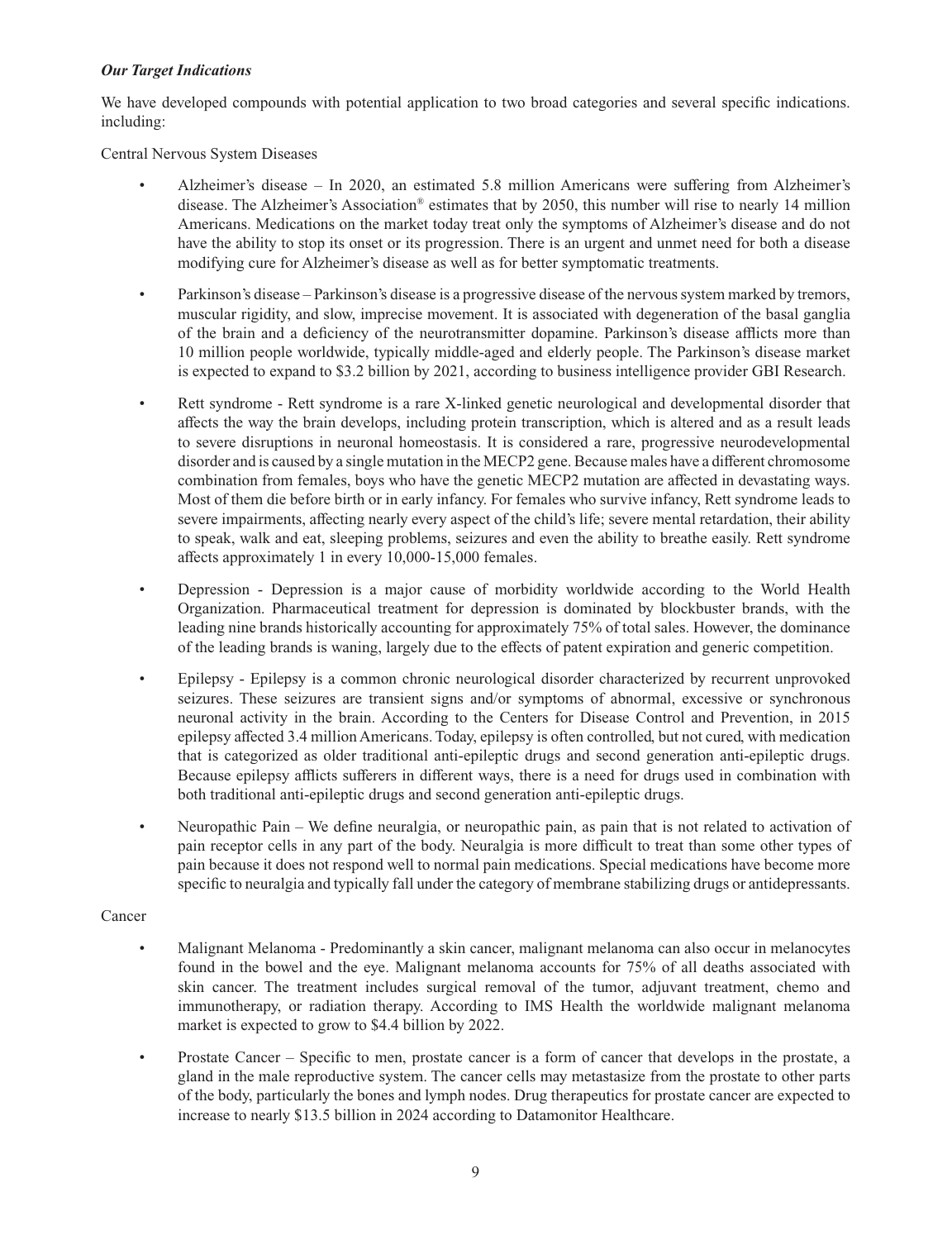Pancreatic Cancer - Pancreatic cancer is a malignant neoplasm of the pancreas. In the United States, approximately 55,000 new cases of pancreatic cancer will be diagnosed this year and approximately 44,000 patients will die as a result of their cancer, according to the American Cancer Society. Sales predictions by GBI Research forecast that the market for the pharmaceutical treatment of pancreatic cancer in the United States and five largest European countries will increase to \$2.9 billion by 2021.

# *Competition*

The pharmaceutical industry is intensely competitive.

At this time, our competitors are other biomedical development companies that are trying to discover and develop compounds to be used in the treatment of Alzheimer's disease and other CNS diseases, and those companies already doing so. Those companies include Biogen (NASDAQ:BIIB), Pfizer Inc. (NYSE:PFE), Abbvie Plc (NYSE:ABBV), Novartis AG (NYSE:NVS), GlaxoSmithKline Plc (NYSE:GSK), Merck & Co. Inc. (NYSE:MRK), Eli Lilly & Co. (NYSE: LLY), Johnson & Johnson (NYSE:JNJ) and Roche Holding AG (VTX:ROG). For additional discussion of the risks related to competition, see Item 1A "Risk Factors."

## *Patents, Trademarks and Intellectual Property*

We hold ownership or exclusive rights to nine U.S. patents, ten U.S. patent applications, and various PCT or ex-U.S. patent applications relating to our drug candidates, methods associated therewith, and to our research programs.

We own one issued U.S. patent entitled "ANAVEX®2-73 and certain anticholinesterase inhibitors composition and method for neuroprotection" claims a composition of matter of ANAVEX®2-73 directed to a novel and synergistic neuroprotective compound combined with donepezil and other cholinesterase inhibitors. This patent is expected to expire in June 2034, absent any patent term extension for regulatory delays. We own two issued U.S. patents each with claims directed to crystalline forms of  $ANAVEX<sup>®2-73</sup>$ . The first of these two patents claims crystalline forms of ANAVEX<sup>®</sup>2-73, dosage forms and compositions containing crystalline ANAVEX<sup>®</sup>2-73, and methods of treatment for Alzheimer's disease using them. This patent is expected to expire in July 2036, absent any patent term extension for regulatory delays. The second of these two patents claims pharmaceutical compositions containing a crystalline form of ANAVEX®2-73, and methods of treatment for Alzheimer's disease using the compositions. This patent is expected to expire in June 2037, absent any patent term extension for regulatory delays. We also own an issued U.S. patent that claims methods and dosage forms for treating seizures, the dosage forms containing a low-dose anti-epilepsy drug combined with either: (i) ANAVEX<sup>®</sup>2-73 and its active metabolite ANAVEX<sup>®</sup>19-144; or (ii) ANAVEX<sup>®</sup>19-144. This patent is expected to expire in October 2035, absent any patent term extension for regulatory delays. We also own an issued U.S. patent that claims methods for treating a neurodevelopmental disorder or multiple sclerosis by administering ANAVEX<sup>®</sup>2-73, ANAVEX<sup>®</sup>19-144, and/or ANAVEX<sup>®</sup>1-41, another sigma receptor ligand similar to ANAVEX®2-73. This patent is expected to expire in January 2037, absent any patent term extension for regulatory delays. In addition, we own one issued U.S. Patent with claims directed to methods of treating melanoma with a compound related to ANAVEX®2-73. This patent is expected to expire in February 2030, absent any patent term extension for regulatory delays.

We also own one issued patent with claims directed to methods for treating or preventing pain with ANAVEX®1066. This patent is expected to expire in November 2036, absent any patent term extension for regulatory delays.

For ANAVEX<sup>®</sup>2-73, ANAVEX<sup>®</sup>19-144, ANAVEX<sup>®</sup>1-41, and ANAVEX<sup>®</sup>1066, we also have granted or pending applications in Australia, Canada, China, Europe, Japan, and Hong Kong, and are expected to expire after 2035.

With regard to ANAVEX<sup>®</sup>3-71, we own exclusive rights to two issued U.S. patents with claims respectively directed to the ANAVEX®3-71 compound and methods of treating various diseases including Alzheimer's with the same. These patents are expected to expire in April 2030, and January 2030, respectively, absent any patent term extension for regulatory delays. We also own exclusive rights to related patents or applications that are granted or pending in Australia, Canada, China, Europe, Japan, Korea, New Zealand, Russia, and South Africa, and are expected to expire in January 2030.

We also own other patent applications directed to enantiomers, formulations and uses that may provide additional protection for one or more of our product candidates.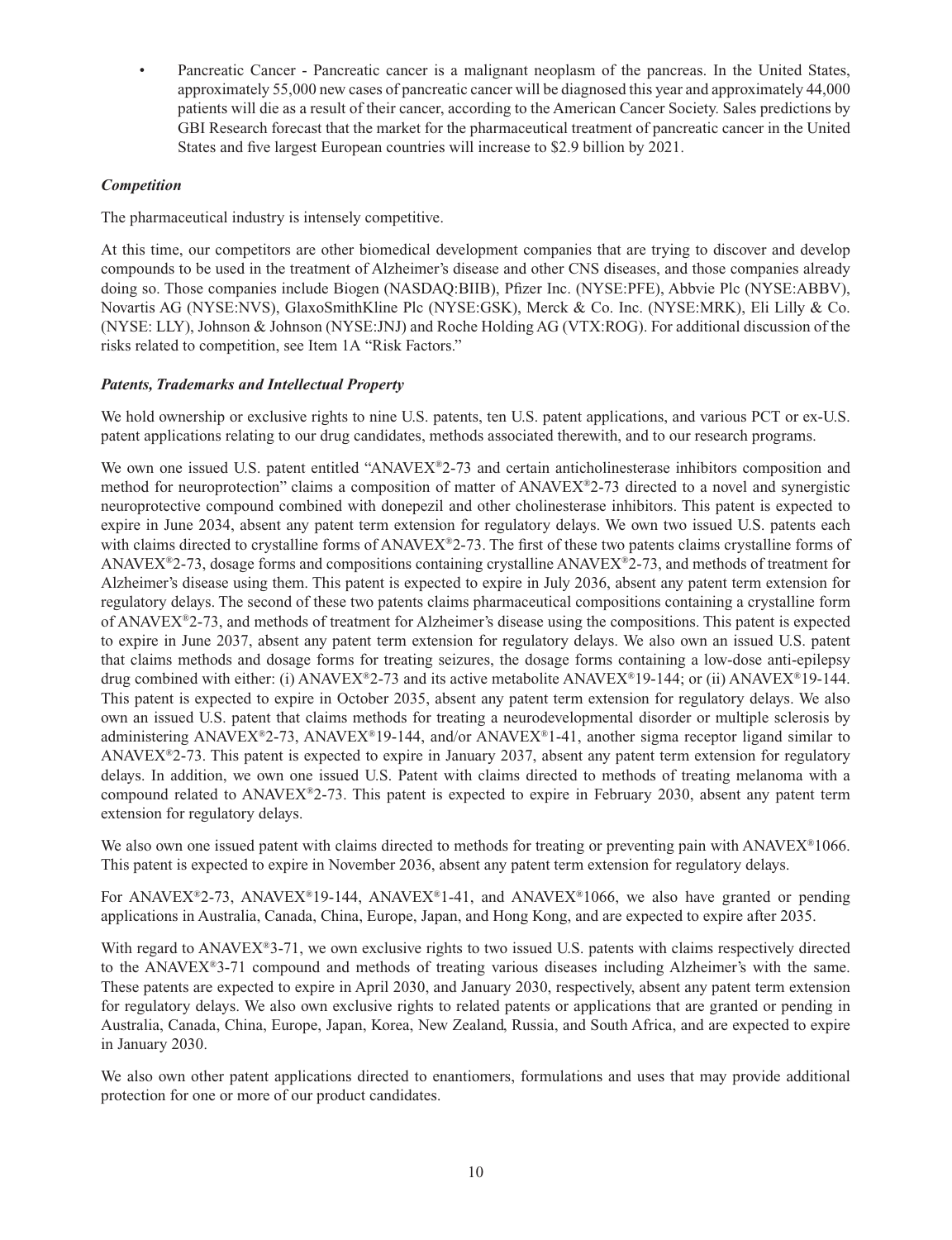We regard patents and other intellectual property rights as corporate assets. Accordingly, we attempt to optimize the value of intellectual property in developing our business strategy including the selective development, protection, and exploitation of our intellectual property rights. In addition to filings made with intellectual property authorities, we protect our intellectual property and confidential information by means of carefully considered processes of communication and the sharing of information, and by the use of confidentiality and non-disclosure agreements and provisions for the same in contractor's agreements. While no agreement offers absolute protection, such agreements provide some form of recourse in the event of disclosure, or anticipated disclosure.

Our intellectual property position, like that of many biomedical companies, is uncertain and involves complex legal and technical questions for which important legal principles are unresolved. For more information regarding challenges to our existing or future patents, see Item 1A "Risk Factors."

#### *Government regulation*

Government authorities in the United States, at the federal, state and local level, and other countries extensively regulate, among other things, the research, development, testing, manufacture, quality control, approval, labeling, packaging, storage, record-keeping, promotion, advertising, distribution, marketing and export and import of products such as those we are developing. A new drug must be approved by the FDA through the NDA process before it may be legally marketed in the United States. We are subject to various government regulations in connection with the development of our pipeline.

## *U.S. Drug Development and Regulation*

In the United States, the FDA regulates drugs under the federal Food, Drug, and Cosmetic Act and its implementing regulations ("FDCA"). The process of obtaining regulatory approvals and the subsequent compliance with appropriate federal, state, local and foreign statutes and regulations require the expenditure of substantial time and financial resources. Failure to comply with the applicable U.S. requirements at any time during the product development process, approval process or after approval may subject an applicant to administrative or judicial sanctions. These sanctions could include the FDA's refusal to approve pending applications, withdrawal of an approval, a clinical hold, warning letters, product recalls, product seizures, total or partial suspension of production or distribution, injunctions, fines, refusals of government contracts, restitution, disgorgement or civil or criminal penalties. Any agency or judicial enforcement action could have a material adverse effect on us.

Once a drug candidate is identified for development, it enters the preclinical testing stage. Preclinical tests include laboratory evaluations of product chemistry, toxicity and formulation, as well as animal studies. An Investigational New Drug application ("IND") sponsor must submit the results of the preclinical tests, together with manufacturing information and analytical data, to FDA as part of the IND. The sponsor must also include a protocol detailing, among other things, the objectives of the first phase of clinical trials, the parameters to be used in monitoring the safety of the trial, and the effectiveness criteria to be evaluated should the first phase lend itself to an efficacy evaluation. Some preclinical testing may continue even after the IND is submitted. The IND automatically becomes effective thirty (30) days after receipt by FDA, unless FDA, within the 30-day time period, places the clinical trial on a clinical hold. Clinical holds also may be imposed by the FDA at any time before or during clinical trials due to safety concerns about on-going or proposed clinical trials or non-compliance with specifi c FDA requirements, and the trials may not begin or continue until the FDA notifies the sponsor that the hold has been lifted.

All clinical trials must be conducted under the supervision of one or more qualified investigators in accordance with FDA good clinical practice ("GCP") requirements, which include a requirement that all research subjects provide their informed consent in writing for their participation in any clinical trial. Clinical trials must be conducted under protocols detailing the objectives of the trial, dosing procedures, subject selection and exclusion criteria and the safety and/or effectiveness criteria to be evaluated. Each protocol must be submitted to FDA as part of the IND, and timely safety reports must be submitted to FDA and the investigators for serious and unexpected adverse events. An Institutional Review Board ("IRB") at each institution participating in the clinical trial must review and approve each protocol before a clinical trial may commence at the institution and must also approve the information regarding the trial as well as the consent form that must be provided to each trial subject or his or her legal representative, monitor the study until completed and otherwise comply with all applicable IRB regulations.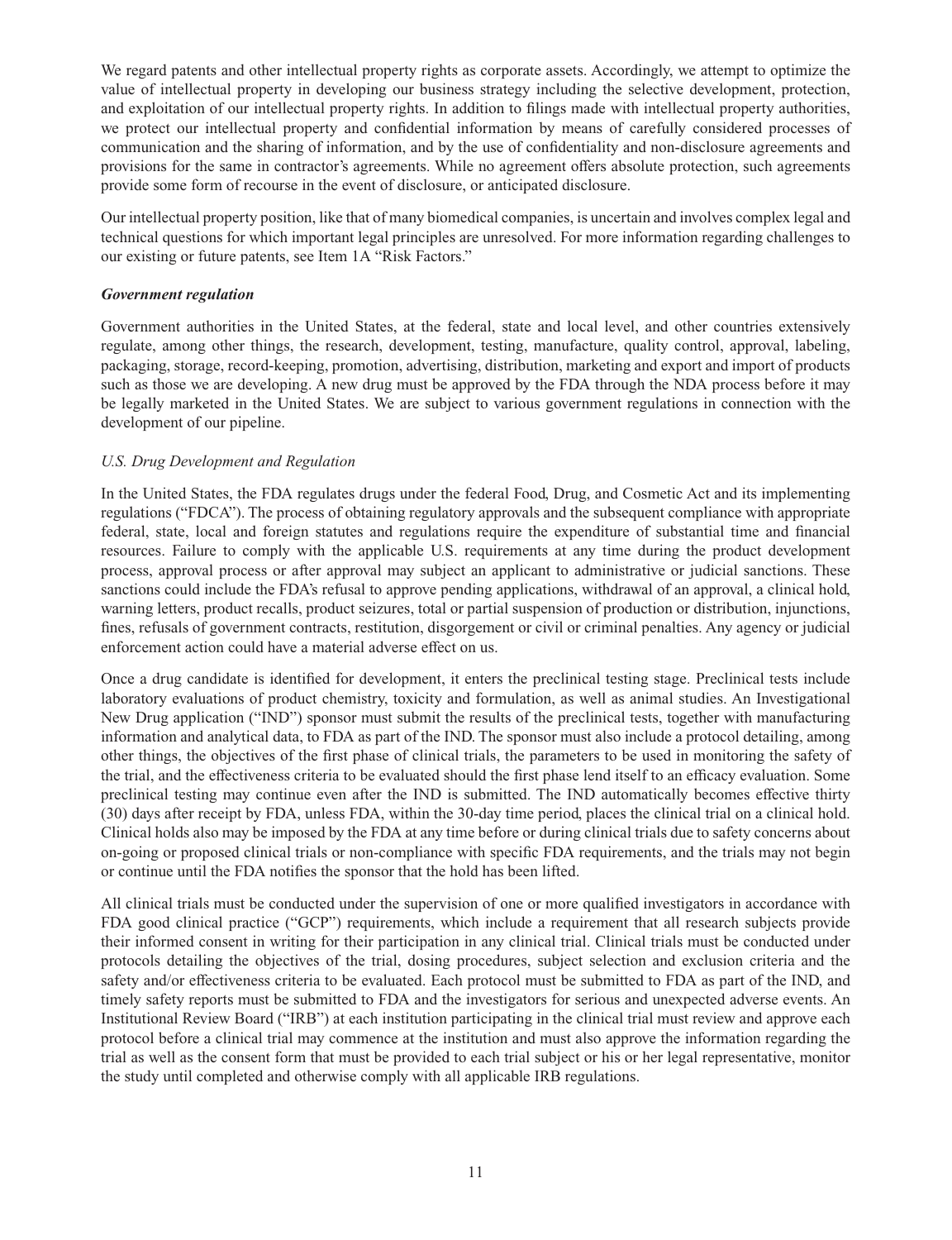Human clinical trials are typically conducted in three sequential phases that may overlap or be combined in certain cases:

Phase 1: The compound is initially introduced into healthy human subjects and tested for safety, dosage tolerance, absorption, metabolism, distribution and excretion and, if possible, to gain an early indication of its effectiveness. In most cases, initial Phase 1 clinical trials are conducted with healthy volunteers. However, where the compound being evaluated is for the treatment of severe or life-threatening diseases, such as cancer, and especially when the product may be too toxic to ethically administer to healthy volunteers, the initial human testing may be conducted on patients with the target disease or condition. Sponsors sometimes subdivide their Phase 1 clinical trials into Phase 1a and Phase 1b clinical trials. Phase 1b clinical trials are typically aimed at confirming dosage, pharmacokinetics and safety in a larger number of patients. Some Phase 1b studies evaluate biomarkers or surrogate markers that may be associated with efficacy in patients with specific types of diseases or conditions.

Phase 2: This phase involves clinical trials in a limited patient population to identify possible adverse effects and safety risks, to preliminarily evaluate the efficacy of the product for specific targeted diseases or conditions and to confirm dosage tolerance and appropriate dosage.

Phase 3: Phase 3 clinical trials are undertaken to further evaluate dosage, clinical efficacy and safety in an expanded patient population, generally at geographically dispersed clinical study sites. These clinical trials, often referred to as "pivotal" clinical trials, are intended to establish the overall risk-benefi t ratio of the compound and provide, if appropriate, an adequate basis for product labeling.

FDA or the sponsor may suspend a clinical trial at any time on various grounds, including any finding that the research subjects or patients are being exposed to an unacceptable health risk. Similarly, an IRB can suspend or terminate approval of a clinical trial at its institution if the clinical trial is not being conducted in accordance with the IRB's requirements or if the drug has been associated with unexpected, serious harm to study subjects. In addition, clinical trials may be overseen by an independent group of qualified experts organized by the sponsor, known as a data safety monitoring board or committee. Depending on its charter, this committee may determine whether a trial may move forward at designated check points based on access to certain data from the trial.

Post-approval trials may also be conducted after a drug receives initial marketing approval. These trials, often referred to as "Phase 4" trials, are used to gain additional experience from the treatment of patients in the intended therapeutic indication. In certain instances, FDA may mandate the performance of such clinical trials as a condition of approval of an NDA.

During the development of a new drug, sponsors are given several opportunities to meet with FDA. These meetings can provide an opportunity for the sponsor to share information about the progress of the application or clinical trials, for the FDA to provide advice, and for the sponsor and the FDA to reach agreement on the next phase of development. These meetings may occur prior to the submission of an IND, at the end of Phase 2 clinical trials, or before an NDA is ultimately submitted. Sponsors typically use the meetings at the end of the Phase 2 trials to discuss Phase 2 clinical results and present plans for the pivotal Phase 3 clinical trials that they believe will support approval of the new drug. Meetings at other times may be made upon request.

Concurrent with clinical trials, companies typically complete additional, animal or other non-clinical studies, develop additional information about the chemistry and physical characteristics of the drug, and finalize a process for manufacturing the product in commercial quantities in accordance with FDA's current Good Manufacturing Practices ("cGMP") requirements. The manufacturing process must consistently produce quality batches of the drug and, among other things, the manufacturer must develop methods for testing the identity, strength, quality and purity of the final drug. In addition, appropriate packaging must be selected and tested, and stability studies must be conducted to demonstrate the effectiveness of the packaging and that the compound does not undergo unacceptable deterioration over its shelf life.

While the IND is active, progress reports summarizing the results of ongoing clinical trials and nonclinical studies performed since the last progress report must be submitted on at least an annual basis to FDA, and written IND safety reports must be submitted to FDA and investigators for serious and unexpected adverse events, findings from other studies suggesting a significant risk to humans exposed to the same or similar drugs, findings from animal or in vitro testing suggesting a significant risk to humans, and any clinically important, increased incidence of a serious adverse reaction compared to that listed in the protocol or investigator brochure.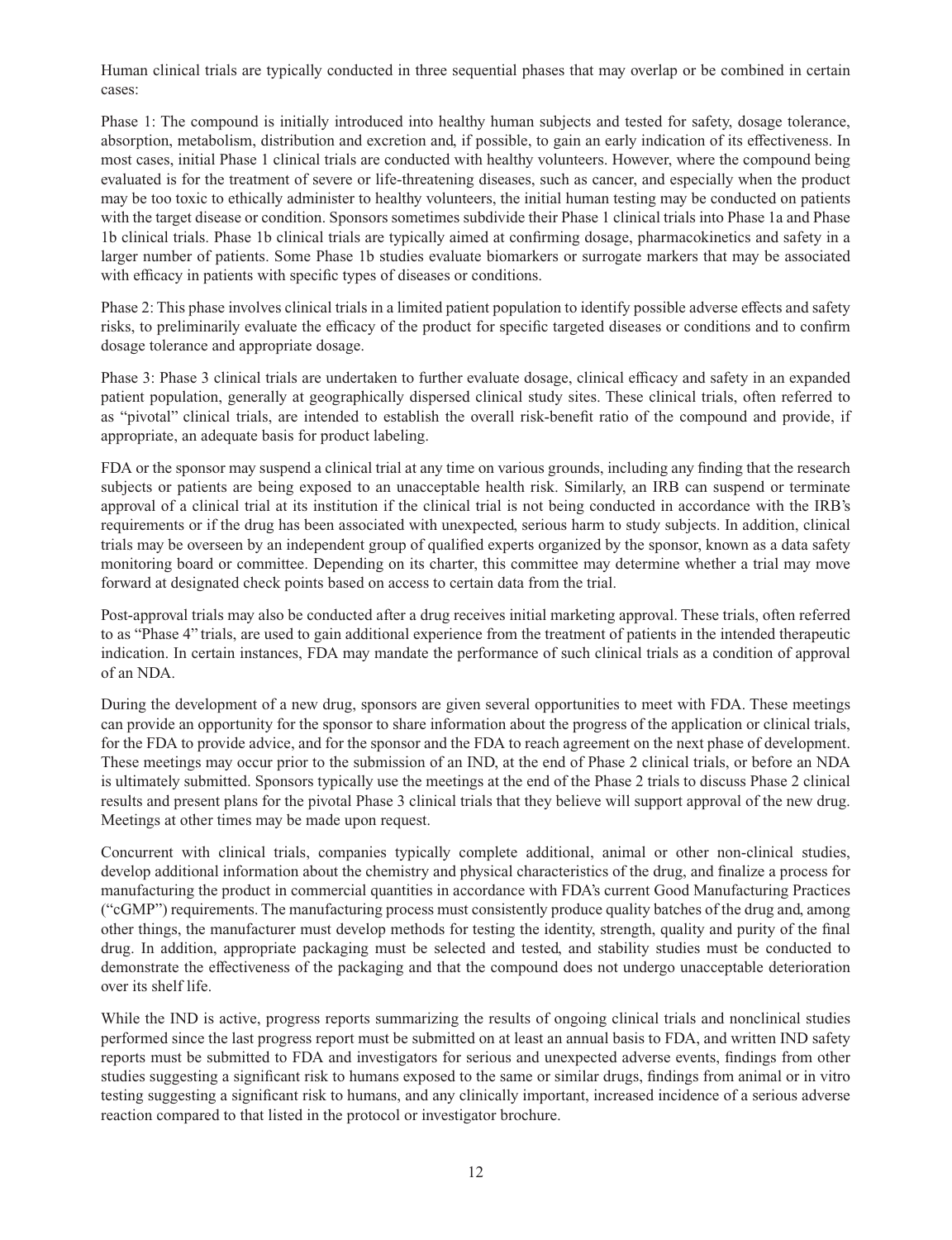There are also requirements governing the submission of certain clinical trials and completed trial results to public registries. Sponsors of certain clinical trials of FDA-regulated products are required to register and disclose specified clinical trial registration and results information, which is made publicly available at www.clinicaltrials.gov. Failure to properly report clinical trial results can result in civil monetary penalties. Disclosure of clinical trial results can often be delayed until the new product or new indication being studied has been approved.

## *U.S. review and approval process*

The results of product development, preclinical and other non-clinical studies and clinical trials, along with descriptions of the manufacturing process, analytical tests conducted on the chemistry of the drug, proposed labeling and other relevant information are submitted to FDA as part of a New Drug Application ("NDA"). The submission of an NDA is subject to the payment of substantial user fees; a waiver of which may be obtained under certain limited circumstances.

FDA reviews NDAs to determine, among other things, whether the product is safe and effective for its intended use and whether it is manufactured in a cGMP-compliant manner, which will assure and preserve the product's identity, strength, quality and purity. Under the Prescription Drug User Fee Act ("PDUFA"), FDA has a goal of ten months from the date of "filing" of a standard, completed NDA for a new molecular entity to review and act on the submission. This review typically takes twelve months from the date the NDA is submitted to FDA because FDA has approximately two months to make a "filing" decision after the application is submitted. FDA conducts a preliminary review of all NDAs within the first sixty days after submission, before accepting them for filing, to determine whether they are sufficiently complete to permit substantive review. FDA may request additional information rather than accept an NDA for filing. In this event, the NDA must be resubmitted with the additional information. The resubmitted application also is subject to review before the FDA accepts it for filing.

FDA may refer an application for a new drug to an advisory committee within FDA. An advisory committee is a panel of independent experts, including clinicians and other scientific experts, that reviews, evaluates and provides a recommendation as to whether and under what conditions the application should be approved. FDA is not bound by the recommendations of such an advisory committee, but it considers advisory committee recommendations carefully when making decisions.

Before approving an NDA, FDA will also inspect the facility where the product is manufactured. FDA will not approve an application unless it determines that the manufacturing processes and facilities are in compliance with cGMP requirements and are adequate to assure consistent production of the product within required specifications. Before approving an NDA, FDA may also inspect one or more clinical trial sites to assure compliance with GCP requirements.

After the FDA evaluates an NDA, it will issue an approval letter or a Complete Response Letter. A Complete Response Letter indicates that the review cycle of the application is complete, and the application will not be approved in its present form. A Complete Response Letter usually describes the specific deficiencies in the NDA identified by FDA and may require additional clinical data, such as an additional pivotal Phase 3 trial or other significant and time-consuming requirements related to clinical trials, nonclinical studies or manufacturing. If a Complete Response Letter is issued, the sponsor must resubmit the NDA, addressing all of the deficiencies identified in the letter, or withdraw the application. Even if such data and information are submitted, FDA may decide that the NDA does not satisfy the criteria for approval. An approval letter authorizes commercial marketing of the drug with prescribing information for specific indications.

The Pediatric Research Equity Act ("PREA"), requires IND sponsors to conduct pediatric clinical trials for most drugs, for a new active ingredient, new indication, new dosage form, new dosing regimen or new route of administration. Under PREA, original NDAs and supplements must contain a pediatric assessment unless the sponsor has received a deferral or waiver. The required assessment must evaluate the safety and effectiveness of the product for the claimed indications in all relevant pediatric subpopulations and support dosing and administration for each pediatric subpopulation for which the product is safe and effective. The sponsor or FDA may request a deferral of pediatric clinical trials for some or all of the pediatric subpopulations. A deferral may be granted for several reasons, including a finding that the drug is ready for approval for use in adults before pediatric clinical trials are complete or that additional safety or effectiveness data needs to be collected before the pediatric clinical trials begin. FDA must send a non-compliance letter to any sponsor that fails to submit the required assessment, keep a deferral current or fails to submit a request for approval of a pediatric formulation.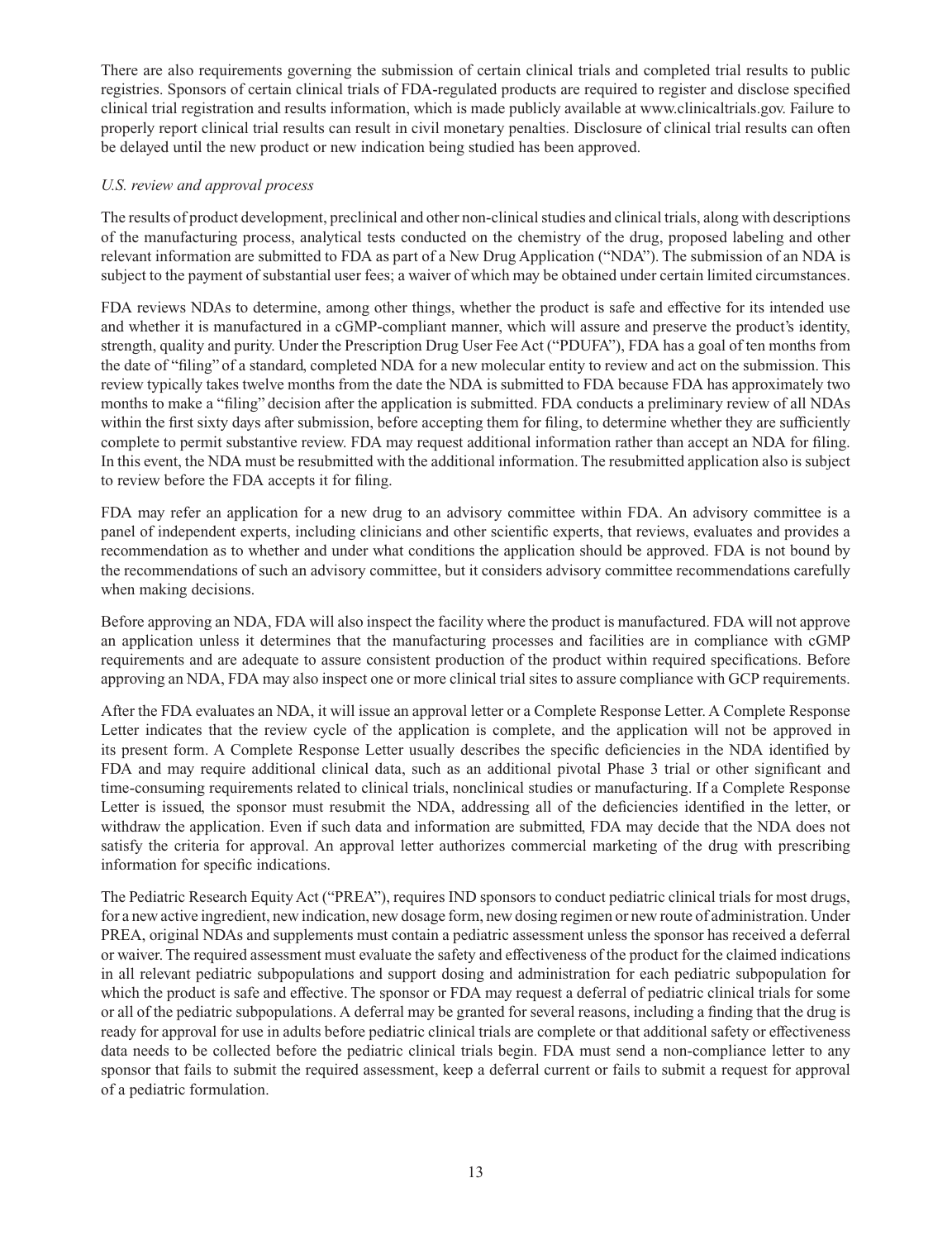If a drug receives FDA approval, the approval may be limited to specific diseases and dosages, which could restrict the commercial value of the product. In addition, FDA may require testing and surveillance programs to monitor the safety of approved products which have been commercialized, and may require a sponsor to conduct post-marketing clinical trials, which are designed to further assess a drug's safety and effectiveness after NDA approval. FDA may also place other conditions on approval, including a requirement for a risk evaluation and mitigation strategy ("REMS") to assure the safe use of the drug. If FDA concludes a REMS is needed, the sponsor of the NDA must submit a proposed REMS. FDA will not approve the NDA without an approved REMS, if required. A REMS could include medication guides, physician communication plans or elements to assure safe use, such as restricted distribution methods, patient registries and other risk minimization tools. Any of these limitations on approval or marketing could restrict the commercial promotion, distribution, prescribing or dispensing of products. Marketing approval may be withdrawn for non-compliance with REMS or other regulatory requirements, or if problems occur following initial marketing.

#### *Post-approval requirements*

Once an approval is granted, FDA may withdraw the approval if compliance with regulatory standards is not maintained or if problems occur after the drug reaches the market. Later discovery of previously unknown problems with a drug may result in restrictions on the drug or even complete withdrawal of the drug from the market. After approval, some types of changes to the approved drug, such as adding new indications, certain manufacturing changes and additional labeling claims, are subject to further FDA review and approval. Manufacturers and other entities involved in the manufacture and distribution of approved drugs are required to register their establishments with FDA and certain state agencies and are subject to periodic unannounced inspections by FDA and certain state agencies for compliance with cGMP regulations and other laws and regulations.

Any drug product manufactured or distributed by us pursuant to FDA approval will be subject to continuing regulation by FDA, including, among other things, record-keeping requirements, reporting of adverse experiences with the drug, providing FDA with updated safety and efficacy information, drug sampling and distribution requirements, complying with certain electronic records and signature requirements, and complying with FDA promotion and advertising requirements. FDA strictly regulates labeling, advertising, promotion and other types of information regarding approved drugs that are placed on the market, and imposes requirements and restrictions on drug manufacturers, such as those related to direct-to-consumer advertising, the prohibition on promoting products for uses or in patient populations that are not described in the product's approved labeling (known as "off-label use"), industry-sponsored scientific and educational activities, and promotional activities involving the internet. Discovery of previously unknown problems or the failure to comply with the applicable regulatory requirements may result in restrictions on the marketing of a product for a certain indication or withdrawal of the product from the market as well as possible civil or criminal sanctions. Failure to comply with the applicable governmental requirements at any time during the product development process, approval process or after approval, may subject an applicant or manufacturer to administrative or judicial civil or criminal sanctions and adverse publicity. FDA sanctions could include refusal to approve pending applications, withdrawal of an approval, clinical holds on post-marketing clinical trials, enforcement letters, product recalls, product seizures, total or partial suspension of production or distribution, injunctions, fines, refusals of government contracts, mandated corrective advertising or communications with doctors, debarment, restitution, disgorgement of profits, or civil or criminal penalties.

#### *Expedited development and review programs*

The FDA has a fast track designation program that is intended to expedite or facilitate the process for reviewing new drug products that meet certain criteria. Specifically, new drugs are eligible for fast track designation if they are intended to treat a serious or life-threatening disease or condition and demonstrate the potential to address unmet medical needs for the disease or condition. With regard to a fast track product, FDA may consider for review sections of the NDA on a rolling basis before the complete application is submitted, if the sponsor provides a schedule for the submission of the sections of the NDA, FDA agrees to accept sections of the NDA and determines that the schedule is acceptable, and the sponsor pays any required user fees upon submission of the first section of the NDA.

Any product submitted to FDA for approval, including a product with a fast track designation, may also be eligible for other types of FDA programs intended to expedite development and review, such as priority review and accelerated approval.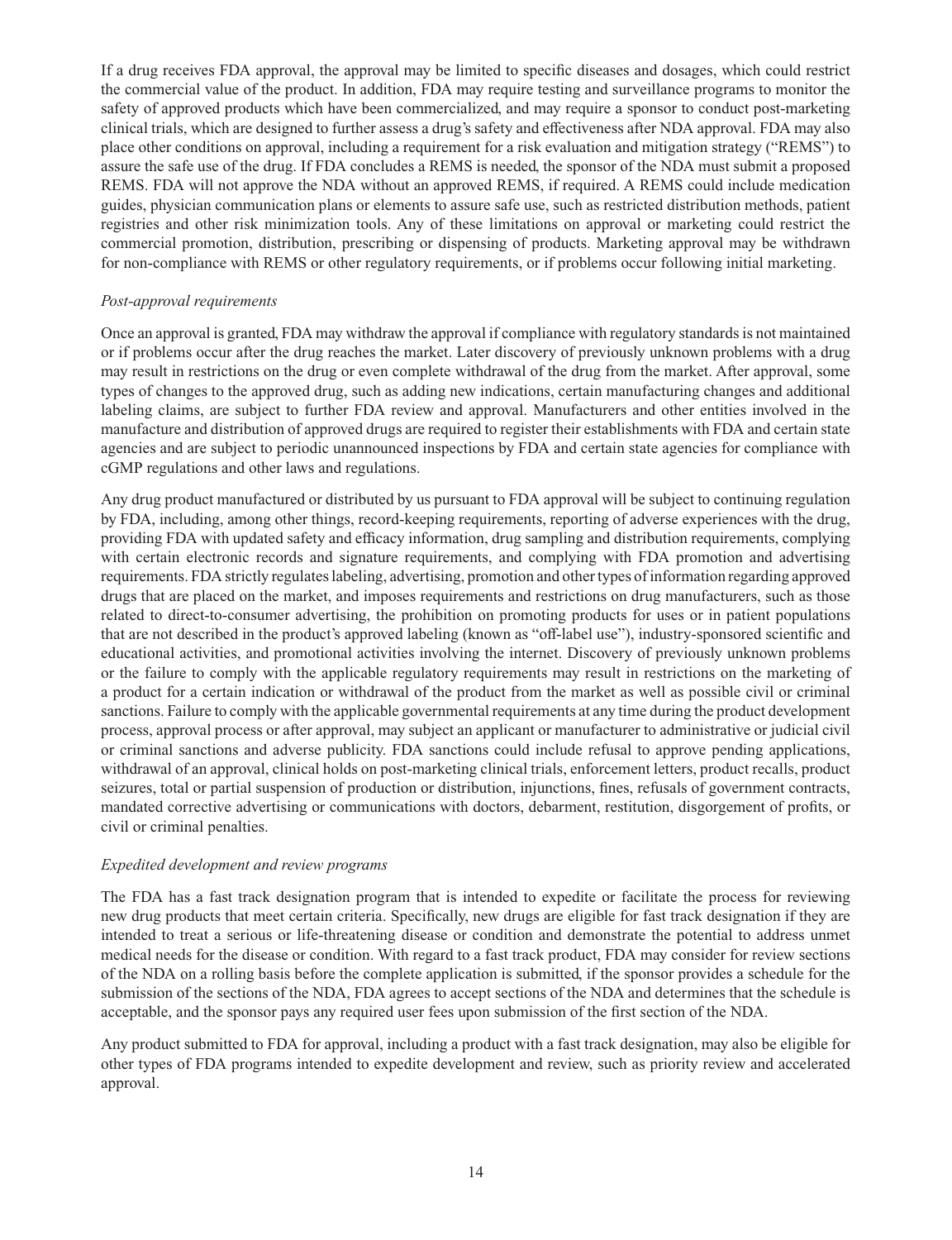A product is eligible for priority review if it is intended to treat a serious condition, and if approved, would provide a significant improvement in safety or efficacy compared to currently marketed products. FDA will attempt to direct additional resources to the evaluation of an application for a new drug designated for priority review in an effort to facilitate the review. FDA endeavors to review applications with priority review designations within six months of the filing date, as compared to ten months for review of NDAs under its current PDUFA review goals.

In addition, a product may be eligible for accelerated approval. Drugs intended to treat serious or life-threatening diseases or conditions may be eligible for accelerated approval upon a determination that the product has an effect on a surrogate endpoint that is reasonably likely to predict a clinical benefit, or on a clinical endpoint that can be measured earlier than irreversible morbidity or mortality, that is reasonably likely to predict an effect on irreversible morbidity or mortality or other clinical benefit, taking into account the severity, rarity, or prevalence of the condition and the availability or lack of alternative treatments. As a condition of approval, the FDA may require that a sponsor of a drug receiving accelerated approval perform adequate and well-controlled post-marketing clinical trials. Drugs receiving accelerated approval may be subject to expedited withdrawal procedures if the sponsor fails to conduct the required post-marketing trials or if such trials fail to verify the predicted clinical benefit. In addition, the FDA currently requires as a condition for accelerated approval pre-approval of promotional materials, which could adversely impact the timing of the commercial launch of the product.

The Food and Drug Administration Safety and Innovation Act ("FDASIA") established a category of drugs referred to as "breakthrough therapies" that may be eligible to receive breakthrough therapy designation. A sponsor may seek FDA designation of a compound as a "breakthrough therapy" if the product is intended, alone or in combination with one or more other products, to treat a serious or life-threatening disease or condition and preliminary clinical evidence indicates that the product may demonstrate substantial improvement over existing therapies on one or more clinically significant endpoints, such as substantial treatment effects observed early in clinical development. The designation includes all of the fast track program features, as well as more intensive FDA interaction and guidance. The breakthrough therapy designation is a distinct status from both accelerated approval and priority review, which can also be granted to the same drug if relevant criteria are met. If a product is designated as breakthrough therapy, FDA will work to expedite the development and review of such drug.

Fast track designation, priority review and breakthrough therapy designation do not change the standards for approval but may expedite the development or approval process. However, even if a product qualifies for one or more of these programs, FDA may later decide that the product no longer meets the conditions for qualification or decide that the time period for FDA review or approval will not be shortened.

# *Orphan drug designation*

Under the Orphan Drug Act, FDA may grant orphan designation to a drug intended to treat a rare disease or condition, which is a disease or condition that affects fewer than 200,000 individuals in the United States or, if it affects more than 200,000 individuals in the United States, there is no reasonable expectation that the cost of developing and making a drug product available in the United States for this type of disease or condition will be recovered from sales of the product. Orphan designation must be requested before an NDA is submitted. After FDA grants orphan designation, the identity of the therapeutic agent and its potential orphan use are publicly disclosed by FDA. Orphan designation does not convey any advantage in or shorten the duration of the regulatory review and approval process.

If a product that has orphan designation subsequently receives the first FDA approval for the disease or condition for which it has such designation, the product is entitled to orphan product exclusivity, which means that FDA may not approve any other applications to market the same drug for the same indication for seven years, except in limited circumstances, such as a showing of clinical superiority to the product with orphan exclusivity or inability to manufacture the product in sufficient quantities. The designation of such drug also entitles a party to financial incentives such as opportunities for grant funding towards clinical trial costs, tax advantages and user-fee waivers. However, competitors, may receive approval of different products for the indication for which the orphan product has exclusivity or obtain approval for the same product but for a different indication for which the orphan product has exclusivity. Orphan exclusivity also could block the approval of one of our compounds for seven years if our compound is determined to be contained within the competitor's product for the same indication or disease, or if a competitor obtains approval of the same drug as defined by the FDA. In addition, if an orphan designated product receives marketing approval for an indication broader than what is designated, it may not be entitled to orphan exclusivity.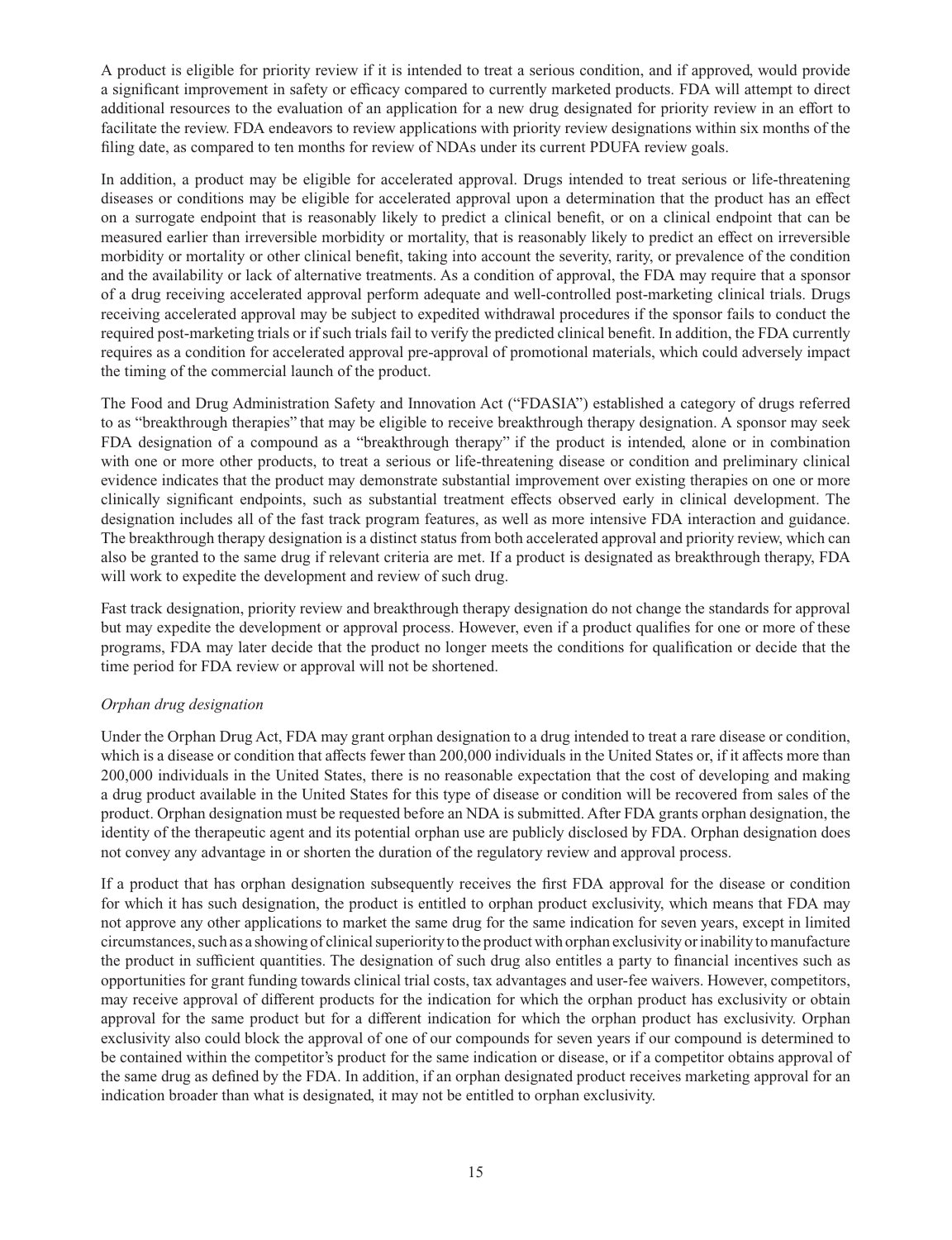#### *Marketing exclusivity*

Market exclusivity provisions under the FDCA can delay the submission or approval of certain marketing applications. The FDCA provides a five-year period of non-patent marketing exclusivity within the United States to the first applicant to obtain approval of an NDA for a new chemical entity. A drug is a new chemical entity if FDA has not previously approved any other new drug containing the same active moiety, which is the molecule or ion responsible for the action of the drug substance. During the exclusivity period, the FDA may not approve or even accept for review an abbreviated new drug application ("ANDA"), or an NDA submitted under Section 505(b)(2) (a "505(b)(2) NDA"), submitted by another company for another drug based on the same active moiety, regardless of whether the drug is intended for the same indication as the original innovative drug or for another indication, where the applicant does not own or have a legal right of reference to all the data required for approval. However, an application may be submitted after four years if it contains a certification of patent invalidity or non-infringement to one of the patents listed with the FDA by the innovator NDA holder.

The FDCA alternatively provides three years of marketing exclusivity for an NDA, or supplement to an existing NDA, if new clinical investigations, other than bioavailability studies, that were conducted or sponsored by the applicant are deemed by the FDA to be essential to the approval of the application, for example new indications, dosages or strengths of an existing drug. This three-year exclusivity covers only the modification for which the drug received approval on the basis of the new clinical investigations and does not prohibit the FDA from approving ANDAs or 505(b)(2) NDAs for drugs containing the active ingredient for the original indication or condition of use. Five-year and three-year exclusivity will not delay the submission or approval of a full NDA. However, an applicant submitting a full NDA would be required to conduct or obtain a right of reference to all of the preclinical studies and adequate and well-controlled clinical trials necessary to demonstrate safety and effectiveness.

Pediatric exclusivity is another type of marketing exclusivity available in the United States. Pediatric exclusivity provides for an additional six months of marketing exclusivity attached to another period of exclusivity if a sponsor conducts clinical trials in children in response to a written request from the FDA. The issuance of a written request does not require the sponsor to undertake the described clinical trials. In addition, orphan drug exclusivity, as described above, may offer a seven-year period of marketing exclusivity, except in certain circumstances.

#### *Foreign Sales*

Sales outside the United States of potential drug compounds we develop will also be subject to foreign regulatory requirements governing human clinical trials and marketing for drugs. The requirements vary widely from country to country, but typically the registration and approval process takes several years and requires significant resources. In most cases, if the FDA has not approved a potential drug compound for sale in the United States, the potential drug compound may be exported for sale outside of the United States, only if it has been approved in any one of the following: the European Union, Canada, Australia, New Zealand, Japan, Israel, Switzerland and South Africa. There are specific FDA regulations that govern this process.

#### *U.S. coverage and reimbursement*

Significant uncertainty exists as to the coverage and reimbursement status of any compound for which we may seek regulatory approval. Sales in the United States will depend in part on the availability of sufficient coverage and adequate reimbursement from third-party payors, which include government health programs such as Medicare, Medicaid, CHIP, TRICARE and the Veterans Administration, as well as managed care organizations and private health insurers. Prices at which we or our customers seek reimbursement for our therapeutic compounds can be subject to challenge, reduction or denial by payors.

The process for determining whether a payor will provide coverage for a product is typically separate from the process for setting the reimbursement rate that the payor will pay for the product. A payor's decision to provide coverage for a product does not imply that an adequate reimbursement rate will be available. Additionally, in the United States there is no uniform policy among payors for coverage or reimbursement. Third-party payors often rely upon Medicare coverage policy and payment limitations in setting their own coverage and reimbursement policies, but also have their own methods and approval processes. Therefore, coverage and reimbursement for products can differ significantly from payor to payor. If coverage and adequate reimbursement are not available, or are available only at limited levels, successful commercialization of, and obtaining a satisfactory financial return on, any product we develop may not be possible.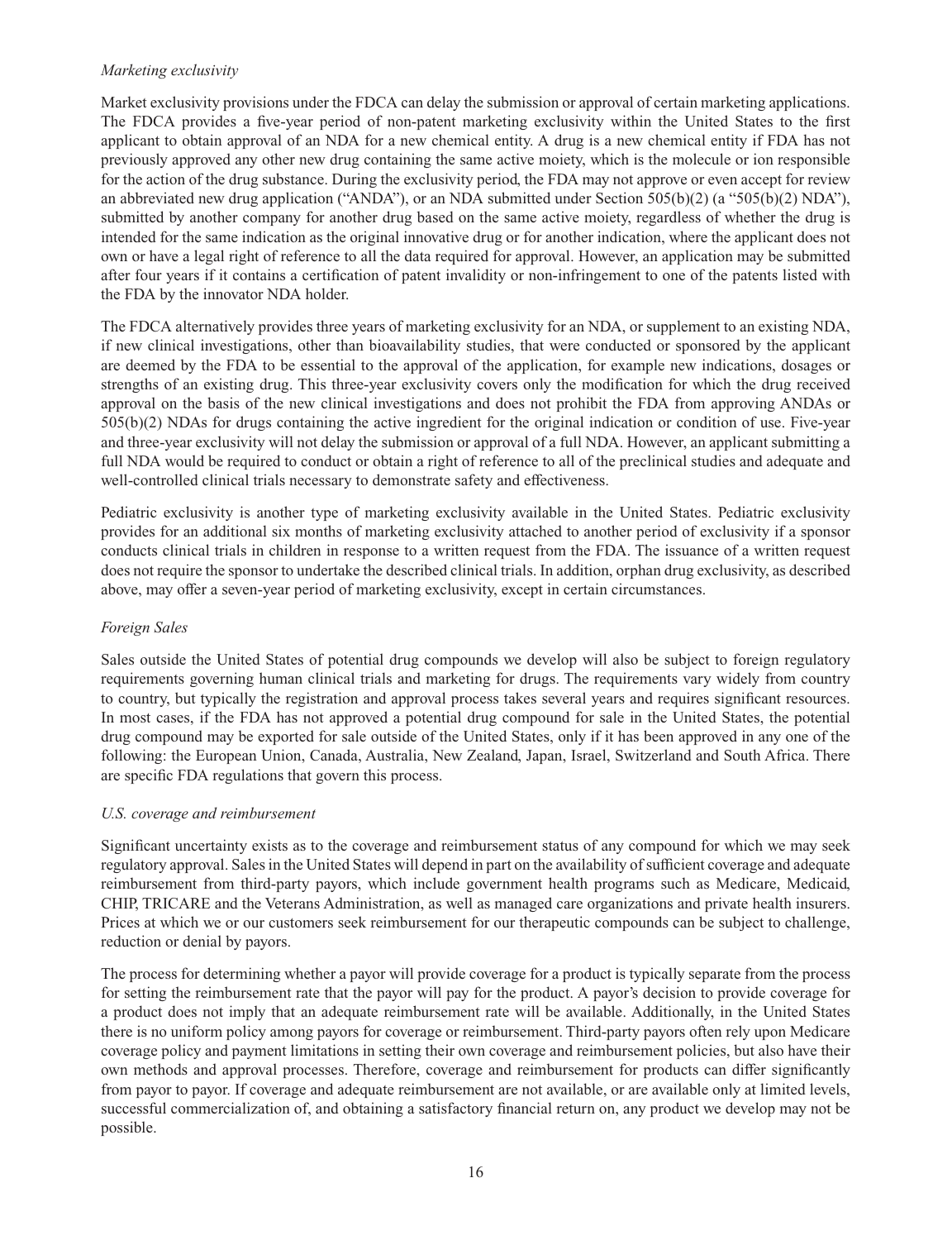Third-party payors are increasingly challenging the price and examining the medical necessity and cost-effectiveness of medical products and services, in addition to their safety and efficacy. In order to obtain coverage and reimbursement for any product that might be approved for marketing, we may need to conduct expensive studies in order to demonstrate the medical necessity and cost-effectiveness of any products, which would be in addition to the costs expended to obtain regulatory approvals. Third-party payors may not consider our compounds to be medically necessary or cost-effective compared to other available therapies, or the rebate percentages required to secure favorable coverage may not yield an adequate margin over cost or may not enable us to maintain price levels sufficient to realize an appropriate return on our investment in drug development.

## *Fraud and Abuse Laws*

Federal and state health care laws and regulations restrict business practices in the biopharmaceutical industry. In the biopharmaceutical industry, there are a number of federal and state health care regulatory requirements that apply to entities, including, but not limited to, the federal and state fraud and abuse laws. These laws include, but are not limited to, anti-kickback and self-referral law, civil false claims act law, criminal false statement law, civil monetary penalty laws, exclusion law, and other civil, criminal, and administrative laws. Health care laws, regulations, and guidance continuously evolve and are thereby subject to constant change.

The Federal Anti-Kickback Statute, 42 U.S.C. § 1320a-7b(b), among other things, prohibits the knowing and willful offer, payment, solicitation or receipt of any form of remuneration, whether directly or indirectly and overtly or covertly in cash or in kind, in return for, or to induce the referral of an individual for the:

- furnishing or arranging for the furnishing of items or services reimbursable in whole or in part under Medicare, Medicaid or other federal healthcare programs; or
- purchase, lease, or order of, or the arrangement or recommendation of the purchasing, leasing, or ordering of any item or service reimbursable in whole or in part under Medicare, Medicaid or other federal healthcare programs.

There are a number of narrow safe harbors to the Federal Anti-Kickback Statute. Such safe harbors permit certain payments and business practices that, although they would otherwise potentially implicate the Federal Anti-Kickback Statute, are not treated as an offense under the same if all of the requirements of the specific applicable safe harbor are met. Actual knowledge of the statute or specific intent to violate it is not required in order for a person or entity to have committed a violation.

The Federal Anti-Kickback Statute applies to certain arrangements with healthcare providers, product end users and other parties, including marketing arrangements and discounts and other financial incentives offered in connection with the sales of our products. Regulatory authorities may determine that certain marketing, pricing, or other activities violate the Federal Anti-Kickback Statute or other applicable laws. Noncompliance with the Federal Anti-Kickback Statute can result in civil, administrative and/or criminal penalties, restrictions on the ability to operate in certain jurisdictions, and exclusion from participation in Medicare, Medicaid or other federal healthcare programs. In addition, non-compliance can result in the need to curtail and/or restructure operations. Any penalties, damages, fines, exclusions, curtailment or restructuring of operations could adversely affect the ability to operate a business, financial condition, and results of operations. A violation of the Federal Anti-Kickback Statute can serve as a false or fraudulent claim for purposes of the civil False Claims Act and the civil monetary penalties statute.

The Ethics in Patient Referrals Act, commonly known as the "Stark Law," 42 U.S.C. § 1395nn, prohibits a physician from making referrals for certain "designated health services" payable by Medicare to an entity in which the physician or an immediate family member of such physician has an ownership or investment interest or with which the physician has entered into a compensation arrangement, unless a statutory exception applies. There are a number of exceptions to the Stark Law. Such exceptions permit certain payments and arrangements that, although they would otherwise potentially implicate the Stark Law, are not treated as a violation under the same if the requirements of the specific exceptions are met. Violation of the Stark Law could result in denial of payment, disgorgement of reimbursements received under a noncompliance arrangement, civil penalties, damages and exclusion from Medicare or other governmental programs. These requirements are highly technical and there can be no guarantee that regulatory authorities will not determine or assert that arrangements are in violation of the Stark Law and do not otherwise meet applicable Stark Law exceptions.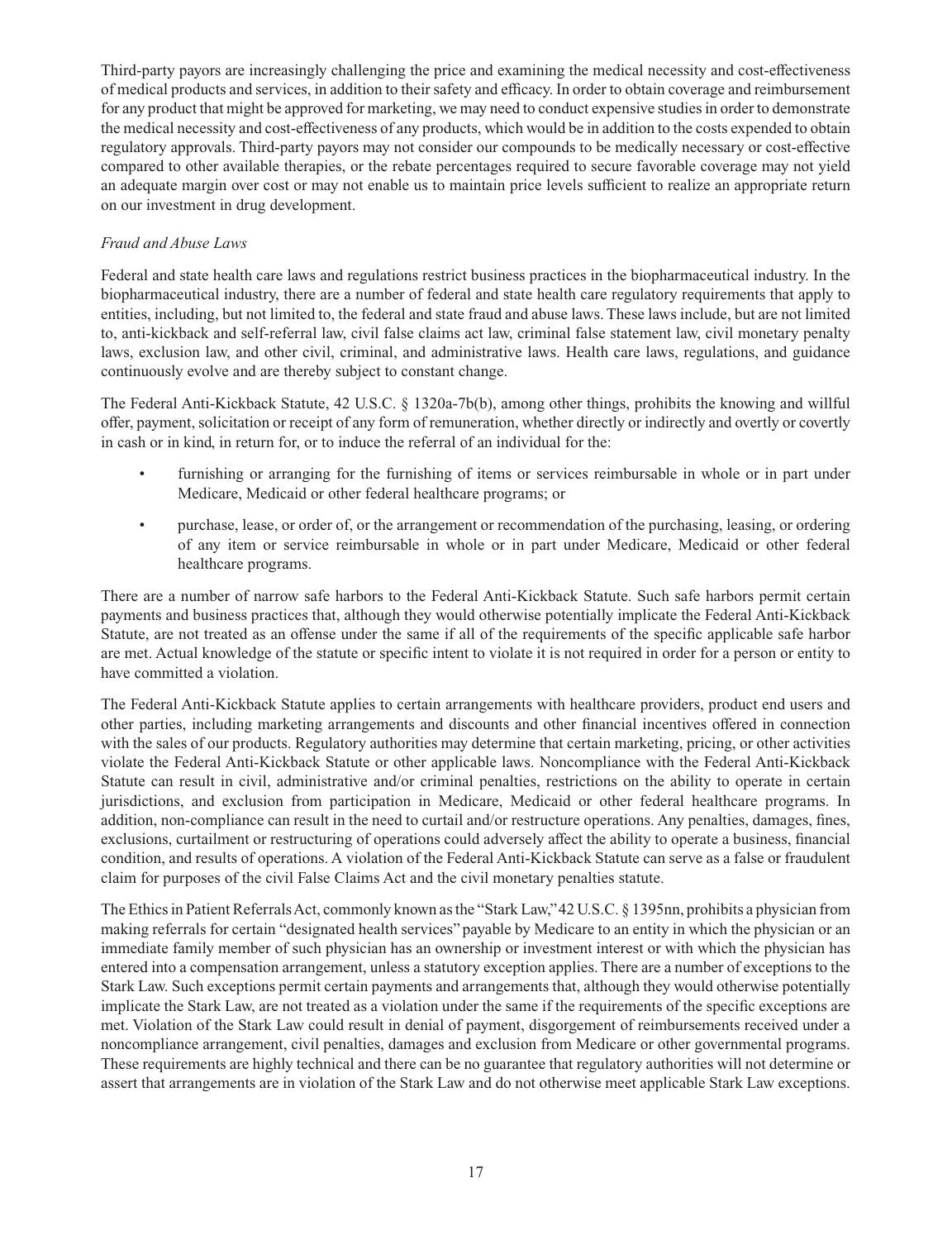The federal false statements statute, 42 U.S.C. § 1320a-7b(a), prohibits knowingly and willfully falsifying, concealing, or omitting a material fact or making any materially false statement in connection with the delivery of health care benefits, items, or services. Similarly, 18 U.S.C. § 1035 prohibits a person or entity, in any matter involving a health care benefit program, from knowingly or willfully falsifying, concealing, or covering up by any trick, scheme, or device a material fact; making any materially false, fictitious, or fraudulent statements or representations; or making or using any materially false writing or document knowing the same to contain any materially false, fictitious, or fraudulent statement or entry. In addition to criminal penalties, violation of these statutes may result in collateral administrative sanctions, including exclusion from participation in Medicare, Medicaid and other federal health care programs.

18 U.S.C. § 669 prohibits knowingly and willfully embezzling, stealing, or otherwise without authority converting to the use of any person or entity other than the rightful owner, or intentionally misapplying any of the moneys, funds, securities, premiums, credits, property, or other assets of a health care benefit program. In addition to criminal penalties, violation of this statute may result in collateral administrative sanctions, including exclusion from participation in Medicare, Medicaid and other federal health care programs.

The criminal health care fraud statute, 18 U.S.C. § 1347, establishes criminal liability for whoever knowingly and willfully executes, or attempts to execute, a scheme or artifice to defraud any health care benefit program, or to obtain, by means of false or fraudulent pretenses, representations, or promises, any of the money or property owned by, or under the custody or control of, any health care benefi t program, in connection with the delivery of or payment for health care benefits, items, or services. In addition to criminal penalties, violation of this statute may result in collateral administrative sanctions, including exclusion from participation in Medicare, Medicaid and other federal health care programs. A person or entity need not have actual knowledge of this law or specific intent to commit a violation of this law.

18 U.S.C. § 1518 establishes criminal liability for whoever willfully prevents, obstructs, misleads, delays or attempts to prevent, obstruct, mislead, or delay the communication of information or records relating to a violation of a Federal health care offense to a criminal investigator. In addition to criminal penalties, violation of this statute may result in collateral administrative sanctions, including exclusion from participation in Medicare, Medicaid and other federal health care programs.

18 U.S.C. § 286 establishes criminal liability for whoever enters into any agreement, combination, or conspiracy to defraud the United States, or any department or agency thereof, by obtaining or aiding to obtain the payment or allowance of any false, fictitious or fraudulent claim. In addition to criminal penalties, violation of this statute may result in collateral administrative sanctions, including exclusion from participation in Medicare, Medicaid and other federal health care programs.

18 U.S.C. § 287 establishes criminal liability for whoever knowingly makes or presents a false, fictitious or fraudulent claim to the United States Government, including any department or agency thereof. In addition to criminal penalties, violation of this statute may result in collateral administrative sanctions, including exclusion from participation in Medicare, Medicaid and other federal health care programs.

The Federal False Claims Act, 31 U.S.C. § 3729, et seq., provides, in part, that the federal government—or a private party on behalf of the government—may bring a lawsuit against any person whom it believes has knowingly presented, or caused to be presented, a false or fraudulent claim for payment, or who has made a false statement or used a false record to get a claim paid or to avoid, decrease or conceal an obligation to pay money to the federal government or who has knowingly retained an overpayment. Knowledge under the Federal False Claims Act means actual knowledge, deliberate indifference, or reckless disregard. In addition, amendments in 1986 to the Federal False Claims Act have made it easier for private parties to bring whistleblower lawsuits against companies.

The civil monetary penalties law, 42 U.S.C. § 1320a-7a, provides, in part, that the federal government may seek civil monetary penalties against any person who presents or causes to be presented claims to a Federal health care program that the person knows or should know is for an item or services that was not provided as claimed or is false or fraudulent, or the person has made a false statement or used a false record to get a claim paid. The federal government may also seek civil monetary penalties for a wide variety of other conduct, including offering remuneration to influence a Medicare or Medicaid beneficiary's selection of providers and violations of the Federal Anti-Kickback Statute.

Violations of the Federal False Claims Act and/or the Civil Monetary Penalties Law can result in penalties ranging from \$11,665 to \$23,331 for each false claim violation of the Federal False Claims Act and varying amounts based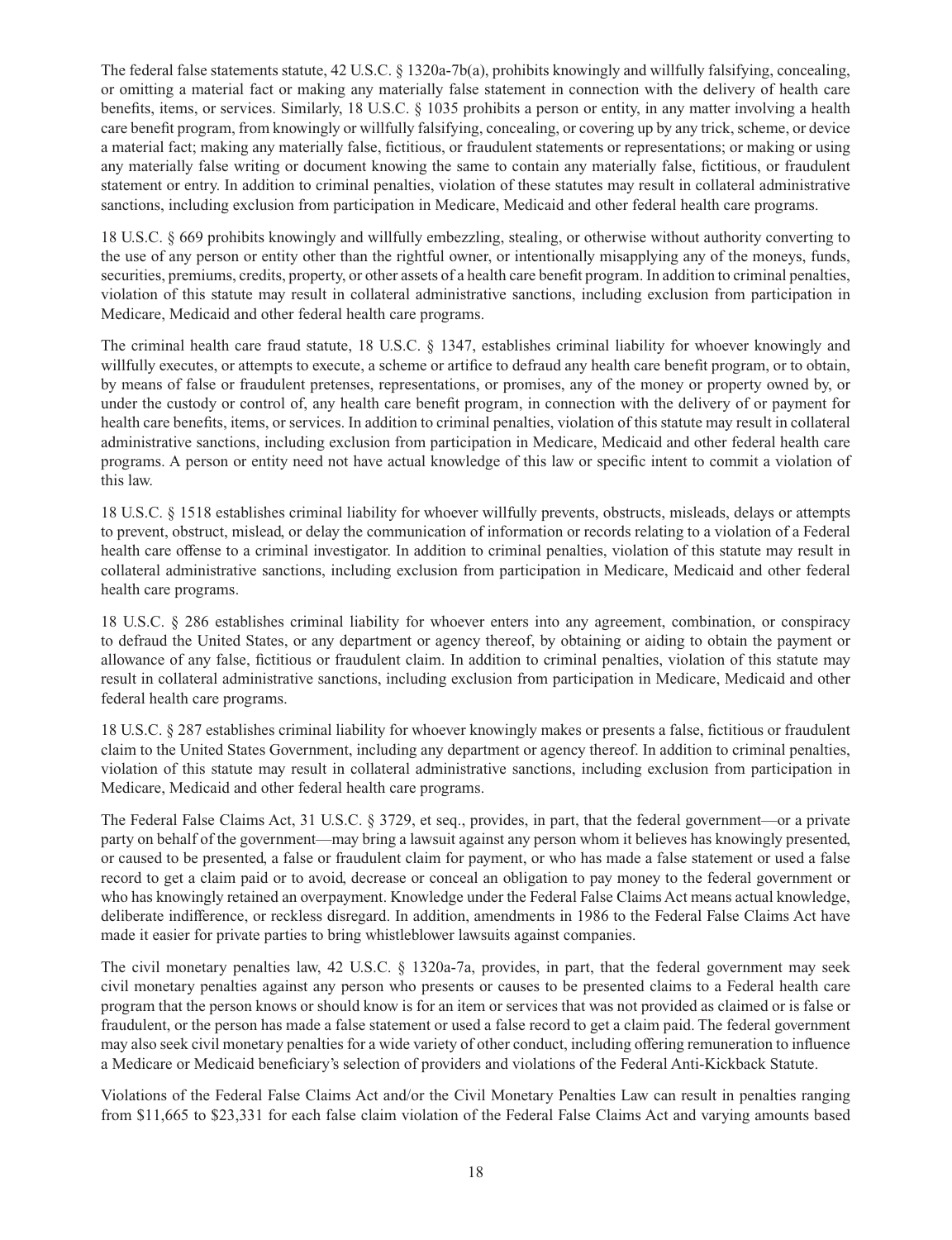on the type of violation of the Civil Monetary Penalties Law, plus up to three times the amount of damages that the federal government sustained. In addition, the federal government may also seek exclusion from participation in all federal health care programs.

42 U.S.C. Section 1320a-7 provides that individuals and entities can be mandatorily or permissively excluded from participation in federal health care programs. The grounds for mandatory exclusion include, but are not limited to, conviction for a criminal offense related to the delivery of an item or service reimbursed under a federal or state health care program, and a conviction related to health care fraud. The grounds for permissive exclusion include, but are not limited to, criminal offenses relating to fraud inside and outside of health care, convictions related to obstruction of an investigation or audit, and/or failure to disclose certain required information. Exclusion from federal health care programs—whether mandatory or permissive—may mean that we would not be entitled to participation in federal and/ or state health care programs for services rendered.

#### *State Fraud and Abuse Provisions*

Many states have also adopted some form of anti-kickback and anti-referral laws and false claims acts and civil monetary penalties and other fraud and abuse provisions that apply regardless of payer, in addition to items and services reimbursed under Medicaid and other state programs. A determination of liability under such laws could result in fines, penalties, and exclusion, as well as restrictions on the ability to operate in these jurisdictions.

Corporate liability can be present as a result of the illegal activities of employees, representatives, contractors, collaborators, agents, subsidiaries, or affiliates, even if they were not explicitly authorized. There can be no assurance that all employees, representatives, contractors, collaborators, agents, subsidiaries or affiliates will comply with the foregoing laws at all times. Violation of the aforementioned and other laws could result in whistleblower complaints, investigations, sanctions, settlements, prosecution, government oversight and reporting, other enforcement actions, disgorgement of profits, significant fines, damages, other civil and criminal penalties or injunctions or other administrative remedies, suspension and/or debarment from contracting with certain governments or other persons, the loss of privileges, reputational harm, contract damages, adverse media coverage and other collateral consequences. In addition, corporate directors, officers, employees, and other representatives who engage in violations of these and other laws may face imprisonment, fines, and penalties. If any subpoenas or investigations are launched, or governmental or other sanctions are imposed, or if a company does not prevail in any possible civil or criminal litigation, business, financial condition, and results of operations could be materially harmed. In addition, responding to any action will likely result in a materially significant diversion of management's attention and resources and significant defense costs and other professional fees. Enforcement actions and sanctions could further harm business, financial condition, and results of operations. Any of the consequences contained in this paragraph and section could adversely affect the ability to operate the business, financial condition, and the results of operations.

# *Health Insurance Portability and Accountability Act*

The Health Insurance Portability and Accountability Act, as amended by the Health Information Technology for Economic and Clinical Health Act ("HITECH"), and implementing regulations thereunder (collectively, "HIPAA") requires certain healthcare providers, health plans and healthcare clearinghouses who conduct specified electronic healthcare transactions ("covered entities"), as well as their independent contractors and agents who conduct certain activities involving protected health information on their behalf ("business associates") to comply with enumerated requirements relating to the privacy, security and transmission of protected health information. Failure to comply with HIPAA can result in corrective action, as well as civil fines and penalties and government oversight. Among other changes, HITECH made HIPAA security standards directly applicable to business associates, increased the tiered civil and criminal fines and penalties that may be imposed against covered entities, business associates and possibly other persons, and gave state attorneys general new authority to file actions to enforce HIPAA. Further, the breach notification rule implemented under HITECH requires covered entities to notify affected individuals, the U.S. Department of Health and Human Services Office of Civil Rights ("OCR"), the agency that enforces HIPAA, and for breaches affecting more than 500 individuals, the media, of any breaches of unsecured protected health information. HIPAA does not create a private right of action for individuals, though individuals may submit complaints related to HIPAA to OCR.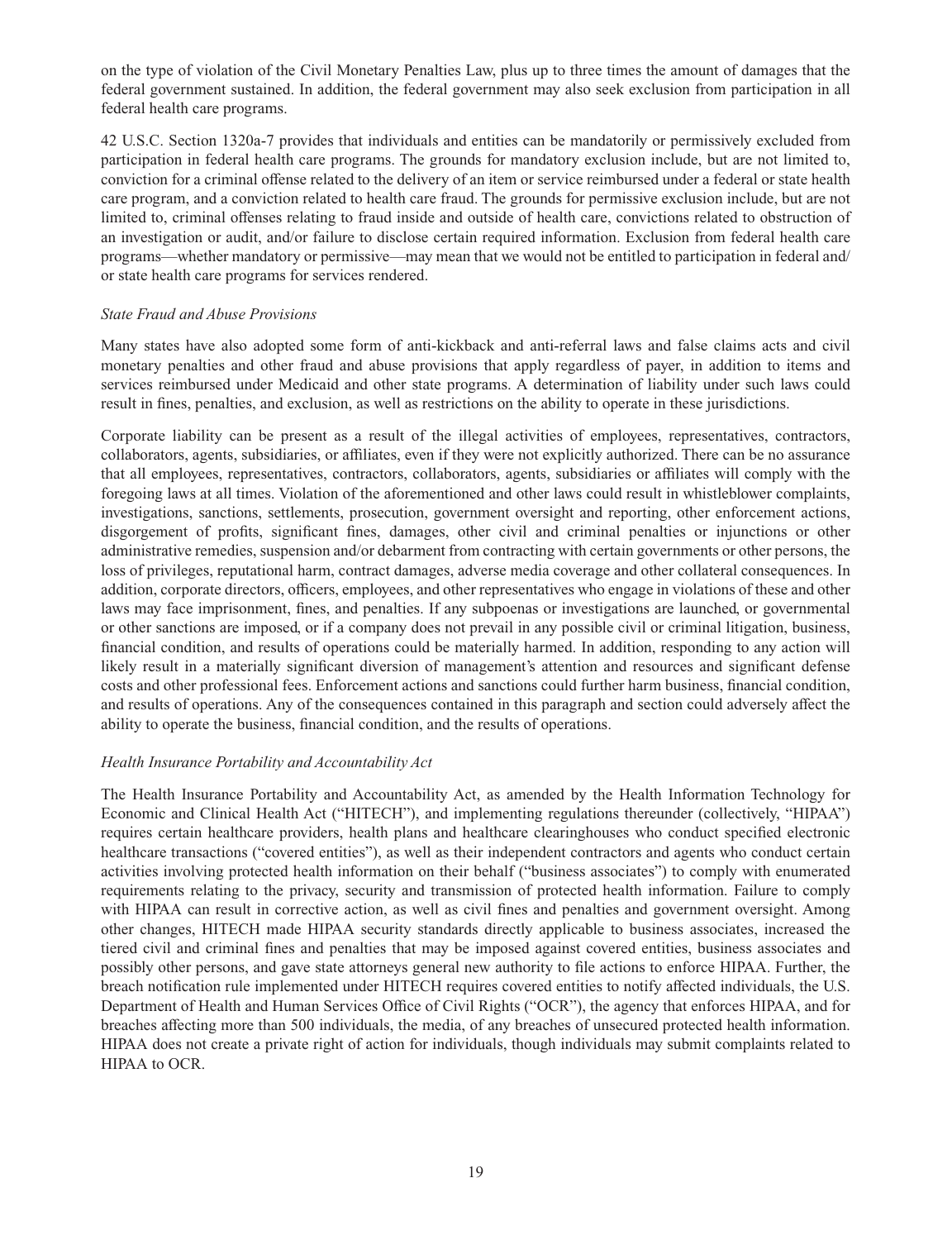## Patient Protection and Affordable Care Act

In the United States, there have been, and continue to be multiple legislative and regulatory changes and proposed changes regarding the healthcare system that could impact our business. Policymakers and third party reimbursement programs (i.e. payors) have articulated the goals of controlling healthcare costs, improving quality and/or expanding access in connection with these healthcare reform efforts. As a leading example, in March 2010, the Patient Protection and Affordable Care Act, as amended by the Health Care and Education Reconciliation Act (collectively, the "ACA"), was passed, ushering in significant changes to the way healthcare is financed in the United States. With respect to impacts specific to the U.S. pharmaceutical industry, among other things, the ACA:

- increased the statutory minimum rebates a manufacturer must pay under the Medicaid Drug Rebate Program and extended the rebate program to include Medicaid managed care organizations as well as Medicaid fee-for-service programs;
- expanded eligibility criteria for Medicaid programs by, among other things, allowing states to offer Medicaid coverage to additional individuals, correspondingly increasing manufacturers' Medicaid rebate liability;
- created a new methodology by which average manufacturing price is calculated for drugs that are inhaled, infused, instilled, implanted or injected and not generally dispensed through retail community pharmacies;
- established an annual, nondeductible fee on any entity that manufactures or imports certain specified branded prescription drugs and biologic products;
- expanded the availability of lower drug pricing under the 340B drug pricing program to additional types of covered entities;
- created a new partial prescription drug benefit for Medicare recipients under the Medicare Part D coverage gap discount program, in which manufacturers must agree to offer point-of-sale discounts off negotiated prices of applicable brand drugs to eligible beneficiaries during their coverage gap period, as a condition for the manufacturer's outpatient drugs to be covered under Medicare Part D;
- amended the Public Health Service Act to create an abbreviated approval pathway for biological products that are demonstrated to be biosimilar to or interchangeable with an FDA-approved biological product;
- added a requirement to annually report product samples that manufacturers and distributors provide to physicians;
- established new requirements, known as "Sunshine Act" requirements for manufacturers of products reimbursed by Medicare, Medicaid or the Children's Health Insurance Program ("CHIP") to collect and annually report detailed data to the Centers for Medicare and Medicaid Services ("CMS") regarding payments or other transfers of value to physicians and teaching hospitals ("covered recipients"), as well as any ownership or investment interest held by physicians and their immediate family members. The reporting data must be accompanied by an attestation as to the accuracy of the data and failure to timely and accurately submit required information may result in civil monetary penalties;
- established a Center for Medicare & Medicaid Innovation at CMS, to test innovative payment and service delivery models to lower Medicare and Medicaid spending, potentially including prescription drugs;
- created a new Patient-Centered Outcomes Research Institute to oversee, identify priorities in, and conduct comparative clinical effectiveness research, along with funding for such research; and
- expanded healthcare fraud and abuse laws, including the civil False Claims Act and the federal Anti-Kickback Statute, and enhanced penalties for noncompliance, which are applicable beyond the U.S. pharmaceutical industry (e.g. to other types of healthcare entities) but also are of specific relevance to the U.S. pharmaceutical industry.

The Bipartisan Budget Act of 2018 amended the ACA, effective January 1, 2019, to close the coverage gap in most Medicare drug plans, commonly referred to as the "donut hole." Further, the Substance-Use Disorder Prevention that Promotes Opioid Recovery and Treatment for Patients and Communities Act ("SUPPORT Act") amended the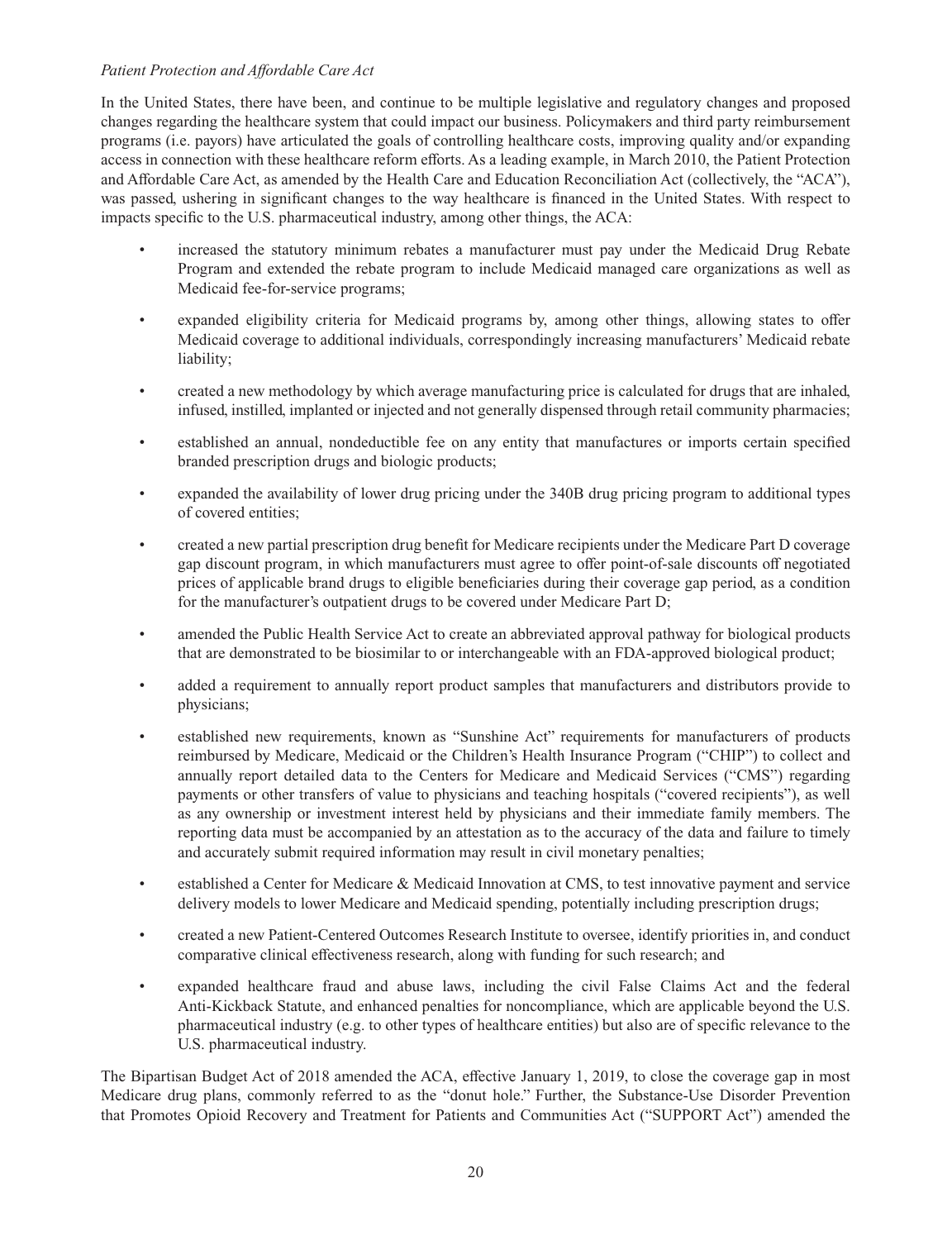Sunshine Act to expand the definition of covered recipient for whom applicable manufacturers must collect ad report data to include physician assistants, nurse practitioners, clinical nurse specialists, certified nurse anesthetists and certified nurse mid-wives for data reported on or after January 1, 2022.

There have been multiple judicial challenges to certain aspects of the ACA, as well as Congressional efforts to repeal or replace the ACA, and efforts by the Trump administration to delay or circumvent the implementation of certain ACA requirements. For example, the Tax Cuts and Jobs Act of 2017 repealed, effective January 1, 2019, the tax-based shared responsibility payment imposed by the ACA on certain individuals who fail to maintain minimum essential health care insurance, commonly known as the "individual mandate." On December 14, 2018, a U.S. District Court in the Northern District of Texas ruled that the individual mandate is a critical and inseverable feature of the ACA, and therefore, because it was repealed as part of the Tax Cuts and Jobs Act, the remaining provisions of the ACA are invalid as well. On December 18, 2019, the U.S. Court of Appeals for the 5th Circuit affirmed the District Court's decision that the individual mandate was unconstitutional but remanded the case back to the District Court to determine whether the remaining provisions of the ACA are invalid as well. The U.S. Supreme Court has agreed to review the case and oral arguments heard oral arguments in November 2020. Therefore, ongoing force and effect of certain or all of the provisions of the ACA remain in a state of uncertainty at this current time.

#### *Research and Development Expenses*

Historically, a significant portion of our operating expenses has related to research and development. See our Consolidated Financial Statements contained elsewhere in this Annual Report for costs and expenses related to research and development, and other financial information for fiscal years 2020 and 2019.

## *Scientifi c Advisors*

We are advised by scientists and physicians with experience relevant to our Company and our product candidates. Our scientific advisors include clinicians and scientists who are affiliated with a number of highly regarded medical institutions.

## *Employees*

We currently have twenty full-time employees, and we retain several independent contractors on a regular or as-needed basis. We believe that we have good relations with our employees.

#### *Available Information*

Our internet website address is www.anavex.com. Our Annual Reports on Form 10-K, Quarterly Reports on Form 10-Q, Current Reports on Form 8-K and amendments to those reports filed or furnished pursuant to section 13(a) or 15(d) of the Exchange Act are available free of charge through our website. We include our website address in this report only as an inactive textual reference and do not intend it to be an active link to our website. The contents of our website are not incorporated into this report.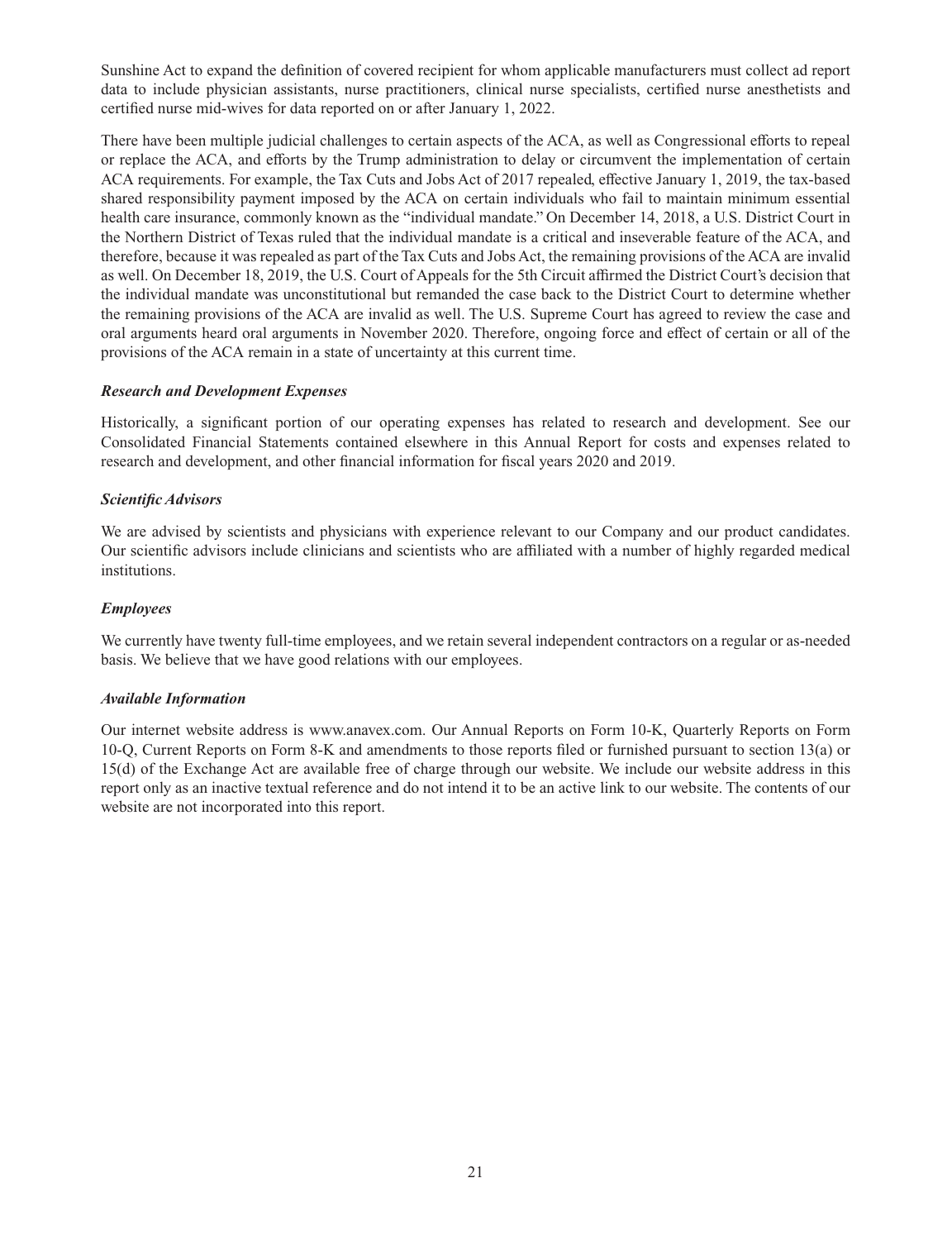# *ITEM 1A. RISK FACTORS*

In addition to other information in this Annual Report on Form 10-K, the following risk factors should be carefully considered in evaluating our business because such factors may have a significant impact on our business, operating results, liquidity and financial condition. As a result of the risk factors set forth below, actual results could differ materially from those projected in any forward-looking statements. Additional risks and uncertainties not presently known to us, or that we currently consider to be immaterial, may also impact our business, operating results, liquidity and financial condition. If any such risks occur, our business, operating results, liquidity and financial condition could be materially affected in an adverse manner. Under such circumstances, the trading price of our securities could decline, and you may lose all or part of your investment.

# *Risks Related to our Company*

# *We have had a history of losses and no revenue, which raises a risk regarding our ability to continue as a going concern in the future.*

Since inception through September 30, 2020, we have accumulated a deficit of approximately \$160 million. We can offer no assurance that we will ever operate profitably or that we will generate positive cash flow in the future. To date, we have not generated any revenues from our operations. Our history of losses and no revenues creates a greater risk of our continued ability to continue as a going concern in the future. As a result, our management expects the business to continue to experience negative cash flows for the foreseeable future and cannot predict when, if ever, our business might become profitable. We will need to raise additional funds, and such funds may not be available on commercially acceptable terms, if at all. If we are unable to raise funds on acceptable terms, we may not be able to execute our business plan, take advantage of future opportunities, or respond to competitive pressures or unanticipated requirements. This may seriously harm our business, financial condition and results of operations.

## *We are an early stage pharmaceutical research and development company and may never be able to successfully develop marketable products or generate any revenue. We have a very limited relevant operating history upon which an evaluation of our performance and prospects can be made. There is no assurance that our future operations will result in profits. If we cannot generate sufficient revenues, we may suspend or cease operations.*

We are an early stage company and have not generated any revenues to date and have no operating history. All of our potential drug compounds are in the concept stage or early clinical development stage. Moreover, we cannot be certain that our research and development efforts will be successful or, if successful, that our potential drug compounds will ever be approved for sales to pharmaceutical companies or generate commercial revenues. We have no relevant operating history upon which an evaluation of our performance and prospects can be made. We are subject to all of the business risks associated with a new enterprise, including, but not limited to, risks of unforeseen capital requirements, failure of potential drug compounds either in non-clinical testing or in clinical trials, failure to establish business relationships and competitive disadvantages against larger and more established companies. If we fail to become profitable, we may suspend or cease operations.

## *We will need additional funding and may be unable to raise additional capital when needed, which would force us to delay, reduce or eliminate our research and development activities.*

We will need to raise additional funding and the current economic conditions may have a negative impact on our ability to raise additional needed capital on terms that are favorable to our Company or at all. We may not be able to generate significant revenues for several years, if at all. Until we can generate significant revenues, if ever, we expect to satisfy our future cash needs through equity or debt financing. We cannot be certain that additional funding will be available on acceptable terms, or at all. If adequate funds are not available, we may be required to delay, reduce the scope of, or eliminate one or more of our research and development activities.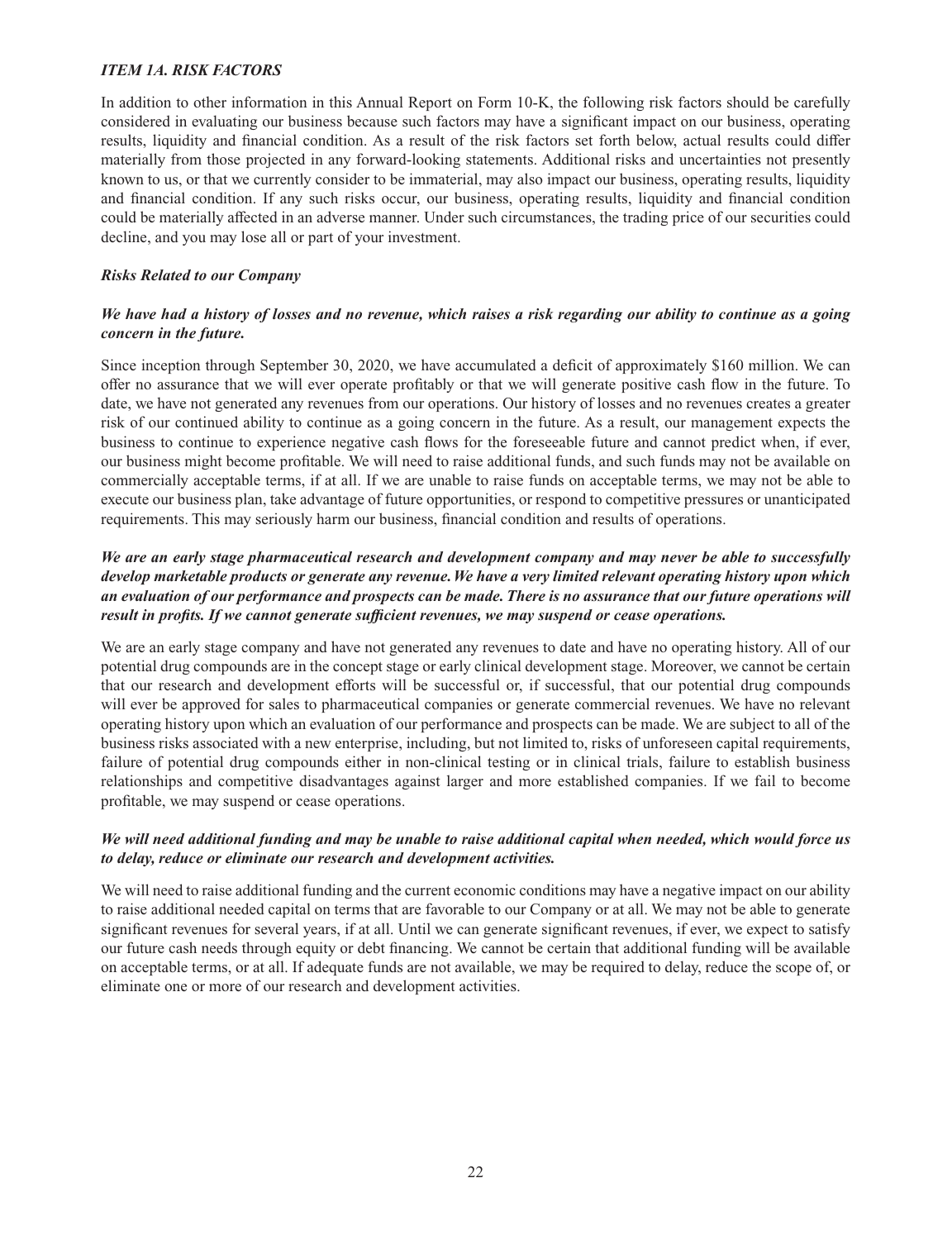#### *Risks Related to our Business*

*Even if we are able to develop our potential drug compounds, we may not be able to receive regulatory approval, or if approved, we may not be able to generate significant revenues or successfully commercialize our products, which* will adversely affect our financial results and financial condition and we will have to delay or terminate some or all *of our research and development plans which may force us to cease operations.*

All of our potential drug compounds will require extensive additional research and development, including non-clinical testing and clinical trials, as well as regulatory approvals, before we can market them. In particular, human therapeutic products are subject to rigorous non-clinical and clinical testing and other approval procedures of the FDA and similar regulatory authorities in other countries. Various federal statutes and regulations also govern or influence testing, manufacturing, safety, labeling, storage, and record-keeping related to such products and their marketing. We cannot predict if or when any of the potential drug compounds we intend to develop will be approved for marketing. There are many reasons that we may fail in our efforts to develop our potential drug compounds. These include:

- the possibility that non-clinical testing or clinical trials may show that our potential drug compounds are ineffective and/or cause harmful side effects:
- regulators may not authorize us to commence or continue a clinical trial or may impose a clinical hold or may limit the conduct of a clinical trial through the imposition of a partial clinical hold;
- the number of patients required for clinical trials for our drug candidates may be larger than we anticipate, enrollment in these clinical trials may be slower than we anticipate, participants may drop out of these clinical trials at a higher rate than we anticipate or the duration of these clinical trials may be longer than we anticipate;
- our third-party contractors, including investigators, may fail to meet their contractual obligations to us in a timely manner, or at all, or may fail to comply with regulatory requirements;
- our potential drug compounds may prove to be too expensive to manufacture or administer to patients;
- our potential drug compounds may fail to receive necessary regulatory approvals from the United States Food and Drug Administration or foreign regulatory authorities in a timely manner, or at all;
- even if our potential drug compounds are approved, we may not be able to produce them in commercial quantities or at reasonable costs;
- even if our potential drug compounds are approved, they may not achieve commercial acceptance;
- regulatory or governmental authorities may apply restrictions to any of our potential drug compounds, which could adversely affect their commercial success; and
- the proprietary rights of other parties may prevent us or our potential collaborative partners from marketing our potential drug compounds.

If we fail to develop our potential drug compounds, our financial results and financial condition will be adversely affected, we will have to delay or terminate some or all of our research and development plans and may be forced to cease operations.

## *Our research and development plans will require substantial additional future funding which could impact our operations and fi nancial condition. Without the required additional funds, we will likely cease operations.*

It will take several years before we can develop potentially marketable products, if at all. Our research and development plans will require substantial additional capital, arising from costs to:

- conduct research, non-clinical testing and human studies;
- establish pilot scale and commercial scale manufacturing processes and facilities; and
- establish and develop quality control, regulatory, marketing, sales, finance and administrative capabilities to support these programs.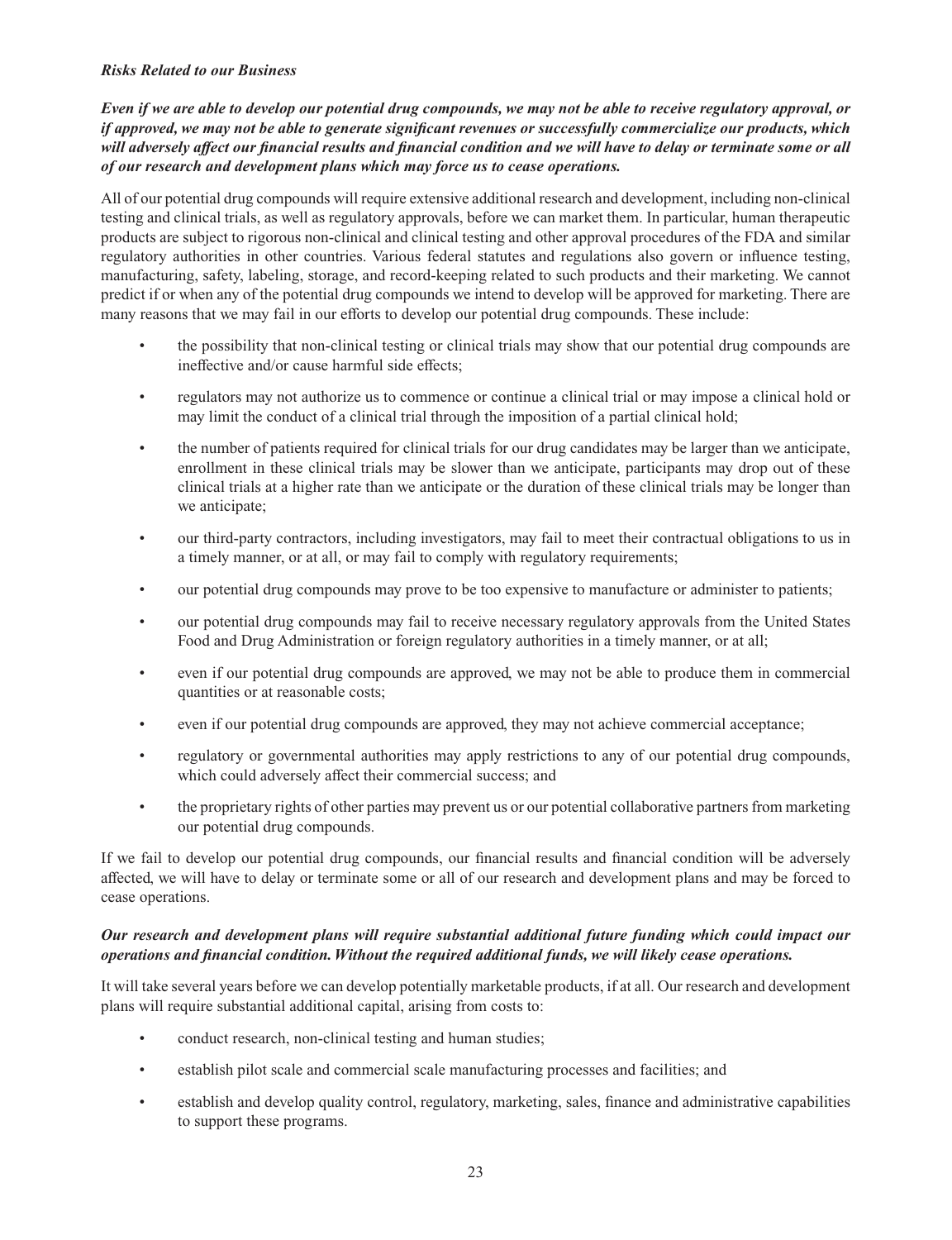Our future operating and capital needs will depend on many factors, including:

- the pace of scientific progress in our research and development programs and the magnitude of these programs;
- the scope and results of pre-clinical testing and human studies;
- the time and costs involved in obtaining regulatory approvals;
- the time and costs involved in preparing, filing, prosecuting, securing, maintaining and enforcing patents;
- competing technological and market developments;
- our ability to establish additional collaborations;
- changes in our existing collaborations;
- the cost of manufacturing scale-up; and
- the effectiveness of our commercialization activities.

We base our outlook regarding the need for funds on many uncertain variables. Such uncertainties include the success of our research initiatives, regulatory approvals, the timing of events outside our direct control such as negotiations with potential strategic partners and other factors. Any of these uncertain events can significantly change our cash requirements as they determine such one-time events as the receipt or payment of major milestones and other payments.

Additional funds will be required to support our operations and if we are unable to obtain them on favorable terms, we may be required to cease or reduce further research and development of our drug product programs, sell some or all our intellectual property, merge with another entity or cease operations.

# *We have received fast track designation for one of our compounds and may seek such designation or breakthrough therapy and priority review for other compounds in the future. Fast track designation or breakthrough therapy designation may not actually lead to a faster FDA review and approval process.*

For some of our compounds, including ANAVEX®2-73, we hope to benefit from FDA's fast track and priority review programs. In February 2020, the FDA granted Fast Track designation for the ANAVEX®2-73 clinical development program for the treatment of Rett syndrome. However, the fast-track designation may be withdrawn by FDA if FDA believes that the designation is no longer supported by data emerging in the clinical trial process.

Under FDA policies, a compound is eligible for priority review, or review within a six-month time frame from the time a complete NDA is accepted for filing, if the compound provides a significant improvement compared to marketed drugs in the treatment, diagnosis or prevention of a disease. A fast-track designated compound would ordinarily meet the FDA's criteria for priority review.

Fast track or breakthrough therapy designation for our compounds may not actually lead to a faster review process, and a delay in the review process or in the approval of our compounds will delay revenue from their potential sales and will increase the capital necessary to fund these compound development programs.

#### *We have received orphan drug designation for several of our compounds, but we may be unable to maintain any benefits associated with orphan drug designation, including market exclusivity.*

Under the Orphan Drug Act, FDA may grant orphan designation to a drug intended to treat a rare disease or condition or for which there is no reasonable expectation that the cost of developing and making available in the United States a drug for a disease or condition will be recovered from sales in the United States for that drug. If a product that has orphan drug designation subsequently receives the first FDA approval for the indication for which it has such designation, the product is entitled to orphan product exclusivity, which means that the FDA may not approve any other applications, including a full NDA, to market the same drug or biologic for the same indication for seven years, except in limited circumstances, such as a showing of clinical superiority to the product with orphan drug exclusivity.

We have received orphan drug designation for several of our compounds, but exclusive marketing rights in the United States may be limited if we seek FDA marketing approval for an indication broader than the orphan designated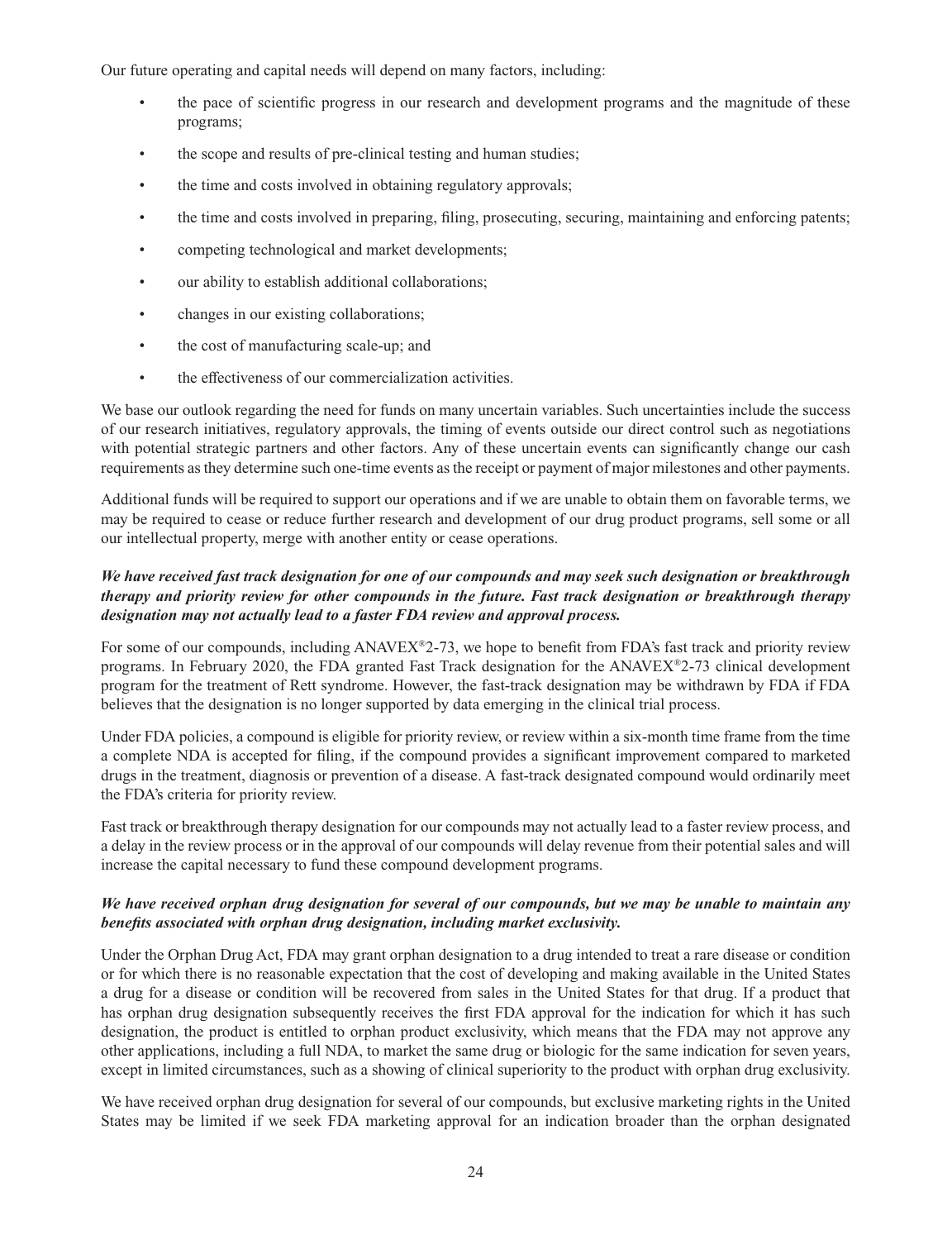indication. Additionally, any compound with orphan drug designation may lose such designation if the FDA later determines that the request for designation was materially defective or if the manufacturer is unable to assure sufficient quantities of the product to meet the needs of patients with the rare disease or condition. In addition, others may obtain orphan drug exclusivity for products addressing the same diseases or conditions as products we are developing, thus limiting our ability to compete in the markets addressing such diseases or conditions for a significant period of time.

# If we fail to demonstrate efficacy in our non-clinical studies and clinical trials our future business prospects, *fi nancial condition and operating results will be materially adversely aff ected.*

The success of our research and development efforts will be greatly dependent upon our ability to demonstrate potential drug compound efficacy in non-clinical studies, as well as in clinical trials. Non-clinical studies involve testing potential drug compounds in appropriate non-human disease models to demonstrate efficacy and safety. Regulatory agencies evaluate these data carefully before they will approve clinical testing in humans. If certain non-clinical data reveals potential safety issues or the results are inconsistent with an expectation of the potential drug compound's efficacy in humans, the regulatory agencies may require additional more rigorous testing before allowing human clinical trials. This additional testing will increase program expenses and extend timelines. We may decide to suspend further testing on our potential drug compounds if, in the judgment of our management and advisors, the non-clinical test results do not support further development.

Moreover, success in non-clinical testing and early clinical trials does not ensure that later clinical trials will be successful, and we cannot be sure that the results of later clinical trials will replicate the results of prior clinical trials and non-clinical testing. The clinical trial process may fail to demonstrate that our potential drug compounds are safe for humans and effective for indicated uses. This failure would cause us to abandon a drug candidate and may delay development of other potential drug compounds. Any delay in, or termination of, our non-clinical testing or clinical trials will delay the filing of an IND and NDA with the Food and Drug Administration or the equivalent applications with pharmaceutical regulatory authorities outside the United States and, ultimately, our ability to commercialize our potential drug compounds and generate product revenues. In addition, we expect that our early clinical trials will involve small patient populations. Because of the small sample size, the results of these early clinical trials may not be indicative of future results. Also, the IND process may be extremely costly and may substantially delay the development of our potential drug compounds. Moreover, positive results of non-clinical tests will not necessarily indicate positive results in subsequent clinical trials.

Following successful non-clinical testing, potential drug compounds will need to be tested in a clinical development program to provide data on safety and efficacy prior to becoming eligible for product approval and licensure by regulatory agencies. From the first human trial through to regulatory approval can take many years and 10-12 years is not unusual for certain compounds.

If any of our future clinical development potential drug compounds become the subject of problems, our ability to sustain our development programs will become critically compromised. For example, efficacy or safety concerns may arise, whether or not justified, that could lead to the suspension or termination of our clinical programs. Examples of problems that could arise include, among others:

- efficacy or safety concerns with the potential drug compounds, even if not justified;
- manufacturing difficulties or concerns;
- regulatory proceedings subjecting the potential drug compounds to potential recall;
- publicity affecting doctor prescription or patient use of the potential drug compounds;
- pressure from competitive products; or
- introduction of more effective treatments.

Each clinical phase is designed to test attributes of the drug and problems that might result in the termination of the entire clinical plan can be revealed at any time throughout the overall clinical program. The failure to demonstrate efficacy in our clinical trials would have a material adverse effect on our future business prospects, financial condition and operating results.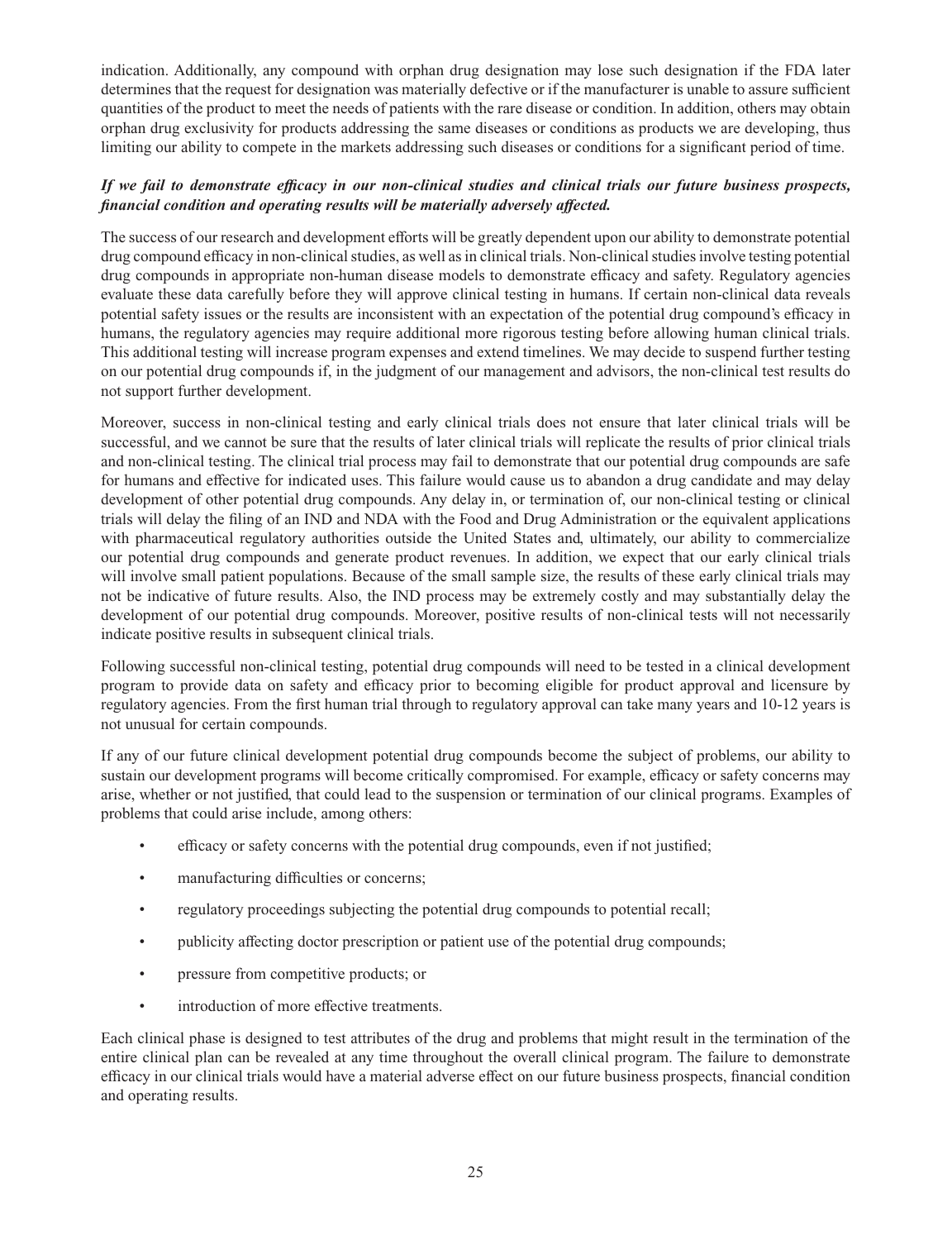# If we do not obtain the support of qualified scientific collaborators, our revenue, growth and profitability will likely be limited, which would have a material adverse effect on our business.

We will need to establish relationships with leading scientists and research institutions. We believe that such relationships are pivotal to establishing products using our technologies as a standard of care for various indications. Additionally, although in discussion, there is no assurance that our current research partners will continue to work with us or that we will be able to attract additional research partners. If we are not able to establish scientific relationships to assist in our research and development, we may not be able to successfully develop our potential drug compounds. If this happens, our business will be adversely affected.

## *We may not be able to develop, market or generate sales of our products to the extent anticipated. Our business may fail and investors could lose all their investment in our Company.*

Assuming that we are successful in developing our potential drug compounds and receiving regulatory clearances to market our products, our ability to successfully penetrate the market and generate sales of those products may be limited by a number of factors, including the following:

- If our competitors receive regulatory approvals for and begin marketing similar products in the United States, the European Union, Japan and other territories before we do, greater awareness of their products as compared to ours will cause our competitive position to suffer;
- Information from our competitors or the academic community indicating that current products or new products are more effective or offer compelling other benefits than our future products could impede our market penetration or decrease our future market share; and
- The pricing and reimbursement environment for our future products, as well as pricing and reimbursement decisions by our competitors and by payers, may have an effect on our revenues.

If this happens, our business will be adversely affected.

# *None of our potential drug compounds may reach the commercial market for a number of reasons and our business may fail.*

Successful research and development of pharmaceutical products is high risk. Most products and development candidates fail to reach the market. Our success depends on the discovery of new drug compounds that we can commercialize. It is possible that our products may never reach the market for a number of reasons. They may be found ineffective or may cause harmful side-effects during non-clinical testing or clinical trials or fail to receive necessary regulatory approvals. We may find that certain products cannot be manufactured at a commercial scale and, therefore, they may not be economical to produce. Our potential products could also fail to achieve market acceptance or be precluded from commercialization by proprietary rights of third parties. Our patents, patent applications, trademarks and other intellectual property may be challenged, and this may delay or prohibit us from effectively commercializing our products. Furthermore, we do not expect our potential drug compounds to be commercially available for a number of years, if at all. If none of our potential drug compounds reach the commercial market, our business will likely fail and investors will lose all of their investment in our Company. If this happens, our business will be adversely affected.

#### *If our competitors succeed in developing products and technologies faster or that are more eff ective or with a better profile than our own, or if scientific developments change our understanding of the potential scope and utility of our potential products, then our technologies and future products may be rendered undesirable or obsolete.*

We face significant competition from industry participants that are pursuing technologies in similar disease states to those that we are pursuing and are developing pharmaceutical products that are competitive with our products. Nearly all of our industry competitors have greater capital resources, larger overall research and development staffs and facilities, and a longer history in drug discovery and development, obtaining regulatory approval and pharmaceutical product manufacturing and marketing than we do. With these additional resources, our competitors may be able to respond to the rapid and significant technological changes in the biotechnology and pharmaceutical industries faster than we can. Our future success will depend in large part on our ability to maintain a competitive position with respect to these technologies. Rapid technological development, as well as new scientific developments, may result in our products becoming obsolete before we can recover any of the expenses incurred to develop them. For example,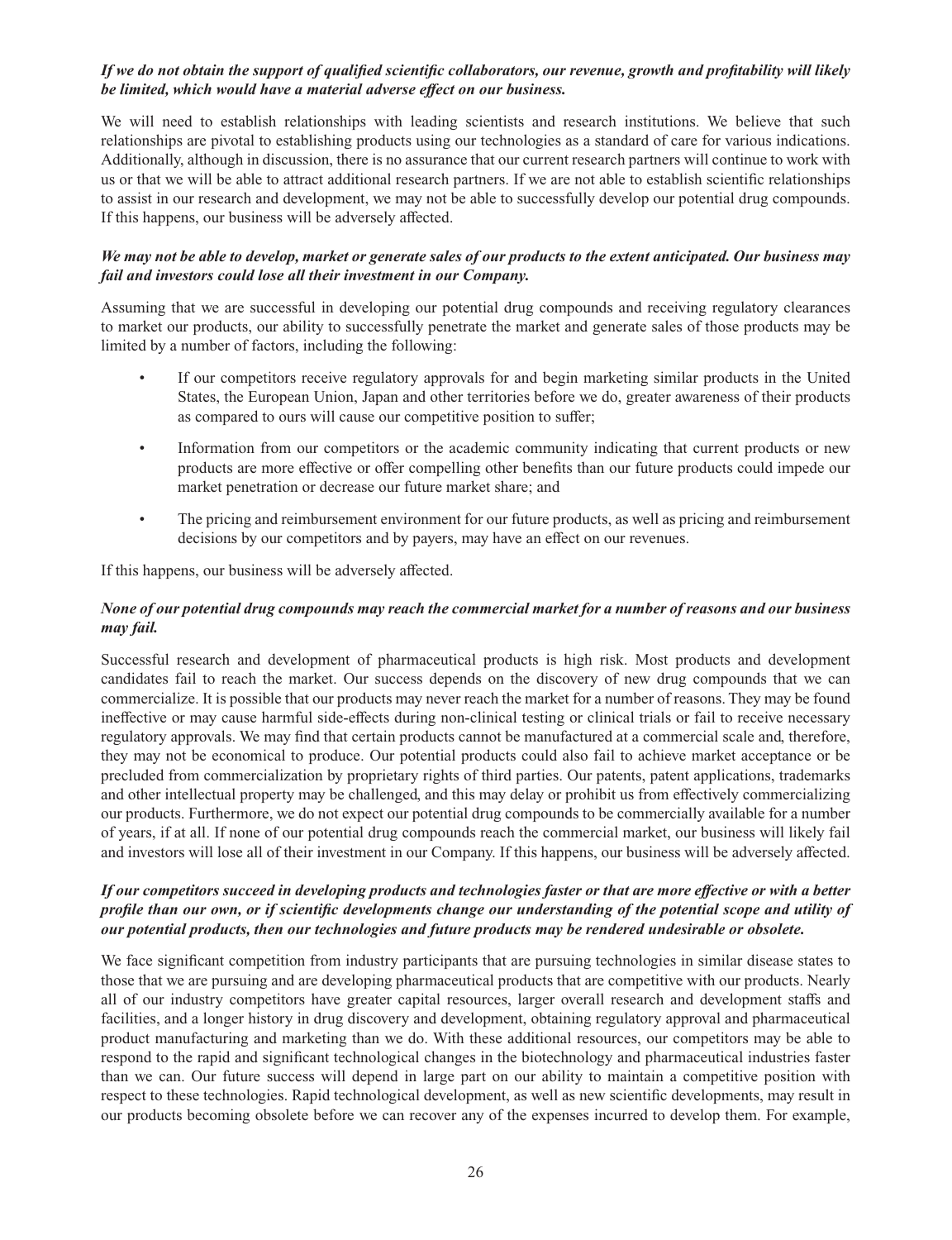changes in our understanding of the appropriate population of patients who should be treated with a targeted therapy like we are developing may limit the drug's market potential if it is subsequently demonstrated that only certain subsets of patients should be treated with the targeted therapy.

## *Our reliance on third parties, such as university laboratories, contract manufacturing organizations and contract or clinical research organizations, may result in delays in completing, or a failure to complete, non-clinical testing or clinical trials if they fail to perform under our agreements with them.*

In the course of product development, we may engage university laboratories, other biotechnology companies or contract or clinical manufacturing organizations to manufacture drug material for us to be used in non-clinical and clinical testing and contract research organizations to conduct and manage non-clinical and clinical studies. If we engage these organizations to help us with our non-clinical and clinical programs, many important aspects of this process have been and will be out of our direct control. If any of these organizations we may engage in the future fail to perform their obligations under our agreements with them or fail to perform non-clinical testing and/or clinical trials in a satisfactory manner, we may face delays in completing our clinical trials, as well as commercialization of any of our potential drug compounds. Furthermore, any loss or delay in obtaining contracts with such entities may also delay the completion of our clinical trials, regulatory filings and the potential market approval of our potential drug compounds.

#### *If we fail to compete successfully with respect to partnering, licensing, mergers, acquisitions, joint venture and other collaboration opportunities, we may be limited in our ability to research and develop our potential drug compounds.*

Our competitors compete with us to attract established biotechnology and pharmaceutical companies or organizations for partnering, licensing, mergers, acquisitions, joint ventures or other collaborations. Collaborations include contracting with academic research institutions for the performance of specific scientific testing. If our competitors successfully enter into partnering arrangements or license agreements with academic research institutions, we will then be precluded from pursuing those specific opportunities. Since each of these opportunities is unique, we may not be able to find a substitute. Other companies have already begun many drug development programs, which may target diseases that we are also targeting, and have already entered into partnering and licensing arrangements with academic research institutions, reducing the pool of available opportunities.

Universities and public and private research institutions also compete with us. While these organizations primarily have educational or basic research objectives, they may develop proprietary technology and acquire patent applications and patents that we may need for the development of our potential drug compounds. In some instances, we will attempt to license this proprietary technology, if available. These licenses may not be available to us on acceptable terms, if at all. If we are unable to compete successfully with respect to acquisitions, joint venture and other collaboration opportunities, we may be limited in our ability to develop new products.

## The use of any of our products in clinical trials may expose us to liability claims, which may cost us significant *amounts of money to defend against or pay out, causing our business to suffer.*

The nature of our business exposes us to potential liability risks inherent in the testing, manufacturing and marketing of our products. We currently have one drug compound in clinical trials, however, when any of our products enter clinical trials or become marketed products, they could potentially harm people or allegedly harm people possibly subjecting us to costly and damaging product liability claims. Some of the patients who participate in clinical trials are already ill when they enter a trial or may intentionally or unintentionally fail to meet the exclusion criteria. The waivers we obtain may not be enforceable and may not protect us from liability or the costs of product liability litigation. Although we intend to obtain product liability insurance, which we believe is adequate, we are subject to the risk that our insurance will not be sufficient to cover claims. The insurance costs along with the defense or payment of liabilities above the amount of coverage could cost us significant amounts of money and management distraction from other elements of the business, causing our business to suffer.

# *If we are unable to safeguard against security breaches with respect to our information systems, our business may be adversely affected.*

In the course of our business, we gather, transmit and retain confidential information through our information systems. Although we endeavor to protect confidential information through the implementation of security technologies, processes and procedures, it is possible that an individual or group could defeat security measures and access sensitive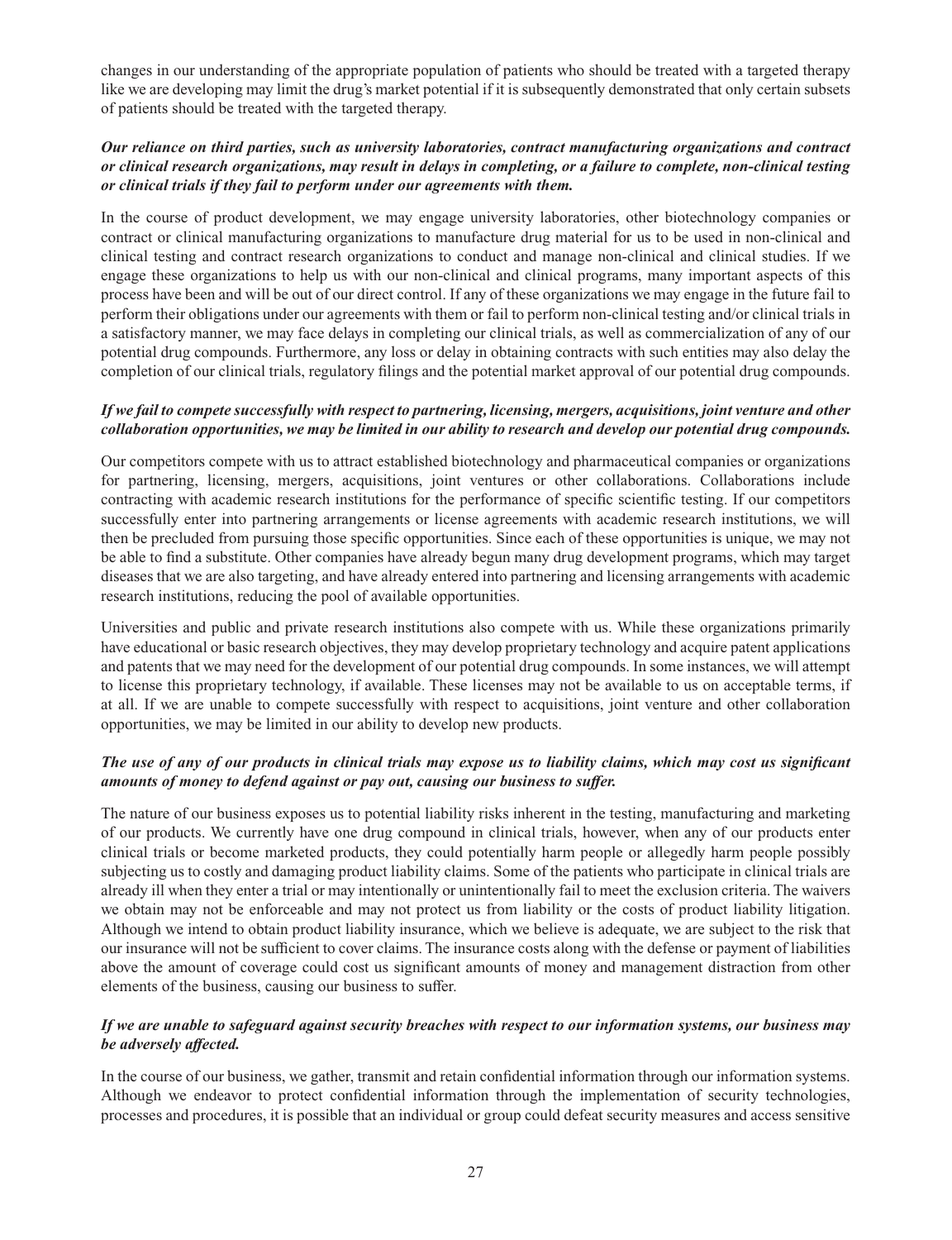information about our business and employees. Any misappropriation, loss or other unauthorized disclosure of confidential information gathered, stored or used by us could have a material impact on the operation of our business, including damaging our reputation with our employees, third parties and investors. We could also incur significant costs implementing additional security measures and organizational changes, implementing additional protection technologies, training employees or engaging consultants. In addition, we could incur increased litigation as a result of any potential cyber-security breach. We are not aware that we have experienced any material misappropriation, loss or other unauthorized disclosure of confidential or personally identifiable information as a result of a cyber-security breach or other act, however, a cyber-security breach or other act and/or disruption to our information technology systems could have a material adverse effect on our business, prospects, financial condition or results of operations.

*Even if we receive regulatory approval for one or more compounds, we will be subject to continuing regulatory obligations and ongoing regulatory review, which may result in significant additional expense. Additionally, our compounds, if approved, could be subject to labeling and other restrictions on marketing or withdrawal from the market, and we may be subject to penalties, if we fail to comply with regulatory requirements or if we experience unanticipated problems with our compounds, when and if any of them are approved.*

Following potential approval of any our compounds, FDA may impose significant restrictions on a drug's indicated uses or marketing or require potentially costly and time-consuming post-approval studies, post-market surveillance or clinical trials to monitor the safety and efficacy of the drug. FDA may also require a Risk Evaluation and Mitigation Strategy ("REMS") as a condition of approval of one or more of our compounds, which could include requirements for a medication guide, physician communication plans or additional elements to ensure safe use of the drug. Additional REMS elements may include restricted distribution methods, patient registries and other risk minimization tools.

In addition, if FDA or a comparable foreign regulatory authority approves one or more of our compounds, the manufacturing processes, labeling, packaging, distribution, adverse event reporting, storage, advertising, promotion, import, export and recordkeeping for the approved drug will be subject to additional and potentially extensive ongoing regulatory requirements. These requirements include submissions of safety and other post-marketing information and reports, establishment registration, as well as continued compliance with cGMPs and GCP requirements for any clinical trials that we conduct post-approval. Later discovery of previously unknown problems with our products, including adverse events of unanticipated severity or frequency, or with our third-party manufacturers or manufacturing processes, or failure to comply with regulatory requirements, may result in, among other things:

- restrictions on the marketing or manufacturing of our products, withdrawal of the product from the market or voluntary or mandatory product recalls;
- fines, restitutions, disgorgement of profits or revenues, warning letters, untitled letters or holds on clinical trials;
- restrictions on product distribution or use, or requirements to conduct post-marketing studies or clinical trials;
- product seizure or detention, or refusal to permit the import or export of our products;
- injunctions or the imposition of civil or criminal penalties; and
- refusal by the FDA to approve pending applications or supplements to approved applications filed by us or suspension or revocation of approvals.

The occurrence of any event or penalty described above may limit our ability to commercialize our compounds and generate revenue, and could require us to expend significant time and resources in response or generate negative publicity.

If any of our compounds are approved, our product labeling, advertising and promotion will also be subject to regulatory requirements and ongoing regulatory review. FDA strictly regulates the promotional claims that may be made about drug products. In particular, a drug may not be promoted for uses that are not approved by FDA as reflected in the drug's approved labeling. If we receive marketing approval for a compound, physicians may nevertheless lawfully prescribe it to their patients in a manner that is inconsistent with the approved label. While FDA recently clarified that mere knowledge that a physician is prescribing a drug for off label use is not sufficient to constitute unlawful off-label promotion, if we are found to have actively promoted such off label uses, we may become subject to significant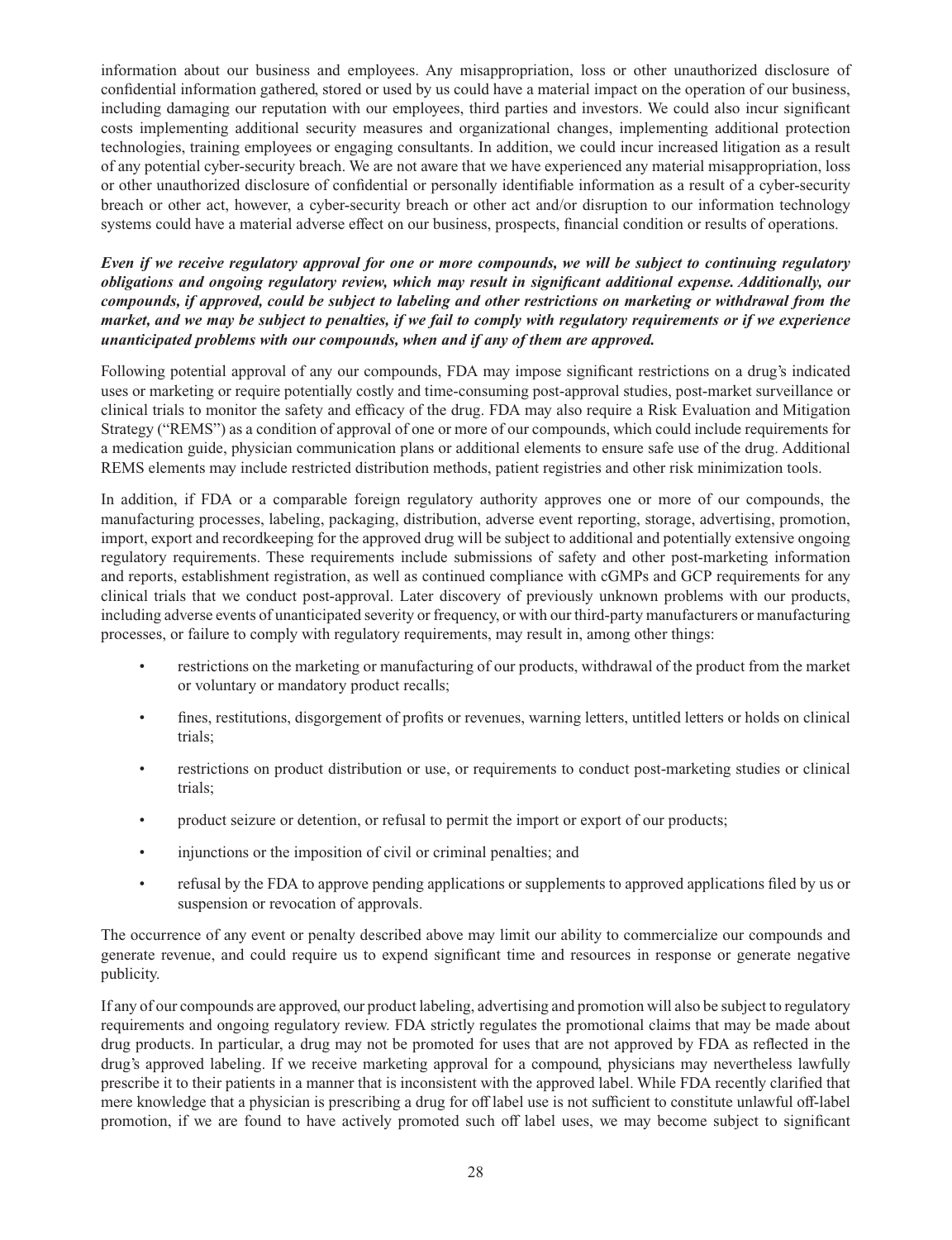liability under the FDCA. The federal government has levied large civil and criminal fines against companies for alleged improper promotion and has enjoined several companies from engaging in off -label promotion. FDA has also requested that companies enter into consent decrees or permanent injunctions under which specified promotional conduct is changed or curtailed.

FDA's and other regulatory authorities' policies are subject to change at any time, and additional government regulations may be enacted that could prevent, limit or delay regulatory approval of our compounds. If we are unable to timely adapt to changes in existing requirements or the adoption of new requirements or policies, or if we are not able to maintain regulatory compliance post-marketing, we may lose any marketing approval that we may have obtained, and we may not achieve or sustain profitability.

Finally, we cannot predict the likelihood, nature or extent of government regulation that may arise from future legislation or administrative or executive action, either in the United States or abroad. It is difficult to predict how any such legislative, administrative or executive actions will be implemented, and the extent to which they will impact the FDA's ability to exercise its regulatory authority. If these legislative or executive actions impose constraints on FDA's ability to engage in oversight and implementation activities in the normal course, our business may be negatively impacted.

# *The COVID-19 coronavirus could adversely impact our business, including our clinical trials, and financial condition.*

In December 2019, a novel strain of coronavirus, COVID-19, was reported to have surfaced in Wuhan, China. Since then, the COVID-19 coronavirus has spread to multiple countries, including the United States, Australia and European and Asia-Pacific countries, including countries in which we have planned or active clinical trial sites. As the COVID-19 coronavirus continues to spread around the globe, we may experience disruptions that could potentially impact our business and clinical trials.

In addition, the spread of COVID-19 coronavirus has had and may continue to severely impact the trading price of shares of our common stock and could further severely impact our ability to raise additional capital on a timely basis or at all.

The global outbreak of the COVID-19 coronavirus continues to rapidly evolve. The extent to which the COVID-19 coronavirus may impact our future business operations, including our clinical trials, and financial condition will depend on future developments, which are highly uncertain and cannot be predicted with confidence, such as the ultimate geographic spread of the disease, the duration of the outbreak, travel restrictions and social distancing in the United States and other countries, business closures or business disruptions and the effectiveness of actions taken in the United States and other countries to contain and treat the disease.

# *Risks Related to our Common Stock*

# A decline in the price of our common stock could affect our ability to raise further working capital and adversely *impact our operations and would severely dilute existing or future investors if we were to raise funds at lower prices.*

A prolonged decline in the price of our common stock could result in a reduction in our ability to raise capital. Because our operations have been financed through the sale of equity securities, a decline in the price of our common stock could be especially detrimental to our continued operations. Any reduction in our ability to raise equity capital in the future would force us to reallocate funds from other planned uses and would have a significant negative effect on our business plans and operations, including our ability to develop new products and continue our current operations. If our stock price declines, there can be no assurance that we can raise additional capital or generate funds from operations sufficient to meet our obligations. We believe the following factors could cause the market price of our common stock to continue to fluctuate widely and could cause our common stock to trade at a price below the price at which you purchase your shares of common stock:

- actual or anticipated variations in our quarterly operating results;
- announcements of new services, products, acquisitions or strategic relationships by us or our competitors;
- changes in accounting treatments or principles;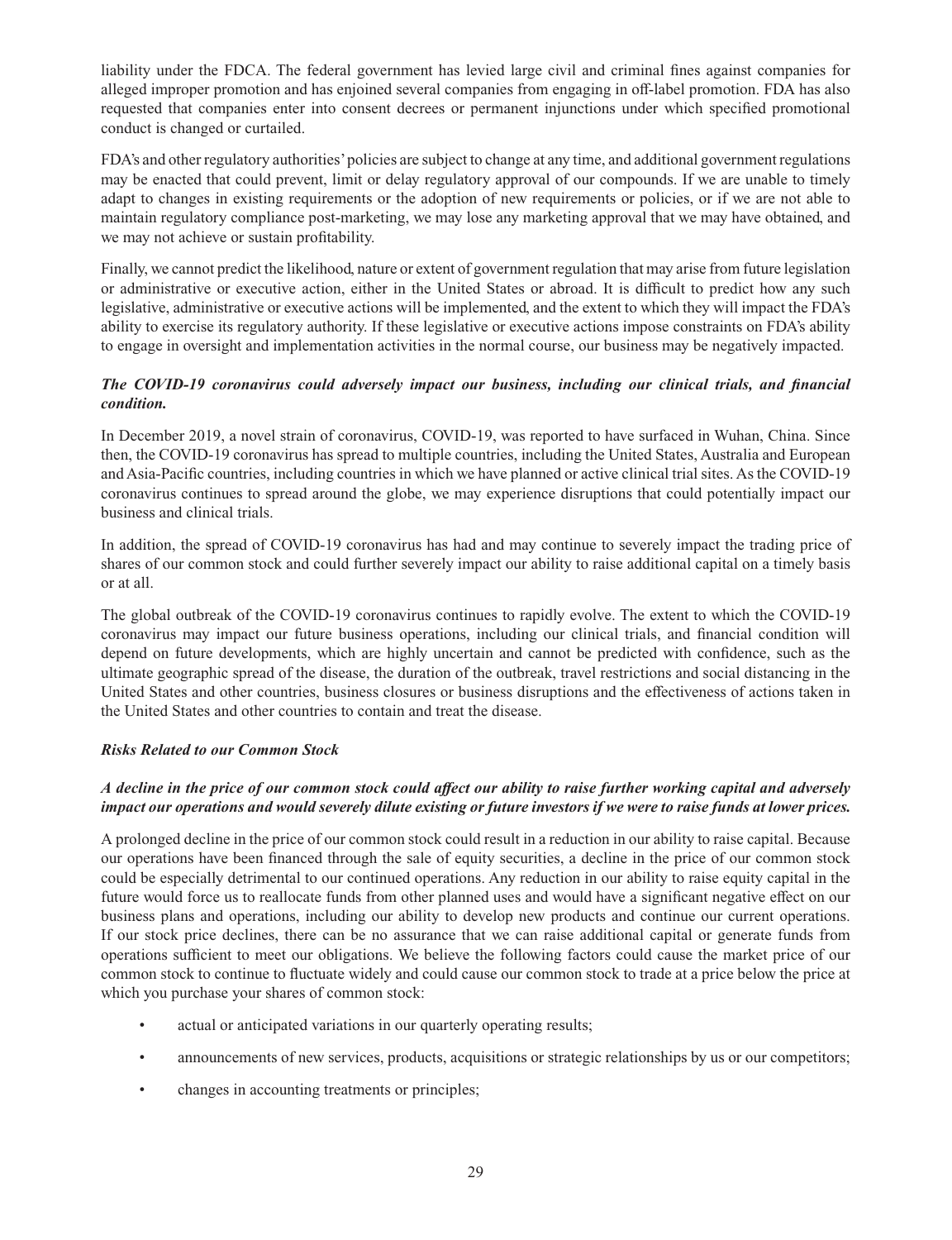- changes in earnings estimates by securities analysts and in analyst recommendations; and
- general political, economic, regulatory and market conditions.

The market price for our common stock may also be affected by our ability to meet or exceed expectations of analysts or investors. Any failure to meet these expectations, even if minor, could materially adversely affect the market price of our common stock.

# *If we issue additional shares of common stock in the future, it will result in the dilution of our existing stockholders and may cause the share price of our common stock to fall.*

Our articles of incorporation authorize the issuance of 10,000,000 shares of preferred stock and 100,000,000 shares of common stock. Our board of directors has the authority to issue additional shares of preferred and common stock up to the authorized capital stated in the articles of incorporation. Our board of directors may choose to issue some or all such shares of common stock to acquire one or more businesses or to provide additional financing in the future. The issuance of any such shares of common stock will result in a reduction of the book value or market price of the outstanding shares of our common stock. If we do issue any such additional shares of common stock, such issuance also will cause a reduction in the proportionate ownership and voting power of all other stockholders. Further, any such issuance may result in a change of control of our corporation. In the event we do issue or sell additional shares of common or preferred stock, it may result in shareholder dilution and may cause our share price to fall.

## *Trading of our common stock may be volatile and sporadic, which could depress the market price of our common stock and make it diffi cult for our stockholders to resell their shares.*

There is currently a limited market for our common stock and the volume of our common stock traded on any day may vary significantly from one period to another. Trading in our stock is often thin and characterized by wide fluctuations in trading prices, due to many factors that may have little to do with our operations or business prospects. The availability of buyers and sellers represented by this volatility could lead to a market price for our common stock that is unrelated to operating performance. There is no assurance that a sufficient market will develop in the stock, in which case it could be difficult for our stockholders to resell their stock.

## *The sale or issuance of our common stock to Lincoln Park may cause dilution and the sale of the shares of common stock acquired by Lincoln Park, or the perception that such sales may occur, could cause the price of our common stock to fall.*

On June 7, 2019, we entered into a Purchase Agreement (the "2019 Purchase Agreement") with Lincoln Park Capital Fund, LLC ("Lincoln Park"), as amended on July 1, 2020, pursuant to which Lincoln Park committed to purchase up to \$50 million of our common stock. The purchase price for shares that we may sell to Lincoln Park under the 2019 Purchase Agreement will fluctuate based on the price of our common stock. Depending on market liquidity at the time, sales of such shares may cause the trading price of our common stock to fall.

We have the right to control the timing and amount of any sales of our shares to Lincoln Park in our sole discretion, subject to certain limits on the amount of shares that can be sold on a given date. Sales of shares of our common stock, if any, to Lincoln Park will depend upon market conditions and other factors to be determined by us. Therefore, Lincoln Park may ultimately purchase all, some or none of the shares of our common stock that may be sold pursuant to the 2019 Purchase Agreement and, after it has acquired shares, Lincoln Park may sell all, some or none of those shares. Sales to Lincoln Park by us could result in substantial dilution to the interests of other holders of our common stock. Additionally, the sale of a substantial number of shares of our common stock to Lincoln Park, or the anticipation of such sales, could make it more difficult for us to sell equity or equity-related securities in the future at a time and at a price that we might otherwise wish to effect sales, which could have a materially adverse effect on our business and operations.

## *We may not be able to access sufficient funds under the 2019 Purchase Agreement or the Sales Agreement when needed.*

Our ability to sell shares to Lincoln Park and obtain funds under the 2019 Purchase Agreement is limited by the terms and conditions in the 2019 Purchase Agreement, including restrictions on the amounts we may sell to Lincoln Park at any one time, and a limitation on our ability to sell shares to Lincoln Park to the extent that it would cause Lincoln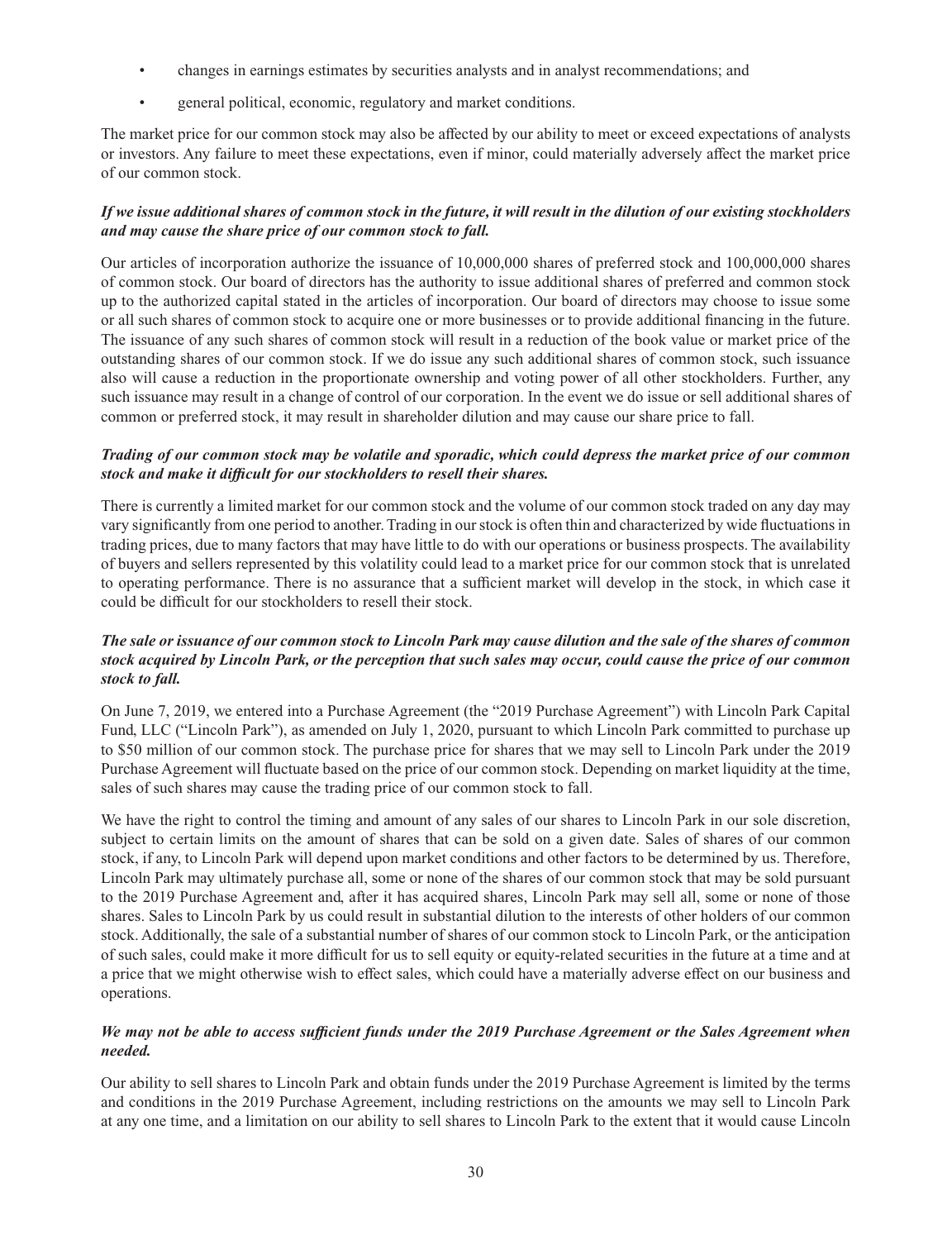Park to beneficially own more than 4.99% of our outstanding shares of common stock. Additionally, the sale of common shares to Lincoln Park may be limited to a number of shares equal to 19.99% of the shares of common stock outstanding on the date of the amendment to the 2019 Purchase Agreement unless we obtain shareholder approval or the average price of such sales exceeds the price of our common stock on the amendment date of July 1, 2020 as determined under NASDAQ rules. At September 30, 2020, approximately \$24.1 million in shares of our common stock remained available for purchase by Lincoln Park under the 2019 Purchase Agreement

In addition, on May 1, 2020, we entered into an Amended and Restated Sales Agreement (the "Sales Agreement") with Cantor Fitzgerald & Co. and SVB Leerink LLC (the "Sales Agents") to offer shares of our common stock from time to time through "at-the-market" offerings, pursuant to which we may offer and sell shares of our common stock for an aggregate offering price of up to \$50 million. While we have offered 1,760,429 shares of common stock through the Sales Agents pursuant to the Sales Agreement for gross proceeds of \$7,499,900 through September 30, 2020 under the Sales Agreement, the Sales Agents are only obligated to act as our agent in the sale of shares pursuant to the Sales Agreement on a commercially reasonable efforts basis and subject to certain conditions set forth in the Sales Agreement.

Therefore, we may not in the future, have access to the full amount available to us under the Purchase Agreement or the Sales Agreement. In addition, any amounts we sell under the 2019 Purchase Agreement or the Sales Agreement may not satisfy all of our funding needs, even if we are able and choose to sell and issue all of our common stock currently registered.

#### *Risks Related to our Intellectual Property*

If we are unable to obtain and maintain sufficient intellectual property protection for our product candidates, or *if the scope of the intellectual property protection obtained is not sufficiently broad, our competitors could develop and commercialize product candidates similar or identical to ours, and our ability to successfully commercialize our product candidates that we may pursue may be impaired.*

Our success depends in large part on our ability to obtain and maintain protection of our intellectual property, particularly patents, in the United States and other countries with respect to our product candidates and technology. We seek to protect our proprietary position by filing patent applications in the United States and abroad related to our product candidates or by in-licensing intellectual property. U.S. patents related to ANAVEX®2-73 are directed to a dosage form comprising certain doses of ANAVEX®2-73 and donepezil, and the coverage is limited to the United States only. We may not be able to obtain patent protection for ANAVEX®2-73 as a single drug or in other jurisdictions.

Moreover, we may be subject to a third-party preissuance submission of prior art to the United States Patent and Trademark Office, or the USPTO, or become involved in opposition, derivation, reexamination, inter partes review, post-grant review or interference proceedings challenging our patent rights or the patent rights of others. An adverse determination in any such submission, proceeding or litigation could reduce the scope of, or invalidate, our patent rights, allow third parties to commercialize our product candidates and compete directly with us, without payment to us, or result in our inability to manufacture or commercialize drugs without infringing on third-party patent rights. In addition, if the breadth or strength of protection provided by our patents and patent applications is threatened, regardless of the outcome, it could dissuade companies from collaborating with us to license, develop or commercialize current or future product candidates.

In addition, the issuance of a patent is not conclusive as to its inventorship, scope, validity or enforceability, and our patents may be challenged in the courts or patent offices in the United States and abroad. Such challenges may result in loss of exclusivity or freedom to operate or in patent claims being narrowed, invalidated or held unenforceable, in whole or in part, which could limit our ability to stop others from using or commercializing similar or identical product candidates, or limit the duration of the patent protection of our product candidates. Given the amount of time required for the development, testing and regulatory review of new product candidates, patents protecting such candidates might expire before or shortly after such candidates are commercialized. As a result, our patent portfolio may not provide us with sufficient rights to exclude others from commercializing drugs similar or identical to ours.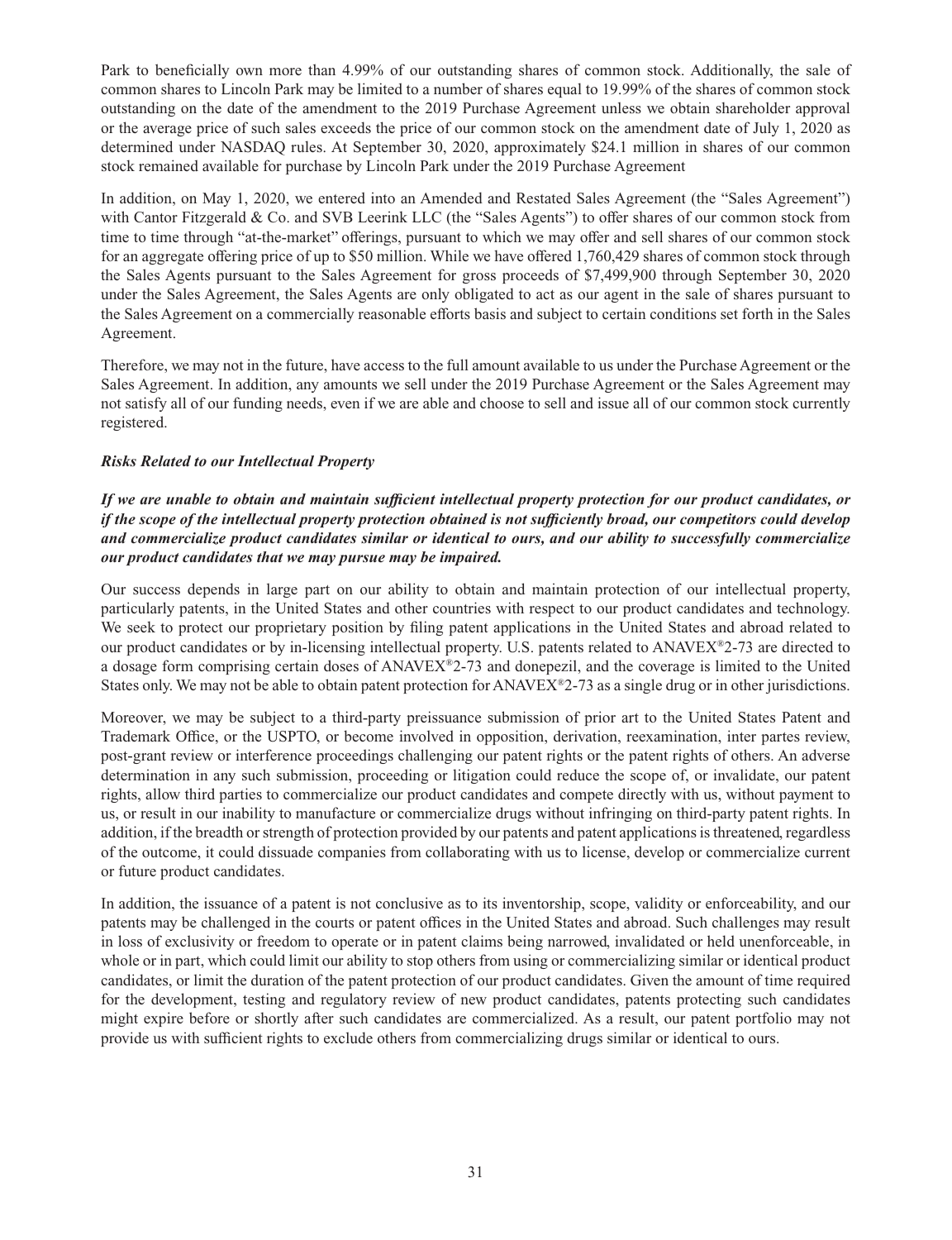We hold ownership or exclusive rights to nine issued U.S. patent, ten U.S. patent applications, and various PCT or ex-U.S. patent applications relating to our drug candidates, methods associated therewith, and to our research programs. Neither patents nor patent applications ensure the protection of our intellectual property for a number of reasons, including the following:

- 1. Competitors may interfere with our patenting process in a variety of ways. Competitors may claim that Anavex is not entitled to an issued patent for a variety of legal reasons. Competitors may also claim that we are infringing their patents and restrict our freedom to operate. If a court or, in some circumstances, a board of a national patent authority, agrees, we would lose some or all of our patent protection. As a company, we have no meaningful experience with competitors interfering with our patents or patent applications.
- 2. Because of the time, money and effort involved in obtaining and enforcing patents, our management may spend less time and resources on developing potential drug compounds than they otherwise would, which could increase our operating expenses and delay product programs.
- 3. Issuance of a patent may not provide significant practical protection. If we receive a patent of narrow scope, then it may be possible for competitors to design products that do not infringe our patent(s).
- 4. Anavex is seeking patent protection for a number of indications, combination products and drug regimens. The lack of patent protection in global markets for a specific end product or indication may inhibit our ability to advance our compounds and may make Anavex less attractive to potential partners.
- 5. Defending a patent lawsuit takes significant time and can be very expensive.
- 6. If a court decides that an Anavex compound, its method of manufacture or use, infringes on the competitor's patent, we may have to pay substantial damages for infringement.
- 7. A court may prohibit us from making, selling or licensing the potential drug compound unless the patent holder grants a license. A patent holder is not required to grant a license. If a license is available, we may have to pay substantial royalties or grant cross licenses to our patents, and the license terms may be unacceptable.
- 8. Redesigning our potential drug compounds so that they do not infringe on other patents may not be possible or could require substantial funds and time.

It is also unclear whether our trade secrets are adequately protected. While we use reasonable efforts to protect our trade secrets, our employees or consultants may unintentionally or willfully disclose our information to competitors. Enforcing a claim that someone illegally obtained and is using our trade secrets, like patent litigation, is expensive and time consuming, and the outcome is unpredictable. In addition, courts outside the United States are sometimes less willing to protect trade secrets. Our competitors may independently develop equivalent knowledge, methods and know-how.

We may also support and collaborate in research conducted by government organizations, hospitals, universities or other educational institutions. These research partners may be unable or unwilling to grant us exclusive rights to technology or products derived from these collaborations.

If we do not obtain required intellectual property licenses or rights, we could encounter delays in our product development efforts while we attempt to design around other patents or even be prohibited from developing, manufacturing or selling potential drug compounds requiring these rights or licenses. There is also a risk that legal disputes may arise as to the rights to technology or potential drug compounds developed in collaboration with other parties, all with attendant risk, distraction, expense, and lack of predictability.

## *If we fail to comply with our obligations in the agreements under which we license intellectual property rights from third parties or otherwise experience disruptions to our business relationships with our licensors, we could lose intellectual property rights that are important to our business.*

We are party to an exclusive license agreement with Life Science Research Israel Ltd., with respect to certain in-licensed intellectual property related to our ANAVEX®3-71 product candidate, and we may need to obtain additional licenses from others in the future. Our license agreement with Life Science Research Israel Ltd. imposes, and we expect that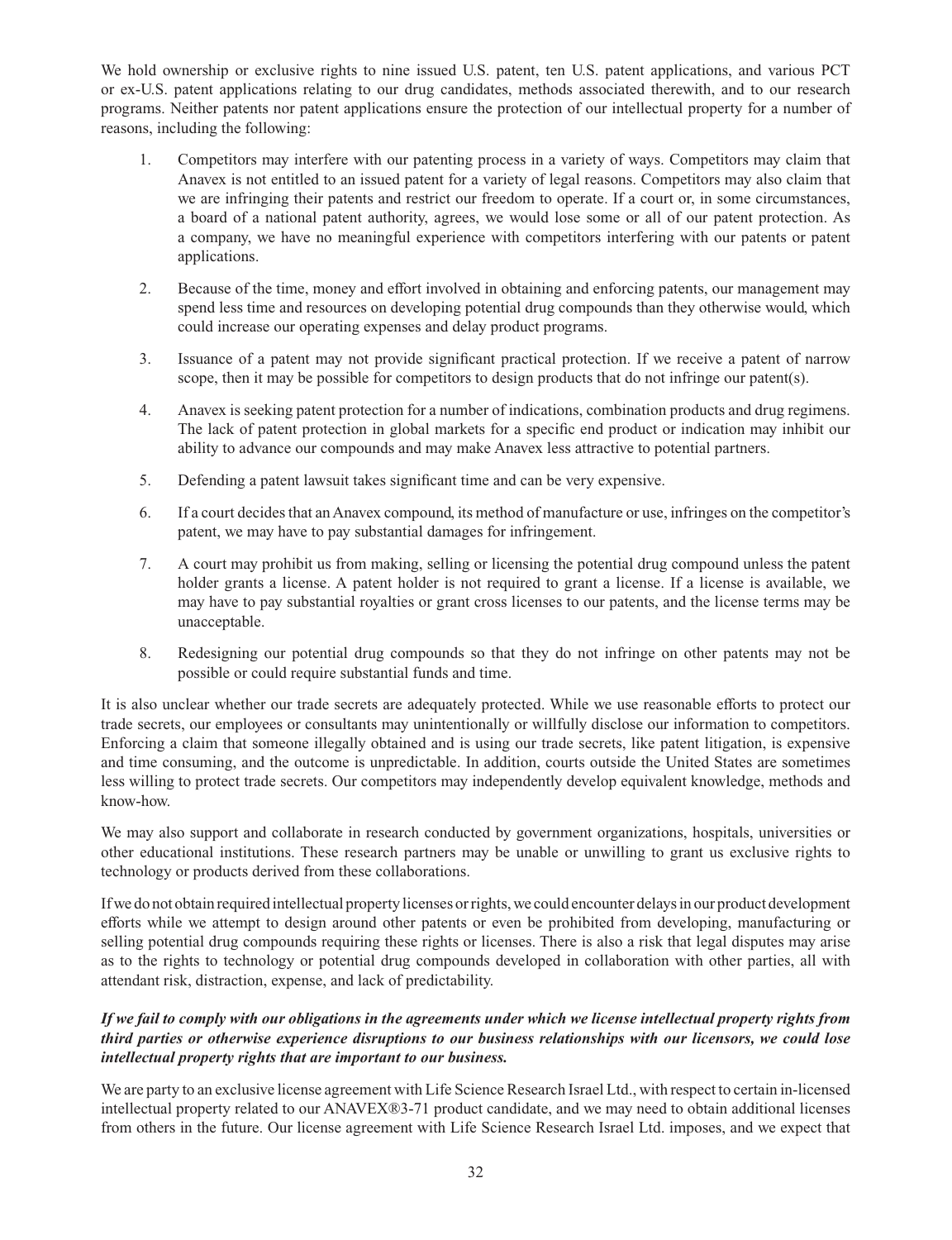future license agreements will impose, various development, diligence, commercialization, and other obligations on us. In spite of our efforts, our licensors might conclude that we have materially breached our obligations under such license agreements and might therefore terminate the license agreements, thereby removing or limiting our ability to develop and commercialize products and technology covered by these license agreements. If these in-licenses are terminated, or if the underlying patents fail to provide the intended exclusivity, competitors or other third parties would have the freedom to seek regulatory approval of, and to market, products identical to ours and we may be required to cease our development and commercialization of ANAVEX®3-71 or other product candidates covered by any such future licenses. Any of the foregoing could have a material adverse effect on our competitive position, business, financial conditions, results of operations, and prospects.

Moreover, disputes may arise regarding intellectual property subject to a licensing agreement, including:

- the scope of rights granted under the license agreement and other interpretation-related issues;
- the extent to which our product candidates, technology and processes infringe on intellectual property of the licensor that is not subject to the licensing agreement;
- the sublicensing of patent and other rights under our collaborative development relationships;
- our diligence obligations under the license agreement and what activities satisfy those diligence obligations;
- the inventorship and ownership of inventions and know-how resulting from the joint creation or use of intellectual property by our licensors and us and our partners; and
- the priority of invention of patented technology.

In addition, the agreements under which we currently license intellectual property or technology from third parties are complex, and certain provisions in such agreements may be susceptible to multiple interpretations. The resolution of any contract interpretation disagreement that may arise could narrow what we believe to be the scope of our rights to the relevant intellectual property or technology, or increase what we believe to be our financial or other obligations under the relevant agreement, either of which could have a material adverse effect on our business, financial condition, results of operations, and prospects. Moreover, if disputes over intellectual property that we have licensed prevent or impair our ability to maintain our licensing arrangements on commercially acceptable terms, we may be unable to successfully develop and commercialize the affected product candidates, which could have a material adverse effect on our business, financial conditions, results of operations, and prospects.

If we do not obtain required intellectual property licenses or rights, we could encounter delays in our product development efforts while we attempt to design around other patents or even be prohibited from developing, manufacturing or selling potential drug compounds requiring these rights or licenses. There is also a risk that legal disputes may arise as to the rights to technology or potential drug compounds developed in collaboration with other parties, all with attendant risk, distraction, expense, and lack of predictability.

# *Third-party claims of intellectual property infringement may prevent or delay our development and commercialization eff orts.*

Our success will also depend in part on our ability to commercialize our compounds without infringing the proprietary rights of others. We have not conducted extensive freedom of use patent searches and no assurance can be given that patents do not exist or could be issued which would have an adverse effect on our ability to market our technology or maintain our competitive position with respect to our technology. If our compounds or other subject matter are claimed under other United States patents or other international patents or are otherwise protected by third party proprietary rights, we may be subject to infringement actions. In such event, we may challenge the validity of such patents or other proprietary rights or we may be required to obtain licenses from such companies in order to develop, manufacture or market our technology. There can be no assurances that we would be successful in a challenge or be able to obtain such licenses or that such licenses, if available, could be obtained on commercially reasonable terms. Furthermore, the failure to succeed in a challenge, develop a commercially viable alternative or obtain needed licenses could be materially adverse. Adverse consequences include delays in marketing some or all of our potential drug compounds based on our drug technology or the inability to proceed with the development, manufacture or sale of potential drug compounds requiring such licenses. If we defend ourselves against charges of patent infringement or to protect our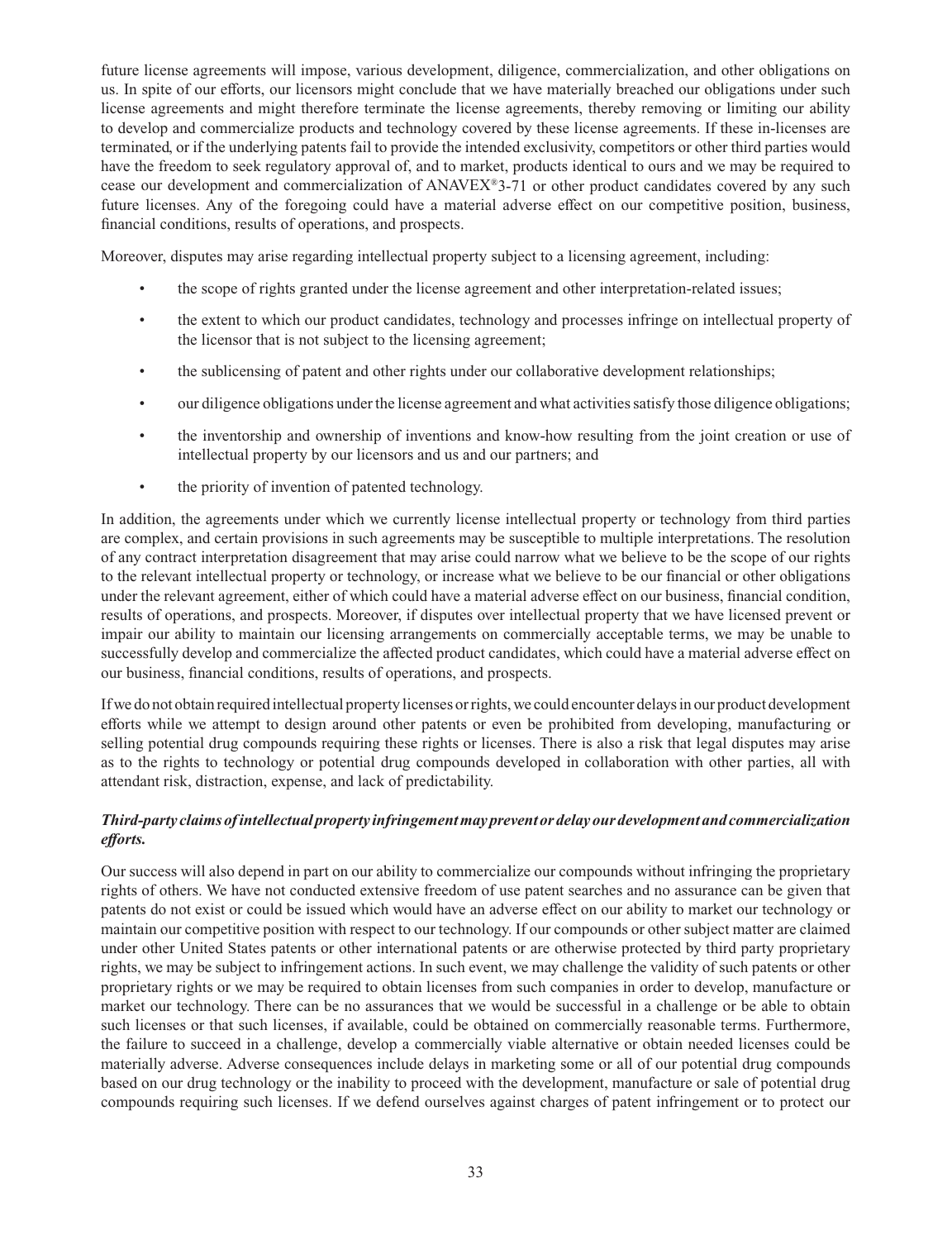proprietary rights against third parties, substantial costs will be incurred regardless of whether we are successful. Such proceedings are typically protracted with no certainty of success. An adverse outcome could subject us to significant liabilities to third parties and force us to curtail or cease the research and development of our technology.

Parties making claims against us may obtain injunctive or other equitable relief, which could effectively block our ability to further develop and commercialize ANAVEX®2-73 or our other product candidates. Defense of these claims, regardless of their merit, would involve substantial litigation expense and would be a substantial diversion of employee resources from our business. In the event of a successful claim of infringement against us, we may have to pay substantial damages, including treble damages and attorneys' fees for willful infringement, pay royalties, redesign our infringing products or obtain one or more licenses from third parties, which may be impossible or require substantial time and monetary expenditure. Additionally, parties making claims against us may be able to sustain the costs of complex patent litigation more effectively than we can because they have substantially greater resources. Furthermore, because of the substantial amount of discovery required in connection with intellectual property litigation or administrative proceedings, there is a risk that some of our confidential information could be compromised by disclosure. In addition, any uncertainties resulting from the initiation and continuation of any litigation could have material adverse effect on our ability to raise additional funds or otherwise have a material adverse effect on our business, results of operations, financial condition and prospects.

#### *If we are unable to protect the confidentiality of our trade secrets, the value of our technology could be materially adversely aff ected and our business would be harmed.*

While we use reasonable efforts to protect our trade secrets, our employees or consultants may unintentionally or willfully disclose our information to competitors. Enforcing a claim that someone illegally obtained and is using our trade secrets, like patent litigation, is expensive and time consuming, and the outcome is unpredictable. In addition, courts outside the United States are sometimes less willing to protect trade secrets. Our competitors may independently develop equivalent knowledge, methods and know-how.

We seek to protect our confidential proprietary information, in part, by confidentiality agreements and invention assignment agreements with our employees, consultants, scientific advisors, contractors and collaborators. These agreements are designed to protect our proprietary information. However, we cannot be certain that such agreements have been entered into with all relevant parties, and we cannot be certain that our trade secrets and other confidential proprietary information will not be disclosed or that competitors will not otherwise gain access to our trade secrets or independently develop substantially equivalent information and techniques. For example, any of these parties may breach the agreements and disclose our proprietary information, including our trade secrets, and we may not be able to obtain adequate remedies for such breaches. We also seek to preserve the integrity and confidentiality of our confidential proprietary information by maintaining physical security of our premises and physical and electronic security of our information technology systems, but it is possible that these security measures could be breached. If any of our confidential proprietary information were to be lawfully obtained or independently developed by a competitor, we would have no right to prevent such competitor from using that technology or information to compete with us, which could harm our competitive position.

#### *Although we are not currently involved in any litigation, we may become involved in lawsuits to protect or enforce our patents or other intellectual property, which could be expensive, time consuming and unsuccessful.*

Competitors may infringe our patents or other intellectual property. Although we are not currently involved in any litigation, if we were to initiate legal proceedings against a third party to enforce a patent covering ANAVEX<sup>®</sup>2-73 or our other product candidates, the defendant could counterclaim that the patent covering our product candidate is invalid and/or unenforceable. In patent litigation in the United States, defendant counterclaims alleging invalidity and/or unenforceability are commonplace. Grounds for a validity challenge could be an alleged failure to meet any of several statutory requirements, including lack of novelty, obviousness, written description or non-enablement. Grounds for an unenforceability assertion could be an allegation that someone connected with prosecution of the patent withheld relevant information from the USPTO, or made a misleading statement, during prosecution. The outcome following legal assertions of invalidity and unenforceability is unpredictable.

Interference or derivation proceedings provoked by third parties or brought by us or declared by the USPTO may be necessary to determine the priority of inventions with respect to our patents or patent applications. An unfavorable outcome could require us to cease using the related technology or to attempt to license rights to it from the prevailing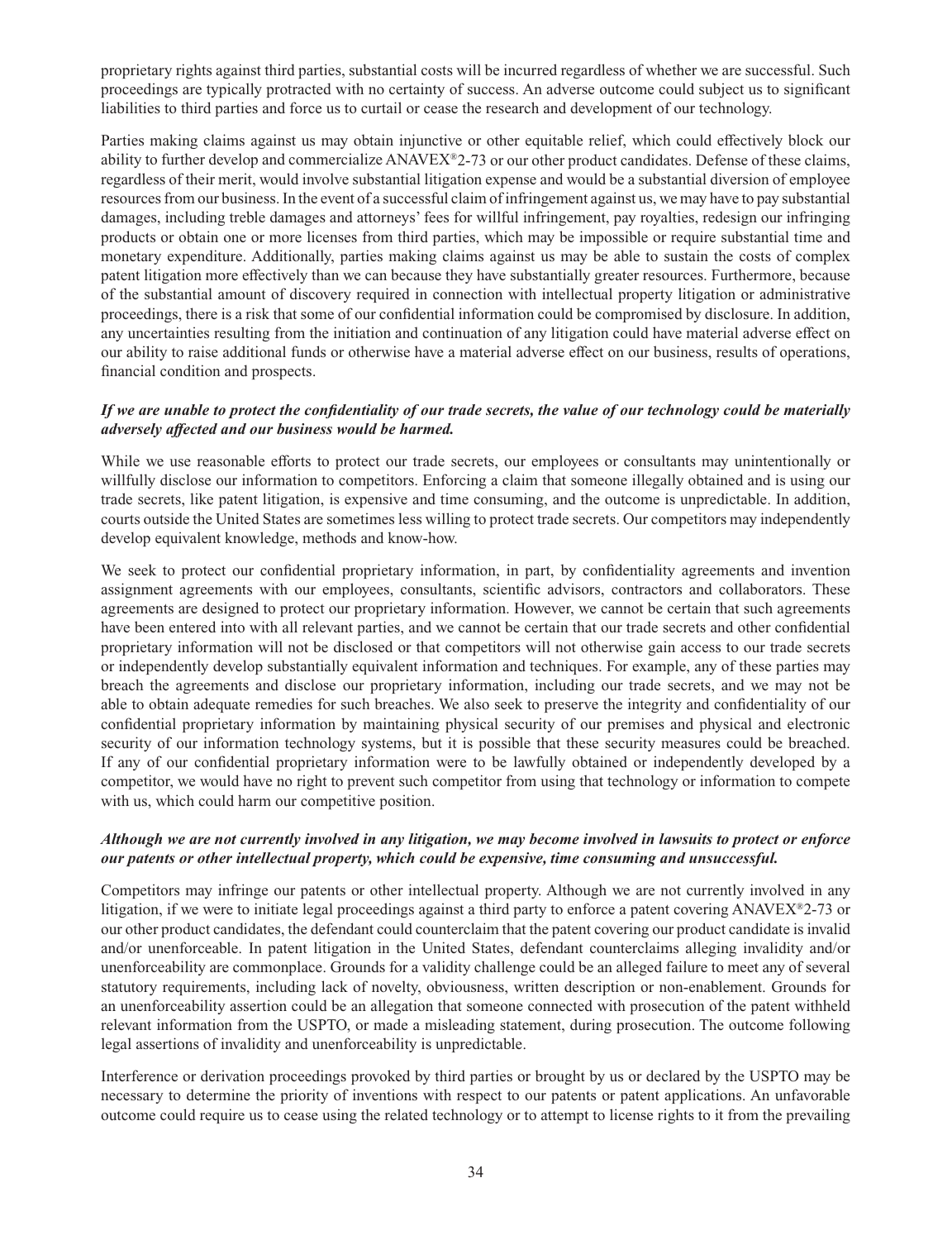party. Our business could be harmed if the prevailing party does not offer us a license on commercially reasonable terms or at all, or if a non-exclusive license is offered and our competitors gain access to the same technology. Our defense of litigation or interference or derivation proceedings may fail and, even if successful, may result in substantial costs and distract our management and other employees. In addition, the uncertainties associated with litigation could have a material adverse effect on our ability to raise the funds necessary to continue our clinical trials, continue our research programs, license necessary technology from third parties, or enter into development partnerships that would help us bring ANAVEX<sup>®</sup>2-73 or our other product candidates to market.

#### *We may be subject to claims challenging the inventorship of our patents and other intellectual property.*

We or our licensors may be subject to claims that former employees, collaborators or other third parties have an interest in our owned or in-licensed patents, trade secrets, or other intellectual property as an inventor or co-inventor. For example, we or our licensors may have inventorship disputes arise from conflicting obligations of employees, consultants or others who are involved in developing our product candidates. Litigation may be necessary to defend against these and other claims challenging inventorship or our or our licensors' ownership of our owned or in-licensed patents, trade secrets or other intellectual property. If we or our licensors fail in defending any such claims, in addition to paying monetary damages, we may lose valuable intellectual property rights, such as exclusive ownership of, or right to use, intellectual property that is important to our product candidates. Even if we are successful in defending against such claims, litigation could result in substantial costs and be a distraction to management and other employees. Any of the foregoing could have a material adverse effect on our business, financial condition, results of operations and prospects.

## *Obtaining and maintaining our patent protection depends on compliance with various procedural, document submission, fee payment and other requirements imposed by governmental patent agencies, and our patent protection could be reduced or eliminated for non-compliance with these requirements.*

Periodic maintenance fees, renewal fees, annuity fees and various other governmental fees on patents and/or applications will be due to be paid to the USPTO and various governmental patent agencies outside of the United States in several stages over the lifetime of the patents and/or applications. We have systems in place to remind us to pay these fees, and we employ an outside firm and rely on our outside counsel to pay these fees due to non-U.S. patent agencies. The USPTO and various non-U.S. governmental patent agencies require compliance with a number of procedural, documentary, fee payment and other similar provisions during the patent application process. We employ reputable law firms and other professionals to help us comply, and in many cases, an inadvertent lapse can be cured by payment of a late fee or by other means in accordance with the applicable rules. However, there are situations in which non-compliance can result in abandonment or lapse of the patent or patent application, resulting in partial or complete loss of patent rights in the relevant jurisdiction. In such an event, our competitors might be able to enter the market and this circumstance would have a material adverse effect on our business.

#### *We may not be able to protect our intellectual property rights throughout the world.*

Filing, prosecuting and defending patents on our product candidates in all countries throughout the world would be prohibitively expensive, and our intellectual property rights in some countries outside the United States can be less extensive than those in the United States. In addition, the laws of some foreign countries do not protect intellectual property rights to the same extent as federal and state laws in the United States. Consequently, we may not be able to prevent third parties from practicing our inventions in all countries outside the United States, or from selling or importing products made using our inventions in and into the United States or other jurisdictions. Competitors may use our technologies in jurisdictions where we have not obtained patent protection to develop their own products and may also export infringing products to territories where we have patent protection, but enforcement is not as strong as that in the United States. These products may compete with our products and our patents or other intellectual property rights may not be effective or sufficient to prevent them from competing.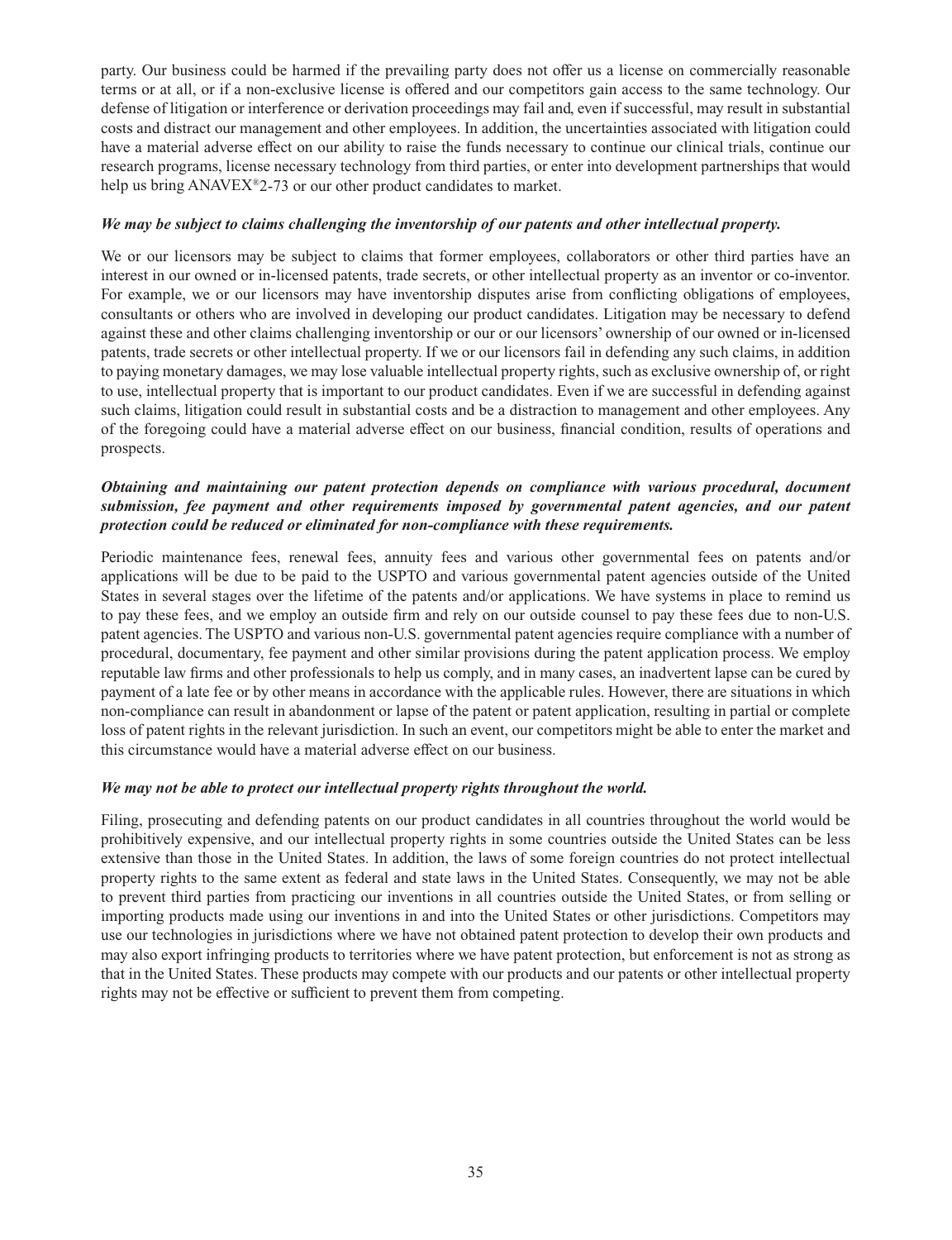# *ITEM 1B. UNRESOLVED STAFF COMMENTS*

None.

# *ITEM 2. PROPERTIES*

We do not own any real property. We maintain several offices of which the office at 7th Floor, 51 West 52nd Street, New York, NY, USA is our main office. Our lease costs are approximately \$20,000 per month. We believe our offices are suitable and adequate to operate our business now as they provide us with sufficient space to conduct our operations. We fully utilize our current premises.

# *ITEM 3. LEGAL PROCEEDINGS*

We know of no material pending legal proceedings, other than ordinary routine litigation incidental to our business, to which our Company or our subsidiary is a party or of which any of their property is subject. There are no proceedings in which any of our directors, officers or affiliates, or any registered or beneficial stockholder holding more than 5% of our shares, is an adverse party or has a material interest adverse to our or our subsidiary's interest.

# *ITEM 4. MINE SAFETY DISCLOSURES*

Not applicable.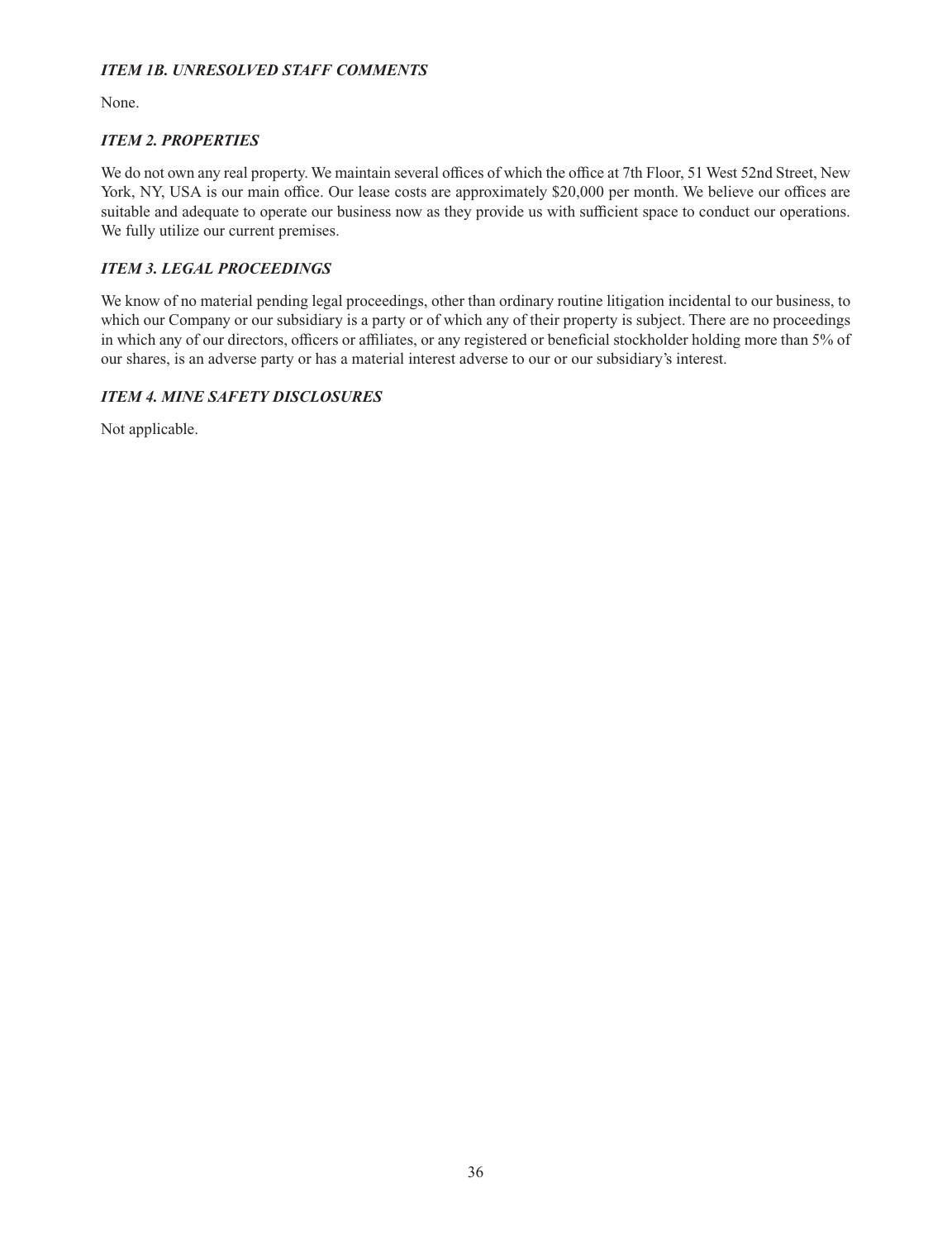# **PART II**

# *ITEM 5. MARKET FOR REGISTRANT'S COMMON EQUITY, RELATED STOCKHOLDER MATTERS AND ISSUER PURCHASES OF EQUITY SECURITIES*

### *Market information*

Our common stock is quoted on the NASDAQ Stock Market LLC ("NASDAQ") under the symbol "AVXL."

## *Holders of Common Stock*

As of December 28, 2020, there were approximately 53 holders of record and 66,962,957 shares of our common stock were issued and outstanding.

## *Dividends*

We have not paid any cash dividends on our common stock and have no intention of paying any dividends on the shares of our common stock. Our current policy is to retain earnings, if any, for use in our operations and in the development of our business. Our future dividend policy will be determined from time to time by our board of directors.

## *Recent Sales of Unregistered Securities*

Since the beginning of our fiscal year ended September 30, 2020, we have not sold any equity securities that were not registered under the Securities Act of 1933 that were not previously reported in a quarterly report on Form 10-Q or in a current report on Form 8-K.

## *Repurchases of Equity Securities by Our Company and Affi liated Purchasers*

None.

# *ITEM 6 SELECTED FINANCIAL DATA*

Not applicable.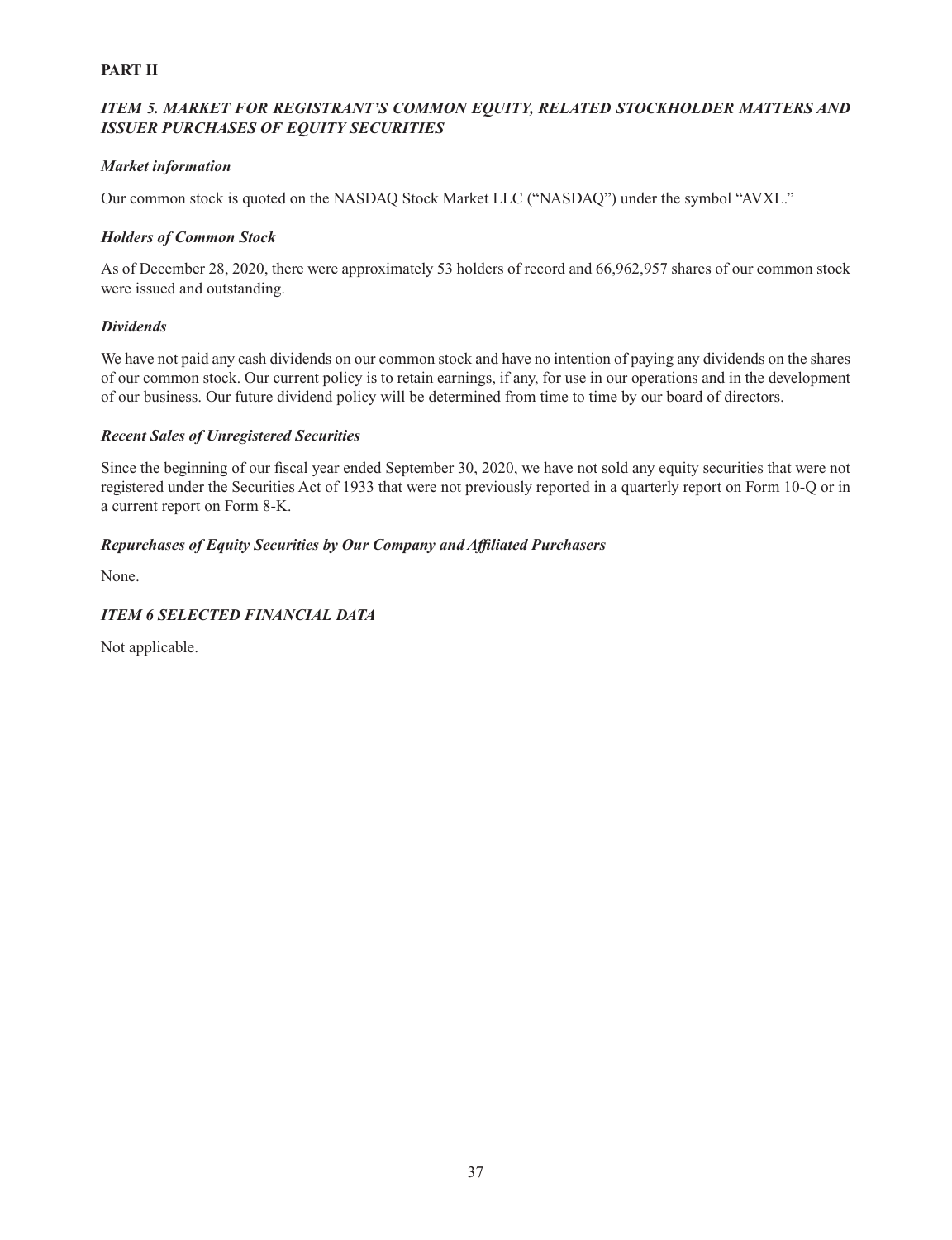# *ITEM 7 MANAGEMENT'S DISCUSSION AND ANALYSIS OF FINANCIAL CONDITION AND RESULTS OF OPERATION*

The following discussion should be read in conjunction with our audited consolidated financial statements and notes thereto for the fiscal year ended September 30, 2020, included elsewhere in this Annual Report on Form 10-K.

## *Financial Highlights*

During fiscal 2020, we made significant progress in the advancement of clinical studies for ANAVEX®2-73, including continued enrollment of our Phase 2b/3 Alzheimer's disease trial and expansion of this trial internationally, completion of our proof-of-concept Phase 2 Parkinson's disease dementia trial, continued advancement of a multi-regional Phase 2/3 clinical program for the treatment of Rett syndrome, including completion of the Phase 2 U.S. trial and expansion of the AVATAR Phase 2 study internationally and the commencement of the EXCELLENCE Phase 2/3 pediatric Rett syndrome study. While fiscal 2020 was marked by the outbreak of COVID-19, which temporarily slowed down activities in many of the countries in which these trials are taking place, our clinical trials were able to continue largely uninterrupted in compliance with local regulations and policies, and we were able to continue to recruit and screen new patients as much as possible to advance these studies. Additionally, we commenced the first in human Phase 1 clinical trial of ANAVEX<sup>®</sup>3-71 during fiscal 2020 with focus on the treatment of Frontotemporal Dementia (FTD) and other dementia indications with unmet medical need.

As a result, our operating expenses for fiscal 2020 increased to  $$31.1$  million, from \$29.1 million in fiscal 2019, an increase of approximately 6.9%. The increase is attributable to an increase in research and development expenses of \$2.9 million in 2020 to \$25.2 million, or approximately 13.3%.

During fiscal 2020, we utilized \$21.3 million to fund our operations, compared to \$18.5 million during fiscal 2019. Our cash position increased to \$29.2 million at September 30, 2020. Our operations were financed through the issuance of shares of common stock under the 2019 Purchase Agreement, and the Sales Agreement.

We continue to see an increase in our research and development expenditures as we advance our ANAVEX<sup>®</sup>2-73 clinical studies, including adding extension studies to allow us to continue to gather longer term data, and adding additional staffing to manage the clinical studies currently underway. We also continue to receive support from the Australian government for various clinical trials being conducted within Australia. We will continue to target potential research partners to further advance our pipeline compounds.

In August 2020, we announced a financial commitment by Shake It Up Australia Foundation (SIUAF) for Parkinson's Research to fund up to 50% of the costs of an Australian clinical study to develop ANAVEX®2-73 for the disease modifying treatment of Parkinson's disease. The financial commitment would be made through private placement purchases of our common stock at 200% of the fair market value on the purchase date and will be contingent upon the completion of certain clinical trial milestones relating to the proposed clinical trial. There was no impact on our consolidated financial statements for the year ended September 30, 2020 as a result of the commitment from SIUAF.

Net loss for fiscal 2020 was \$26.3 million, or \$0.45 per share, as compared to \$26.3 million, or \$0.54 per share in fiscal 2019.

#### **Results of Operations**

#### *Revenue*

*We are in the development stage and have not earned any revenues since our inception. We do not anticipate earning any revenues until we can establish an alliance with other companies to develop, co-develop, license, acquire or market our products.*

#### *Year ended September 30, 2020 compared to year ended September 30, 2019*

#### *Operating Expenses*

Total operating expenses for the year ended September 30, 2020 were \$31.1 million, compared to \$29.1 million in fiscal 2019, which was an increase of approximately \$2.0 million from fiscal 2019, or  $6.9\%$ .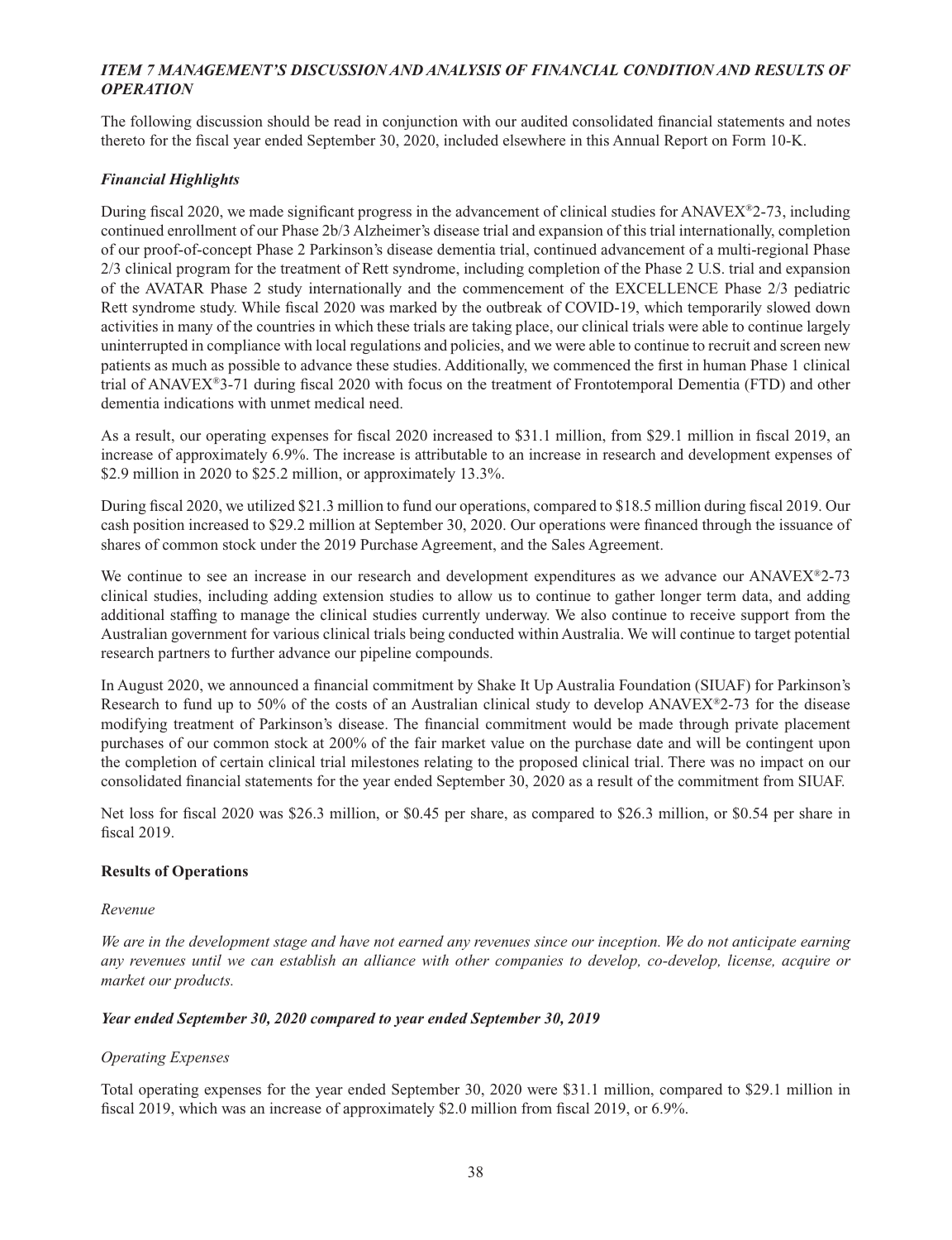Research and development expenses for fiscal 2020 were \$25.2 million, as compared to \$22.3 million fiscal 2019, an increase of \$2.9 million, or approximately 13.3%. The largest reason for this increase is due to continued advancement, enrollment and expansion of the company's clinical trials with ANAVEX<sup>®</sup>2-73, the commencement of clinical trials for ANAVEX<sup>®</sup>3-71 and expanded clinical development staffing.

During fiscal 2020 our general and administrative expenses were \$5.9 million as compared to \$6.8 million in fiscal 2019, a decrease of \$0.9 million, primarily related to decreased stock-option compensation charges of \$1.0 million.

#### *Other income*

The net amount of other income for the year ended September 30, 2020 was \$4.8 million as compared to \$2.9 million for fiscal 2019. During fiscal 2020, we recorded \$4.4 million in research and development incentive income, including the Australian research and development incentive credit administered through the Australian Tax Office, in connection with fiscal 2020 eligible expenditures and fiscal 2019 expenditures for which an overseas finding ruling was obtained during the current year. In comparison, research and development incentive income for fiscal 2019 was \$2.5 million in connection with fiscal 2019 eligible expenditures.

Net loss for fiscal 2020 was \$26.3 million, or \$0.45 per share, compared to a net loss of approximately \$26.3 million, or \$0.54 per share for fiscal 2019.

#### **Liquidity and Capital Resources**

#### **Working Capital**

|  | 2020 2019 |  |
|--|-----------|--|
|  |           |  |
|  |           |  |
|  |           |  |

At September 30, 2020, we had \$29.2 million in cash and cash equivalents, an increase of \$7.0 million, from \$22.2 million at September 30, 2019. The principal reason for this increase is due to net cash received from financing activities of \$28.4 million from the issuance of common shares, offset by cash utilized in operations of \$21.3 million.

We intend to continue to use our capital resources to advance our clinical trials for ANAVEX<sup>®</sup>2-73, and to perform work necessary to prepare for future development of our pipeline compounds.

#### **Cash Flows**

|  | 2020 | 2019                  |
|--|------|-----------------------|
|  |      |                       |
|  |      | 28.350.434 17.782.109 |
|  |      |                       |

#### *Cash flow used in operating activities*

There was an increase in cash used in operating activities of \$2.8 million during fiscal 2020 due to an increase in clinical trial activities, as more fully described above.

#### *Cash flow provided by financing activities*

Cash provided by financing activities for fiscal 2020 was related to cash received from the issuance of shares under the 2019 Purchase Agreement and the Sales Agreement, as more fully described below. During fiscal 2020, we issued an aggregate of 9.4 million shares for gross proceeds of \$28.8 million. During fiscal 2019, we issued an aggregate of 6.7 million shares for gross proceeds of \$17.8 million.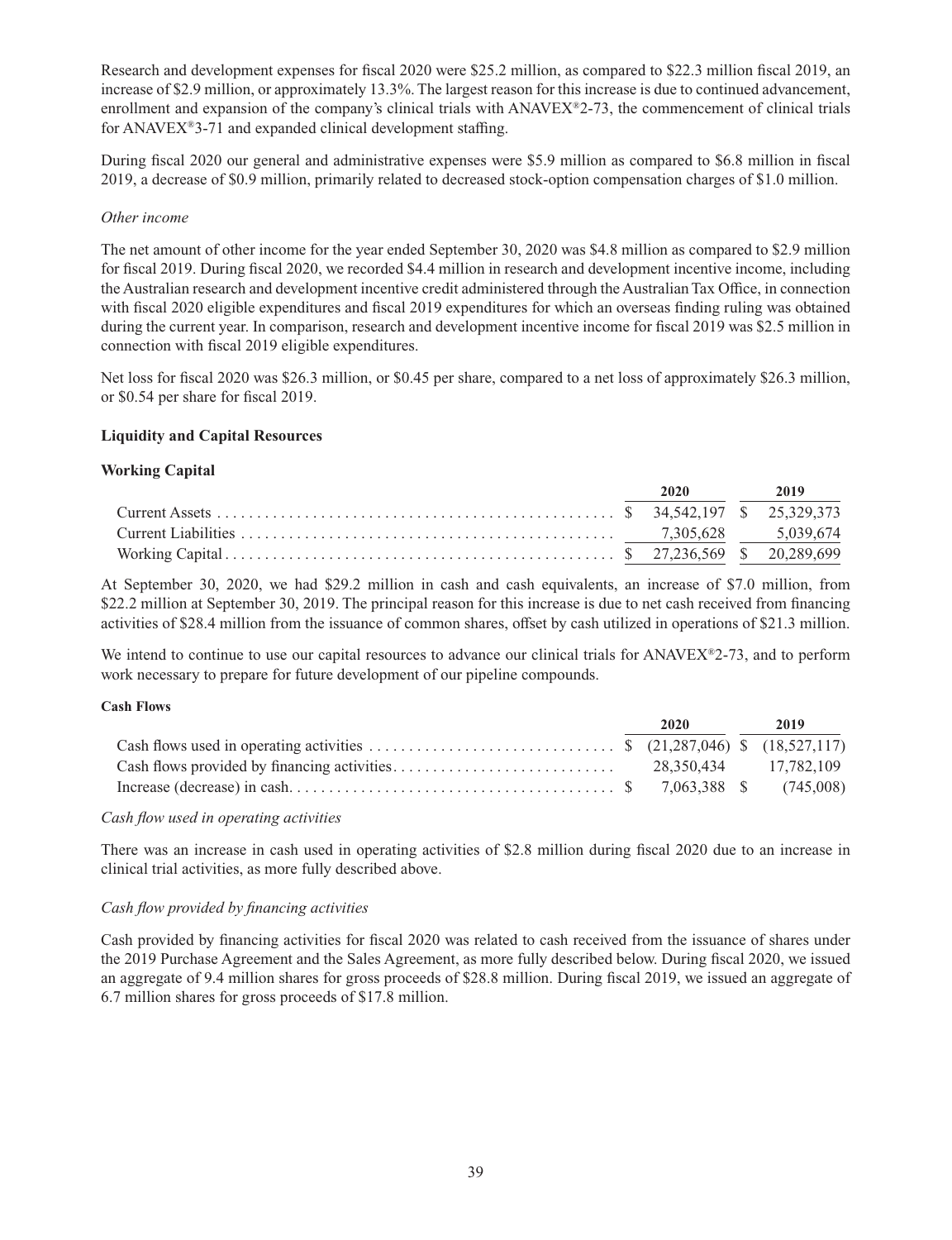#### **Other Financings**

## **Purchase Agreement**

On June 7, 2019, we entered into a Purchase Agreement (the "2019 Purchase Agreement") with Lincoln Park Capital Fund, LLC ("Lincoln Park"), as amended on July 1, 2020, pursuant to which Lincoln Park committed to purchase up to \$50,000,000 of our common stock. Concurrently with the execution of the 2019 Purchase Agreement in 2019, we issued 324,383 shares of our common stock to Lincoln Park as a fee for its commitment to purchase shares of our common stock under the 2019 Purchase Agreement and shall issue up to 162,191 shares pro rata, when and if Lincoln Park purchases, at our discretion, the \$50,000,000 aggregate commitment. The purchase shares that may be sold pursuant to the 2019 Purchase Agreement may be sold by us to Lincoln Park at our discretion from time to time until July 1, 2022.

We may direct Lincoln Park, at our sole discretion, and subject to certain conditions, to purchase up to 200,000 shares of common stock on any business day (a "Regular Purchase"). The amount of a Regular Purchase may be increased under certain circumstances up to 250,000 shares provided that Lincoln Park's committed obligation for Regular Purchases on any business day shall not exceed \$2,000,000. In the event we purchase the full amount allowed for a Regular Purchase on any given business day, we may also direct Lincoln Park to purchase additional amounts as accelerated and additional purchases. The purchase price of shares of common stock related to the future funding will be based on the then prevailing market prices of such shares at the time of sales as described in the 2019 Purchase Agreement.

At September 30, 2020, approximately \$24.1 million in shares of our common stock remained available for purchase by Lincoln Park under the 2019 Purchase Agreement.

## **Controlled Equity Offering Sales Agreement**

On May 1, 2020, we entered into an Amended and Restated Sales Agreement (the "Sales Agreement") with Cantor Fitzgerald & Co. and SVB Leerink LLC (the "Sales Agents"), pursuant to which we may offer and sell shares of common stock, for aggregate gross sale proceeds of up to \$50,000,000 from time to time through the Sales Agents (the "At-the-Market Offering").

Upon delivery of a placement notice based on our instructions and subject to the terms and conditions of the Sales Agreement, the Sales Agents may sell shares of common stock by methods deemed to be an "at the market offering", in negotiated transactions at market prices prevailing at the time of sale or at prices related to such prevailing market prices, or by any other method permitted by law, including negotiated transactions, subject to our prior written consent. We are not obligated to make any sales of shares under the Sales Agreement. We or the Sales Agents may suspend or terminate the At-the-Market Offering upon notice to the other party, subject to certain conditions. The Sales Agents will act as agents on a commercially reasonable efforts basis consistent with their normal trading and sales practices and applicable state and federal law, rules and regulations and the rules of Nasdaq.

We have agreed to pay the Sales Agents commissions for their services of 3.0% of the gross proceeds from the sale of the Shares pursuant to the Sales Agreement. We have also agreed to provide the Sales Agents with customary indemnification and contribution rights. At September 30, 2020, an amount of \$42.5 million remained available under the Sales Agreement.

#### *Off -Balance Sheet Arrangements*

We have no off-balance sheet arrangements that have or are reasonably likely to have a current or future effect on our financial condition, changes in financial condition, revenues or expenses, results of operations, liquidity, capital expenditures or capital resources that are material to our stockholders.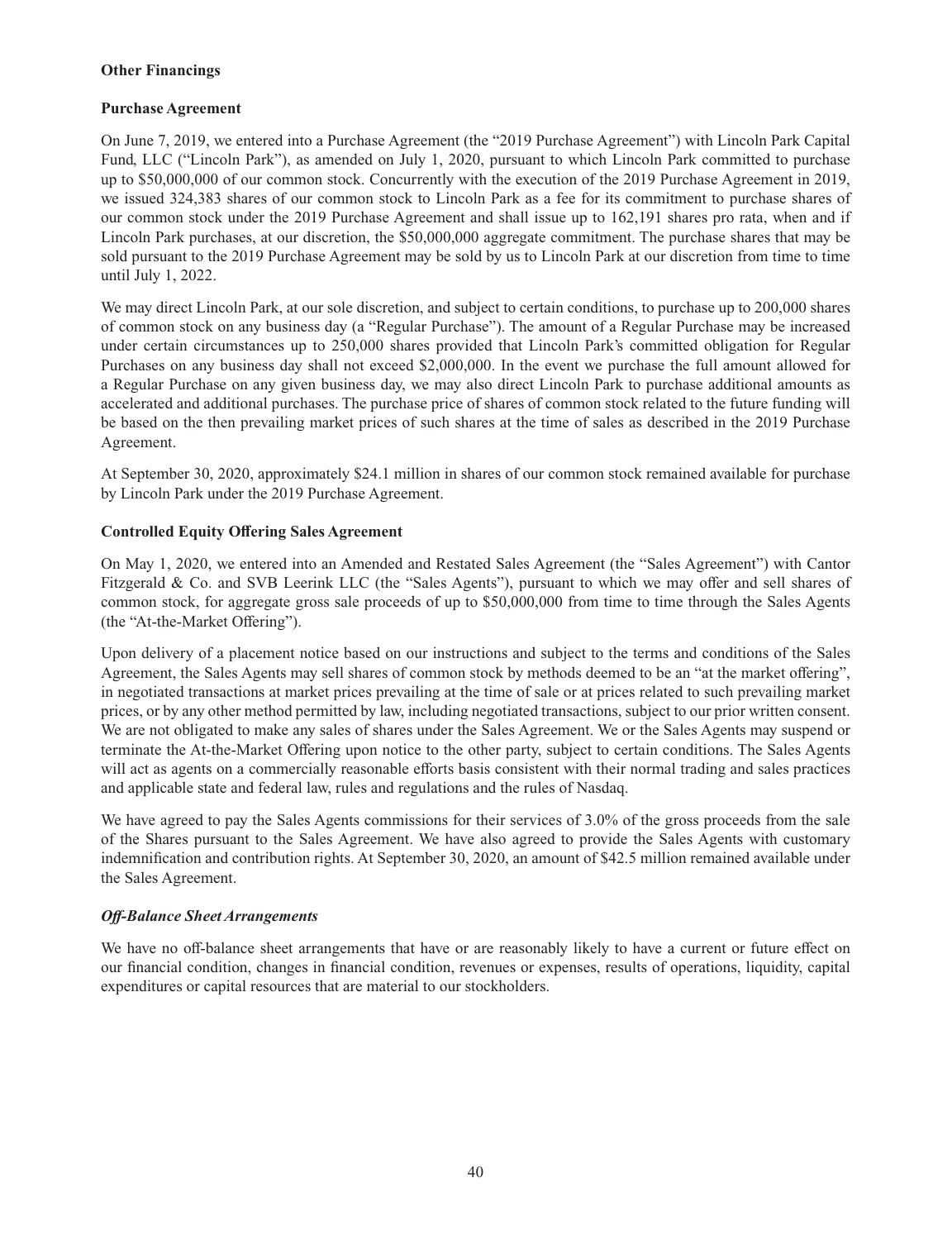## **APPLICATION OF CRITICAL ACCOUNTING POLICIES**

Our financial statements and accompanying notes are prepared in accordance with generally accepted accounting principles in the United States. Preparing financial statements requires management to make estimates and assumptions that affect the reported amounts of assets, liabilities, revenue and expenses. These estimates and assumptions are affected by management's application of accounting policies. We believe that understanding the basis and nature of the estimates and assumptions involved with the following aspects of our financial statements is critical to an understanding of our financial statements.

We base our assumptions and estimates on historical experience and other sources that we believe to be reasonable at the time. Actual results may vary from our estimates due to changes in circumstances, politics, global economics, general business conditions and other factors. Our significant estimates are related to the valuation of warrants and options.

There are accounting policies that we believe are significant to the presentation of our financial statements. The most significant of these accounting policies relates to the accounting for our research and development expenses and stock-based compensation expense.

#### *Research and Development Expenses*

Research and development costs are expensed as incurred. These expenses are comprised of the costs of the Company's proprietary research and development efforts, including preclinical studies, clinical trials, manufacturing costs, employee salaries and benefits and stock based compensation expense, contract services including external research and development expenses incurred under arrangements with third parties such as contract research organizations ("CROs"), facilities costs, overhead costs and other related expenses. Milestone payments made by the Company to third parties are expensed when the specific milestone has been achieved. Manufacturing costs are expensed as incurred in accordance with Accounting Standard Codification ("ASC") 730, Research and Development, as these materials have no alternative future use outside of their intended use.

Nonrefundable advance payments for goods or services that will be used or rendered for future research and development activities are deferred and amortized over the period that the goods are delivered, or the related services are performed, subject to an assessment of recoverability. The Company makes estimates of costs incurred in relation to external CROs, and clinical site costs. The Company analyzes the progress of clinical trials, including levels of patient enrollment, invoices received and contracted costs when evaluating the adequacy of the amount expensed and the related prepaid asset and accrued liability. Significant judgments and estimates must be made and used in determining the accrued balance and expense in any accounting period. The Company reviews and accrues CRO expenses and clinical trial study expenses based on work performed and relies upon estimates of those costs applicable to the stage of completion of a study. Accrued CRO costs are subject to revisions as such trials progress to completion. Revisions are charged to expense in the period in which the facts that give rise to the revision become known. With respect to clinical site costs, the financial terms of these agreements are subject to negotiation and vary from contract to contract. Payments under these contracts may be uneven and depend on factors such as the achievement of certain events, the successful recruitment of patients, the completion of portions of the clinical trial or similar conditions. The objective of our policy is to record expenses in our financial statements based on actual services received and efforts expended. As such, expense accruals related to clinical site costs are recognized based on our estimate of the degree of completion of the event or events specified in the specific clinical study or trial contract.

In addition, we incur expenses in respect of patents and trademarks. The probability of success and length of time to develop commercial applications of the compounds subject to the underlying patents and trademarks is difficult to determine and numerous risks and uncertainties exist with respect to the timely completion of the development projects. There is no assurance the compounds subject to the underlying patents and trademarks will ever be successfully commercialized. Due to these risks and uncertainties, we expense the patent and trademark costs within general and administrative expenses in our financial statements.

#### *Stock-based Compensation*

We account for all stock-based payments and awards under the fair value-based method.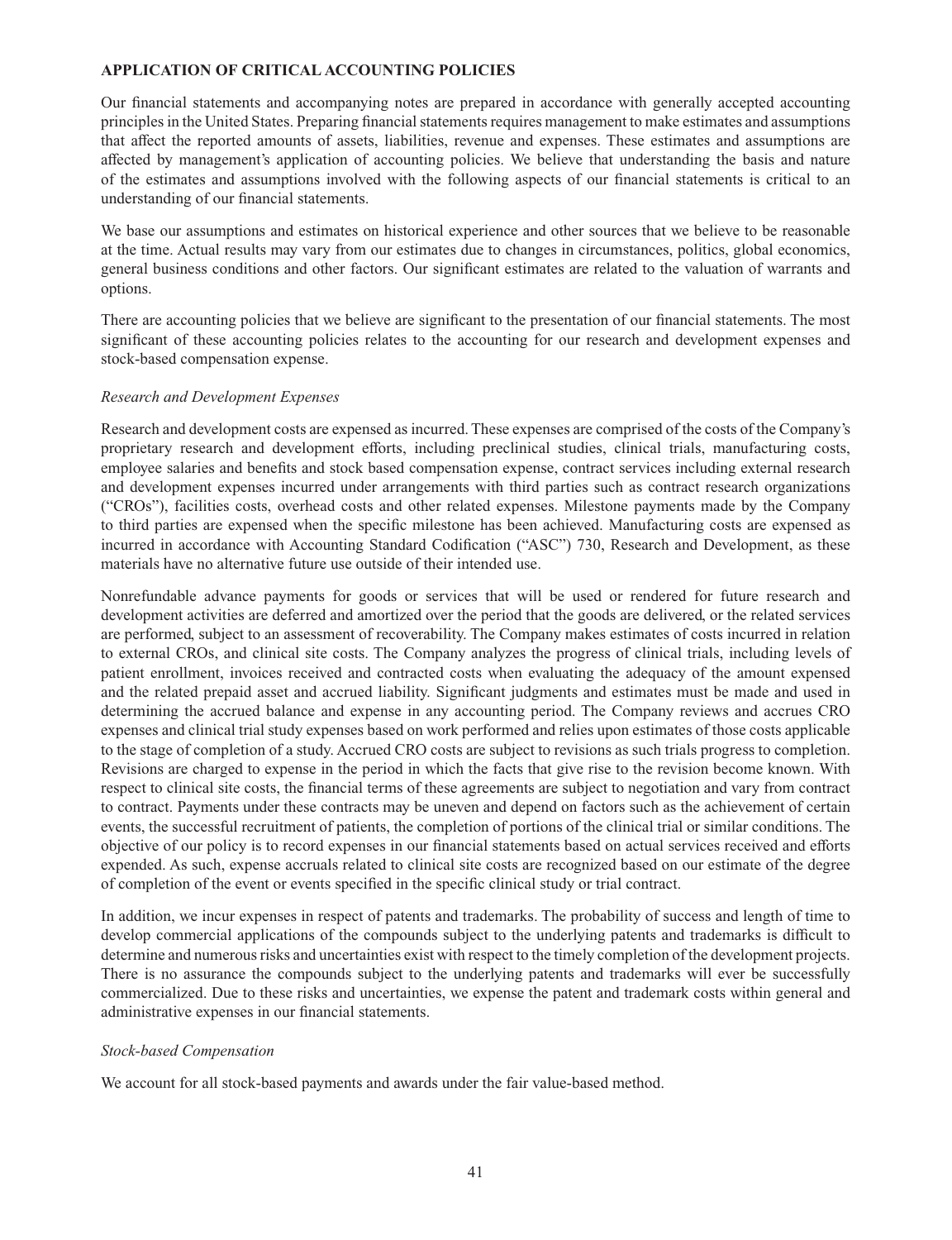We account for the granting of share purchase options and warrants to employees using the fair value method whereby all awards to employees will be recorded at fair value on the date of the grant. The fair value of all share purchase options and warrants are expensed over their contractual vesting period, or over the expected performance period for only the portion of awards expected to vest, in the case of milestone-based vesting, with a corresponding increase to additional paid-in capital.

Share purchase options and warrants issued to non-employees are measured at the fair value of the equity instruments issued. Compensation expense for share purchase options and warrants issued to non-employees is recorded over the service performance period. Prior to our adoption of ASU No. 2018-07, Compensation-Stock Compensation (Topic 718): Improvements to Nonemployee Share-Based Payment Accounting on October 1, 2019, options and warrants subject to vesting were periodically re-measured until the counterparty performance was complete, and any change therein was recognized over the vesting period of the award and in the same manner as if we had paid cash instead of paying with or using equity based instruments. After the adoption of ASU No. 2018-07, we measure equity-classified share-based payment awards issued to nonemployees on the grant date, rather than remeasuring the awards through the performance completion date as previously required.

Compensation costs for stock-based payments with graded vesting are recognized on a straight-line basis.

We use the Black-Scholes option valuation model to calculate the fair value of share purchase options and warrants at the date of the grant. Option pricing models require the input of highly subjective assumptions, including the expected price volatility. Changes in these assumptions can materially affect the fair value estimates.

For a discussion of recent accounting pronouncements and their possible effect on our results, see Note 2(n) to our Consolidated Financial Statements found elsewhere in this Annual Report.

# *ITEM 7A QUANTITATIVE AND QUALITATIVE DISCLOSURES ABOUT MARKET RISK*

Not Applicable.

# *ITEM 8. FINANCIAL STATEMENTS AND SUPPLEMENTARY DATA*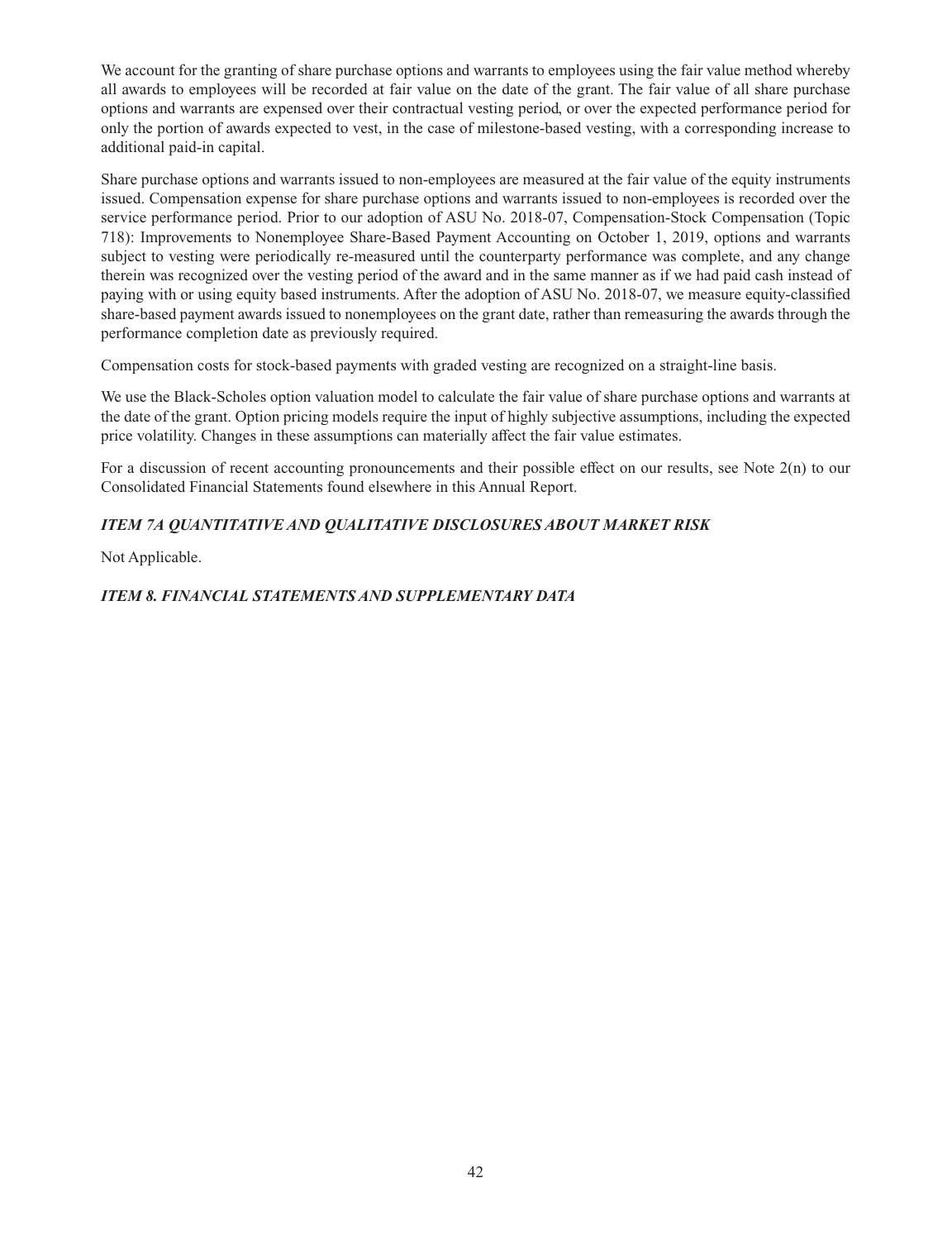# **ANAVEX LIFE SCIENCES CORP.**

# CONSOLIDATED FINANCIAL STATEMENTS

September 30, 2020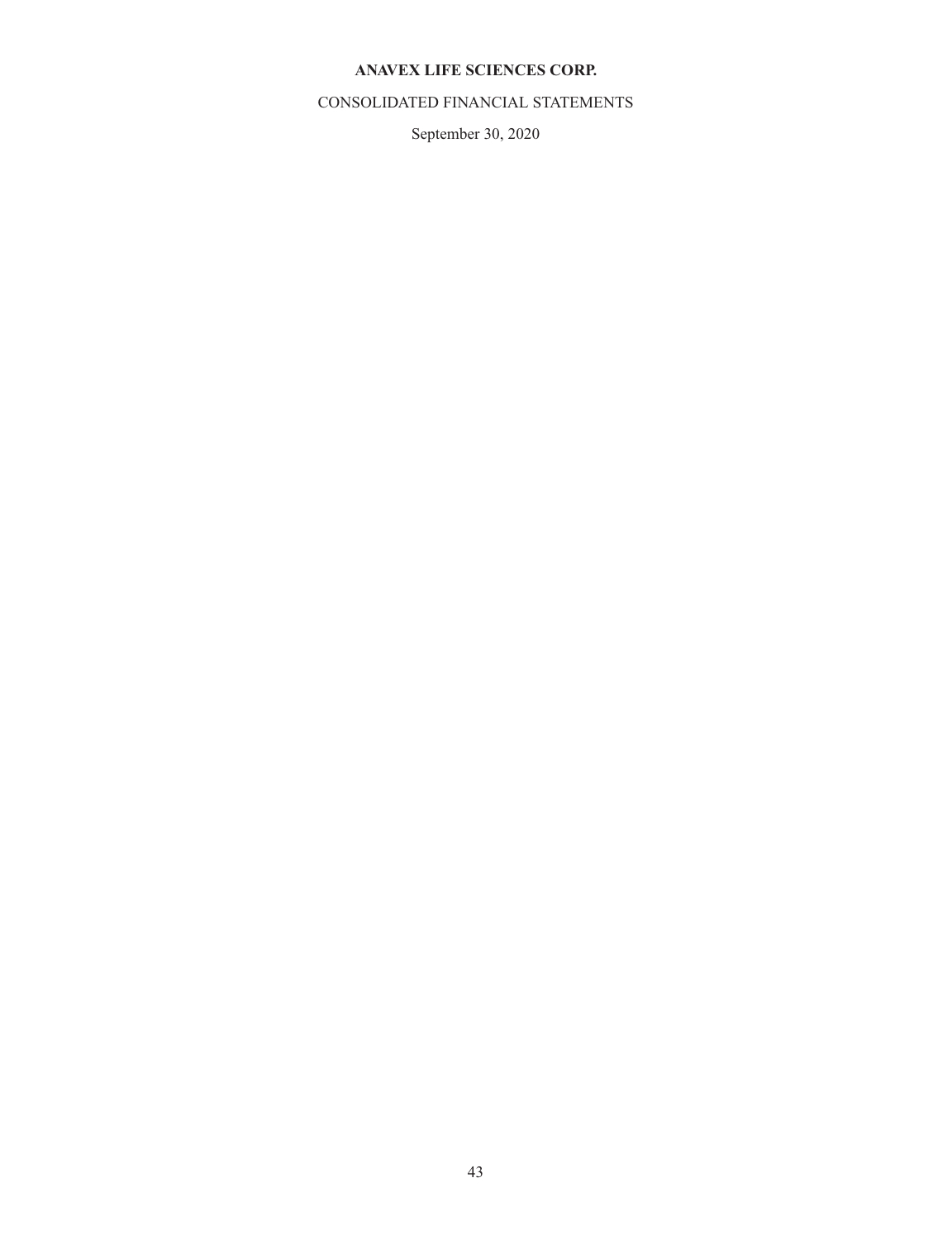## **Report of Independent Registered Public Accounting Firm**

Shareholders and Board of Directors Anavex Life Sciences Corp. New York, New York

#### **Opinion on the Consolidated Financial Statements**

We have audited the accompanying consolidated balance sheets of Anavex Life Sciences Corp. and subsidiaries (the "Company") as of September 30, 2020 and 2019, the related consolidated statements of operations, changes in stockholders' equity, and cash flows for the years in the period ended September 30, 2020, and the related notes (collectively referred to as the "consolidated financial statements"). In our opinion, the consolidated financial statements present fairly, in all material respects, the financial position of the Company at September 30, 2020 and 2019, and the results of its operations and its cash flows for the years then ended, in conformity with accounting principles generally accepted in the United States of America.

#### **Basis for Opinion**

These consolidated financial statements are the responsibility of the Company's management. Our responsibility is to express an opinion on the Company's consolidated financial statements based on our audits. We are a public accounting firm registered with the Public Company Accounting Oversight Board (United States) ("PCAOB") and are required to be independent with respect to the Company in accordance with the U.S. federal securities laws and the applicable rules and regulations of the Securities and Exchange Commission and the PCAOB.

We conducted our audits in accordance with the standards of the PCAOB. Those standards require that we plan and perform the audit to obtain reasonable assurance about whether the consolidated financial statements are free of material misstatement, whether due to error or fraud. The Company is not required to have, nor were we engaged to perform, an audit of its internal control over financial reporting. As part of our audits we are required to obtain an understanding of internal control over financial reporting but not for the purpose of expressing an opinion on the effectiveness of the Company's internal control over financial reporting. Accordingly, we express no such opinion.

Our audits included performing procedures to assess the risks of material misstatement of the consolidated financial statements, whether due to error or fraud, and performing procedures that respond to those risks. Such procedures included examining, on a test basis, evidence regarding the amounts and disclosures in the consolidated financial statements. Our audits also included evaluating the accounting principles used and significant estimates made by management, as well as evaluating the overall presentation of the consolidated financial statements. We believe that our audits provide a reasonable basis for our opinion.

/s/ BDO USA, LLP

We have served as the Company's auditor since 2013.

New York, New York December 28, 2020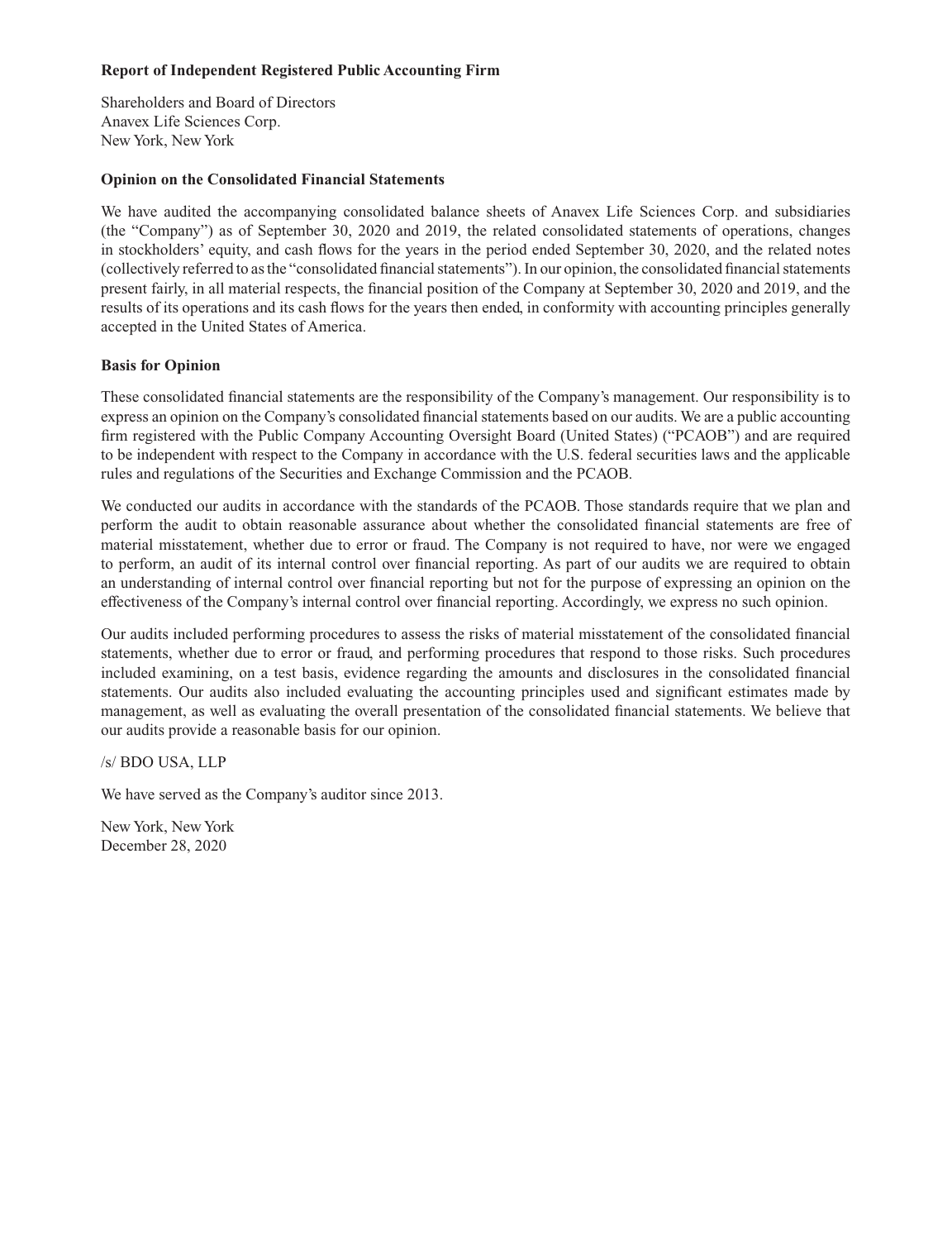# **ANAVEX LIFE SCIENCES CORP.** CONSOLIDATED BALANCE SHEETS As at September 30, 2020 and 2019

|                                                         | 2020          |               | 2019          |
|---------------------------------------------------------|---------------|---------------|---------------|
| Assets                                                  |               |               |               |
| Current                                                 |               |               |               |
|                                                         | 29,249,018    | S.            | 22,185,630    |
|                                                         | 4,849,340     |               | 2,642,745     |
|                                                         | 443,839       |               | 500,998       |
|                                                         | 34,542,197    | $\mathbb{S}$  | 25,329,373    |
| Liabilities and Stockholders' Equity                    |               |               |               |
| <b>Current Liabilities</b>                              |               |               |               |
|                                                         | 3,989,054     | <sup>S</sup>  | 3,523,332     |
|                                                         | 3,316,574     |               | 1,516,342     |
|                                                         | 7,305,628     |               | 5,039,674     |
| Commitments and Contingencies - Note 5                  |               |               |               |
| Capital stock=                                          |               |               |               |
| Authorized:                                             |               |               |               |
| 10,000,000 preferred stock, par value \$0.001 per share |               |               |               |
| 100,000,000 common stock, par value \$0.001 per share   |               |               |               |
| Issued and outstanding:                                 |               |               |               |
|                                                         | 62,047        |               | 52,652        |
|                                                         | 186, 851, 752 |               | 153,633,807   |
|                                                         | (159,677,230) |               | (133,396,760) |
|                                                         | 27,236,569    |               | 20,289,699    |
|                                                         | 34,542,197    | <sup>\$</sup> | 25,329,373    |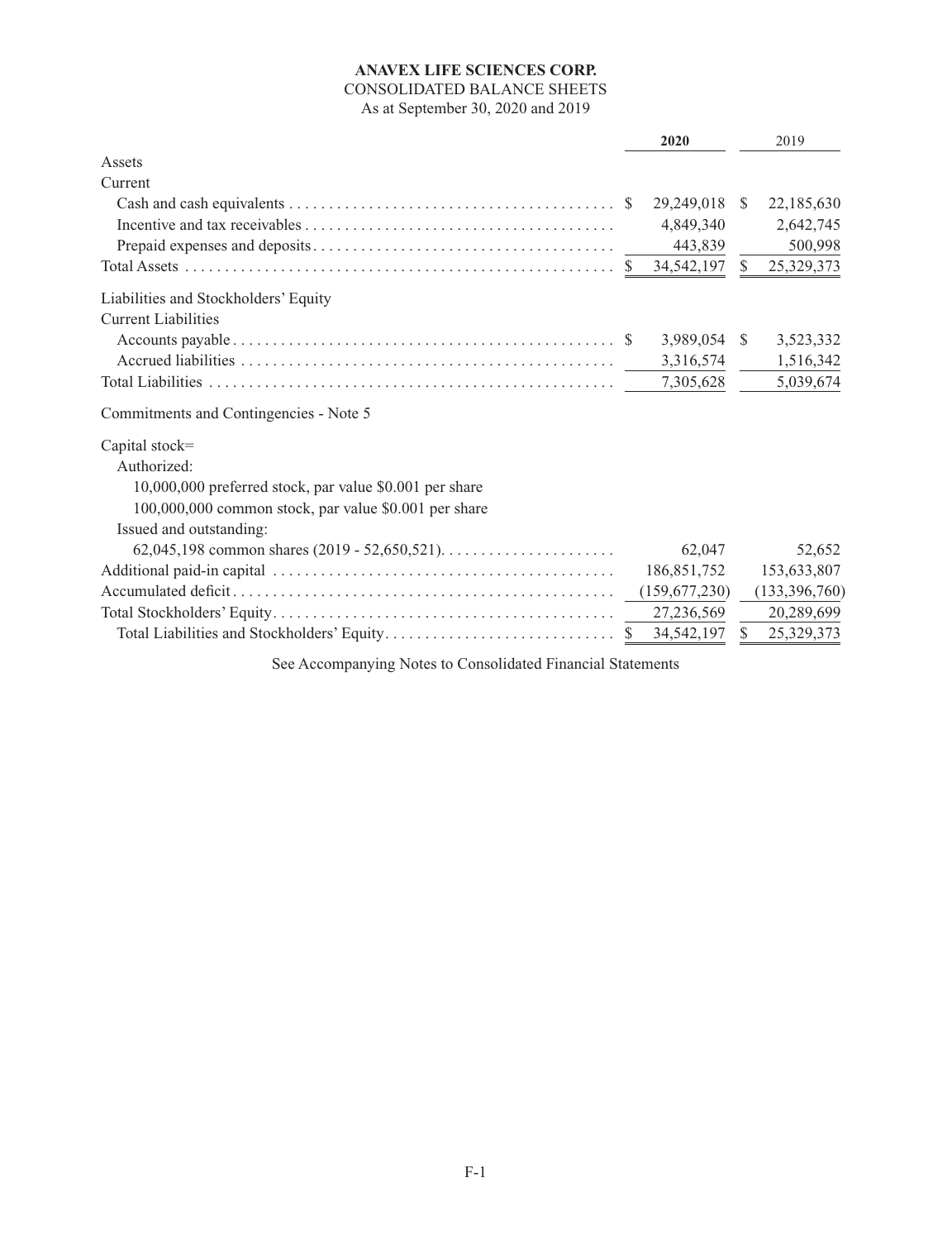# **ANAVEX LIFE SCIENCES CORP.** CONSOLIDATED STATEMENTS OF OPERATIONS For the years ended September 30, 2020 and 2019

|                                               |    | 2020                        |               | 2019           |
|-----------------------------------------------|----|-----------------------------|---------------|----------------|
| Operating expenses                            |    |                             |               |                |
|                                               |    | 5,856,609                   | <sup>\$</sup> | 6,846,599      |
|                                               |    | 25, 231, 623                |               | 22,260,349     |
|                                               |    | (31,088,232)                |               | (29, 106, 948) |
| Other income (expenses)                       |    |                             |               |                |
|                                               |    | 149,888                     |               | 298,943        |
|                                               |    | 4,375,025                   |               | 2,465,691      |
|                                               |    | 179,973                     |               | 207,280        |
|                                               |    |                             |               | 115,758        |
|                                               |    |                             |               | (151, 133)     |
|                                               |    | 125,540                     |               | (42, 389)      |
|                                               |    | 4,830,426                   |               | 2,894,150      |
|                                               |    | (26, 257, 806)              |               | (26, 212, 798) |
|                                               |    | (22, 664)                   |               | (82, 181)      |
|                                               | -S | (26, 280, 470)              | <sup>S</sup>  | (26, 294, 979) |
| Net Loss per share                            |    |                             |               |                |
|                                               |    | $(0.45)$ \$<br>$\mathbb{S}$ |               | (0.54)         |
| Weighted average number of shares outstanding |    |                             |               |                |
|                                               |    | 58, 194, 894                |               | 48,906,470     |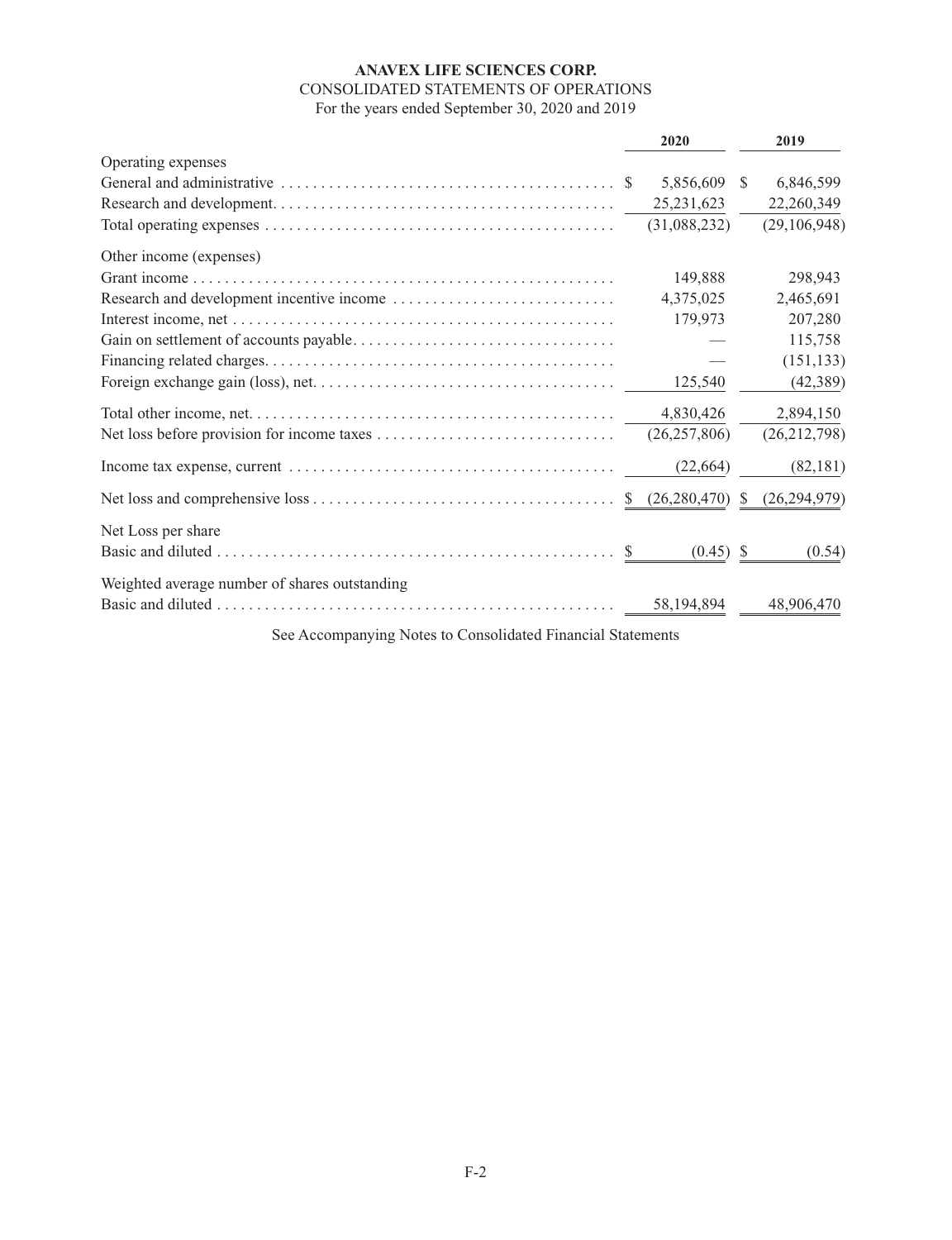# **ANAVEX LIFE SCIENCES CORP. CONSOLIDATED STATEMENTS OF CASH FLOWS**

For the years ended September 30, 2020 and 2019

|                                                                                           | 2020                              | 2019              |
|-------------------------------------------------------------------------------------------|-----------------------------------|-------------------|
| Cash Flows used in Operating Activities                                                   |                                   |                   |
|                                                                                           | $(26,280,470)$ \$<br><sup>S</sup> | (26, 294, 979)    |
| Adjustments to reconcile net loss to net cash used in operations:                         |                                   |                   |
|                                                                                           | 4,876,906                         | 6,430,873         |
|                                                                                           |                                   | 151,133           |
|                                                                                           |                                   | (115,758)         |
| Changes in non-cash working capital balances related to operations:                       |                                   |                   |
|                                                                                           | (2,206,595)                       | (772, 388)        |
|                                                                                           | 57,159                            | 803,196           |
|                                                                                           | 465,722                           | 683,797           |
|                                                                                           | 1,800,232                         | 587,009           |
|                                                                                           | (21, 287, 046)                    | (18, 527, 117)    |
| Cash Flows provided by Financing Activities                                               |                                   |                   |
|                                                                                           | 28,754,198                        | 17,832,109        |
|                                                                                           | (403,764)                         |                   |
|                                                                                           | $\overline{\phantom{a}}$          | (50,000)          |
|                                                                                           | 28,350,434                        | 17,782,109        |
| Increase (decrease) in cash and cash equivalents during the period $\dots\dots\dots\dots$ | 7,063,388                         | (745,008)         |
| Cash and cash equivalents, beginning of year                                              | 22,185,630                        | 22,930,638        |
|                                                                                           | 29,249,018                        | \$.<br>22,185,630 |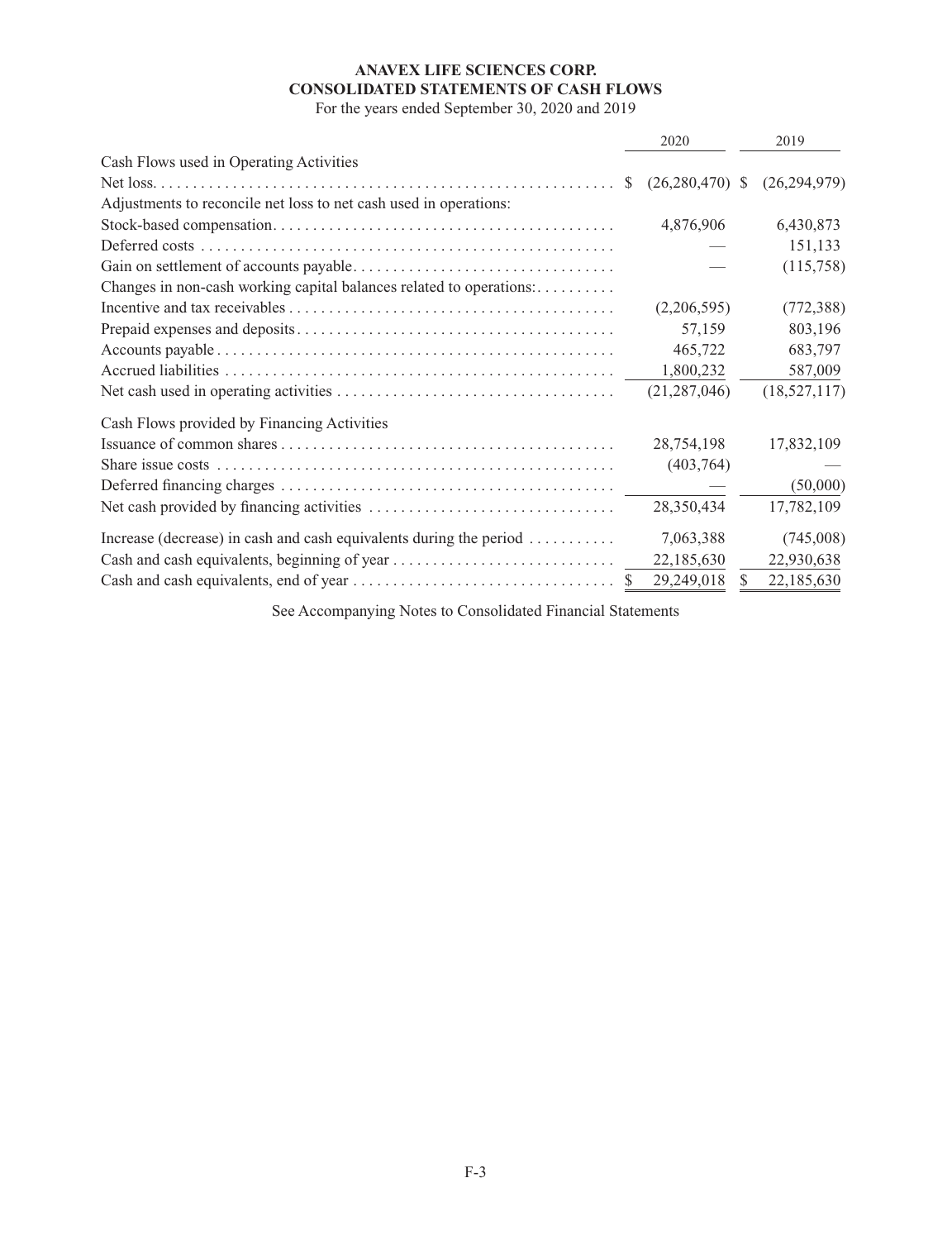# **ANAVEX LIFE SCIENCES CORP.**

# CONSOLIDATED STATEMENT OF CHANGES IN STOCKHOLDERS' EQUITY

For the years ended September 30, 2020 and 2019

|                                                                                | Common Stock |           | Additional<br>Paid-in | Accumulated                      |                            |
|--------------------------------------------------------------------------------|--------------|-----------|-----------------------|----------------------------------|----------------------------|
|                                                                                | Shares       | Par Value | Capital               | Deficit                          | Total                      |
| Balance, September 30, 2018.<br>Shares issued under 2015 Purchase<br>Agreement | 45,933,472   | 45,935    | \$129,377,542         | \$(107, 101, 781) \$22, 321, 696 |                            |
| Purchase shares                                                                | 4,848,995    | 4,849     | 13, 192, 755          |                                  | 13,197,604                 |
| Commitment shares                                                              | 23,701       | 24        | (24)                  |                                  |                            |
| Shares issued under 2019 Purchase<br>Agreement                                 |              |           |                       |                                  |                            |
| Purchase shares                                                                | 1,500,000    | 1,500     | 4,633,005             |                                  | 4,634,505                  |
| Commitment shares                                                              | 339,415      | 339       | (339)                 |                                  |                            |
| Shares issued pursuant to cashless<br>exercise of warrants                     | 4,938        | 5         | (5)                   |                                  |                            |
| Share based compensation                                                       |              |           | 6,430,873             |                                  | 6,430,873                  |
|                                                                                |              |           |                       | (26, 294, 979)                   | (26, 294, 979)             |
| Balance, September 30, 2019.                                                   | 52,650,521   | 52,652    | \$153,633,807         | \$(133,396,760)                  | \$20,289,699               |
| Shares issued under 2019 Purchase<br>Agreement                                 |              |           |                       |                                  |                            |
| Purchase shares                                                                | 7,564,584    | 7,565     | 21,246,733            |                                  | 21,254,298                 |
| Commitment shares                                                              | 68,943       | 69        | (69)                  |                                  |                            |
| Shares issued pursuant to cashless<br>exercise of options                      | 721          | 1         | (1)                   |                                  |                            |
| Shares issued under Sales<br>Agreement, net of shares issue                    |              |           |                       |                                  |                            |
| $costs \ldots \ldots \ldots \ldots \ldots \ldots \ldots$                       | 1,760,429    | 1,760     | 7,094,376             |                                  | 7,096,136                  |
| Share based compensation                                                       |              |           | 4,876,906             |                                  | 4,876,906                  |
|                                                                                |              |           |                       | (26, 280, 470)                   | (26, 280, 470)             |
| Balance, September 30, 2020.                                                   | 62,045,198   | 62,047    | \$186,851,752         | \$(159,677,230)                  | 27,236,569<br><sup>S</sup> |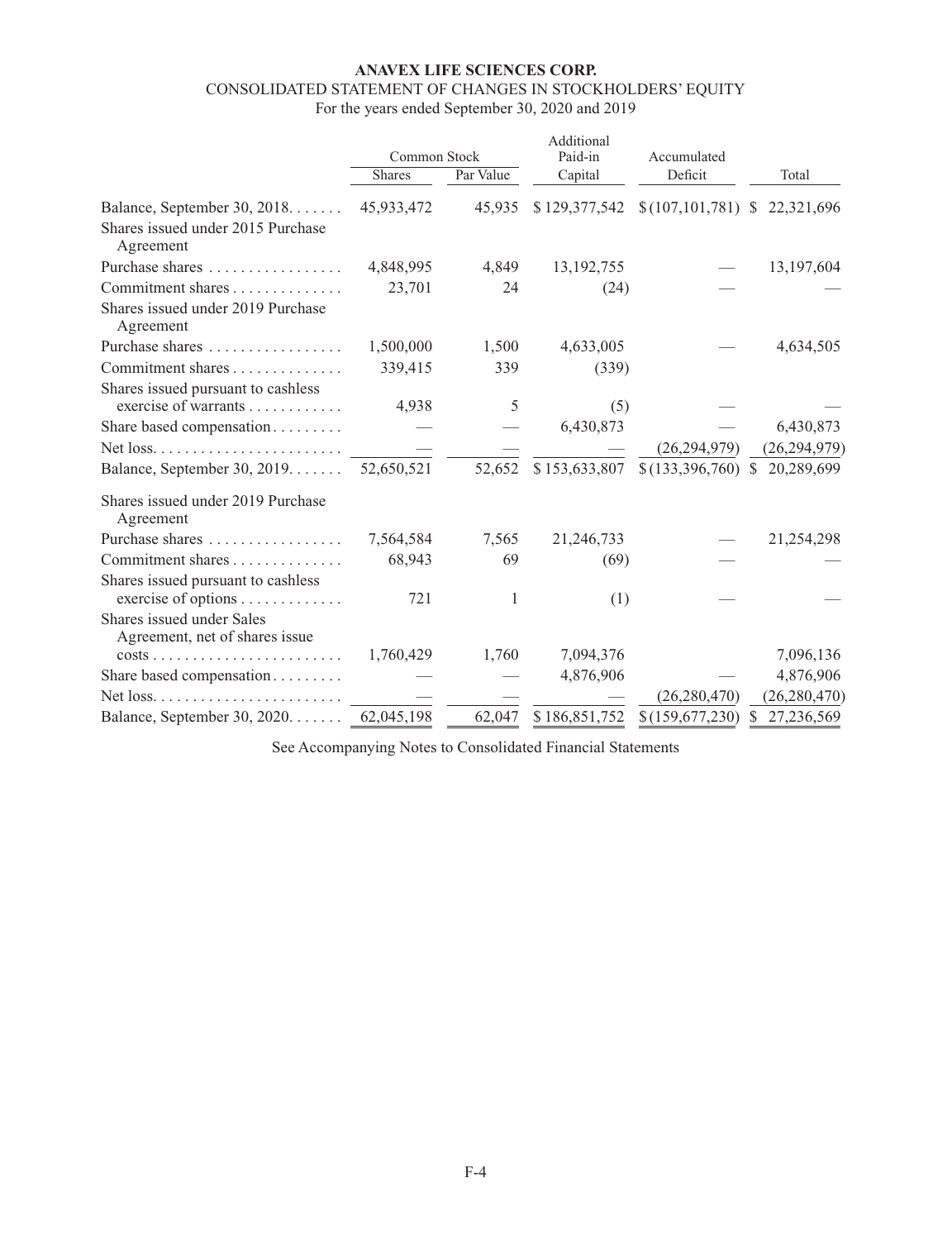### Note 1 Business Description and Basis of Presentation

## Business

Anavex Life Sciences Corp. ("Anavex" or the "Company") is a clinical stage biopharmaceutical company engaged in the development of differentiated therapeutics by applying precision medicine to central nervous system ("CNS") diseases with high unmet need. Anavex analyzes genomic data from clinical studies to identify biomarkers, which are used to select patients that will receive the therapeutic benefit for the treatment of neurodegenerative and neurodevelopmental diseases. The Company's lead compound ANAVEX®2-73 is being developed to treat Alzheimer's disease, Parkinson's disease and potentially other central nervous system diseases, including rare diseases, such as Rett syndrome, a rare severe neurological monogenic disorder caused by mutations in the X-linked gene, methyl-CpG-binding protein 2 ("MECP2").

## Basis of Presentation

These consolidated financial statements have been prepared pursuant to the rules and regulations of the Securities and Exchange Commission ("SEC") and the instructions to Form 10-K and have been prepared under the accounting principles generally accepted in the United States of America ("U.S. GAAP").

## Liquidity

All of the Company's potential drug compounds are in the clinical development stage and the Company cannot be certain that its research and development efforts will be successful or, if successful, that its potential drug compounds will ever be approved for sales to pharmaceutical companies or generate commercial revenues. To date, we have not generated any revenues from our operations. The Company expects the business to continue to experience negative cash flows for the foreseeable future and cannot predict when, if ever, our business might become profitable.

The Company believes that its existing cash and cash equivalents, along with existing financial commitments from third parties, will be sufficient to meet its cash commitments for in excess of two years after the date that these consolidated financial statements are issued. The process of drug development can be costly, and the timing and outcomes of clinical trials is uncertain. The assumptions upon which the Company has based its estimates are routinely evaluated and may be subject to change. The actual amount of the Company's expenditures will vary depending upon a number of factors including but not limited to the design, timing and duration of future clinical trials, the progress of the Company's research and development programs and the level of financial resources available. The Company has the ability to adjust its operating plan spending levels based on the timing of future clinical trials.

Other than our rights related to the 2019 Purchase Agreement and the Sales Agreement (each as defined below in Note 4), there can be no assurance that additional financing will be available to us when needed or, if available, that it can be obtained on commercially reasonable terms. If the Company is not able to obtain the additional financing on a timely basis, if and when it is needed, it will be forced to delay or scale down some or all of its research and development activities.

In December 2019, a novel strain of coronavirus, COVID-19, was reported to have surfaced in Wuhan, China. In March 2020, the World Health Organization ("WHO") declared COVID-19 to be a global pandemic as a result of the rapid spread of the virus beyond its point of origin.

The global outbreak of COVID-19 continues to rapidly evolve as of the date these consolidated financial statements are issued. As such, it is uncertain as to the full magnitude that the outbreak will have on the Company's financial condition and future results of operations. Management is actively monitoring the global situation on its business, including on its clinical trials and operations and financial condition. The effects of COVID-19 did not have a material impact on the Company's result of operations or financial condition for the year ended September 30, 2020. However, given the daily evolution of the COVID-19 situation, and the global responses to curb its spread, the Company is not able to estimate the effects COVID-19 may have on its future results of operations or financial condition.

On March 27, 2020, the President of the United States signed into law the "Coronavirus Aid, Relief, and Economic Security (CARES) Act." The CARES Act, among other things, includes provisions relating to refundable payroll tax credits, deferment of employer side social security payments, net operating loss carryback periods, alternative minimum tax credit refunds, modifications to the net interest deduction limitations, increased limitations on qualified charitable contributions, and technical corrections to tax depreciation methods for qualified improvement property. The enactment of the CARES Act did not have any material impact on the Company's consolidated financial statements or deferred tax assets or liabilities.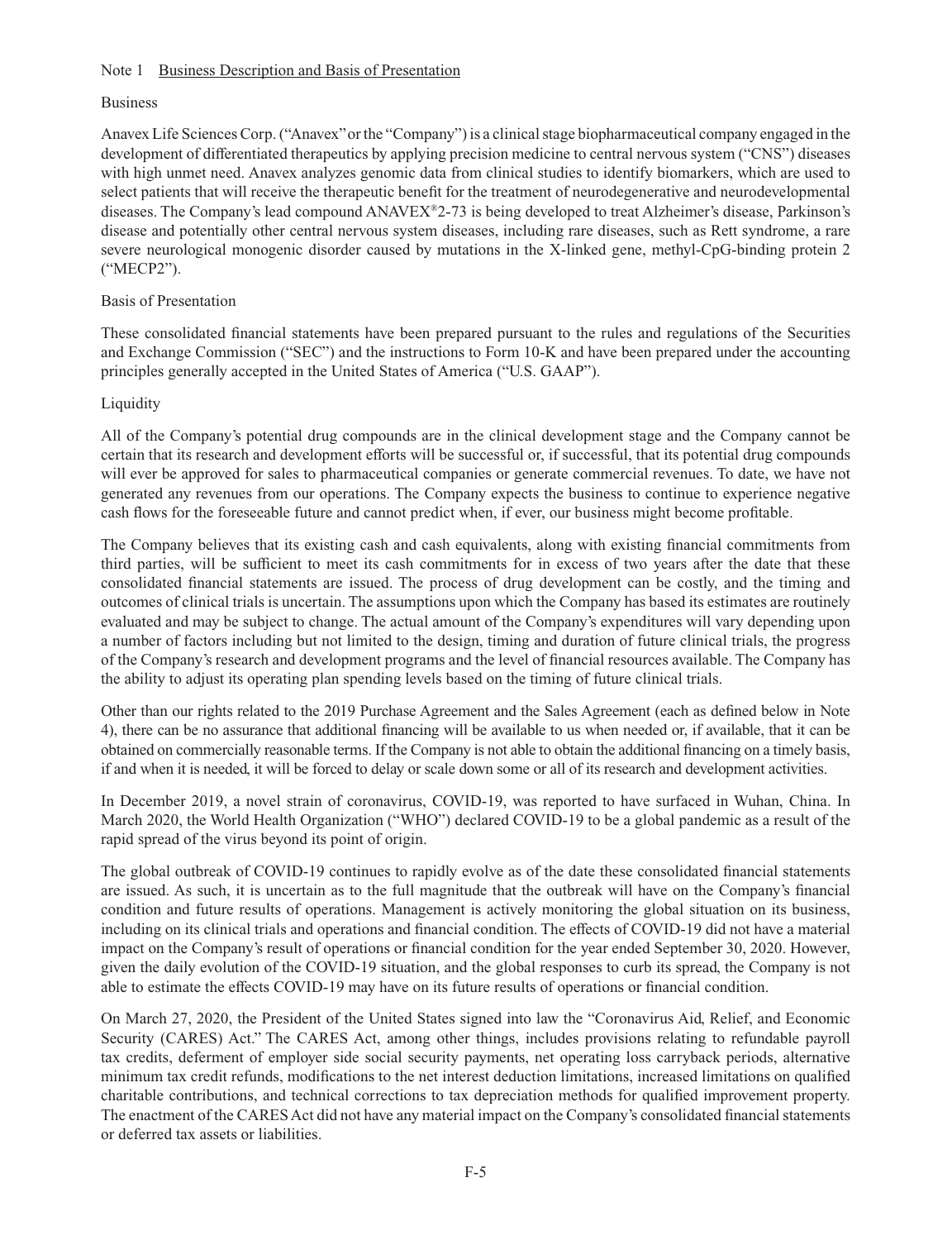#### Note 2 Summary of Significant Accounting Policies

### a) Use of Estimates

The preparation of financial statements in accordance with U.S. GAAP requires management to make estimates and assumptions that affect the reported amounts of assets and liabilities at the date of the financial statements and the reported amounts of revenue and expenses in the reporting period. The Company regularly evaluates estimates and assumptions related to accounting for research and development costs, incentive income receivable, valuation and recoverability of deferred tax assets, asset impairment, stock-based compensation and loss contingencies. The Company bases its estimates and assumptions on current facts, historical experience and various other factors that it believes to be reasonable under the circumstances, the results of which form the basis for making judgments about the book values of assets and liabilities and the accrual of costs and expenses that are not readily apparent from other sources. The actual results experienced by the Company may differ materially and adversely from the Company's estimates. To the extent there are material differences between the estimates and the actual results, future results of operations will be affected.

## b) Principles of Consolidation

These consolidated financial statements include the accounts of Anavex Life Sciences Corp. and its wholly-owned subsidiaries, Anavex Australia Pty Limited. ("Anavex Australia"), a company incorporated under the laws of Australia, Anavex Germany GmbH, a company incorporated under the laws of Germany, and Anavex Canada Ltd., a company incorporated under the laws of the Province of Ontario, Canada. All inter-company transactions and balances have been eliminated.

## c) Cash and equivalents

The Company considers only those investments which are highly liquid, readily convertible to cash and that mature within three months from the date of purchase to be cash equivalents.

d) Research and Development Expenses

Research and development costs are expensed as incurred. These expenses are comprised of the costs of the Company's proprietary research and development efforts, including preclinical studies, clinical trials, manufacturing costs, employee salaries and benefits and stock based compensation expense, contract services including external research and development expenses incurred under arrangements with third parties such as contract research organizations ("CROs"), facilities costs, overhead costs and other related expenses. Milestone payments made by the Company to third parties are expensed when the specific milestone has been achieved. Manufacturing costs are expensed as incurred in accordance with Accounting Standard Codification ("ASC") 730, Research and Development, as these materials have no alternative future use outside of their intended use.

Nonrefundable advance payments for goods or services that will be used or rendered for future research and development activities are deferred and amortized over the period that the goods are delivered, or the related services are performed, subject to an assessment of recoverability. The Company makes estimates of costs incurred in relation to external CROs, and clinical site costs. The Company analyzes the progress of clinical trials, including levels of patient enrollment, invoices received and contracted costs when evaluating the adequacy of the amount expensed and the related prepaid asset and accrued liability. Significant judgments and estimates must be made and used in determining the accrued balance and expense in any accounting period. The Company reviews and accrues CRO expenses and clinical trial study expenses based on work performed and relies upon estimates of those costs applicable to the stage of completion of a study. Accrued CRO costs are subject to revisions as such trials progress to completion. Revisions are charged to expense in the period in which the facts that give rise to the revision become known. With respect to clinical site costs, the financial terms of these agreements are subject to negotiation and vary from contract to contract. Payments under these contracts may be uneven and depend on factors such as the achievement of certain events, the successful recruitment of patients, the completion of portions of the clinical trial or similar conditions. The objective of our policy is to record expenses in our financial statements based on the actual services received and efforts expended. As such, expense accruals related to clinical site costs are recognized based on our estimate of the degree of completion of the event or events specified in the specific clinical study or trial contract.

In addition, the Company incurs expenses in respect of intellectual property costs relating to patents and trademarks. The probability of success and length of time to develop commercial applications of the compounds subject to the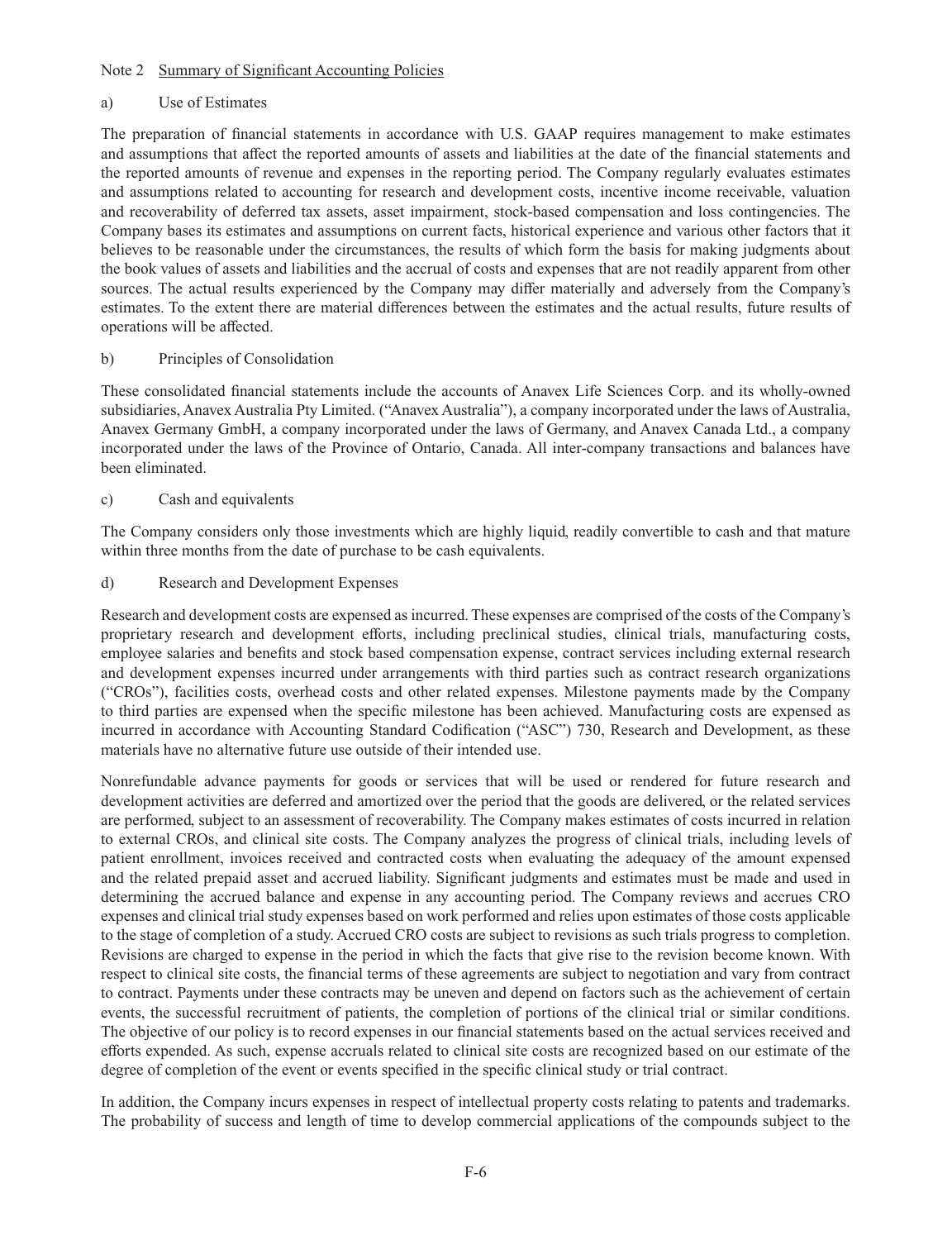underlying patent and trademark costs is difficult to determine and numerous risks and uncertainties exist with respect to the timely completion of the development projects. There is no assurance the compounds subject to the underlying patents and trademarks will ever be successfully commercialized.

Due to these risks and uncertainties, the patent and trademark costs do not meet the definition of an asset and thus are expensed as incurred within general and administrative expenses.

e) Research and Development Incentive Income

The Company is eligible to obtain certain research and development tax credits, including the New York City Biotechnology Tax Credit ("NYC Biotech credit"), and the Australian research and development tax incentive credit (the "Australia R&D credit") through a program administered through the Australian Tax Office (the "ATO"), which provides for a cash refund based on a percentage of certain research and development activities undertaken in Australia by the Company's wholly owned subsidiary, Anavex Australia Pty Ltd. ("Anavex Australia"). The cash refund is available to eligible companies with an annual aggregate revenue of less than \$20.0 million Australian during the reimbursable period.

The tax incentives are available on the basis of specific criteria with which the Company must comply. Although the tax incentive may be administered through the local tax authority, the Company has accounted for the incentives outside of the scope of ASC Topic 740, Income Taxes ("ASC 740"), since the incentives are not linked to the Company's taxable income and can be realized regardless of whether the Company has generated taxable income in the respective jurisdictions.

With respect to the Australia R&D credit, Anavex Australia may be eligible to receive the cash refund for certain research and development expenses incurred by Anavex Australia outside of Australia, to the extent such expenses are pre-approved by the Australian authority pursuant to an advanced overseas finding application. The Company accrues for the amount of cash refund it expects to receive in relation to research and development expenses outside of Australia only to the extent it has received advanced approval from the Department of Industry, Innovation and Science in Australia, pursuant to an approved advanced overseas finding application.

The Company recognizes the amount of cash refund it expects to receive related to the NYC Biotech credit and Australian research and development tax incentive program when there is reasonable assurance that the cash refund will be received, when the relevant expenditures have been incurred, and when the amount can be reliably measured. This amount is included in Incentive and tax receivables in the accompanying consolidated balance sheets.

In addition, Anavex Australia and Anavex Canada incur Goods and Services Tax (GST) on certain services provided by local vendors. As a domestic entity in those jurisdictions, Anavex Australia and Anavex Canada are entitled to a refund of the GST paid. Similarly, Anavex Germany incurs Value Added Tax (VAT) on certain services provided by local vendors, to which it is entitled to a refund of such VAT paid. The Company's estimate of the amount of cash refund it expects to receive related to GST and VAT incurred is included in Incentive and tax receivables in the accompanying consolidated balance sheets.

f) Basic and Diluted Loss per Share

Basic income/(loss) per common share is computed by dividing net income/(loss) available to common stockholders by the weighted average number of common shares outstanding during the period. Diluted income/(loss) per common share is computed by dividing net income/(loss) available to common stockholders by the sum of (1) the weighted-average number of common shares outstanding during the period, (2) the dilutive effect of the assumed exercise of options and warrants using the treasury stock method and (3) the dilutive effect of other potentially dilutive securities. For purposes of the diluted net loss per share calculation, options and warrants are potentially dilutive securities and are excluded from the calculation of diluted net loss per share because their effect would be anti-dilutive.

As of September 30, 2020, diluted loss per share excludes 10,576,266 (2019 – 8,812,933) potentially dilutive common shares related to outstanding options and warrants, as their effect was anti-dilutive.

g) Financial Instruments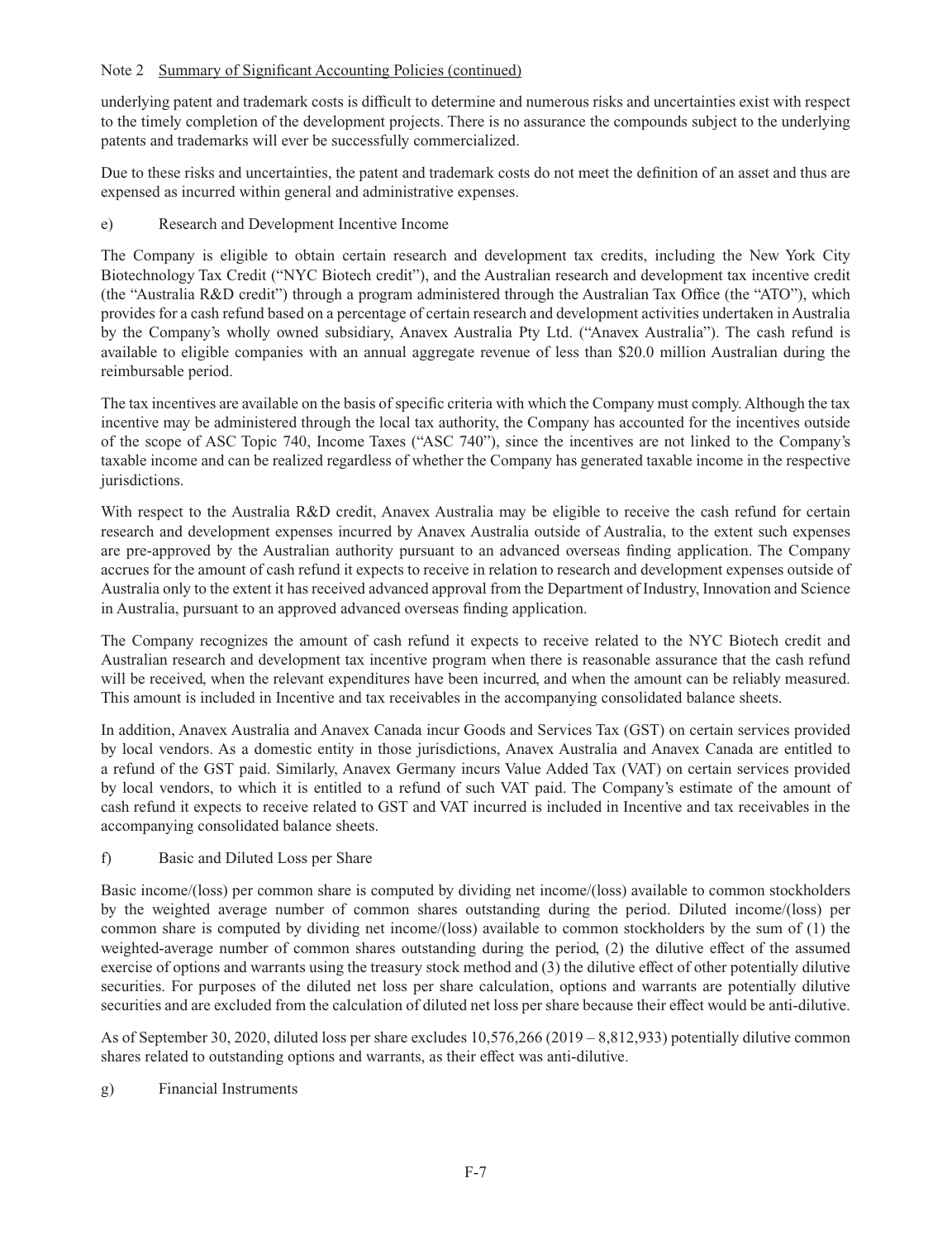The book value of the Company's financial instruments, consisting of cash and equivalents, incentive and tax receivables, and accounts payable and accrued liabilities approximate their fair value due to the short-term maturity of such instruments. Unless otherwise noted, it is management's opinion that the Company is not exposed to significant interest, currency or credit risks arising from these financial instruments.

h) Foreign Currency Translation

The functional currency of the Company is the US dollar. Monetary items denominated in a foreign currency are translated into US dollars at exchange rates prevailing at the balance sheet date and non-monetary items are translated at exchange rates prevailing when the assets were acquired, or obligations incurred. Foreign currency denominated expense items are translated at exchange rates prevailing on the transaction date. Unrealized gains or losses arising from the translations are credited or charged to income in the period in which they occur.

The Company has determined that the functional currency of Anavex Australia Pty Limited, Anavex Germany GmbH, and Anavex Canada Ltd. is the US dollar.

i) Segment and Geographic Reporting

Operating segments are defined as components of an enterprise for which separate discrete information is available for evaluation by the chief operating decision maker or decision-making group, in deciding how to allocate resources and in assessing performance. The Company views its operations and manages its business as one operating segment, which is the business of developing novel therapies for the management of CNS diseases.

## j) Grant Income

Grant income is recognized at the fair value of the grant when it is received, and all substantive conditions have been satisfied. Grants received from government and other agencies in advance of the specific research and development costs to which they relate are deferred and recognized in the consolidated statement of operations in the period they are earned and when the related research and development costs are incurred.

#### k) Income Taxes

The Company follows the provisions of ASC 740, which requires the asset and liability method of accounting for income taxes. Under the asset and liability method, deferred tax assets and liabilities are recognized for the future tax consequences attributable to temporary differences between the financial statements carrying amounts of existing assets and liabilities and their respective tax bases. Deferred tax assets and liabilities are measured using enacted tax rates expected to apply to taxable income in the years in which those temporary differences are expected to be recovered or settled.

The Company follows the provisions of ASC 740 regarding accounting for uncertainty in income taxes. The Company initially recognizes tax positions in the financial statements when it is more likely than not the position will be sustained upon examination by the tax authorities. Such tax positions are initially and subsequently measured as the largest amount of tax benefi t that is greater than 50% likely of being realized upon ultimate settlement with the tax authority assuming full knowledge of the position and all relevant facts. Application requires numerous estimates based on available information. The Company considers many factors when evaluating and estimating its tax positions and tax benefits, and its recognized tax positions and tax benefits may not accurately anticipate actual outcomes. As additional information is obtained, there may be a need to periodically adjust the recognized tax positions and tax benefits. These periodic adjustments may have a material impact on the consolidated statements of operations.

The Company recognizes interest and penalties related to current income tax expense on the interest income, net line, in the accompanying consolidated statement of operations. Accrued interest and penalties, if any, are included in accrued liabilities on the consolidated balance sheets.

#### l) Stock-based Compensation

The Company accounts for all stock-based payments and awards under the fair value method.

The Company accounts for the granting of share purchase options and warrants to employees using the fair value method whereby all awards to employees will be recorded at fair value on the date of the grant. The fair value of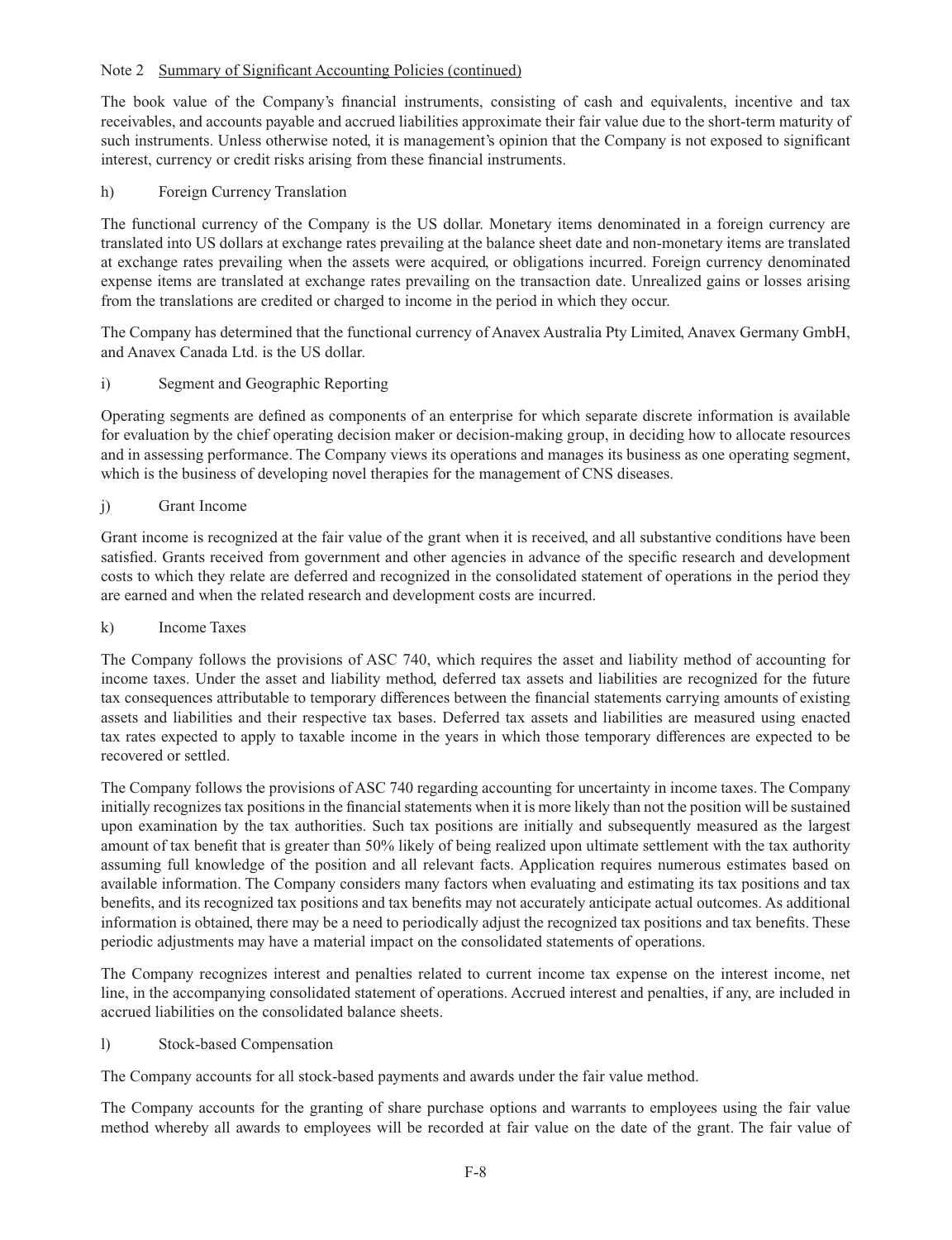all share purchase options and warrants are expensed over their contractual vesting period, or over the expected performance period for only the portion of awards expected to vest, in the case of milestone-based vesting, with a corresponding increase to additional paid-in capital.

Share purchase options and warrants issued to non-employees are measured at the fair value of the equity instruments issued. Compensation expense for share purchase options and warrants issued to non-employees is recorded over the service performance period. Prior to the Company's adoption of ASU No. 2018-07, Compensation-Stock Compensation (Topic 718): Improvements to Nonemployee Share-Based Payment Accounting on October 1, 2019, options and warrants subject to vesting were periodically re-measured until the counterparty performance was complete, and any change therein was recognized over the vesting period of the award and in the same manner as if the Company had paid cash instead of paying with or using equity based instruments. After the adoption of ASU No. 2018-07, the Company measures equity-classified share-based payment awards issued to nonemployees on the grant date, rather than remeasuring the awards through the performance completion date as previously required (see Note 2 n)).

Compensation costs for stock-based payments with graded vesting are recognized on a straight-line basis.

The Company uses the Black-Scholes option valuation model to calculate the fair value of share purchase options and warrants at the date of the grant. Option pricing models require the input of highly subjective assumptions, including the expected price volatility. Changes in these assumptions can materially affect the fair value estimates.

m) Fair Value Measurements

Fair value is defined as the exchange price that would be received for an asset or paid to transfer a liability (an exit price) in the principal or most advantageous market for the asset or liability in an orderly transaction between market participants at the measurement date. Assets and liabilities that are measured at fair value are reported using a three-level fair value hierarchy that prioritizes the inputs used to measure fair value. This hierarchy maximizes the use of observable inputs and minimizes the use of unobservable inputs. The three levels of inputs used to measure fair value are as follows:

Level 1 - quoted prices (unadjusted) in active markets for identical assets or liabilities that the Company has the ability to access at the measurement date;

Level 2 - observable inputs other than Level 1, quoted prices for similar assets or liabilities in active markets, quoted prices for identical or similar assets and liabilities in markets that are not active, and model-derived prices whose inputs are observable or whose significant value drivers are observable; and

Level 3 - assets and liabilities whose significant value drivers are unobservable by little or no market activity and that are significant to the fair value of the assets or liabilities.

At September 30, 2020 and 2019, the Company did not have any Level 3 assets or liabilities.

n) Recent Accounting Pronouncements

Recently Adopted Accounting Pronouncements

In February 2016, Topic 842, Leases was issued to replace the leases requirements in Topic 840, Leases. The main difference between previous U.S. GAAP and Topic 842 is the recognition of lease assets and lease liabilities by lessees for those leases classified as operating leases under previous U.S. GAAP. A lessee should recognize in the balance sheet a liability to make lease payments (the lease liability) and a right-of-use asset representing its right to use the underlying asset for the lease term. For leases with a term of 12 months or less, a lessee is permitted to make an accounting policy election by class of underlying asset not to recognize lease assets and lease liabilities. If a lessee makes this election, it should recognize lease expense for such leases generally on a straight-line basis over the lease term. The accounting applied by a lessor is largely unchanged from that applied under previous U.S. GAAP. The Company elected the package of practical expedients permitted under the transition guidance that allowed, among other things, the historical lease classifications to be carried forward without reassessment. Further, the Company elected to not recognize lease assets and lease liabilities for leases with a term of 12 months or less. The adoption of this standard on October 1, 2019 did not have any impact on the Company's consolidated results of operations, financial condition, cash flows, and financial statement disclosures.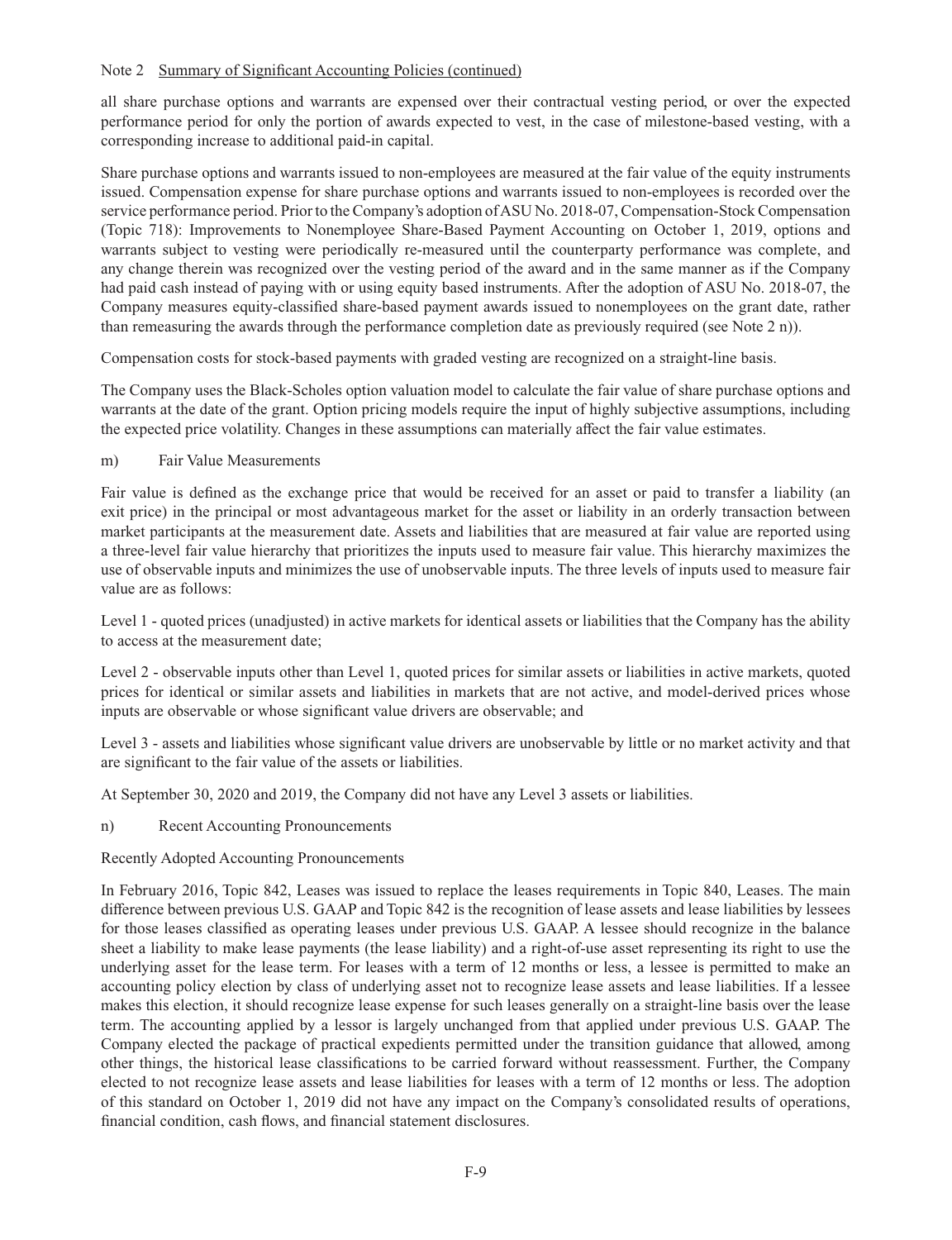In June 2018, the FASB issued ASU No. 2018-07, Compensation-Stock Compensation (Topic 718): Improvements to Nonemployee Share-Based Payment Accounting, which simplifies the accounting for share-based payments to nonemployees for goods and services by aligning it with the accounting for share-based payments to employees, with certain exceptions. The new guidance was effective for the Company beginning on October 1, 2019 and was required to be applied retrospectively with the cumulative effect recognized at the date of initial application. The adoption of this standard on October 1, 2019 did not have any material impact on the Company's consolidated results of operations, financial condition, cash flows, and financial statement disclosures.

## Recent Accounting Pronouncements Not Yet Adopted

In December 2019, the FASB issued ASU 2019-12, "Simplifying the Accounting for Income Taxes (ASC 740)", which is intended to simplify various aspects related to accounting for income taxes by removing certain exceptions to the general principles in Topic 740 and clarifying and amending existing guidance to improve consistent application. ASU 2019-12 is effective for the Company on October 1, 2021. Early adoption is permitted. The Company is currently evaluating the impact of this guidance on its consolidated financial statements but does not expect such guidance to have a material impact.

## Note 3 Other Income

## Grant income

During the year ended September 30, 2017, the Company was awarded grant funding in the amount of \$597,886. The grant was received in equal quarterly installments over a period of two years ending during the year ended September 30, 2020, in exchange for a commitment to complete clinical testing for a therapeutic drug candidate for the treatment of Rett syndrome.

The grant income was deferred when received and amortized to other income as the related research and development expenditures were incurred. During the year ended September 30, 2020, the Company recognized \$149,888 (2019: \$298,943) of this grant on its statement of operations as a component of other income. At September 30, 2020, the Company had recognized the full amount of grant funding.

#### Research and development incentive income

Research and development incentive income during the years ended September 30, 2020 and 2019 represents the receipt by Anavex Australia, of the Australia R&D Credit, as well as receipt by the Company of the New York City Biotechnology Credit ("NYC Biotech credit").

During the year ended September 30, 2020, the Company recorded research and development incentive income of \$4,375,025 (AUD 6,392,266) (2019: \$2,215,691 (AUD 3,281,300)) in respect of the Australia R&D Credit for eligible research and development expenses incurred during the year, or expenditures to which the Company became eligible during the year.

During the year ended September 30, 2019, the Company recorded research and development incentive income of \$250,000 in respect of the NYC Biotech Credit. The Company was no longer eligible for the NYC Biotech Credit for the fiscal year ended September 30, 2020.

#### Note 4 Equity Offering Agreements

#### 2015 Purchase Agreement

On October 21, 2015, the Company entered into a \$50,000,000 purchase agreement (the "2015 Purchase Agreement") with Lincoln Park Capital Fund, LLC ("Lincoln Park"), pursuant to which the Company could sell and issue to Lincoln Park, and Lincoln Park was obligated to purchase, up to \$50,000,000 in value of its shares of common stock from time to time over a 36-month period.

During the year ended September 30, 2019, the Company issued to Lincoln Park an aggregate of 4,872,696 shares of common stock under the 2015 Purchase Agreement, including 4,848,995 shares of common stock for an aggregate purchase price of \$13,197,604 and 23,701 as commitment shares. At September 30, 2019, all remaining purchase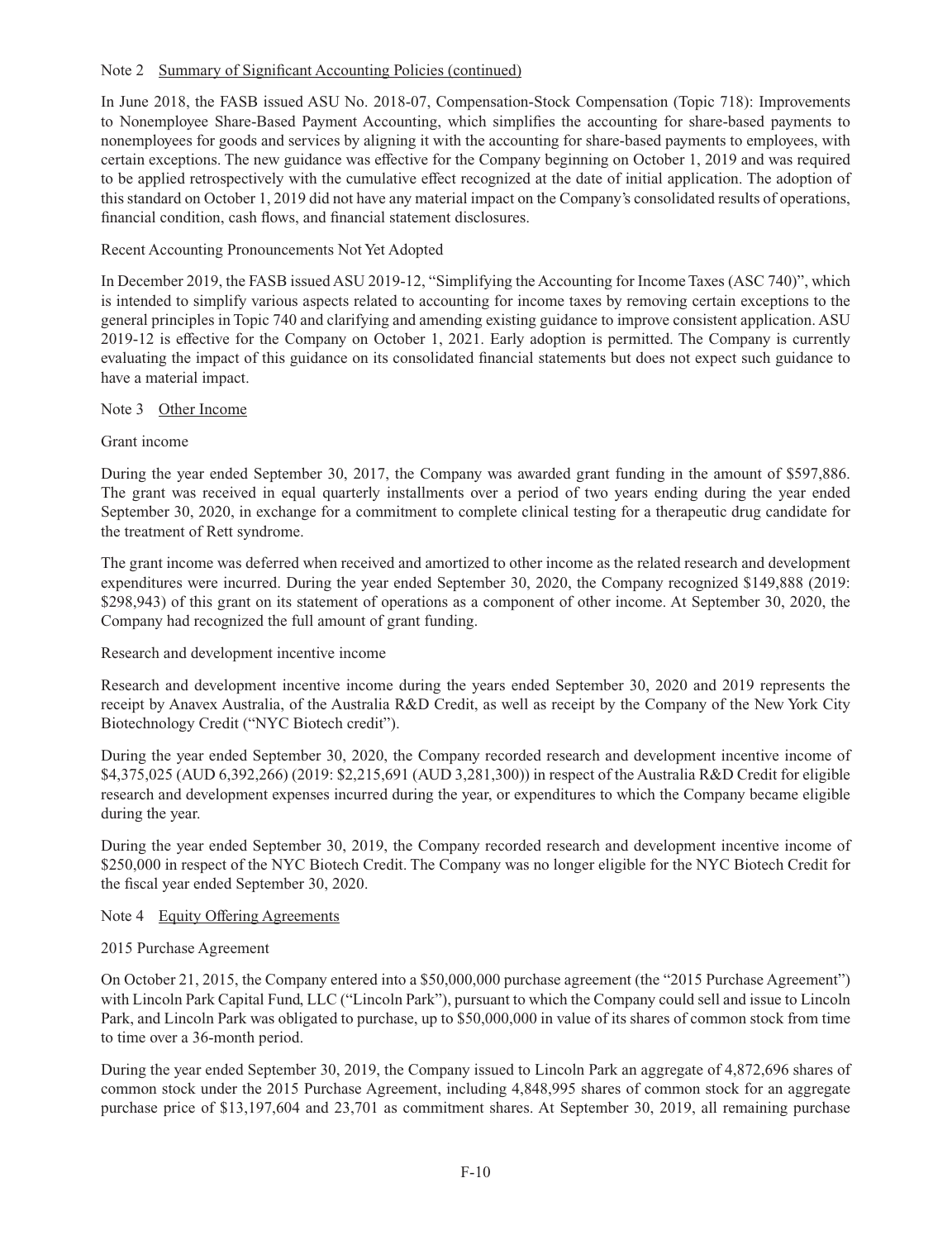#### Note 4 Equity Offering Agreements (continued)

amounts available for issuance under the 2015 Purchase Agreement had been utilized and the 2015 Purchase Agreement has expired pursuant to its terms. As such, no further shares will be sold under the 2015 Purchase Agreement.

## 2019 Purchase Agreement

On June 7, 2019, the Company entered into a \$50,000,000 purchase agreement (the "2019 Purchase Agreement") with Lincoln Park, as amended on July 1, 2020 (the "Amendment Date"), pursuant to which the Company may sell and issue to Lincoln Park, and Lincoln Park is obligated to purchase, up to \$50,000,000 in value of its shares of common stock from time to time from June 12, 2019, the date a prospectus supplement under which shares of common stock issuable under the 2019 Purchase Agreement was filed with the SEC, until July 1, 2022, which is the first day of the next month following the 36-month anniversary of June 12, 2019.

The Company may direct Lincoln Park, at its sole discretion, and subject to certain conditions, to purchase up to 200,000 shares of common stock on any business day (a "Regular Purchase"). The amount of a Regular Purchase may be increased under certain circumstances up to 250,000 shares, provided that Lincoln Park's committed obligation for Regular Purchases on any business day shall not exceed \$2,000,000. In the event the Company purchases the full amount allowed for a Regular Purchase on any given business day, the Company may also direct Lincoln Park to purchase additional amounts as accelerated and additional accelerated purchases. The purchase price of shares of common stock related to the future funding will be based on the then prevailing market prices of such shares at the time of sales as described in the 2019 Purchase Agreement.

The Company's sale of shares of Common Stock to Lincoln Park subsequent to the Amendment Date is limited to 12,016,457 shares of Common Stock, representing 19.99% of the shares of the Common Stock outstanding on the Amendment Date unless (i) shareholder approval is obtained to issue more than such amount or (ii) the average price of all applicable sales of Common Stock to Lincoln Park under the 2019 Purchase Agreement after the Amendment Date equals or exceeds the lower of (A) the closing price of the Common Stock on the Nasdaq Capital Market immediately preceding the Amendment Date or (B) the average of the closing prices of the Common Stock on the Nasdaq Capital Market for the five Business Days immediately preceding the Amendment Date, and it also limits the Company's sale of shares to Lincoln Park to the extent it would cause Lincoln Park to beneficially own more than 4.99% of the Company's outstanding shares of Common Stock at any given time.

In consideration for entering into the 2019 Purchase Agreement, the Company issued to Lincoln Park 324,383 shares of common stock as a commitment fee and agreed to issue up to 162,191 shares pro rata, when and if, Lincoln Park purchases at the Company's discretion the \$50,000,000 aggregate commitment.

During the year ended September 30, 2020, the Company issued to Lincoln Park an aggregate of 7,633,527 (2019 -1,839,415) shares of common stock under the 2019 Purchase Agreement, including 7,564,584 (2019: 1,500,000) shares of common stock for an aggregate purchase price of \$21,254,298 (2019: \$4,634,505) and 68,943 (2019: 339,415) commitment shares. At September 30, 2020, an amount of \$24,111,197 (2019: \$45,365,495) remained available under the 2019 Purchase Agreement.

# Sales Agreement

The Company entered into a Controlled Equity Offering Sales Agreement on July 6, 2018, which was amended and restated on May 1, 2020 (the "Sales Agreement") with Cantor Fitzgerald & Co. and SVB Leerink LLC (together the "Sales Agents"), pursuant to which the Company may offer and sell shares of common stock, for aggregate gross sale proceeds of up to \$50,000,000 from time to time through the Sales Agents (the "Offering").

Upon delivery of a placement notice based on the Company's instructions and subject to the terms and conditions of the Sales Agreement, the Sales Agents may sell the Shares by methods deemed to be an "at the market offering" offering, in negotiated transactions at market prices prevailing at the time of sale or at prices related to such prevailing market prices, or by any other method permitted by law, including negotiated transactions, subject to the prior written consent of the Company. The Company is not obligated to make any sales of Shares under the Sales Agreement. The Company or Sales Agents may suspend or terminate the offering of Shares upon notice to the other party, subject to certain conditions. The Sales Agents will act as agent on a commercially reasonable efforts basis consistent with their normal trading and sales practices and applicable state and federal law, rules and regulations and the rules of Nasdaq.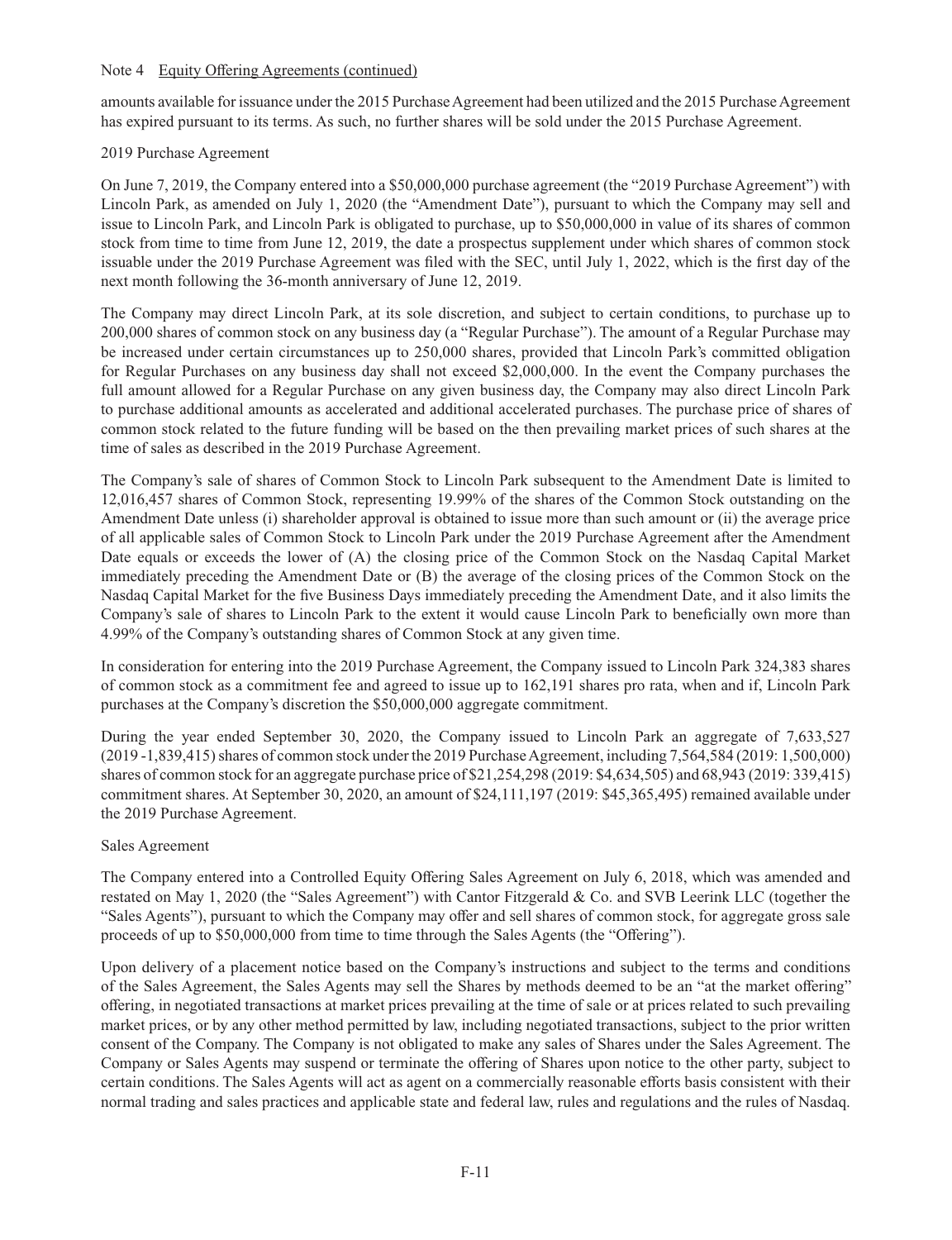#### Note 4 Equity Offering Agreements (continued)

The Company has agreed to pay the Sales Agents commissions for their services of up to 3.0% of the gross proceeds from the sale of the Shares pursuant to the Sales Agreement. The Company also agreed to provide the Sales Agents with customary indemnification and contribution rights. During the year ended September 30, 2020, 1,760,429 shares were sold pursuant to the Offering for gross proceeds of \$7,499,900 (net proceeds of \$7,096,136 after deducting offering expenses). At September 30, 2020, an amount of \$42,500,100 remained available under the Sales Agreement.

- Note 5 Commitments
- a) Lease

During the year ended September 30, 2020 the Company incurred office lease expense of \$233,423 (2019: \$190,416).

b) Litigation

The Company is subject to claims and legal proceedings that arise in the ordinary course of business. Such matters are inherently uncertain, and there can be no guarantee that the outcome of any such matter will be decided favorably to the Company or that the resolution of any such matter will not have a material adverse effect upon the Company's consolidated financial statements. The Company does not believe that any of such pending claims and legal proceedings will have a material adverse effect on its consolidated financial statements.

#### c) Share Purchase Warrants

The following table summarizes the warrant activity during the years ended September 30, 2020 and 2019:

|                  | Weighted Average<br>Exercise |
|------------------|------------------------------|
| Number of Shares | Exercise Price (\$)          |
| 678.379          | 2.87                         |
| (8,750)          | 1.13                         |
| (319,629)        | 1.46                         |
| 350,000          | 4.19                         |
| 150,000          | 3.17                         |
| 500,000          | 3.88                         |

During the year ended September 30, 2019, the Company issued 4,938 shares in connection with the exercise of 8,750 warrants on a cashless basis.

At September 30, 2020 the Company had share purchase warrants outstanding as follows:

| Number  | Exercise Price | <b>Expiry Date</b> |               |
|---------|----------------|--------------------|---------------|
| 350,000 | 4.19           |                    | June 30, 2021 |
| 150,000 | 3.17           |                    | May 6, 2024   |
| 500,000 |                |                    |               |

d) Stock–based Compensation Plan

#### 2015 Stock Option Plan

On September 18, 2015, the Company's board of directors approved a 2015 Omnibus Incentive Plan (the "2015 Plan"), which provided for the grant of stock options and restricted stock awards to directors, officers, employees and consultants of the Company.

The maximum number of our common shares reserved for issue under the plan was 6,050,553 shares, subject to adjustment in the event of a change of the Company's capitalization. At September 30, 2020, 146,371 (2019: 146,371) options remain available for issue under the 2015 Plan.

2019 Stock Option Plan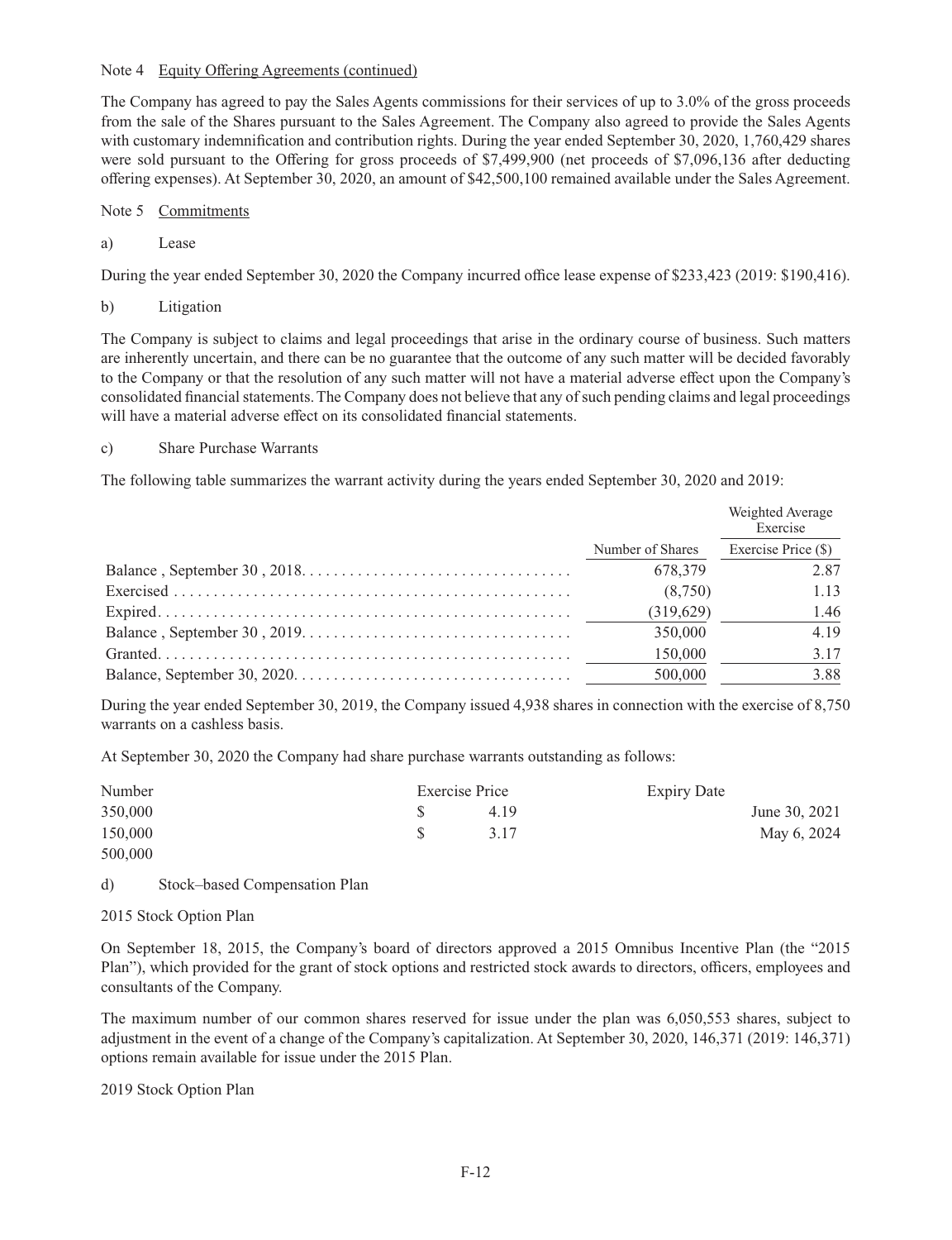#### Note 5 Commitments (continued)

On January 15, 2019, the Board approved the 2019 Omnibus Incentive Plan (the "2019 Plan"), which provides for the grant of stock options and restricted stock awards to directors, officers, employees, consultants and advisors of the Company. Under the terms of the 2019 Plan, 6,000,000 additional shares of Common Stock are available for issuance under the 2019 Plan, in addition to the shares available under the 2015 Plan. Any awards outstanding under the 2015 Plan or the Company's 2007 Stock Option Plan (the "2007 Plan") will remain subject to and be paid under the 2015 Plan or the 2007 Plan, respectively, and any shares subject to outstanding awards under the 2015 Plan or the 2007 Plan that subsequently cease to be subject to such awards (other than by reason of settlement of the awards in shares) will automatically become available for issuance under the 2019 Plan.

The 2019 Plan provides that it may be administered by the Board, or the Board may delegate such responsibility to a committee. The exercise price will be determined by the board of directors at the time of grant shall be at least equal to the fair market value on such date. If the grantee is a 10% stockholder on the grant date, then the exercise price shall not be less than 110% of fair market value of the Company's shares of common stock on the grant date. Stock options may be granted under the 2019 Plan for an exercise period of up to ten years from the date of grant of the option or such lesser periods as may be determined by the board, subject to earlier termination in accordance with the terms of the 2019 Plan. At September 30, 2020, 3,161,665 (2019: 4,788,333) options remain available for issue under the 2019 Plan.

A summary of the status of Company's outstanding stock purchase options is presented below:

|                                   |                            | Weighted                  | Weighted<br>Average Grant | Aggregate              |
|-----------------------------------|----------------------------|---------------------------|---------------------------|------------------------|
|                                   | Number of<br><b>Shares</b> | Average Exercise<br>Price | Date Fair Value<br>(S)    | intrinsic value<br>(S) |
| Outstanding, September 30, $2018$ | 6,506,917                  | 3.83                      |                           | 2,353,088              |
|                                   | 2,265,399                  | 2.79                      | 2.27                      |                        |
| Forfeited                         | (309, 383)                 | 3.25                      |                           |                        |
| Outstanding, September 30, 2019   | 8,462,933                  | 3.58                      |                           | 4,115,032              |
|                                   | 1,695,000                  | 2.96                      | 2.27                      |                        |
| Forfeited                         | (68, 332)                  | 3.01                      |                           |                        |
|                                   | (13, 335)                  | 3.15                      |                           |                        |
| Outstanding, September 30, $2020$ | 10,076,266                 | 3.48                      |                           | 14,982,581             |
| Exercisable, September 30, 2020   | 7,412,100                  | 3.66                      |                           | 10,763,906             |

During the year ended September 30, 2020, the Company issued 721 shares in connection with the exercise of 13,335 options on a cashless basis.

The aggregate intrinsic value is calculated as the difference between the exercise price of the underlying awards and the quoted market price of the Company's stock for the options that were in-the-money on the applicable date.

The Company recognized stock-based compensation expense of \$4,876,906 during the year ended September 30, 2020 (2019: \$6,430,873) in connection with the issuance and vesting of stock options and warrants in exchange for services. These amounts have been included in general and administrative expenses and research and development expenses on the Company's consolidated statements of operations as follows:

|  | 2020 2019 |  |
|--|-----------|--|
|  |           |  |
|  |           |  |
|  |           |  |

An amount of approximately \$4,040,812 in stock-based compensation is expected to be recorded over the remaining term of such options and warrants through 2023.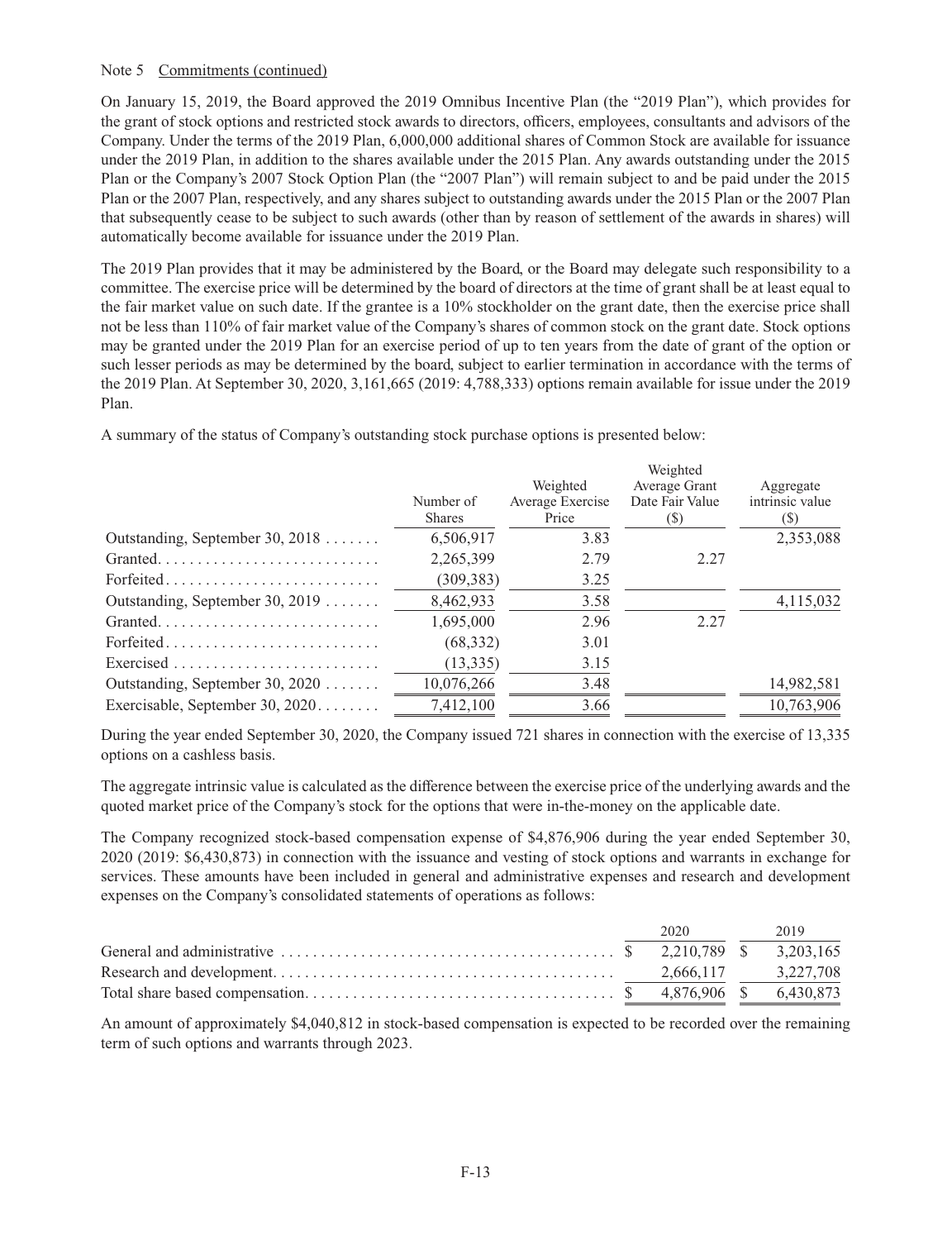#### Note 5 Commitments (continued)

The fair value of each option and warrant award is estimated on the date of grant using the Black Scholes option pricing model based on the following weighted average assumptions:

| 2020     | 2019       |
|----------|------------|
| $1.57\%$ | 2.50%      |
| 5.53     | 6.05       |
| 95.99%   | $104.45\%$ |
| $0.00\%$ | $0.00\%$   |

The fair value of stock compensation charges recognized during the years ended September 30, 2020 and 2019 was determined with reference to the quoted market price of the Company's shares on the grant date.

#### Note 6 Income Taxes

The Company's U.S. and foreign loss before income taxes are set forth below:

|  | 2020 2019 |  |
|--|-----------|--|
|  |           |  |
|  |           |  |
|  |           |  |

The components of net deferred income tax assets as of September 30, 2020 and 2019 are as follows:

|                                                    | 2020          | 2019           |
|----------------------------------------------------|---------------|----------------|
|                                                    | 23,397,000 \$ | 18,704,000     |
| Research and development tax credit carry forwards | 2,069,000     | 1,162,000      |
|                                                    | 8,283,000     | 6,570,000      |
|                                                    | 83,000        | 69,000         |
|                                                    | 132,000       | 30,000         |
|                                                    | 27,000        | 15,000         |
|                                                    |               | (26, 550, 000) |
|                                                    |               |                |

A reconciliation of income tax expense at the statutory federal income tax rate and income taxes as reflected in the consolidated financial statements for the years ended September 30, 2020 and 2019 is as follows:

|                                                                                                    | 2020             | 2019        |
|----------------------------------------------------------------------------------------------------|------------------|-------------|
|                                                                                                    | $(5,519,000)$ \$ | (5,505,000) |
|                                                                                                    | (723,000)        | (825,000)   |
|                                                                                                    | 35,000           | 140,000     |
|                                                                                                    | 1,267,000        | 914,000     |
|                                                                                                    | (2,911,000)      | (1,487,000) |
|                                                                                                    | 373,000          | 194,000     |
|                                                                                                    | 36,000           |             |
|                                                                                                    | 22,664           | 82.181      |
|                                                                                                    | 7,442,000        | 6,569,000   |
| Income tax expense $\dots \dots \dots \dots \dots \dots \dots \dots \dots \dots \dots \dots \dots$ | 22.664           | 82.181      |

As of September 30, 2020, the Company had U.S. federal net operating loss carryforwards of approximately \$76.8 million (2019: \$60.8 million) which will begin to expire in 2027 and state and local net operating loss carryforwards of approximately \$103.1 million (2019: \$64.0 million) which will begin to expire in 2036, The Company had approximately \$4.3 million (Approximately AUD\$ 6.0 million) (2019: \$3.5 million) of net operating loss carryforwards in Australia, which have an indefinite life, available to offset future taxable income in those jurisdictions.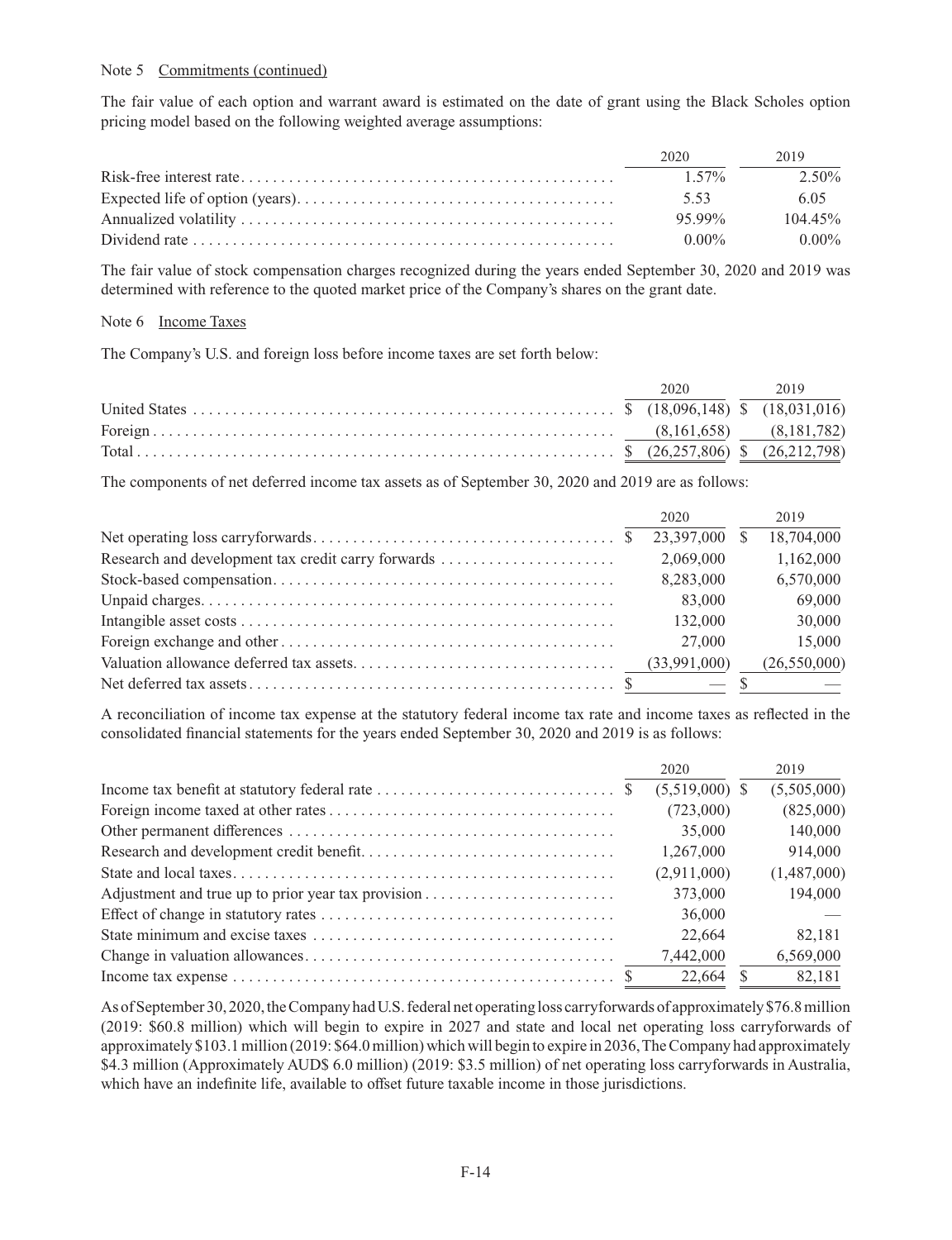#### Note 2 Income Taxes (continued)

The Company evaluates its valuation allowance requirements based on available evidence. When circumstances change, and this causes a change in management's judgment about the recoverability of deferred tax assets, the impact of the change on the valuation allowance is reflected in current income. Because management of the Company does not currently believe that it is more likely than not that the Company will receive the benefi t of these assets, a valuation allowance has been established at September 30, 2020 and 2019.

#### Uncertain Tax Positions

The Company files income tax returns in the U.S. federal jurisdiction and various state and local and foreign jurisdictions. The Company's tax returns are subject to tax examinations by U.S. federal and state tax authorities, or examinations by foreign tax authorities until the respective statutes of limitation expire. The Company is subject to tax examinations by tax authorities for all taxation years commencing on or after 2013.

Under the provisions of the Internal Revenue Code, the net operating loss ("NOL") carryforwards are subject to review and possible adjustment by the Internal Revenue Service and state tax authorities. NOL and tax credit carryforwards may become subject to an annual limitation in the event of an over 50% cumulative change in the ownership interest of significant stockholders over a three-year period, as defined under Sections 382 and 383 of the Internal Revenue Code, as well as similar state tax provisions. This could limit the amount of NOLs that the Company could be entitled to utilize annually to offset future taxable income or tax liabilities. The amount of the annual limitation, if any, would be determined based on the value of the Company immediately prior to the ownership change. Subsequent ownership changes may affect the limitation in future years. The Company completed a Section 382 analysis through the fiscal year ended September 30, 2020 and currently does not believe Section 382 will apply to limit the utilization of available NOLs.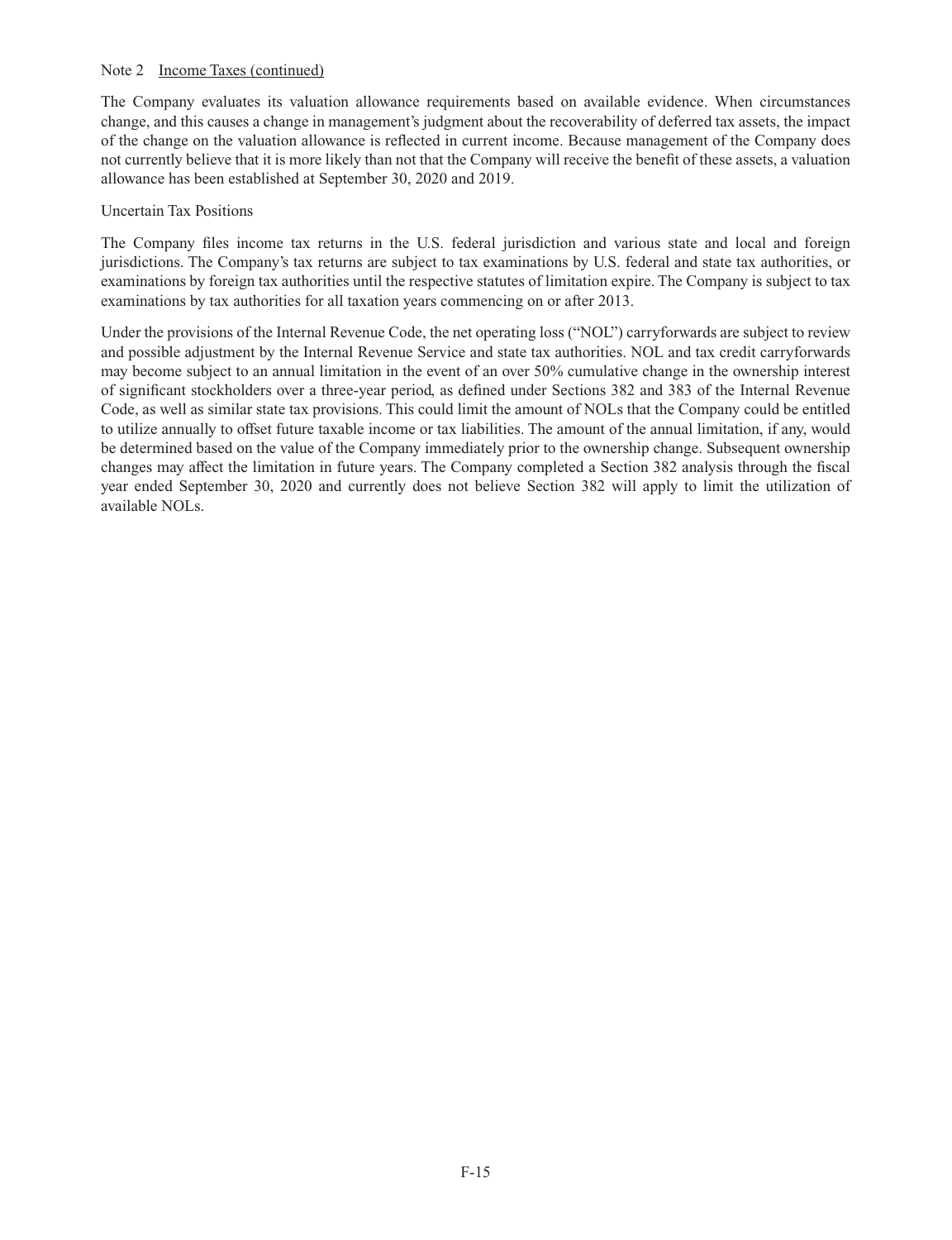# *ITEM 9. CHANGES IN AND DISAGREEMENTS WITH ACCOUNTANTS ON ACCOUNTING AND FINANCIAL MATTERS*

Not Applicable

# *ITEM 9A. CONTROLS AND PROCEDURES*

### *Disclosure Controls and Procedures*

We maintain disclosure controls and procedures that are designed to provide reasonable assurance that material information required to be disclosed in our periodic reports filed under the Exchange Act is recorded, processed, summarized, and reported within the time periods specified in the SEC's rules and forms and to provide reasonable assurance that such information is accumulated and communicated to our management, our chief executive officer and our principal financial officer, to allow timely decisions regarding required disclosure.

We carried out an evaluation, under the supervision and with the participation of our management, including our principal executive and principal financial officer, of the effectiveness of the design and operation of our disclosure controls and procedures, as defined in Rule  $13(a)$ -15(e) under the Exchange Act. Based on this evaluation, our principal executive officer and principal financial officer concluded that our disclosure controls and procedures were effective as of September 30, 2020.

## *Management's Annual Report on Internal Control over Financial Reporting*

Our management is responsible for establishing and maintaining adequate internal control over financial reporting as defined in Rules  $13a-15(f)$  and  $15d-15(f)$  under the Exchange Act. Under the supervision and with the participation of our management, including our Principal Executive Officer and Principal Financial Officer, we conducted an evaluation of the effectiveness of our internal control over financial reporting based on criteria established in the framework in Internal Control — Integrated Framework (2013) issued by the Committee of Sponsoring Organizations of the Treadway Commission ("COSO").

Because of its inherent limitations, internal control over financial reporting may not prevent or detect misstatements. Also, projections of any evaluation of effectiveness to future periods are subject to the risks that controls may become inadequate because of changes in conditions, or that the degree of compliance with the policies or procedures may deteriorate.

Based on this evaluation, our management concluded that our internal controls over financial reporting were effective as of September 30, 2020.

#### *Changes in Internal Control over Financial Reporting*

During the quarter ended September 30, 2020, there were no changes in our internal control over financial reporting identified in management's evaluation pursuant to Rules 13a 15(d) or 15d 15(d) of the Exchange Act that materially affected, or are reasonably likely to materially affect, our internal controls over financial reporting.

# *ITEM 9B OTHER INFORMATION*

None.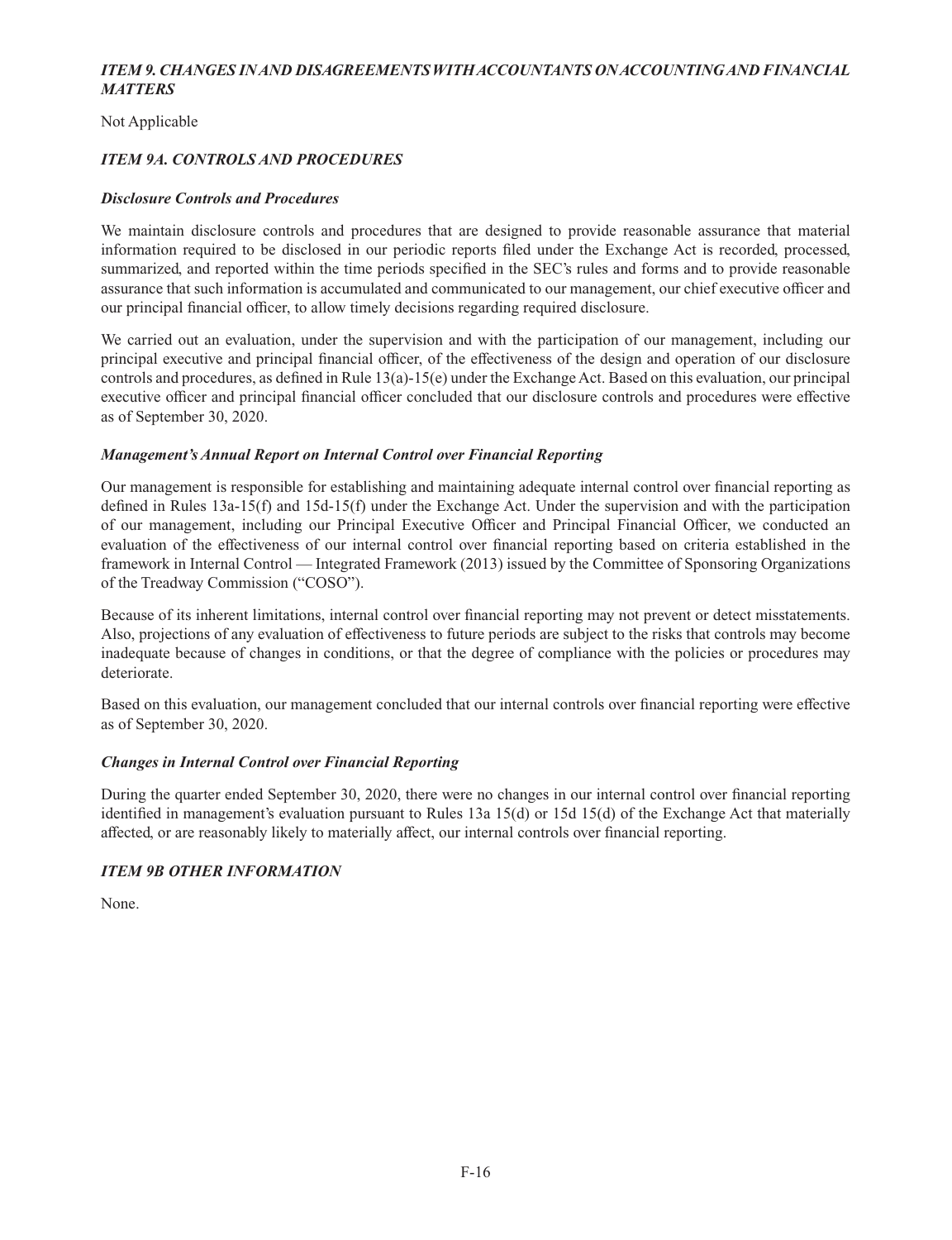# *ITEM 10 DIRECTORS, EXECUTIVE OFFICERS AND CORPORATE GOVERNANCE*

#### **Directors and Executive Officers**

Our directors are to be elected at our annual meeting and each director elected is to hold office until his or her successor is elected and qualified. Our board of directors may remove our officers at any time.

Our directors and executive officers, their age, positions held, and duration of such, are as follows:

| Name                      | <b>Position</b>                               | Age | Date first<br>appointed |
|---------------------------|-----------------------------------------------|-----|-------------------------|
| Christopher Missling, PhD | Director, President, Chief Executive Officer, | 55  | July 5, 2013            |
|                           | Secretary                                     |     |                         |
| Athanasios Skarpelos      | Director                                      | 54  | January 9, 2013         |
| Claus van der Velden, PhD | Director                                      | 48  | March 2, 2018           |
| Elliot Favus, MD          | Director                                      | 46  | May 7, 2014             |
| Steffen Thomas, PhD       | Director                                      | 54  | June 15, 2015           |
| Peter Donhauser, D.O.     | Director                                      | 55  | February 8, 2017        |
| Sandra Boenisch, CPA, CGA | Principal Financial Officer, Treasurer        | 39  | October 1, 2015         |

#### *Business Experience*

The following is a brief account of the education and business experience of directors and executive officers during at least the past five years, indicating their principal occupation during the period, and the name and principal business of the organization by which they were employed.

Christopher Missling, PhD. Christopher Missling has over twenty years of healthcare industry experience in big pharmaceutical, biotech industry and investment banking. Most recently, from March 2007 until his appointment by our Company, Dr. Missling served as the head of healthcare investment banking at Brimberg & Co. in New York, New York. Also, Dr. Missling served as the Chief Financial Officer of Curis, Inc. (NASDAQ:CRIS) and ImmunoGen, Inc. (NASDAQ:IMGN). Dr. Missling earned his MS and PhD from the University of Munich and an MBA from Northwestern University Kellogg School of Management and WHU Otto Beisheim School of Management.

Athanasios Skarpelos. Athanasios (Tom) Skarpelos is a self-employed investor with over 20 years of experience working with private and public companies. For more than 12 years, he has been focused on biotechnology companies involved in drug discovery and drug development projects. His experience has led to relationships with researchers at academic institutes in Europe and North America. Mr. Skarpelos is a founder of Anavex.

Claus van der Velden, PhD. Claus van der Velden, PhD, brings significant expertise in management, accounting, internal controls and risk management. Since July of 2011, he has served as corporate head of Management Accounting, Internal Audit and Risk Management at Stroeer SE & Co KGaA, a publicly listed German digital media company. Previously, Dr. van der Velden served as the Director of Corporate Business Controlling for the Nutrition & Health business unit at Cognis, a worldwide supplier of global nutritional ingredients and specialty chemicals. In this position, he was also a compliance representative and a member of the global leadership team. After the acquisition of Cognis by BASF, he was responsible for the management accounting processes of the BASF Nutrition& Health division, developing and producing mostly natural-source ingredients for the food and healthcare industries. Dr. van der Velden started his career as a strategy consultant at an international marketing and strategy consultancy firm. He studied in Kiel and Stockholm and received a degree in economics from the University of Kiel and later obtained his doctorate in business management from the WHU-Otto Beisheim School of Management where he also previously taught economics.

Elliot Favus, MD. Elliot Favus is Chief Executive Officer of Favus Institutional Research, a healthcare research firm serving institutional investors. He has been a healthcare equity research analyst on Wall Street since 2006, starting at Lazard Capital Markets and subsequently at Och-Ziff Capital Management Group. Prior to working on Wall Street, Dr. Favus was an Instructor in medicine at Mount Sinai School of Medicine in New York. He attended the University of Michigan (BA, 1996), the University of Chicago Pritzker School of Medicine (MD, 2001) and the NYU-Bellevue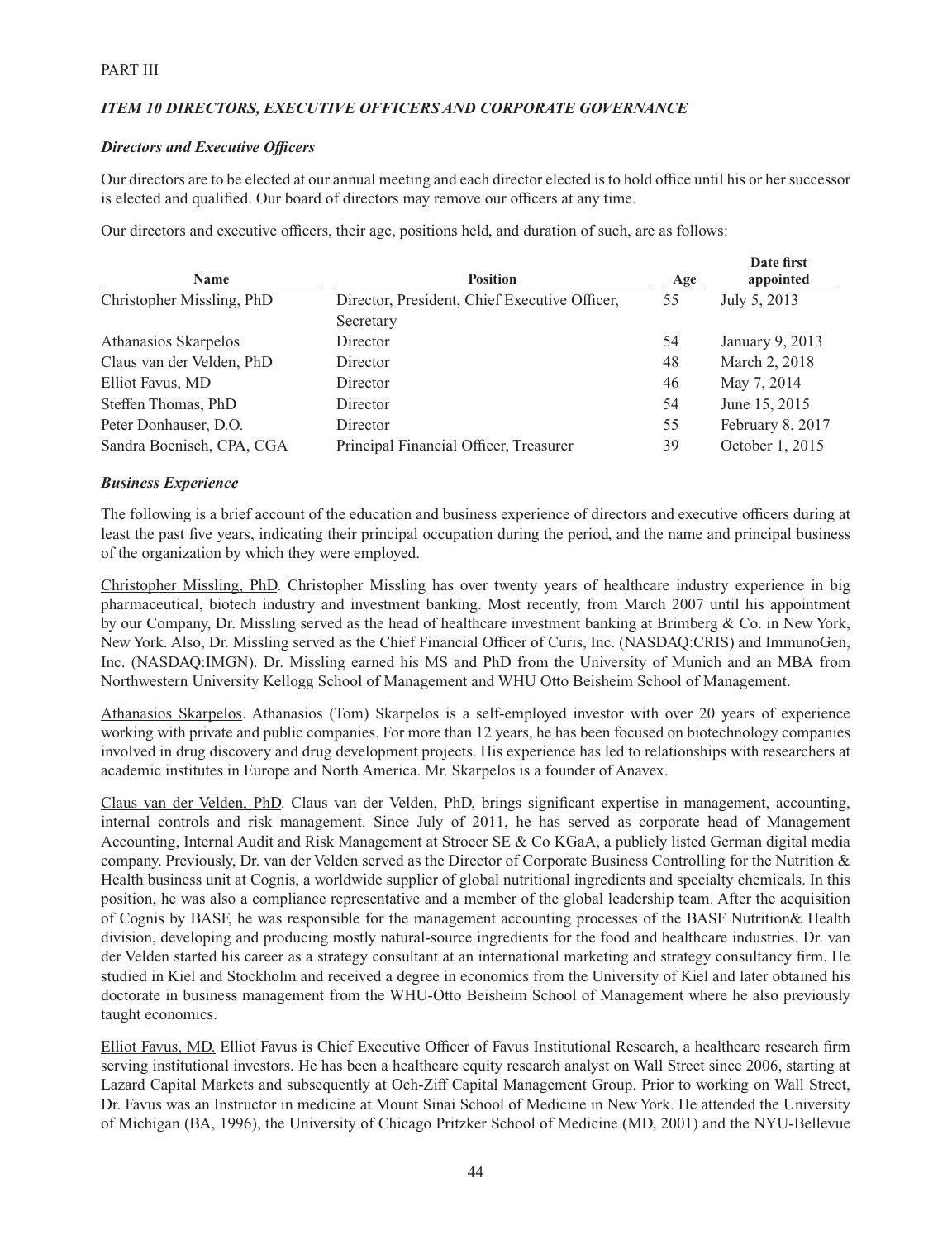Hospital Internal Medicine Residency Program (2004). He is board-certified in Internal Medicine (2004) and has 10 years of basic science laboratory experience working on human genetics projects at Harvard Medical School, the University of Chicago and the University of Pittsburgh.

Steffen Thomas, PhD. Steffen Thomas, has over 15 years of experience as a European patent attorney and is currently practicing at Epping Hermann Fischer, a major intellectual property law firm in Europe. Previously, he worked for Japan-based Takeda Pharmaceutical Company, the largest pharmaceutical company in Asia and a top firm worldwide, as an in-house patent attorney. Prior to that, he worked for Nycomed Pharma, acquired by Takeda in 2011 for approximately USD \$10 billion. Dr. Thomas' legal practice covers drafting of patent applications, prosecuting patent applications before national and international patent offices, defending and challenging patents in opposition, appeal, and nullity proceedings, enforcing patents before the infringement courts, and preparing opinions on patentability and infringement in the technical field of chemistry. Dr. Thomas has particular expertise in small molecule pharmaceuticals. He holds MS and PhD degrees in Chemistry from the University of Munich.

Peter Donhauser, D.O. Peter Donhauser, had more than 20 years of expertise in clinical research prior to practicing osteopathic medicine with an integrated medical approach in private practice beginning in 2000. He worked at the University Hospital of Munich in the fields of geriatrics and neuromusculoskeletal diseases. During this time, he was a clinical trial investigator in multiple Phase 3 studies, including studies sponsored by Merck Sharp & Dohme, Merck, Boehringer Mannheim, Roche, Servier and Sanofi . He received his human medicine degree at the University of Munich and Doctor of Osteopathic Medicine (D.O.) from the German-American Academy for Osteopathy, or DAAO, a member of the European Register for Osteopathic Physicians, or EROP, at the Philadelphia College of Osteopathic Medicine.

Sandra Boenisch, CPA, CGA. Ms. Boenisch is a Chartered Professional Accountant (CPA, CGA) with over 15 years of accounting, audit, and financial reporting experience in a variety of industries, both in the United States and Canada. Ms. Boenisch was an independent consultant, providing financial reporting services to a range of public companies in the United States and Canada since January 2012. From 2008 until 2012, Ms. Boenisch was employed at BDO Canada LLP (Vancouver, BC) where she was hired as a Senior Accountant and was later promoted to Manager, Audit Assurance. Ms. Boenisch specialized in managing assurance engagements for public companies in the United States and Canada. Prior to that, Ms. Boenisch worked for another public accounting firm from 2001 to 2008. As an independent consultant, Ms. Boenisch has acquired considerable experience in finance, governance, and regulatory compliance. She holds a BComm from Laurentian University.

# *Family Relationships*

There are no family relationships between any director or executive officer.

# *Involvement in Certain Legal Proceedings*

There are no material proceedings to which any director or executive officer or any associate of any such director or officer is a party adverse to our Company or has a material interest adverse to our Company.

#### *Compliance with Section 16(a) of the Securities Exchange Act of 1934*

Section 16(a) of the Securities Exchange Act of 1934 requires our executive officers and directors and persons who own more than 10% of our common stock to file with the Securities and Exchange Commission initial statements of beneficial ownership, reports of changes in ownership and annual reports concerning their ownership of our common stock and other equity securities, on Forms 3, 4 and 5 respectively. Executive officers, directors and greater than 10% shareholders are required by the Securities and Exchange Commission regulations to furnish us with copies of all Section  $16(a)$  reports that they file.

Based solely on the copies of such reports and amendments thereto received by us, or written representations that no filings were required, we believe that all Section 16(a) filing requirements applicable to our executive officers and directors and 10% stockholders were met for the year ended September 30, 2020.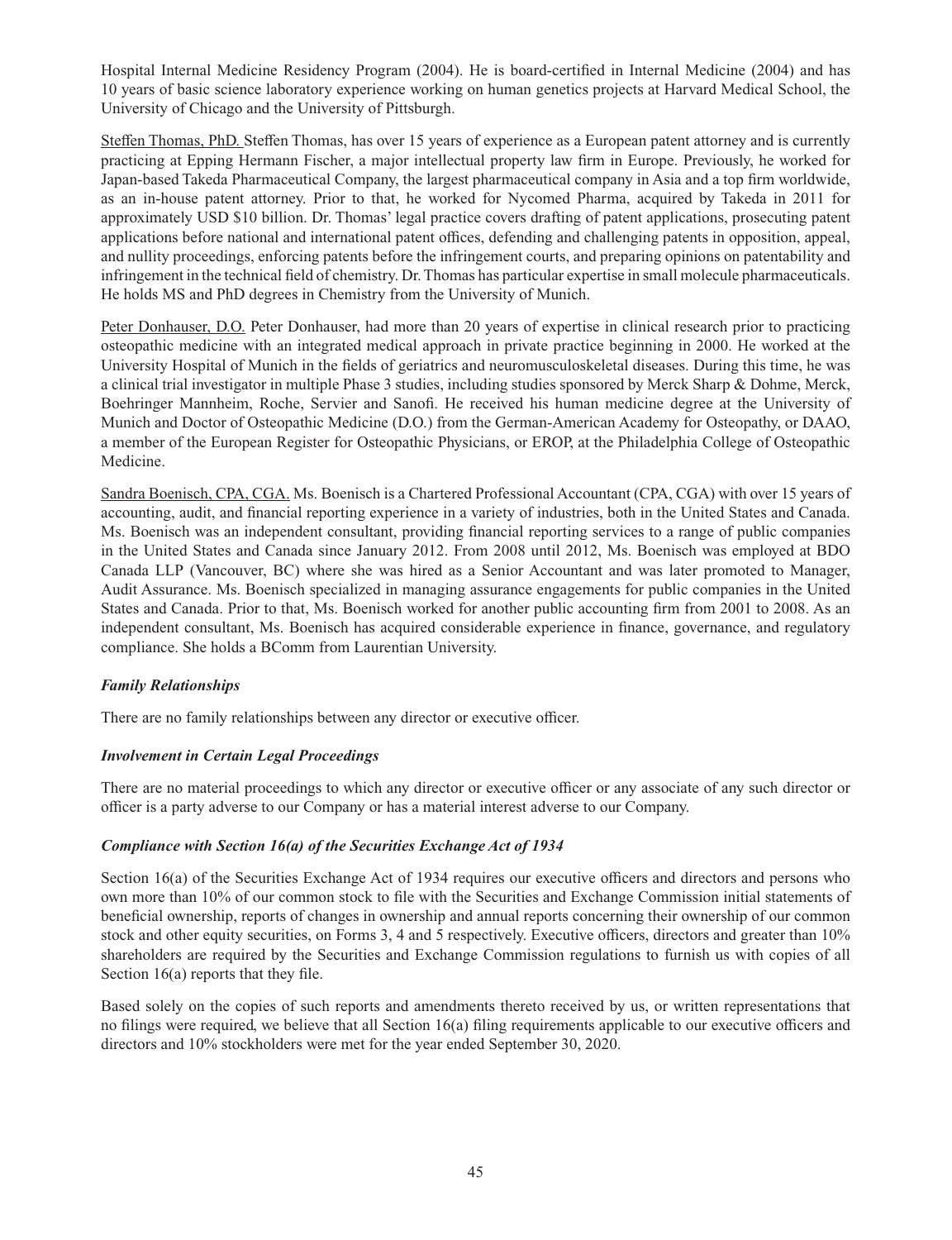## *Code of Ethics*

We have adopted a code of ethics that applies to our directors, principal executive officer, principal financial officer, principal accounting officer or controller, or persons performing similar functions, and to all employees. We have posted our policy on our website at www.anavex.com.

#### *Audit Committee and Audit Committee Financial Experts*

The members of the Audit Committee are Claus van der Velden (Chairman), Athanasios Skarpelos and Steffen Thomas. Our board of directors has determined that Claus van der Velden is an "audit committee financial expert" as defined by applicable SEC and Nasdaq rules.

The Audit Committee oversees and reports to our board of directors on various auditing and accounting-related matters, including, among other things, the maintenance of the integrity of our financial statements, reporting process and internal controls; the selection, evaluation, compensation and retention of our independent registered public accounting firm; legal and regulatory compliance, including our disclosure controls and procedures; and oversight over our risk management policies and procedures.

The Audit Committee operates under a charter that was adopted by our board of directors. The Audit Committee met five times during fiscal 2020.

#### *Nominating and Corporate Governance Committee*

The members of our Nominating and Corporate Governance Committee are Claus van der Velden (Chairman), Steffen Thomas and Peter Donhauser.

The Nominating and Corporate Governance Committee is appointed by the Board to oversee and evaluate the Board's performance and the company's compliance with corporate governance regulations, guidelines and principles, to identify individuals qualified to become Board members, to recommend to the Board proposed nominees for Board membership, and to recommend to the Board directors to serve on each standing committee. The Nominating and Corporate Governance Committee did not meet but did act by written consent during fiscal 2020.

#### *Compensation Committee*

The members of our Compensation Committee are Claus van der Velden (Chairman), Steffen Thomas and Peter Donhauser.

The Compensation Committee assists our board of directors in discharging its responsibilities relating to compensation of our directors and executive officers. Its responsibilities include, among other things, reviewing, approving and recommending compensation programs and arrangements applicable to our officers; determining the objectives of our executive officer compensation programs; overseeing the evaluation of our senior executives; administering our incentive compensation plans and equity-based plans, including reviewing and granting equity awards to our executive officers; and reviewing and approving director compensation and benefits. The Compensation Committee can delegate to other members of our board of directors, or an officer or officers of the Company, the authority to review and grant stock-based compensation for employees who are not executive officers.

The Compensation Committee has the responsibilities and authority designated by Nasdaq rules. Specifically, the Compensation Committee has the sole discretion to select and receive advice from a compensation consultant, legal counsel or other adviser and is directly responsible for oversight of their work. The Compensation Committee must also determine reasonable compensation to be paid to such advisors by us.

Prior to the formation of our Compensation Committee, our board of directors performed the functions that would have been handled by the Compensation Committee.

The Compensation Committee operates under a charter that was adopted by our board of directors. The Compensation Committee met one time during fiscal 2020 and also acted by written consent as required.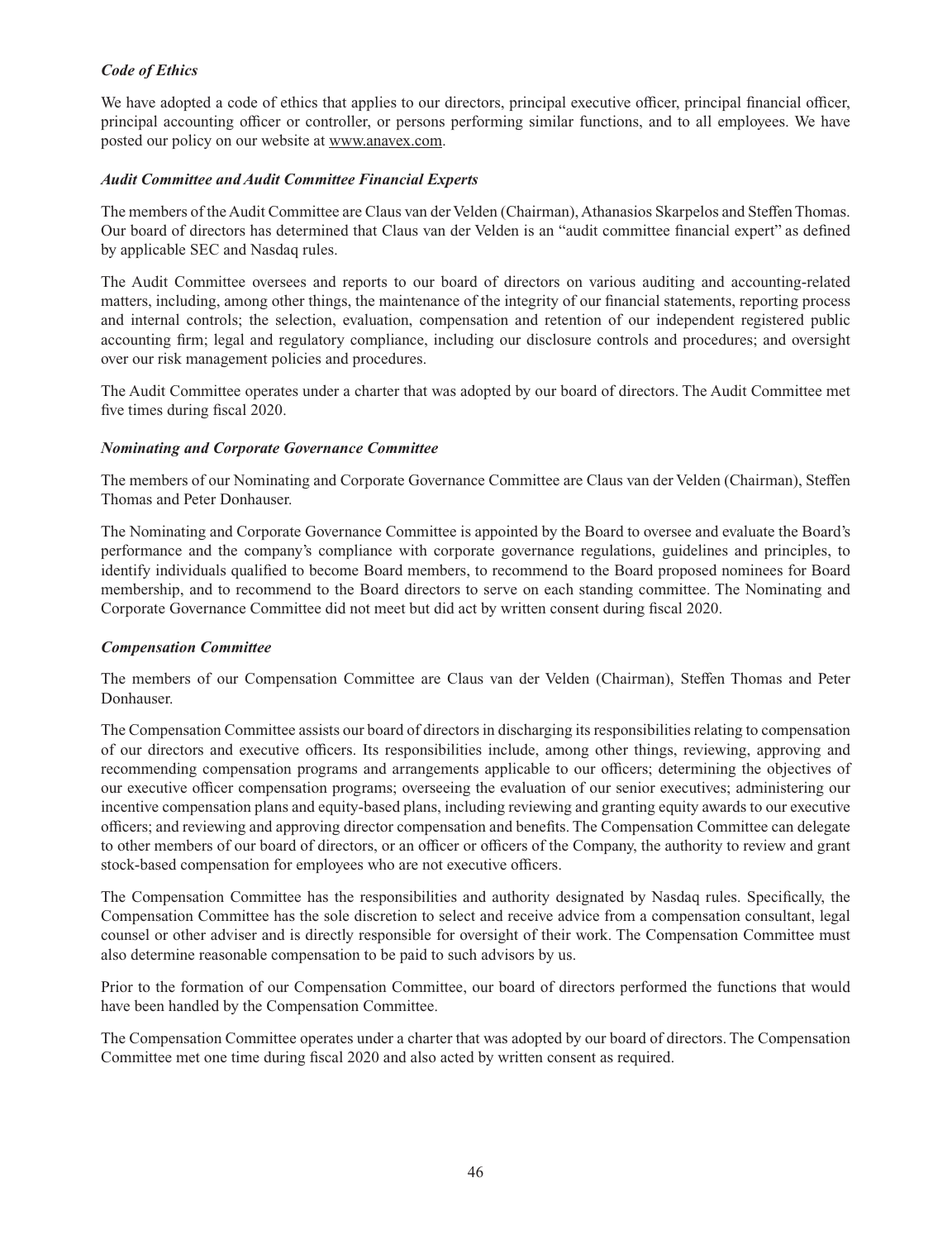# *ITEM 11. EXECUTIVE COMPENSATION*

The Company's compensation objectives are to offer our executive officers' compensation and benefits that are competitive and meet our goals of attracting, retaining and motivating highly skilled, talented management, which is necessary for the Company to achieve its financial and strategic objectives and create long-term value for our stockholders.

A significant portion of the Company's executive compensation opportunity is related to factors that directly and indirectly influence shareholder value, including long-term stock performance and operational performance. We believe the levels of compensation we provide should be competitive, reasonable and appropriate for our business needs and circumstances.

## *Our Executive Compensation Program and Philosophy*

The intent of the Company's compensation program is to attract and retain talent, to create incentives for and to reward excellent performance. We seek to compensate our executives in a manner that is competitive, rewards performance that creates shareholder value, recognizes individual contributions, and encourages long-term value creation.

The Compensation Committee meets at least twice per year to review and evaluate executive compensation and each executive officer's performance. The Compensation Committee utilizes quantitative and qualitative factors, including the accomplishment of initiatives, attitude, and leadership and applies overall judgment to assess performance, taking into account the financial condition of the Company. Ultimately, the Compensation Committee seeks to evaluate, based on the achievement of financial and nonfinancial objectives, the variable compensation, including special awards, of executive officers of the Company and decide on the base salary and target discretionary bonus for such persons taking into account relevant benchmark data.

The Compensation Committee believes that a significant portion of each executive's compensation opportunity should be tied to variable compensation and value creation for shareholders. The Compensation Committee believes this mix provides an appropriate balance between the financial security required to attract and retain qualified individuals, and the Compensation Committee's goal of ensuring that executive compensation rewards performance that benefits shareholders over the long term.

#### *Compensation Consultants*

The Compensation Committee makes recommendations to the Board for all compensation for executives, including the structure and design of the compensation programs. The Compensation Committee is responsible for retaining and terminating compensation consultants and determining the terms and conditions of their engagement. During fiscal 2020, the Compensation Committee did not engage any compensation consultants.

#### *Annual Discretionary Cash Bonuses*

The Company has an annual discretionary cash bonus program. The Compensation Committee, or board of directors works with the Chief Executive Officer to evaluate the Company's financial performance and overall financial condition to determine if discretionary bonuses are to be paid.

#### *Benefi ts*

The Company's executives are entitled to participate in employee benefi t plans, programs and arrangements implemented by the Company and generally available to all salaried employees, such as medical, dental and insurance programs. Executives are also allowed to participate in the Company's tax-qualified  $401(k)$  Plan offered to all similarly situated full-time employees.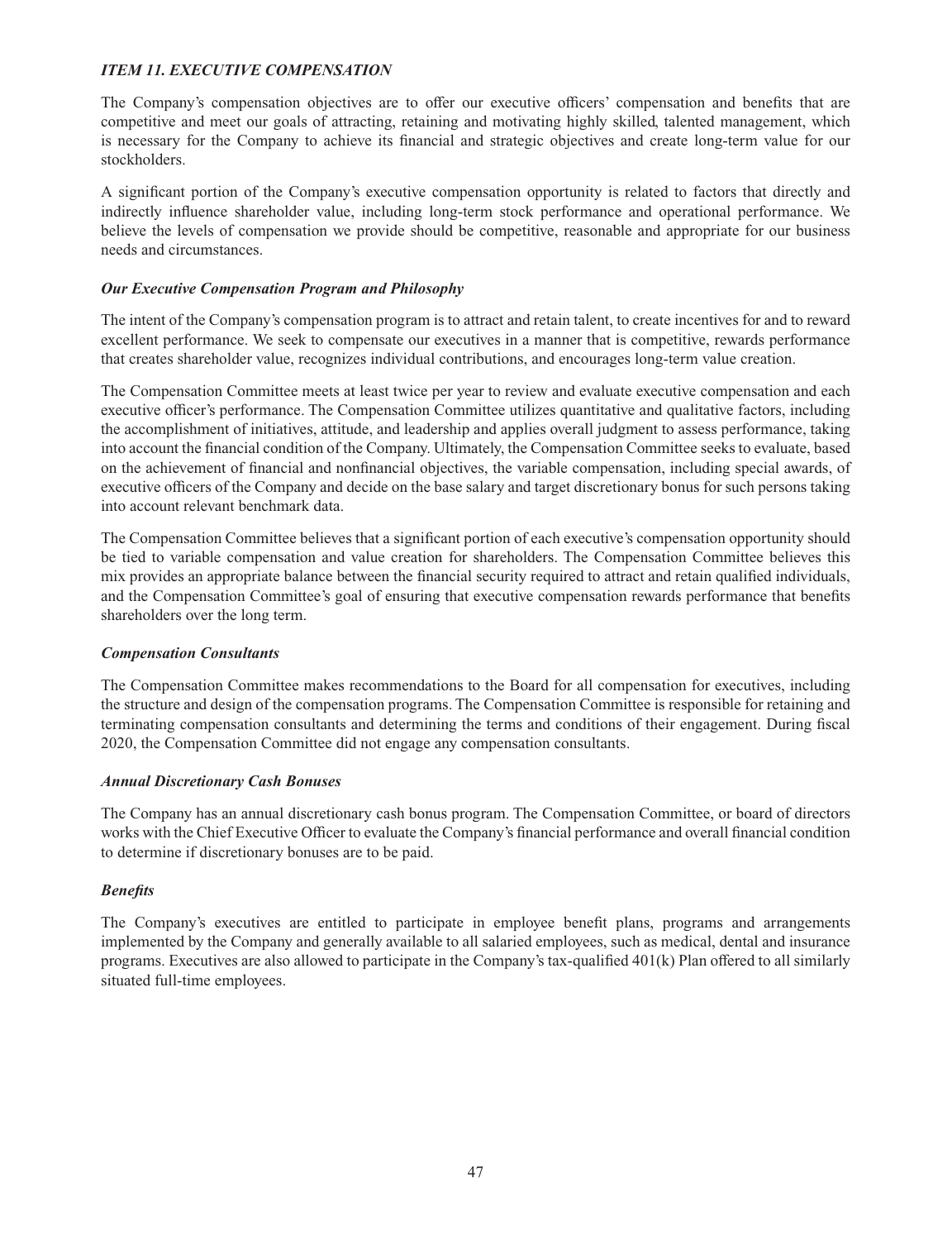#### *Summary Compensation*

The particulars of compensation paid to our named executive officers for the last two completed fiscal years:

| <b>Name and Principal</b><br><b>Position</b>                          | Year | <b>Salary</b><br><b>(S)</b> | <b>Bonus</b><br>(S) | <b>Stock</b><br><b>Awards</b><br>(S) | Option<br><b>Awards</b><br><b>(S)</b> | vuier<br>Compen-<br>sation<br><b>(S)</b> | <b>Total</b><br><b>(\$)</b> |
|-----------------------------------------------------------------------|------|-----------------------------|---------------------|--------------------------------------|---------------------------------------|------------------------------------------|-----------------------------|
| Christopher Missling,<br>PhD                                          | 2020 | 550,000                     | 55,000              |                                      | 1,224,648                             | 11.400                                   | 1,841,048                   |
| President, Chief Executive<br>Officer, and Director                   | 2019 | 512,500                     | 50,000              |                                      | 2,806,339                             | 11.200                                   | 3,380,039                   |
| Sandra Boenisch $(1)$<br>1.1.1.1.1.1.1<br>Principal Financial Officer | 2020 | 117,041                     | 22,313              |                                      | 155,864                               |                                          | 295,218                     |
| and Treasurer                                                         | 2019 | 72,327                      | 13,561              |                                      | 138,672                               |                                          | 224,560                     |

**Other** 

(1) Compensation to Ms. Boenisch denominated in Canadian Dollars has been translated to US dollars at an exchange rate of 0.7438 during the year ended September 30, 2020 (2019: 0.7534).

#### *Employment Agreements*

#### **Christopher Missling**

We and Dr. Missling entered into an employment agreement dated July 5, 2013, as amended and extended (the "CEO Employment Agreement"), whereby we currently pay to Dr. Missling an annual base salary of \$550,000. In addition, Dr. Missling is eligible to earn an annual cash bonus for each whole or partial calendar year of up to twenty percent of his base salary, and to participate in our employee benefi t plans. We have agreed to indemnify Dr. Missling in connection with his provision of services to us.

#### **Sandra Boenisch**

We and Ms. Boenisch entered into an amended and restated employment agreement dated October 4, 2017, as amended and extended, whereby we currently pay Ms. Boenisch an annual base salary of \$200,000 Canadian dollars, effective March 1, 2020. Ms. Boenisch is eligible for discretionary salary increases.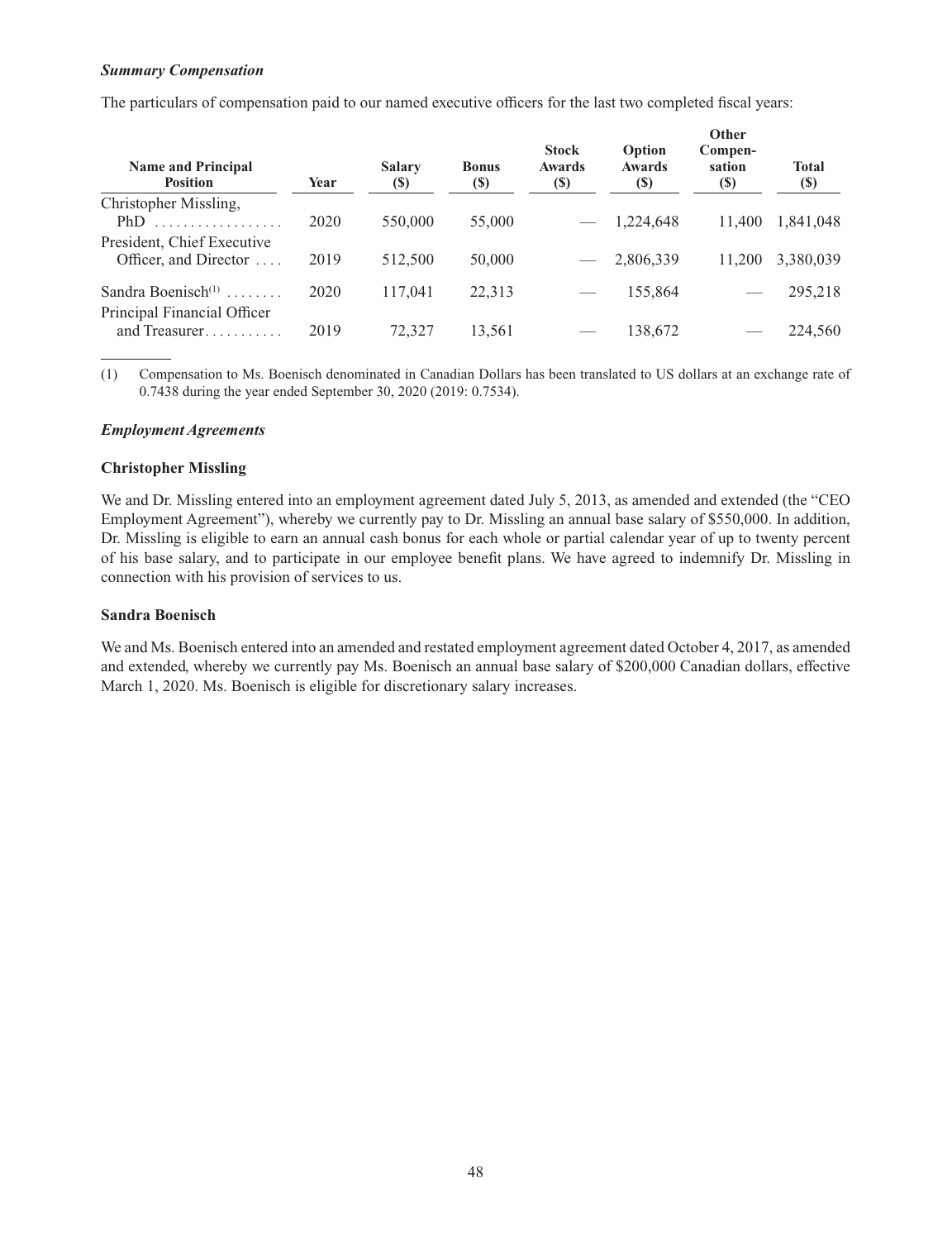#### *Outstanding Equity Awards at Fiscal Year-End*

The following table sets forth for each named executive officer and director certain information concerning the outstanding equity awards as of September 30, 2020.

|             |                                                                           |                                                                           | <b>Option Awards</b>                                                                                                         |                                       |                              |                                                                                               |                                                                                                     | <b>Stock Awards</b>                                                                                                                         |                                                                                                                                                                      |
|-------------|---------------------------------------------------------------------------|---------------------------------------------------------------------------|------------------------------------------------------------------------------------------------------------------------------|---------------------------------------|------------------------------|-----------------------------------------------------------------------------------------------|-----------------------------------------------------------------------------------------------------|---------------------------------------------------------------------------------------------------------------------------------------------|----------------------------------------------------------------------------------------------------------------------------------------------------------------------|
| Name        | Number of<br>Securities<br>Underlying<br>Exercisable<br>Options<br>$(\#)$ | Number of<br>Securities<br>Underlying<br>Unexercisable<br>Options<br>(# ) | Equity<br>Incentive<br>Plan Awards:<br>Number of<br>Securities<br>Underlying<br>Unexercised<br>Unearned<br>Options<br>$(\#)$ | Option<br>Exercise<br>Price<br>$(\$)$ | Option<br>Expiration<br>Date | Number<br>of<br><b>Shares</b><br>of Units<br>of Stock<br>that<br>have not<br>Vested<br>$(\#)$ | Market<br>Value of<br><b>Shares</b><br>or Units<br>of Stock<br>that<br>have not<br>Vested<br>$(\$)$ | Equity<br>Incentive<br>Plan<br>Awards:<br>Number of<br>Unearned<br>Shares,<br>Units or<br>Other<br>Rights that<br>have not<br>Vested $(\#)$ | Equity<br>Incentive<br>Plan<br>Awards:<br>Market<br>or Payout<br>Value of<br>Unearned<br>Shares,<br>Units or<br>Other<br>Rights<br>that have<br>not Vested<br>$(\$)$ |
| Christopher | 500,000                                                                   |                                                                           |                                                                                                                              | 1.60                                  | July 5, 2023                 |                                                                                               |                                                                                                     |                                                                                                                                             |                                                                                                                                                                      |
| Missling    | 125,000                                                                   |                                                                           |                                                                                                                              | 1.32                                  | May 8, 2024                  |                                                                                               |                                                                                                     |                                                                                                                                             |                                                                                                                                                                      |
|             | 500,000                                                                   |                                                                           |                                                                                                                              | 0.92                                  | April 2, 2025                |                                                                                               |                                                                                                     |                                                                                                                                             |                                                                                                                                                                      |
|             | 187,500                                                                   |                                                                           |                                                                                                                              | 5.04                                  | Sept 18, 2025                |                                                                                               |                                                                                                     |                                                                                                                                             |                                                                                                                                                                      |
|             | 379,625                                                                   |                                                                           |                                                                                                                              | 6.26                                  | July 5, 2026                 |                                                                                               |                                                                                                     |                                                                                                                                             |                                                                                                                                                                      |
|             | 861,429                                                                   |                                                                           |                                                                                                                              | 7.06                                  | July 18, 2026                |                                                                                               |                                                                                                     |                                                                                                                                             |                                                                                                                                                                      |
|             | 500,000                                                                   |                                                                           |                                                                                                                              | 3.28                                  | Sept 22, 2026                |                                                                                               |                                                                                                     |                                                                                                                                             |                                                                                                                                                                      |
|             | 450,000                                                                   |                                                                           |                                                                                                                              | 5.92                                  | May 12, 2027                 |                                                                                               |                                                                                                     |                                                                                                                                             |                                                                                                                                                                      |
|             | 366,666                                                                   | 33,334                                                                    |                                                                                                                              | 3.30                                  | Dec 13, 2027                 |                                                                                               |                                                                                                     |                                                                                                                                             |                                                                                                                                                                      |
|             | 450,000                                                                   |                                                                           |                                                                                                                              | 2.30                                  | May 15, 2028                 |                                                                                               |                                                                                                     |                                                                                                                                             |                                                                                                                                                                      |
|             | 409,500                                                                   |                                                                           |                                                                                                                              | 2.58                                  | Oct. 1, 2028                 |                                                                                               |                                                                                                     |                                                                                                                                             |                                                                                                                                                                      |
|             | 250,000                                                                   | 500,000                                                                   |                                                                                                                              | 3.15                                  | May 3, 2029                  |                                                                                               |                                                                                                     |                                                                                                                                             |                                                                                                                                                                      |
|             |                                                                           | 550,000                                                                   |                                                                                                                              | 2.96                                  | January 6, 2030              |                                                                                               |                                                                                                     |                                                                                                                                             |                                                                                                                                                                      |
| Sandra      | 25,000                                                                    |                                                                           |                                                                                                                              | 5.68                                  | Oct 2, 2025                  |                                                                                               |                                                                                                     |                                                                                                                                             |                                                                                                                                                                      |
| Boenisch.   | 106,696                                                                   |                                                                           |                                                                                                                              | 3.28                                  | Sept 22, 2026                |                                                                                               |                                                                                                     |                                                                                                                                             |                                                                                                                                                                      |
|             | 35,000                                                                    |                                                                           |                                                                                                                              | 5.92                                  | May 12, 2027                 |                                                                                               |                                                                                                     |                                                                                                                                             |                                                                                                                                                                      |
|             | 27,500                                                                    | 2,500                                                                     |                                                                                                                              | 3.30                                  | Dec 13, 2027                 |                                                                                               |                                                                                                     |                                                                                                                                             |                                                                                                                                                                      |
|             | 30,000                                                                    |                                                                           |                                                                                                                              | 2.30                                  | May 15, 2028                 |                                                                                               |                                                                                                     |                                                                                                                                             |                                                                                                                                                                      |
|             | 27,300                                                                    |                                                                           |                                                                                                                              | 2.58                                  | Oct. 1, 2028                 |                                                                                               |                                                                                                     |                                                                                                                                             |                                                                                                                                                                      |
|             |                                                                           | 35,000                                                                    |                                                                                                                              | 2.93                                  | June 4, 2029                 |                                                                                               |                                                                                                     |                                                                                                                                             |                                                                                                                                                                      |
|             |                                                                           | 70,000                                                                    |                                                                                                                              | 2.96                                  | January 6, 2030              |                                                                                               |                                                                                                     |                                                                                                                                             |                                                                                                                                                                      |

#### *Stock Option Plans*

For a description of our Equity Compensation Plans, please see Item 5 to this annual report on Form 10-K.

#### *Compensation of Directors*

The table below shows the compensation of our directors who were not our named executive officers for the fiscal year ended September 30, 2020:

| Name                                      | <b>Fees</b><br><b>Earned</b><br>or Paid in<br>Cash<br>(S) | <b>Stock</b><br>Awards<br><b>(\$)</b> | Option<br>Awards<br>$(S)^{(1)}$ | <b>Non-Equity</b><br><b>Incentive Plan</b><br>Compensation<br>(S) | <b>Nonqualified</b><br><b>Deferred</b><br>Compensation<br><b>Earnings</b><br>(S) | <b>All Other</b><br>Compensation<br>$\left( \mathbb{S}\right)$ | <b>Total</b><br>$\left( \mathbb{S}\right)$ |
|-------------------------------------------|-----------------------------------------------------------|---------------------------------------|---------------------------------|-------------------------------------------------------------------|----------------------------------------------------------------------------------|----------------------------------------------------------------|--------------------------------------------|
| Athanasios<br>$Skarpelos \ldots \ldots$   |                                                           |                                       | 111,320                         |                                                                   |                                                                                  |                                                                | 111,320                                    |
| Claus van der<br>Velden $\dots\dots\dots$ | 16,000                                                    |                                       | $-111,320$                      |                                                                   |                                                                                  |                                                                | 127,320                                    |
| Elliot Favus                              |                                                           |                                       | 111,320                         |                                                                   |                                                                                  |                                                                | 111,320                                    |
| Steffen Thomas                            |                                                           |                                       | 111,320                         |                                                                   |                                                                                  |                                                                | 111,320                                    |
| Peter Donhauser                           |                                                           |                                       | 111,320                         |                                                                   |                                                                                  |                                                                | 111.320                                    |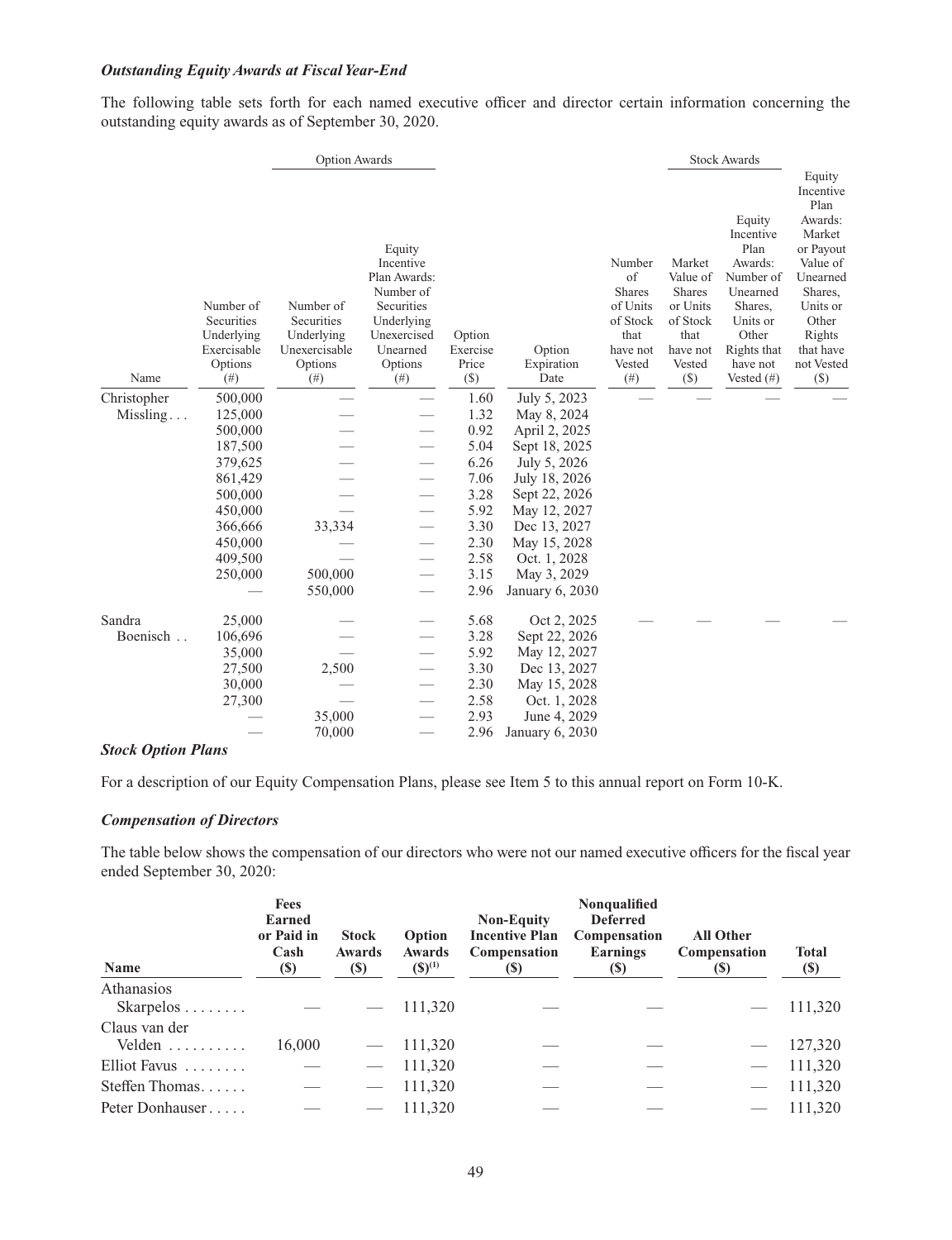(1) At September 30, 2020, the aggregate number of outstanding vested and unvested stock option awards held by each director was: Mr. Skarpelos options to purchase 245,500 shares, Mr. Van der Velden options to purchase 145,500 shares, Mr. Favus options to purchase 290,500 shares, Mr. Thomas options to purchase 245,500 shares and Mr. Donhauser options to purchase 145,500 shares.

We currently compensate Claus van der Velden \$4,000 per quarter for performing the functions of Chairman of our Audit Committee, Compensation Committee and Nominating and Corporate Governance Committee.

In addition, directors are entitled to reimbursement for reasonable travel and other out-of-pocket expenses incurred in connection with attendance at meetings of our board of directors. Our board of directors may award further special remuneration to any director undertaking any special services on our behalf other than services ordinarily required of a director.

#### *Retirement or Similar Benefi t Plans*

There are no arrangements or plans in which we provide retirement or similar benefits for our directors or executive officers.

#### *Resignation, Retirement, Other Termination, or Change in Control Arrangements*

Our Employment Agreement with Dr. Missling contains provisions regarding our obligations upon his termination and upon a change of control. In the event of a change of control, as such term is defined in the employment agreement, all previously granted but unvested stock options held by Dr. Missling shall vest. Depending on the nature of the termination of Dr. Missling's services, certain of his salary, bonus and granted securities shall vest in the amounts at such time as set forth in the Employment Agreement. A copy of Dr. Missling's Second Amendment to Employment Agreement is set forth in its entirety as an exhibit hereto.

Our employment agreement with Sandra Boenisch contains provisions regarding our obligations to Ms. Boenisch upon a change of control. In the event of a change of control, as such term is defined in the employment agreement, all of the remaining unvested option shares granted to Ms. Boenisch will immediately vest with no restrictions on purchase or sales. A copy of Ms. Boenisch's employment agreement is set forth in its entirety as an exhibit hereto.

## *ITEM 12. SECURITY OWNERSHIP OF CERTAIN BENEFICIAL OWNERS AND MANAGEMENT AND RELATED STOCKHOLDER MATTERS.*

The following table sets forth, as of December 28, 2020, certain information with respect to the beneficial ownership of our common stock by each stockholder known by us to be the beneficial owner of more than 5% of our common stock and by each of our current directors and our named executive officers and by our current directors and executive officers as a group. We have determined the number and percentage of shares beneficially owned by such person in accordance with Rule 13d-3 under the Securities Exchange Act of 1934. This information does not necessarily indicate beneficial ownership for any other purpose.

| Title of class      | Name and address of beneficial owner                     | Amount and<br>nature of beneficial<br>ownership | Percent of class <sup><math>(1)</math></sup> |
|---------------------|----------------------------------------------------------|-------------------------------------------------|----------------------------------------------|
| Common Stock        | Christopher Missling (CEO/Director)                      | $6,031,264^{(2)}$                               | $8.4\%$                                      |
| Common Stock        | Athanasios Skarpelos (Director)                          | 1,551,958(3)                                    | $2.3\%$                                      |
| Common Stock        | Claus van der Velden (Director)                          | 128,834(4)                                      | *                                            |
| Common Stock        | Elliot Favus (Director)                                  | $290,500^{(5)}$                                 | $*$                                          |
| Common Stock        | Steffen Thomas (Director)                                | 245,500 <sup>(6)</sup>                          | *                                            |
| Common Stock        | Peter Donhauser (Director)                               | $145,500^{(7)}$                                 | $\ast$                                       |
| Common Stock        | Sandra Boenisch (Principal Financial<br>Officer)         | 276,959(8)                                      | $\ast$                                       |
| Common Stock        | Directors & Executive Officers as a<br>group (7 persons) | 8,670,515                                       | 11.8%                                        |
| Common Stock        | BlackRock, Inc.                                          | 3,480,213                                       | $5.2\%$                                      |
| $*$ Less than $1\%$ |                                                          |                                                 |                                              |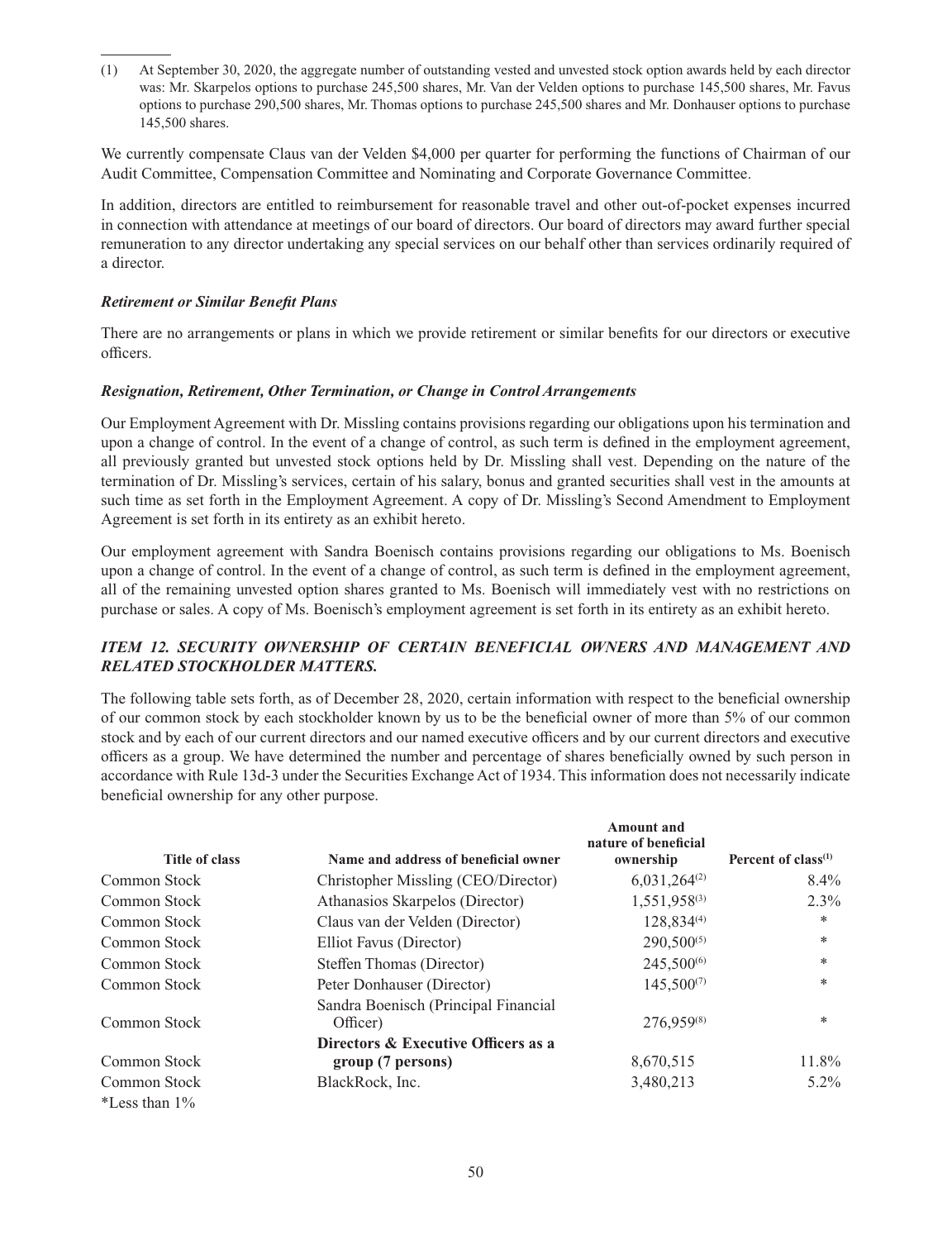- (1) Percentage of ownership is based on 66,962,957 of our common stock issued and outstanding as of December 28, 2020. Except as otherwise indicated, we believe that the beneficial owners of the common stock listed above, based on information furnished by such owners, have sole investment and voting power with respect to such shares, subject to community property laws where applicable. Beneficial ownership is determined in accordance with the rules of the Securities and Exchange Commission and generally includes voting or investment power with respect to securities. Shares of common stock subject to options or warrants currently exercisable or exercisable within 60 days, are deemed outstanding for purposes of computing the percentage ownership of the person holding such option or warrants but are not deemed outstanding for purposes of computing the percentage ownership of any other person.
- (2) Includes options to purchase 500,000 shares of our common stock at \$1.60 per share, options to purchase 125,000 shares of our common stock at \$1.32 per share, options to purchase 500,000 shares of our common stock at \$0.92 per share, options to purchase 187,500 shares of our common stock at \$5.04 per share, options to purchase 379,625 shares of our common stock at \$6.26 per share, options to purchase 861,429 shares of our common stock at \$7.06 per share, options to purchase 500,000 shares of our common stock at \$3.28 per share, and options to purchase 450,000 shares of our common stock at \$5.92 per share, options to purchase 400,000 shares of our common stock at \$3.30 per share, options to purchase 450,000 shares of our common stock at \$2.30 per share, options to purchase 409,500 shares of our common stock at \$2.58 per share and options to purchase 250,000 shares of our common stock at \$3.15 per share that are vested or are vesting within 60 days. Excludes options to purchase 500,000 shares of our common stock at \$3.15 per share and options to purchase 550,000 shares of our common stock at \$2.96 per share that do not vest within 60 days.
- (3) Includes options to purchase 50,000 shares of our common stock at \$0.92 per share and options to purchase 100,000 shares of our common stock at \$3.28 per share, options to purchase 45,500 shares of our common stock at \$2.58 per share and options to purchase 50,000 shares of our common stock at \$2.96 per share that have vested or are vesting within 60 days.
- (4) Includes options to purchase 33,334 shares of our common stock at \$2.60 per share, options to purchase 45,500 shares of our common stock at \$2.58 per share and options to purchase 50,000 shares of our common stock at \$2.96 per share that have vested or are vesting within 60 days. Excludes options to purchase 16,666 shares of our common stock at \$2.60 per share that are not vesting within 60 days.
- (5) Includes options to purchase 37,500 shares of our common stock at \$1.20 per share, options to purchase 50,000 shares of our common stock at \$0.92 per share, options to purchase 1,500 shares of our common stock at \$5.64 per share, options to purchase 1,500 shares of our common stock at 5.57 per share, options to purchase 1,500 shares of our common stock at \$4.90 per share, options to purchase 1,500 shares of our common stock at \$5.66 per share, options to purchase 1,500 shares of our common stock at \$6.11 per share, options to purchase 100,000 shares of our common stock at \$3.28 per share, options to purchase 45,500 shares of our common stock at \$2.58 per share and options to purchase 50,000 shares of our common stock at \$2.96 per share that have vested or are vesting within 60 days.
- (6) Includes options to purchase 50,000 shares of our common stock at \$1.76 per share and options to purchase 100,000 shares of our common stock at \$3.28 per share, options to purchase 45,500 shares of our common stock at \$2.58 per share, and options to purchase 50,000 shares of our common stock at \$2.96 per share that have vested or are vesting within 60 days.
- (7) Includes options to purchase 50,000 shares of our common stock at \$5.39 per share, options to purchase 45,500 shares of our common stock at \$2.58 per share and options to purchase 50,000 shares of our common stock at \$2.96 per share that have vested or are vesting within 60 days.
- (8) Includes options to purchase 25,000 shares of our common stock at \$5.68 per share, options to purchase 106,696 shares of our common stock at \$3.28 per share, options to purchase 35,000 shares of our common stock at \$5.92 per share, options to purchase 30,000 shares of our common stock at \$3.30 per share, and options to purchase 30,000 shares of our common stock at \$2.30 per share, and options to purchase 27,300 shares of our common stock at \$2.58 per share that have vested or are vesting within 60 days. Excludes options to purchase 35,000 shares of common stock at \$2.93 per share and options to purchase 70,000 shares of our common stock at \$2.96 per share that do not vest within 60 days.

#### *Change in Control*

We are unaware of any contract or other arrangement the operation of which may at a subsequent date result in a change of control of our Company.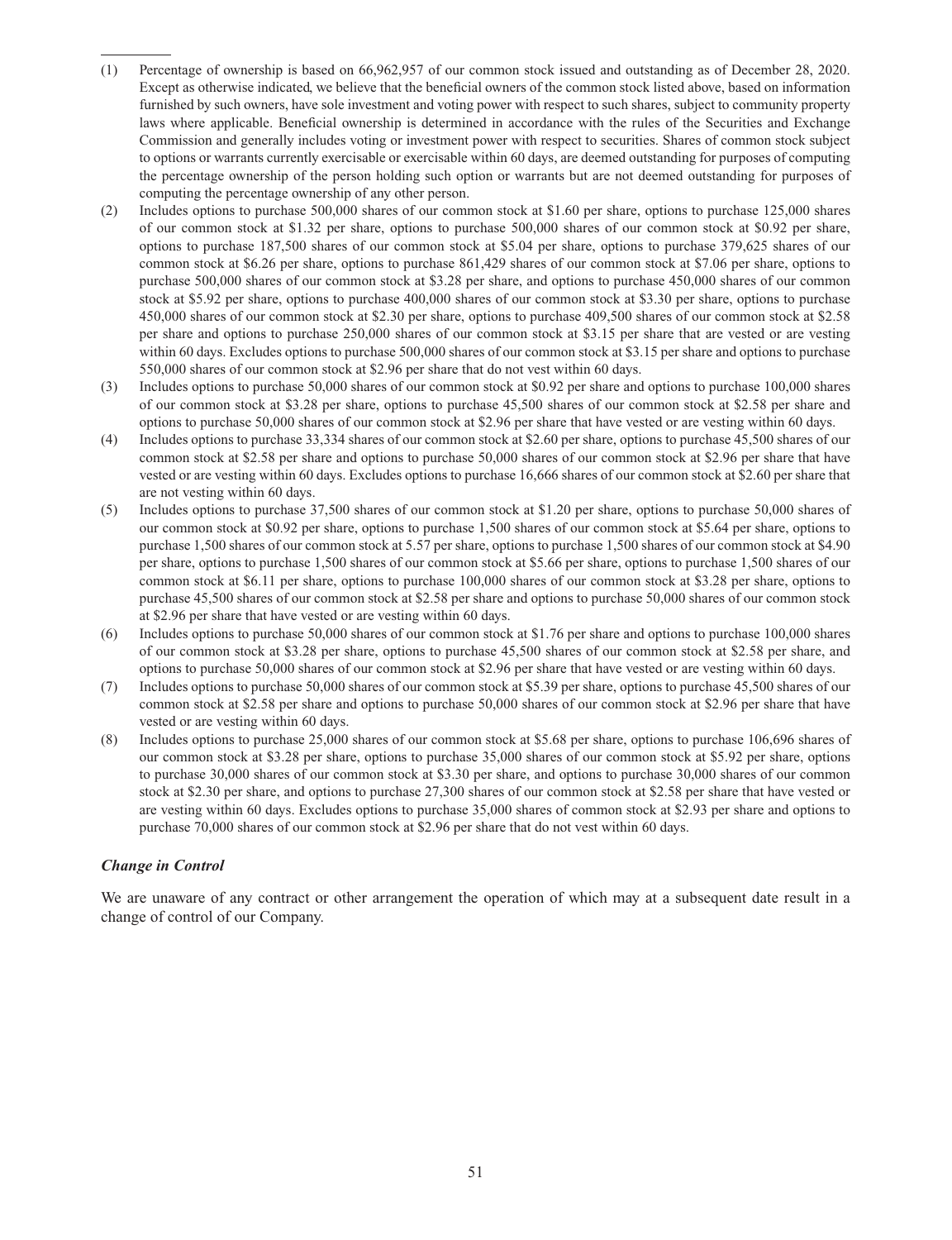#### *Securities Authorized for Issuance under Equity Compensation Plans or Individual Compensation Arrangements*

The following table summarizes certain information regarding our equity compensation plan or individual compensation arrangements at September 30, 2020:

| <b>Equity Compensation Plan Information</b>                                                                                |                                                                                                                |                                                                                             |                                                                                                                                                                     |  |  |
|----------------------------------------------------------------------------------------------------------------------------|----------------------------------------------------------------------------------------------------------------|---------------------------------------------------------------------------------------------|---------------------------------------------------------------------------------------------------------------------------------------------------------------------|--|--|
| <b>Plan Category</b>                                                                                                       | Number of securities<br>to be issued upon<br>exercise of outstanding<br>options, warrants and<br>rights<br>(a) | Weighted-average<br>exercise price of<br>outstanding options,<br>warrants and rights<br>(b) | Number of securities<br>remaining available for<br>future issuances under<br>equity compensation<br>plans (excluding securities)<br>reflected in column (a))<br>(c) |  |  |
| Equity compensation plans<br>approved by security holders                                                                  | 12,050,553                                                                                                     | 3.82                                                                                        | 3,308,036                                                                                                                                                           |  |  |
| Equity compensation plans not<br>approved by security holders<br>$Total. \ldots \ldots \ldots \ldots \ldots \ldots \ldots$ | 12,050,553                                                                                                     | 3.82                                                                                        | 3,308,036                                                                                                                                                           |  |  |
|                                                                                                                            |                                                                                                                |                                                                                             |                                                                                                                                                                     |  |  |

#### *Stock Option Plan*

#### 2019 Stock Option Plan

On January 15, 2019, the Board approved the 2019 Omnibus Incentive Plan (the "2019 Plan"), which provides for the grant of stock options and restricted stock awards to directors, officers, employees, consultants and advisors of the Company. The 2019 Plan was approved by our stockholders on April 5, 2019.

Under the terms of the 2019 Plan, 6,000,000 shares of Common Stock are available for issuance, in addition to the shares available under the 2015 Plan. Any awards outstanding under the Company's 2015 Omnibus Incentive Plan (the "2015 Plan") or the Company's 2007 Stock Option Plan (the "2007 Plan") will remain subject to and be paid under the 2015 Plan or the 2007 Plan, respectively, and any shares subject to outstanding awards under the 2015 Plan or the 2007 Plan that subsequently cease to be subject to such awards (other than by reason of settlement of the awards in shares) will automatically become available for issuance under the 2019 Plan.

The 2019 Plan provides that it may be administered by the Board, or the Board may delegate such responsibility to a committee. The exercise price will be determined by the board of directors at the time of grant shall be at least equal to the fair market value on such date. If the grantee is a 10% stockholder on the grant date, then the exercise price shall not be less than 110% of fair market value of the Company's shares of common stock on the grant date. Stock options may be granted under the 2019 Plan for an exercise period of up to ten years from the date of grant of the option or such lesser periods as may be determined by the board, subject to earlier termination in accordance with the terms of the 2019 Plan.

The purpose of the 2019 Plan is to retain the services of valued key employees and consultants of our Company and such other persons, and to encourage such persons to acquire a greater proprietary interest in our Company, thereby strengthening their incentive to achieve the objectives of the shareholders of our Company. The purpose is also to serve as an aid and inducement in the hiring of new employees and to provide an equity incentive to consultants.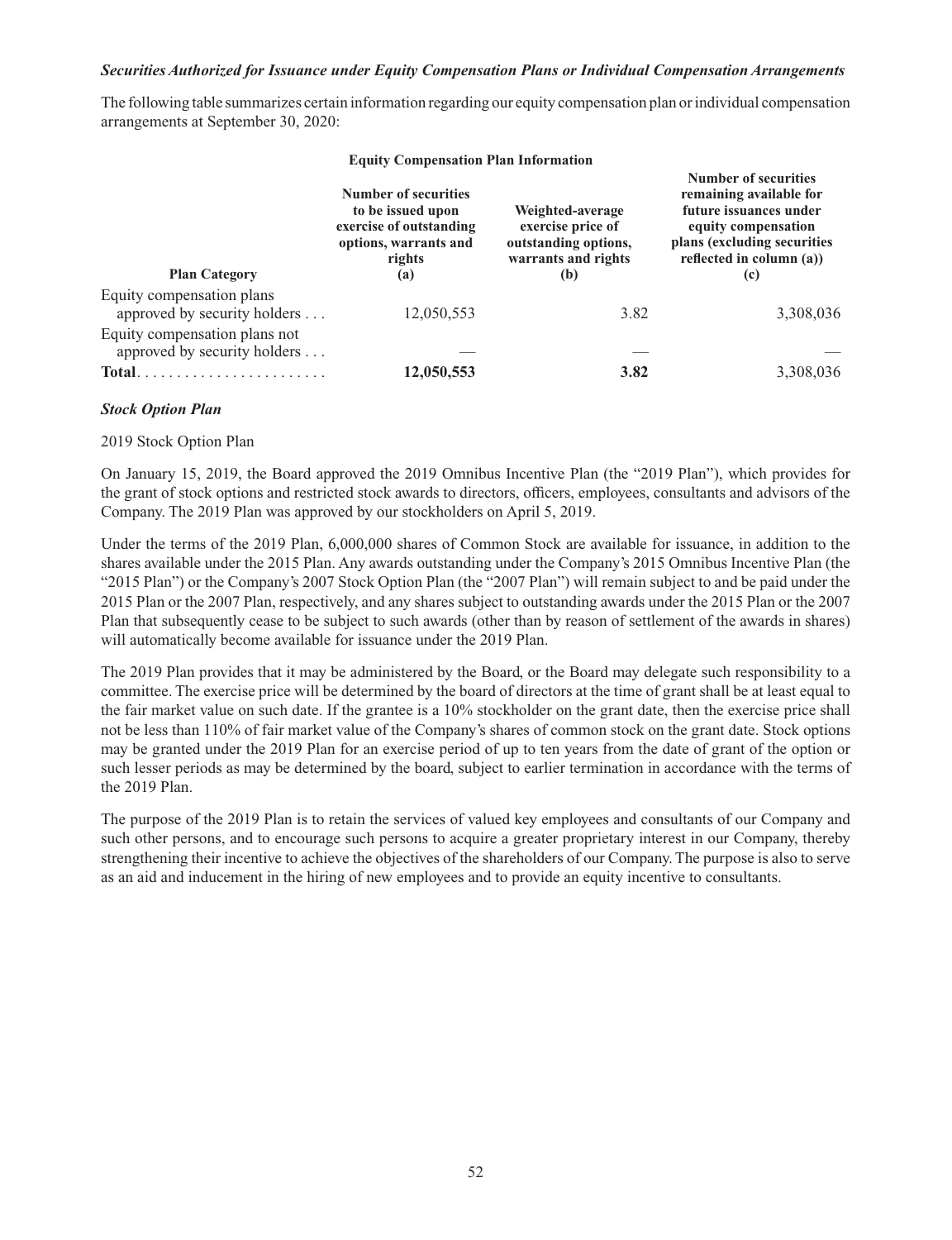## *ITEM 13. CERTAIN RELATIONSHIPS AND RELATED TRANSACTIONS, AND DIRECTOR INDEPENDENCE*

#### *Transactions with related persons*

There have been no transactions, since October 1, 2018, or currently proposed transactions, in which we were or are to be a participant and the amount involved exceeds the lesser of \$120,000 or one percent of the average of the smaller reporting company's total assets at year end for the last two completed fiscal years, and in which any of the following persons had or will have a direct or indirect material interest.

- i. any director or executive officer of our Company;
- ii. any beneficial owner of shares carrying more than 5% of the voting rights attached to our outstanding shares of common stock; and
- iii. any member of the immediate family (including spouse, parents, children, siblings and in-laws) of any of the foregoing persons.

## **Compensation of Named Executive Officers and Directors**

For information regarding compensation of named executive officers and directors, please see "Item 11. Executive Compensation."

## *Director Independence*

Under the NASDAQ Stock Market Rules, the Board has a responsibility to make an affirmative determination that those members of its Board that serve as independent directors do not have any relationships with the Company and its businesses that would impair their independence. The Board has determined that that Christopher Missling, PhD is not independent as that term is defined by NASDAQ 5605(a)(2) because Mr. Missling serves as our President, Chief Executive Officer, and Secretary.

The Board has determined that that Claus van der Velden, Elliot Favus, Athanasios Skarpelos, Steffen Thomas and Peter Donhauser are independent as that term is defined by NASDAQ  $5605(a)(2)$  and the applicable rules of the Securities and Exchange Commission.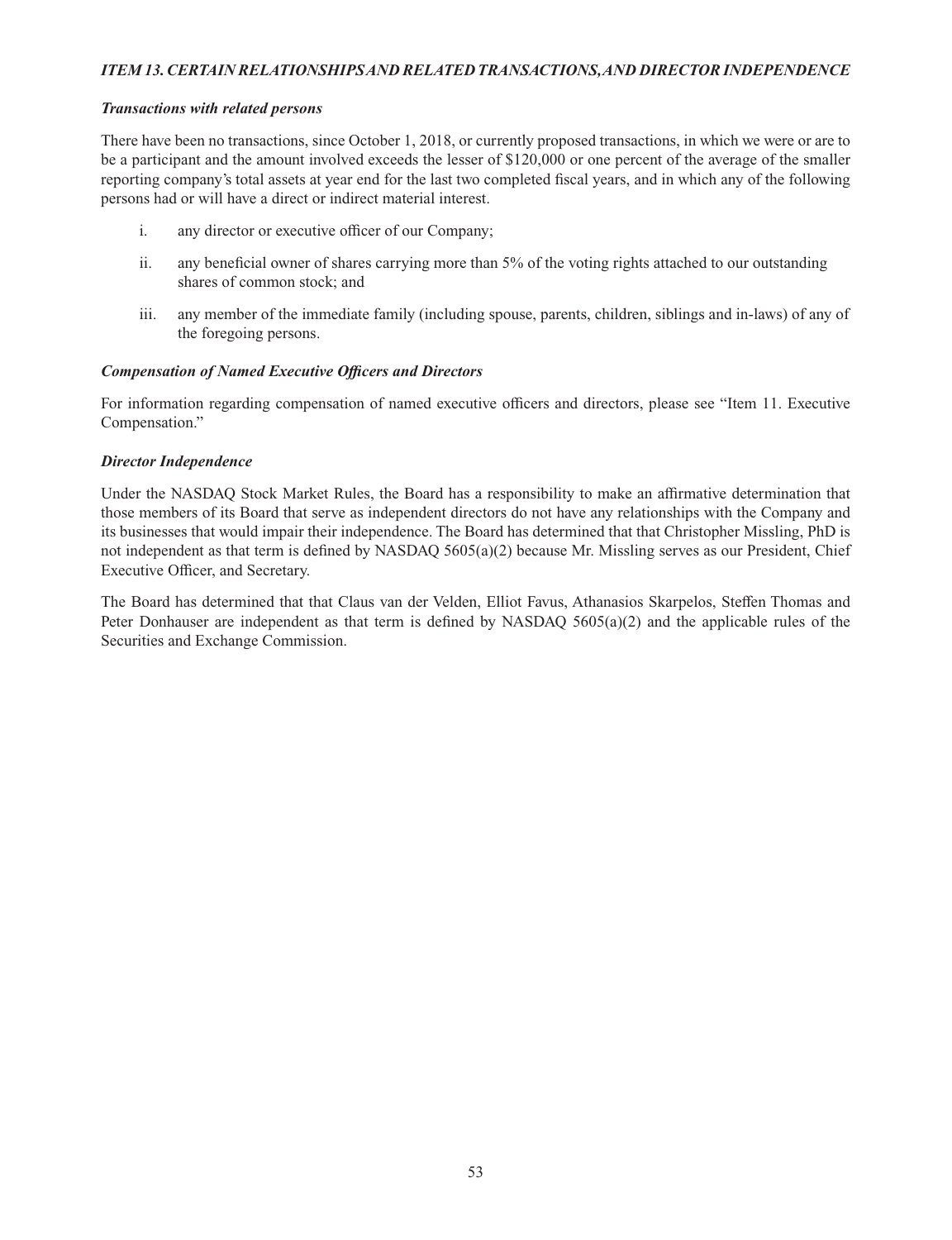## *ITEM 14. PRINCIPAL ACCOUNTING FEES AND SERVICES*

## *Fees Paid to Our Independent Registered Public Accounting Firm*

The following table sets forth the aggregate fees billed or expected to be billed to our Company for professional services rendered by our independent registered public accounting firm, for the fiscal years ended September 30, 2020 and 2019:

|  | 2020 | 2019 |
|--|------|------|
|  |      |      |
|  |      |      |
|  |      |      |
|  |      |      |
|  |      |      |

Audit Fees. Consist of fees billed for professional services rendered for the audits of our financial statements, reviews of our interim financial statements included in quarterly reports, services performed in connection with regular filings with the Securities and Exchange Commission for the fiscal years ended September 30, 2020 and 2019 in connection with statutory and regulatory filings or engagements.

## *Policy on Pre-Approval by Audit Committee of Services Performed by Independent Registered Public Accounting Firm*

Our Audit Committee pre-approves all services provided by our independent registered public accounting firm. All of the above services and fees were reviewed and approved by our Audit Committee before the respective services were rendered.

Our Audit Committee has considered the nature and amount of fees billed or expected to be billed by BDO USA, LLP and believes that the provision of services for activities unrelated to the audit was compatible with maintaining BDO USA, LLP's independence.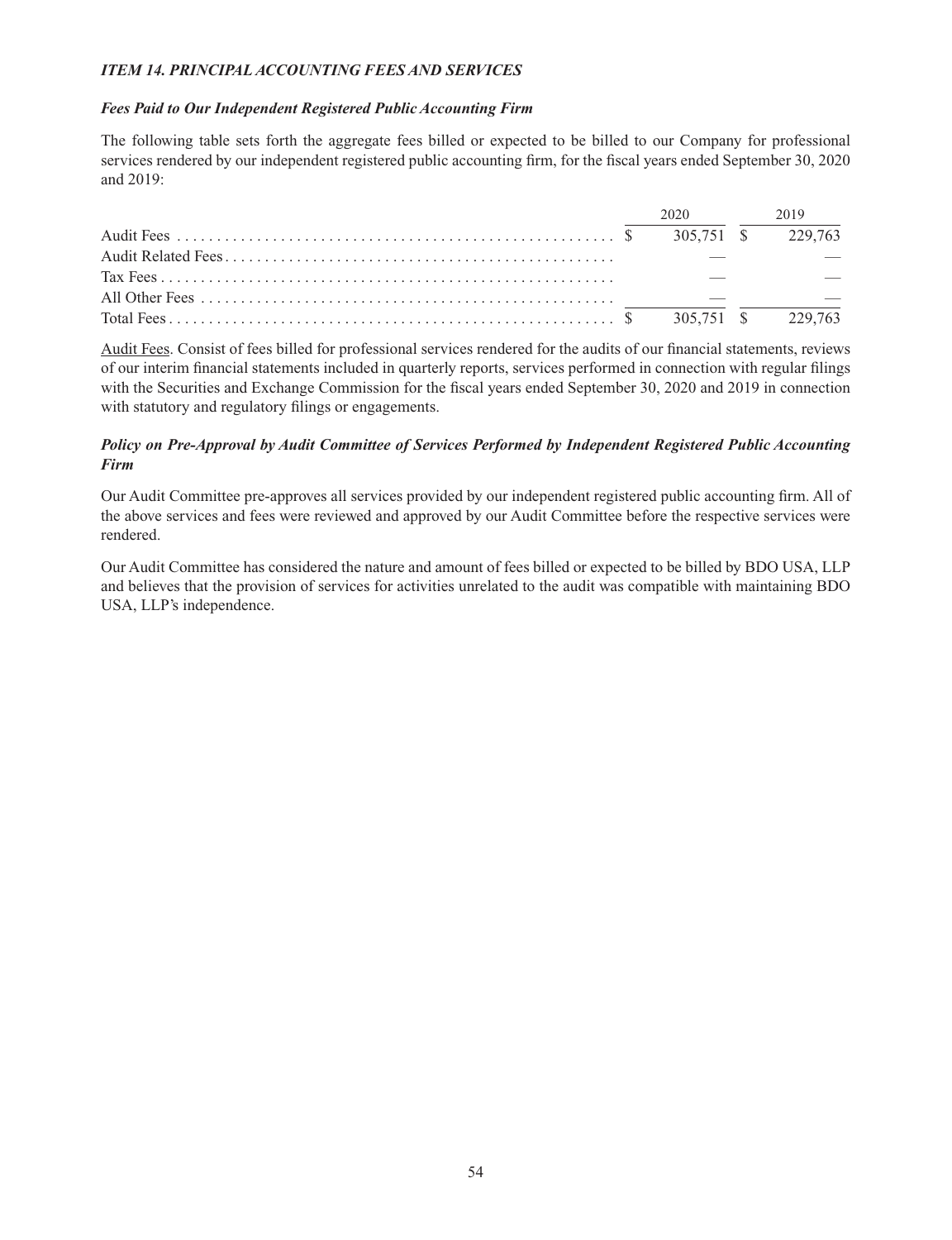| <b>Exhibit</b><br><b>Number</b> | <b>Description</b>                                                                                                                                                                                                                           |
|---------------------------------|----------------------------------------------------------------------------------------------------------------------------------------------------------------------------------------------------------------------------------------------|
| (3)                             | Articles of Incorporation and Bylaws                                                                                                                                                                                                         |
| 3.1                             | Articles of Incorporation (incorporated by reference to our Registration Statement on Form SB-2 filed<br>on January 13, 2005)                                                                                                                |
| 3.2                             | Bylaws (incorporated by reference to our Current Report on Form 8-K filed on September 28, 2007)                                                                                                                                             |
| 3.3                             | Articles of Merger filed with the Secretary of State of Nevada on January 10, 2007 and which is<br>effective January 25, 2007 (incorporated by reference to our Current Report on Form 8-K filed on<br>January 25, 2007)                     |
| (10)                            | <b>Material Contracts</b>                                                                                                                                                                                                                    |
| 10.1                            | 2015 Omnibus Incentive Plan (incorporated by reference to our Annual Report on Form 10-K filed on<br>December 29, 2015)                                                                                                                      |
| 10.2                            | 2019 Omnibus Incentive Plan (incorporated by reference to our Proxy Statement, dated February 11,<br>2019, as filed on February 11, 2019).                                                                                                   |
| 10.3                            | Purchase Agreement, dated as of June 7, 2019, by and between the Company and Lincoln Park Capital<br>Fund, LLC (incorporated by reference to our Current Report on Form 8-K filed on June 12, 2019)                                          |
| 10.4                            | Registration Rights Agreement, dated as of June 7, 2019, by and between the Company and Lincoln<br>Park Capital Fund, LLC (incorporated by reference to our Current Report on Form 8-K filed on<br>June 12, 2019)                            |
| 10.5                            | First Amendment to Purchase Agreement, dated as of July 1, 2020, by and between the Company and<br>Lincoln Park Capital Fund, LLC (incorporated by reference to our Current Report on Form 8-K filed<br>on July 2, 2020)                     |
| 10.6                            | First Amendment to Employment Agreement, dated as of July 5, 2016, by and between the Company<br>and Christopher Missling, PhD (incorporated by reference to our Current Report on Form 8-K filed<br>on July 7, 2016)                        |
| 10.7                            | Amended and Restated First Amendment to Employment Agreement, dated as of July 18, 2016, by<br>and between the Company and Christopher Missling, PhD (incorporated by reference to our Current<br>Report on Form 8-K filed on July 22, 2016) |
| 10.8                            | Second Amendment to Employment Agreement, dated as of May 3, 2019 by and between the Company<br>and Christopher Missling, PhD (incorporated by reference to our Quarterly Report on Form 10-Q filed<br>on May 9, 2019)                       |
| 10.9                            | Amended and Restated Employment Agreement by and between the Company and with Sandra<br>Boenisch (incorporated by reference to our Annual Report on Form 10-K filed on December 11, 2017)                                                    |
| 10.10                           | Amendment No. 1 to Amended and Restated Employment Agreement between the Company and<br>Sandra Boenisch, dated February 4, 2020 (incorporated by reference to our Quarterly Report on Form<br>10-Q filed on February 6, 2020)                |
| 10.11                           | Amended and Restated Sales Agreement, dated May 1, 2020, by and among Anavex Life Sciences<br>Corp., Cantor Fitzgerald & Co. and SVB Leerink LLC (incorporated by reference to our Current<br>Report on Form 8-K filed on May 1, 2020)       |
| 14                              | <b>Code of Ethics</b>                                                                                                                                                                                                                        |
| 14.1                            | Code of Ethics Adopted on September 13, 2016 (incorporated by reference to our Annual Report on<br>Form 10-K filed on December 14, 2016)                                                                                                     |
| (21)                            | <b>Subsidiaries</b>                                                                                                                                                                                                                          |
| $21.1*$                         | Subsidiaries of the Registrant                                                                                                                                                                                                               |
| (23)                            | Consent                                                                                                                                                                                                                                      |
| $23.1*$                         | Consent of Independent Registered Public Accounting Firm                                                                                                                                                                                     |
| (31)                            | <b>Section 302 Certifications</b>                                                                                                                                                                                                            |
| $31.1*$                         | Section 302 Certification of Christopher Missling, PhD.                                                                                                                                                                                      |
| $31.2*$                         | Section 302 Certification of Sandra Boenisch                                                                                                                                                                                                 |

## *ITEM 15. EXHIBITS, FINANCIAL STATEMENT SCHEDULES*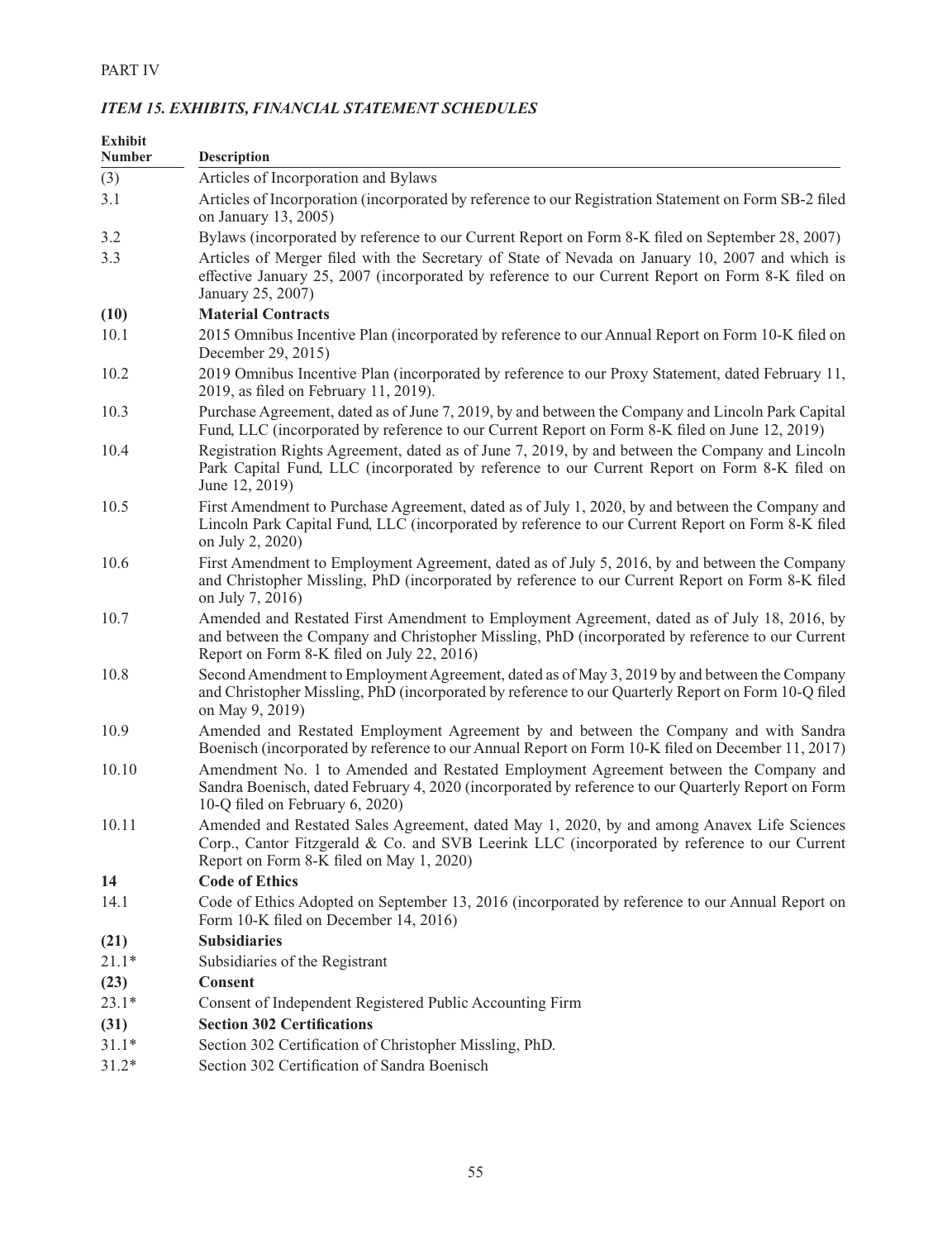| Exhibit       |                                                                                                                                           |
|---------------|-------------------------------------------------------------------------------------------------------------------------------------------|
| <b>Number</b> | <b>Description</b>                                                                                                                        |
| (32)          | <b>Section 906 Certifications</b>                                                                                                         |
| $32.1*$       | Section 906 Certification of Christopher Missling, PhD and Sandra Boenisch                                                                |
| (99)          | <b>Additional Exhibits</b>                                                                                                                |
| 99.1          | Insider Trading Policy Adopted August 9, 2017 (incorporated by reference to our Annual Report on<br>Form 10-K filed on December 11, 2017) |
| (101)         | <b>XBRL</b>                                                                                                                               |
| $101.$ $N^*$  | <b>XBRL INSTANCE DOCUMENT</b>                                                                                                             |
| $101.SCH*$    | XBRL TAXONOMY EXTENSION SCHEMA                                                                                                            |
| $101.CAL*$    | XBRL TAXONOMY EXTENSION CALCULATION LINKBASE                                                                                              |
| $101.$ DEF*   | XBRL TAXONOMY EXTENSION DEFINITION LINKBASE                                                                                               |
| $101.LAB*$    | XBRL TAXONOMY EXTENSION LABEL LINKBASE                                                                                                    |
| $101.PRE*$    | XBRL TAXONOMY EXTENSION PRESENTATION LINKBASE                                                                                             |

\* Filed herewith.

# *ITEM 16. FORM 10-K SUMMARY*

Not Applicable.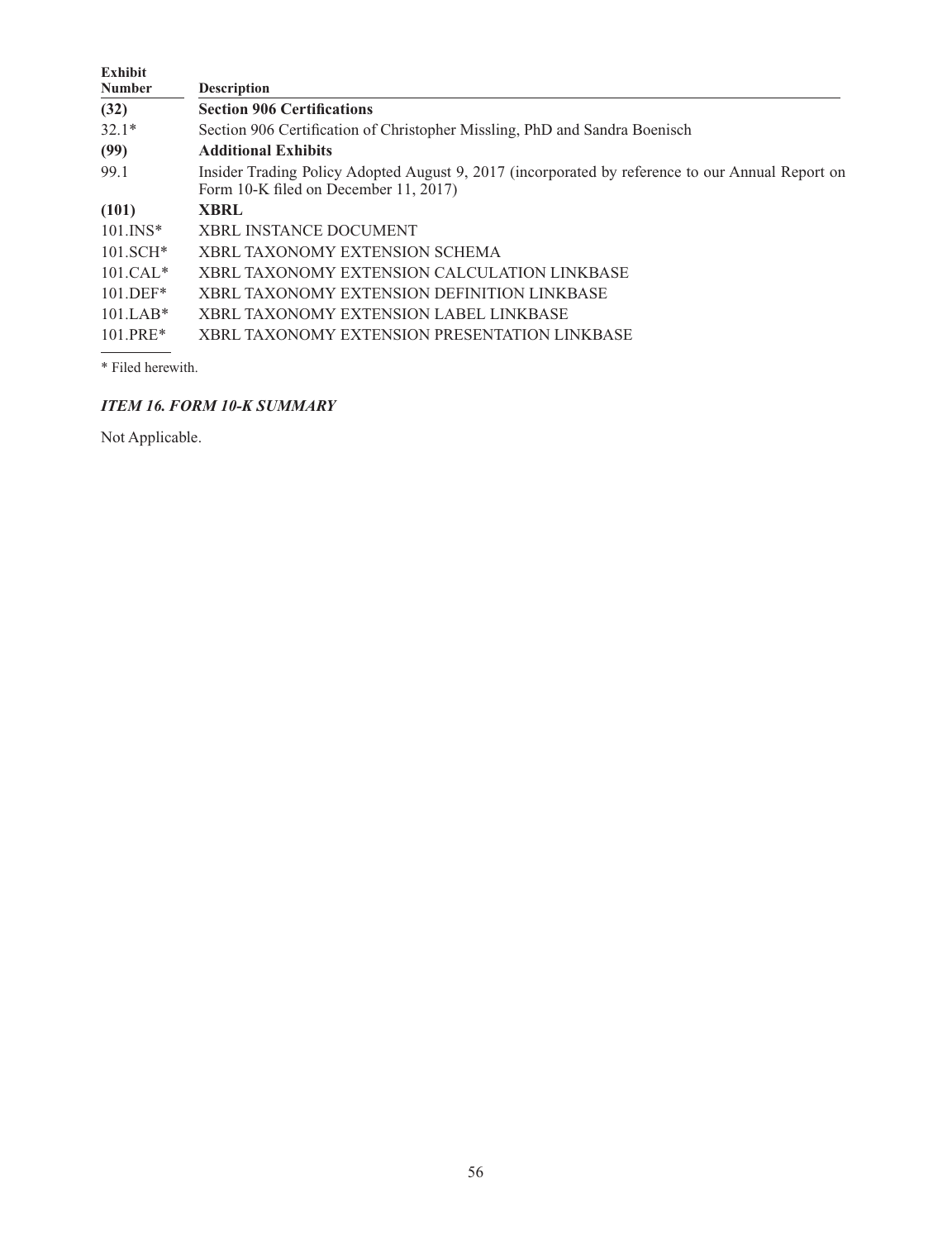## **SIGNATURES**

Pursuant to the requirements of Section 13 or 15(d) of the Securities Exchange Act of 1934, the registrant has duly caused this report to be signed on its behalf by the undersigned thereunto duly authorized.

## **Date: December 28, 2020 ANAVEX LIFE SCIENCES CORP.**

| Bv:    | /s/ Christopher Missling, PhD                         |
|--------|-------------------------------------------------------|
| Name:  | Christopher Missling, PhD                             |
| Title: | Chief Executive Officer (Principal Executive Officer) |

Pursuant to the requirements of the Securities Exchange Act of 1934, this report has been signed below by the following persons on behalf of the registrant and in the capacities and on the dates indicated.

| <b>Signatures</b>             | Title(s)                                                                    | Date              |
|-------------------------------|-----------------------------------------------------------------------------|-------------------|
| /s/ Christopher Missling, PhD |                                                                             | December 28, 2020 |
| Christopher Missling, PhD     | Chief Executive Officer (Principal Executive Officer)                       |                   |
| /s/ Sandra Boenisch           |                                                                             | December 28, 2020 |
| Sandra Boenisch, CPA, CGA     | Principal Financial Officer and Treasurer (Principal<br>Accounting Officer) |                   |
| /s/ Athanasios Skarpelos      |                                                                             | December 28, 2020 |
| Athanasios Skarpelos          | Director                                                                    |                   |
| /s/ Claus van der Velden, PhD |                                                                             | December 28, 2020 |
| Claus van der Velden, PhD     | Director                                                                    |                   |
| /s/ Elliot Favus, MD          |                                                                             | December 28, 2020 |
| Elliot Favus, MD              | Director                                                                    |                   |
| /s/ Steffen Thomas, PhD       |                                                                             | December 28, 2020 |
| Steffen Thomas, PhD           | Director                                                                    |                   |
| /s/ Peter Donhauser, D.O.     |                                                                             | December 28, 2020 |
| Peter Donhauser, D.O.         | Director                                                                    |                   |